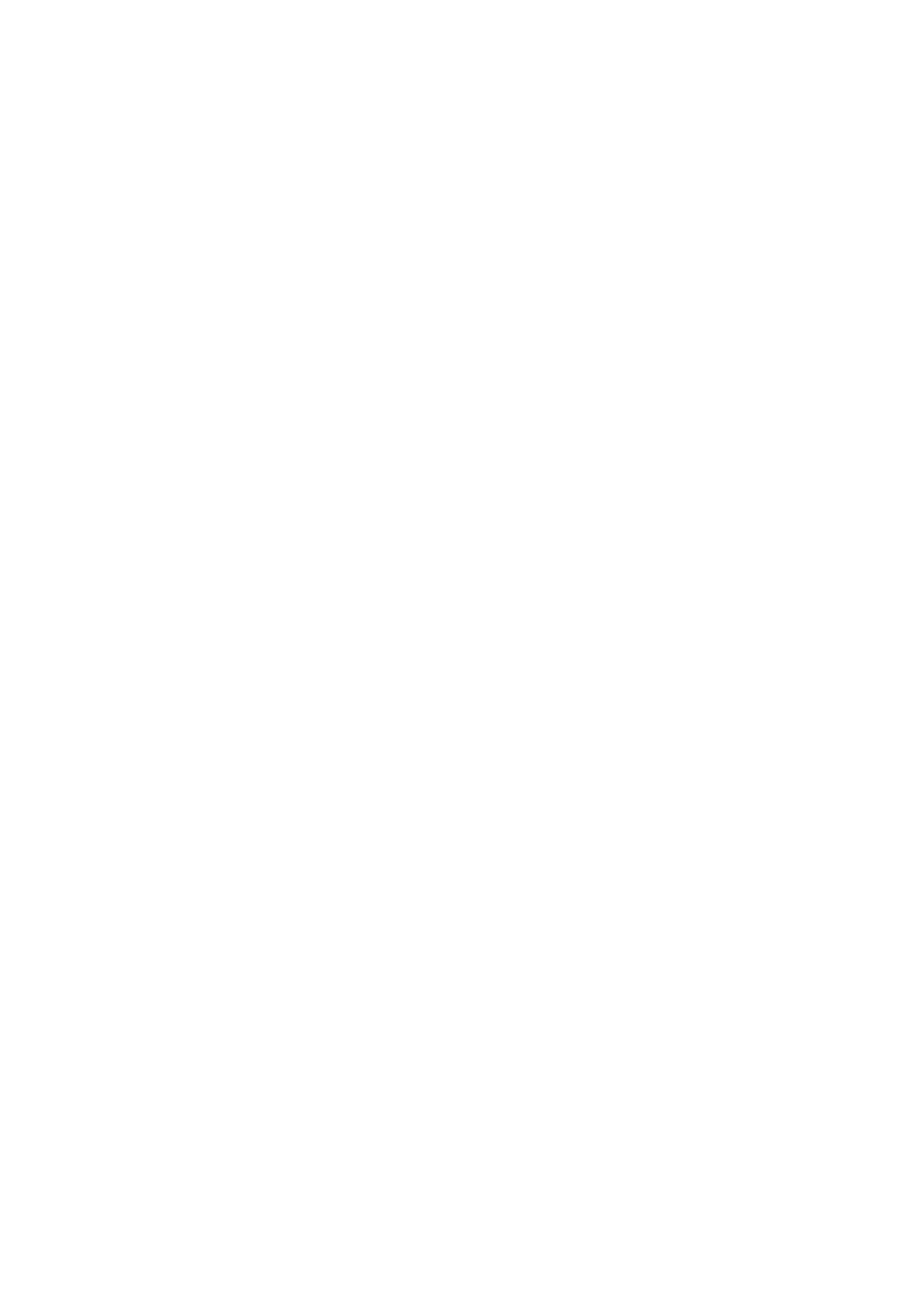#### CEVNI: European Code for Inland Waterways

#### Resolution No. 24 (adopted, on 15 November 1985, by the Working Party on Inland Water Transport)

#### The Working Party on Inland Water Transport,

Having regard to resolution No. 4 of the Sub-Committee on Inland Water Transport (TRANS/270, annex 1) concerning the application of the European Inland Waterway Navigation Code (CEVNI), and to the amended text of CEVNI reproduced in document W/TRANS/SC3/37/Rev.2, which takes into account the Sub-Committee's resolutions Nos. 7 and 8 and its report TRANS/333, annex 1,

Noting that amendments concerning navigation on lakes and concerning navigation on rivers, in particular for small craft, have been added to CEVNI by resolutions Nos. 19 and 20 respectively (TRANS/SC3/91, annex 1 and TRANS/SC3/95),

Noting that, through the application of the recommendations of these resolutions by Governments and river commissions, the corresponding regulations in force on European inland waterways have to a large extent been harmonized,

Noting the increase in traffic on inland waterways and, inter alia, the development of river/sea transport and of modern techniques in navigation,

Noting the desirability, in the interest of safety in navigation, of taking into account in CEVNI developments in inland navigation and their consequences for the regulations in force,

Noting further the desirability of incorporating the special provisions concerning navigation on lakes and the rules of the road for small craft in the relevant parts of CEVNI,

Having considered the request by the Inland Transport Committee that CEVNI should be revised (W/TRANS/SC3/37/Rev.2) (ECE/TRANS/23, paragraph 115),

Decides to replace the text of CEVNI, as reproduced in document W/TRANS/SC3/37/Rev.2, and the amendments thereto reproduced in documents TRANS/SC3/91, annex 1 and TRANS/SC3/95, by the annex to this resolution, entitled "CEVNI: European Code for Inland Waterways", which is reproduced in document TRANS/SC3/115;

Decides to formulate annexes 9, 10 and 11 after the revision of the European Provisions concerning the International Carriage of Dangerous Goods by Inland Waterway (ADN) (resolution No. 223 of the Inland Transport Committee);

Reiterates its recommendation addressed in resolution No. 4 to Governments and River Commissions to undertake, on the basis of the recommendations in paragraphs 1 and 2 below, the revision of regulations in force on inland waterways:

1. National regulations should consist of two parts:

(a) The first part should embody the provisions contained in the annex to this resolution under the title "CEVNI: European Code for Inland Waterways".

GE.98-22001 (E)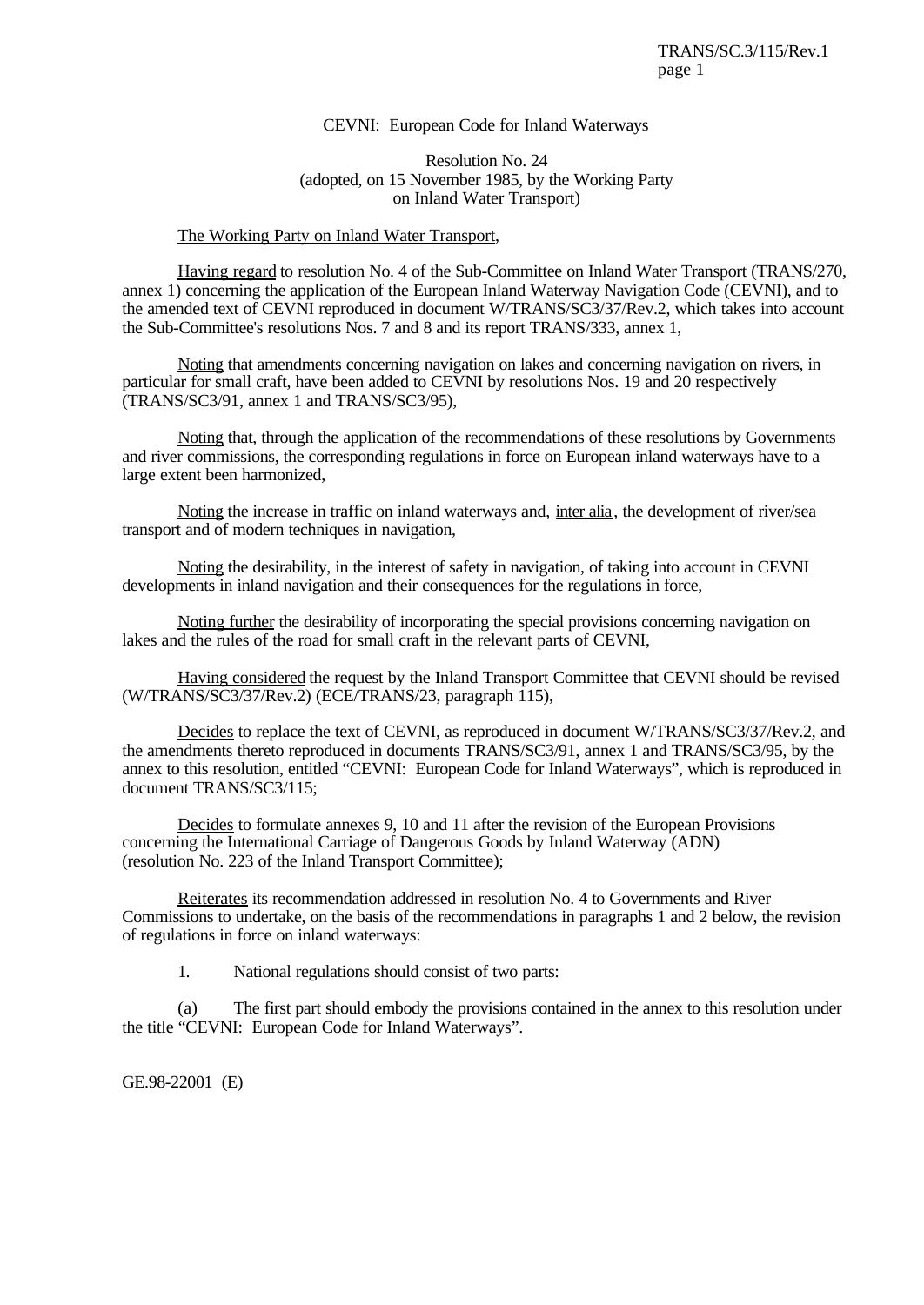In reproducing these provisions, it is most desirable to maintain the existing order and numbering of the chapters and, so far as possible, the existing order, titles and wording of the articles themselves, but

- (i) In cases where CEVNI provides for several possibilities, not all of those possibilities need be included in the national regulations;
- (ii) Governments may omit certain provisions of CEVNI, or may enact additional or different provisions in cases where footnotes give them discretion to do so or where such additional or different provisions are necessitated by changes in the conditions of navigation (in the latter case, they should inform the secretariat of the changes they have made);

(b) The second part should contain the specific provisions which Governments consider necessary in view of local conditions. These specific provisions should not be at variance with the provisions of CEVNI, including any which may not have been reproduced in the first part. Further, with regard to matters to which the provisions of CEVNI apply, and particularly, to the marking of vessels, Governments should not, in the absence of very special local conditions, impose any obligations which are not contained in CEVNI itself;

2. In every country, the first part of the regulations should, if possible, be the same for all the inland waterways of the country concerned; nevertheless, a Government may depart from this rule if the special characteristics of the various inland waterway networks in the country concerned are so different that it cannot be applied;

Requests Governments and River Commissions to inform the Executive Secretary of the Economic Commission for Europe by 1 July 1987 whether they can implement this resolution;

Requests the Executive Secretary of the Economic Commission for Europe to place the question of the application of this resolution periodically on the agenda of the Working Party on Inland Water Transport.

 $\overline{a}$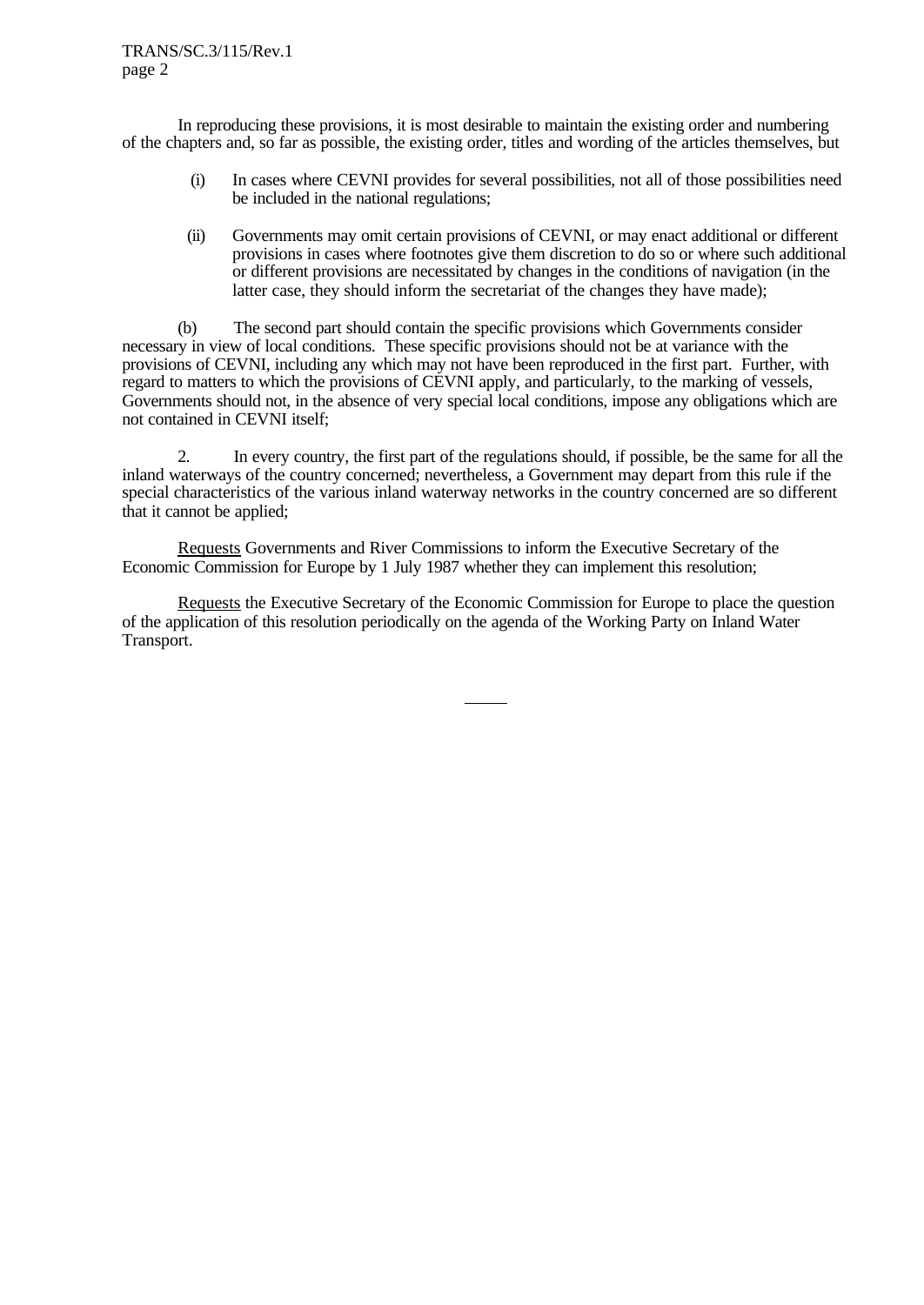# Table of contents

|                                                                                                                                                                                | Page                       |
|--------------------------------------------------------------------------------------------------------------------------------------------------------------------------------|----------------------------|
|                                                                                                                                                                                | 9                          |
|                                                                                                                                                                                | 9                          |
|                                                                                                                                                                                | 11                         |
| Article 1.03 - Duties of crew and other persons on board                                                                                                                       | 12                         |
| Article 1.04 - General obligation to exercise vigilance                                                                                                                        | 12                         |
| Article 1.05 - Conduct in special circumstances                                                                                                                                | 13                         |
|                                                                                                                                                                                | 13                         |
| Article 1.07 - Maximum load and maximum number of passengers                                                                                                                   | 13                         |
| Article 1.08 - Crews of vessels and of assemblies of floating material                                                                                                         | 13                         |
|                                                                                                                                                                                | 13                         |
|                                                                                                                                                                                | 14                         |
|                                                                                                                                                                                | 15                         |
| Article 1.12 - Dangerous objects on board; loss of objects; obstacles                                                                                                          | 15                         |
| Article 1.13 - Protection of waterway signs and marking                                                                                                                        | 15                         |
|                                                                                                                                                                                | 16                         |
| Article 1.15 - Prohibition of discharge into waterways                                                                                                                         | 16                         |
|                                                                                                                                                                                | 16                         |
|                                                                                                                                                                                | 16                         |
|                                                                                                                                                                                | 16                         |
|                                                                                                                                                                                | 17                         |
| Article $1.20$ - Inspection $\dots \dots \dots \dots \dots \dots \dots \dots \dots \dots \dots \dots \dots \dots \dots$                                                        | 17                         |
|                                                                                                                                                                                | 17                         |
|                                                                                                                                                                                | 17                         |
| Article 1.23 - Authorization of public events                                                                                                                                  | 17                         |
| Chapter 2 - MARKS AND DRAUGHT SCALES ON VESSELS; TONNAGE MEASUREMENT<br>18                                                                                                     |                            |
| Article 2.01 - Identification marks on vessels other than small craft<br>Article 2.02 - Identification marks on small craft<br>$\Lambda$ is $1.2 \Omega$ T concern measurement | 18<br>18<br>1 <sub>0</sub> |

| <u>Rechthromon many on vollow other than limit craft weeks weeks</u>      |    |
|---------------------------------------------------------------------------|----|
| Article 2.02 - Identification marks on small craft                        | 18 |
|                                                                           | 19 |
|                                                                           | 19 |
| Article 2.05 - Identification marks on anchors                            | 19 |
|                                                                           |    |
| Chapter 3 - VISUAL SIGNALS (MARKING) ON VESSELS                           | 20 |
|                                                                           |    |
|                                                                           | 20 |
|                                                                           |    |
|                                                                           | 20 |
|                                                                           | 20 |
|                                                                           | 20 |
|                                                                           | 21 |
|                                                                           | 21 |
|                                                                           | 21 |
|                                                                           |    |
| Article 3.07 - Prohibited use of lamps, searchlights, boards, flags, etc. | 21 |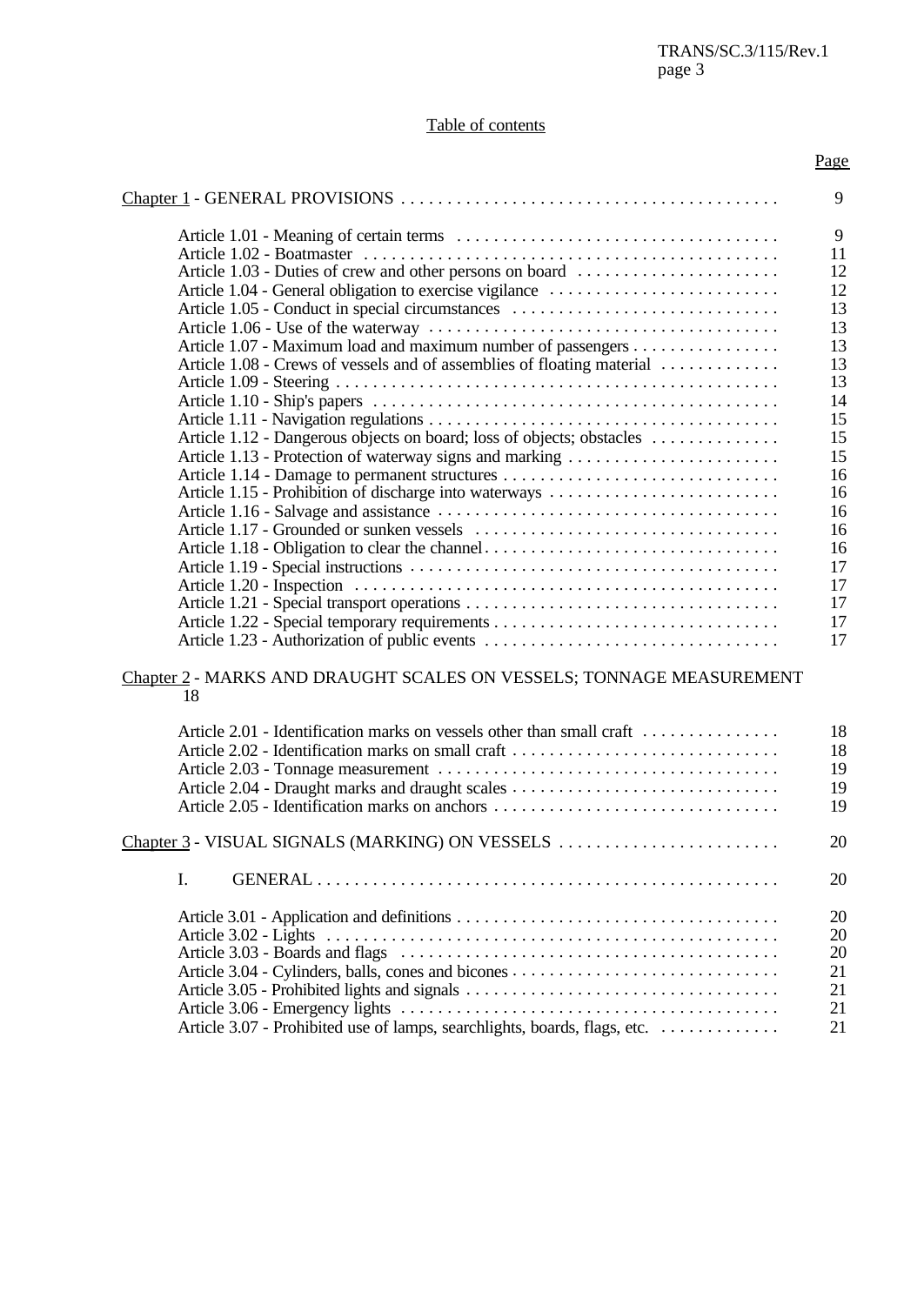# Page

| Chapter 3 (continued) |                                                                                                                                                           |    |
|-----------------------|-----------------------------------------------------------------------------------------------------------------------------------------------------------|----|
| II.                   |                                                                                                                                                           | 22 |
|                       | NIGHT MARKING WHEN UNDER WAY<br>II.A.                                                                                                                     | 22 |
|                       | Article 3.08 - Night marking for motorized vessels proceeding alone                                                                                       | 22 |
|                       | Article 3.09 - Night marking for towed convoys under way                                                                                                  | 22 |
|                       | Article 3.10 - Night marking for pushed convoys under way                                                                                                 | 24 |
|                       | Article 3.11 - Night marking for side-by-side formations under way                                                                                        | 24 |
|                       | Article 3.12 - Night marking for sailing vessels under way                                                                                                | 25 |
|                       | Article 3.13 - Night marking for small craft under way                                                                                                    | 25 |
|                       | Article 3.14 - Additional night marking for vessels carrying out certain                                                                                  |    |
|                       | transport operations involving dangerous substances                                                                                                       | 26 |
|                       |                                                                                                                                                           | 27 |
|                       |                                                                                                                                                           | 27 |
|                       | Article 3.16 - Night marking for ferry-boats under way                                                                                                    | 28 |
|                       | Article 3.18 - Additional night marking for vessels unable to manoeuvre                                                                                   | 28 |
|                       | Article 3.19 - Night marking for assemblies of floating material and                                                                                      |    |
|                       |                                                                                                                                                           | 28 |
|                       | NIGHT MARKING WHEN STATIONARY<br>II.B.                                                                                                                    | 29 |
|                       | Article 3.20 - Night marking for stationary vessels                                                                                                       | 29 |
|                       | Article 3.21 - Additional night marking for stationary vessels carrying out                                                                               | 29 |
|                       | certain transport operations involving dangerous substances                                                                                               |    |
|                       |                                                                                                                                                           | 29 |
|                       | Article 3.23 - Night marking for ferry-boats made fast at their landing-stage                                                                             | 29 |
|                       | Article 3.25 - Night marking for assemblies of floating material and floating                                                                             | 30 |
|                       |                                                                                                                                                           | 30 |
|                       |                                                                                                                                                           | 30 |
|                       | Article 3.26 - Night marking for nets or poles of stationary vessels<br>Article 3.27 - Night marking for floating equipment at work and                   |    |
|                       |                                                                                                                                                           | 30 |
|                       | Article 3.28 - Night marking for anchors that may be a danger to navigation                                                                               | 31 |
| III.                  |                                                                                                                                                           | 31 |
|                       | DAY MARKING WHEN UNDER WAY<br>III.A.                                                                                                                      | 31 |
|                       | Article 3.29 - Day marking for towed convoys under way                                                                                                    | 31 |
|                       | Article 3.30 - Day marking for vessels proceeding under sail and making use at<br>the same time of their own mechanical means of propulsion $\dots \dots$ | 32 |
|                       | Article 3.31 - Day marking for vessels licensed for the carriage of more than                                                                             | 32 |
|                       | Article 3.32 - Additional day marking for vessels carrying out certain transport                                                                          |    |
|                       |                                                                                                                                                           | 33 |
|                       |                                                                                                                                                           | 33 |
|                       | Article 3.34 - Day marking for ferry-boats under way                                                                                                      | 33 |
|                       | Article 3.35 - Additional day marking for vessels unable to manoeuvre                                                                                     | 34 |
|                       | Article 3.36 - Additional day marking for vessels enjoying priority of passage                                                                            | 34 |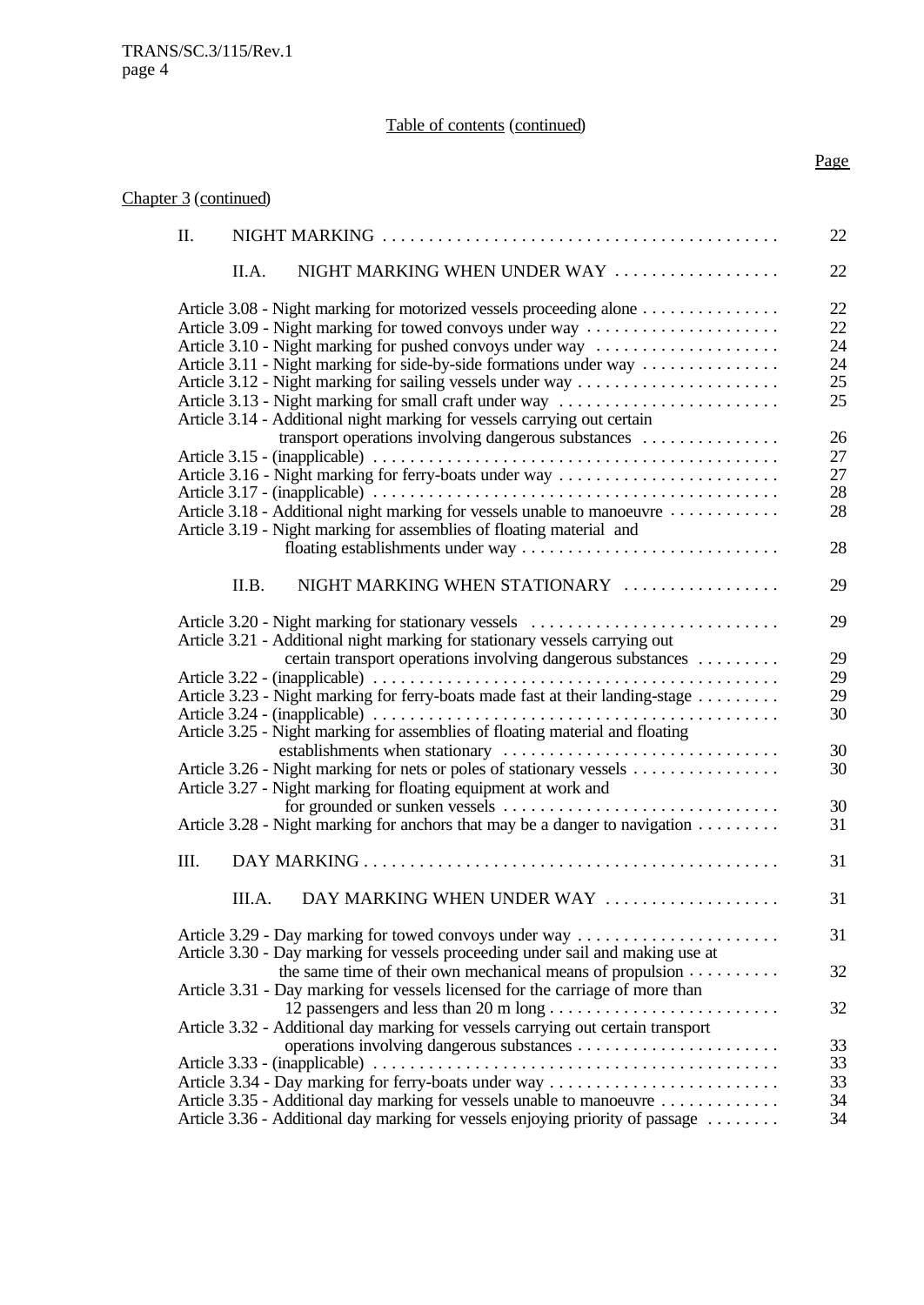# Page

# Chapter 3 (continued)

| III. |        | DAY MARKING (continued)                                                                                                                          |    |
|------|--------|--------------------------------------------------------------------------------------------------------------------------------------------------|----|
|      | III.B. | DAY MARKING WHEN STATIONARY                                                                                                                      | 34 |
|      | bis    | Article 3.36 - Day marking for stationary vessels                                                                                                | 34 |
|      |        | Article 3.37 - Additional day marking for stationary vessels carrying out                                                                        |    |
|      |        | certain transport operations involving dangerous substances                                                                                      | 35 |
|      |        |                                                                                                                                                  | 35 |
|      |        |                                                                                                                                                  | 35 |
|      |        | Article 3.40 - Day marking for nets or poles of stationary vessels<br>Article 3.41 - Day marking for floating equipment at work and for grounded | 35 |
|      |        |                                                                                                                                                  | 35 |
|      |        | Article 3.42 - Day marking for anchors that may be a danger to navigation                                                                        | 36 |
| IV.  |        |                                                                                                                                                  | 36 |
|      |        |                                                                                                                                                  | 36 |
|      |        |                                                                                                                                                  | 36 |
|      |        | Article 3.45 - Additional marking for vessels of the supervising authorities                                                                     | 37 |
|      |        |                                                                                                                                                  | 37 |
|      |        |                                                                                                                                                  | 37 |
|      |        |                                                                                                                                                  | 38 |
|      |        | Article 3.49 - Additional marking for vessels under way carrying out work                                                                        | 38 |
|      |        | Article 3.50 - Additional marking for vessels whose ability to manoeuvre is limited                                                              | 38 |
|      |        | Article 3.51 - Additional marking for vessels engaged in fishing                                                                                 | 39 |
|      |        | Article 3.52 - Additional marking for vessels used for underwater diving                                                                         | 40 |
|      |        | Article 3.53 - Additional marking for vessels engaged in minesweeping                                                                            | 40 |
|      |        |                                                                                                                                                  | 40 |
|      |        |                                                                                                                                                  |    |
|      |        | Chapter 4 - SOUND SIGNALS ON VESSELS - RADIOTELEPHONY                                                                                            | 41 |
|      |        |                                                                                                                                                  | 41 |
|      |        |                                                                                                                                                  | 42 |
|      |        |                                                                                                                                                  | 42 |
|      |        |                                                                                                                                                  | 42 |
|      |        |                                                                                                                                                  | 43 |
|      |        | Article 5.01 - Signs $\dots \dots \dots \dots \dots \dots \dots \dots \dots \dots \dots \dots \dots \dots \dots \dots \dots$                     | 43 |
|      |        |                                                                                                                                                  | 43 |
|      |        |                                                                                                                                                  |    |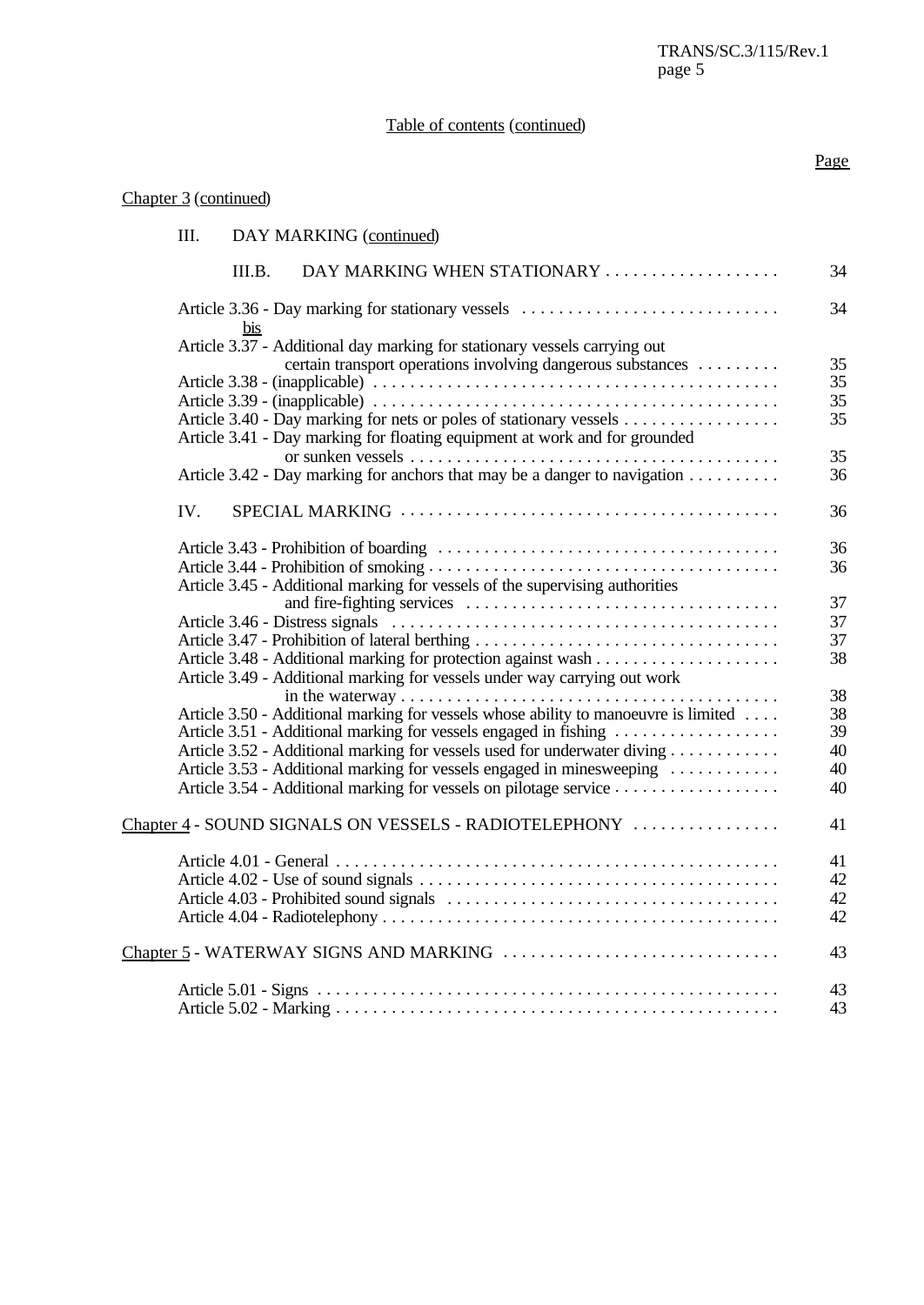# Page

|                                                                                                                                   | 44 |
|-----------------------------------------------------------------------------------------------------------------------------------|----|
|                                                                                                                                   |    |
|                                                                                                                                   | 44 |
|                                                                                                                                   |    |
|                                                                                                                                   | 44 |
|                                                                                                                                   | 45 |
| bis                                                                                                                               |    |
|                                                                                                                                   | 45 |
| B. MEETING, CROSSING AND OVERTAKING                                                                                               | 45 |
|                                                                                                                                   | 45 |
|                                                                                                                                   | 46 |
| bis                                                                                                                               |    |
|                                                                                                                                   | 47 |
| Article 6.05 - Meeting: Departures from normal rules                                                                              | 48 |
|                                                                                                                                   | 50 |
|                                                                                                                                   | 50 |
| Article 6.08 - Meeting prohibited by waterway signs                                                                               | 51 |
| Article 6.09 - Overtaking: General provisions                                                                                     | 51 |
|                                                                                                                                   | 51 |
|                                                                                                                                   | 53 |
| C. OTHER RULES OF THE ROAD                                                                                                        | 53 |
| Article 6.12 - Navigation on sections where the course is prescribed                                                              | 53 |
|                                                                                                                                   | 53 |
|                                                                                                                                   | 54 |
| Article $6.15$ - Prohibition of entering the spaces between vessels in a towed convoy $\dots$                                     | 54 |
| Article 6.16 - Harbours and tributary waterways: entering and leaving;                                                            |    |
|                                                                                                                                   | 54 |
|                                                                                                                                   | 55 |
|                                                                                                                                   | 55 |
| Article $6.19$ - Drifting $\dots \dots \dots \dots \dots \dots \dots \dots \dots \dots \dots \dots \dots \dots \dots \dots \dots$ | 55 |
|                                                                                                                                   | 56 |
|                                                                                                                                   | 56 |
| Article 6.21 - Relocation of pushed barges outside a pushed convoy                                                                | 56 |
| <u>DIS</u>                                                                                                                        |    |
|                                                                                                                                   | 57 |
| Article 6.22 - Navigation when passing floating equipment at work or grounded                                                     |    |
| or sunken vessels, and vessels whose ability to manoeuvre is limited<br>bis                                                       | 57 |
|                                                                                                                                   | 57 |
| Article 6.23 - Rules applicable to ferry-boats                                                                                    | 57 |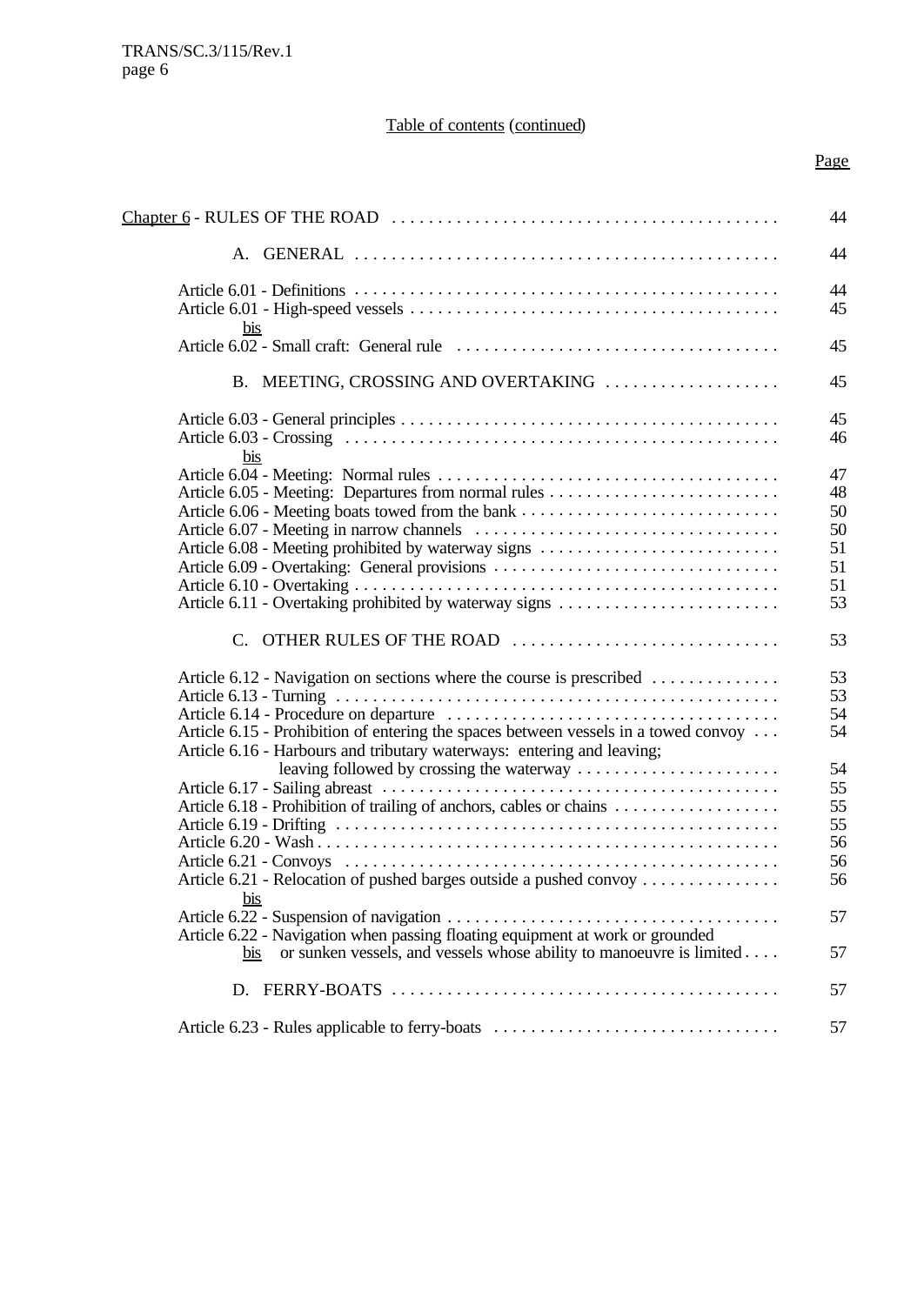Page

# Table of contents (continued)

# Chapter 6 - RULES OF THE ROAD (continued)

| E. PASSAGE UNDER BRIDGES AND THROUGH WEIRS AND LOCKS                                                                                                                                                                                                                     | 57                                           |
|--------------------------------------------------------------------------------------------------------------------------------------------------------------------------------------------------------------------------------------------------------------------------|----------------------------------------------|
| Article 6.24 - Passage under bridges and through weirs: General<br>bis                                                                                                                                                                                                   | 57<br>58<br>58<br>59<br>59<br>61<br>61       |
| F. REDUCED VISIBILITY - NAVIGATION BY RADAR                                                                                                                                                                                                                              | 62                                           |
| Article 6.30 - General rules for navigation in reduced visibility                                                                                                                                                                                                        | 62                                           |
| Article 6.31 - Sound signals when stationary<br>Article 6.32 - Provisions for vessels navigating by radar                                                                                                                                                                | 63<br>64<br>66                               |
|                                                                                                                                                                                                                                                                          | 67                                           |
| Article 6.35 - Water skiing and similar activities<br>Article 6.36 - Conduct of, and in respect of, fishing vessels<br>Article 6.37 - Conduct of, and in respect of, underwater divers for sport                                                                         | 67<br>67<br>67<br>68                         |
|                                                                                                                                                                                                                                                                          | 69                                           |
| Article 7.01 - General principles of berthing<br>Article 7.06 - Berthing authorized for certain types of vessel<br>Article 7.07 - Berthing in the vicinity of vessels, pushed convoys and side-by-side<br>formations carrying out certain transport operations involving | 69<br>69<br>70<br>70<br>70<br>71<br>71<br>71 |
|                                                                                                                                                                                                                                                                          |                                              |

\* \* \*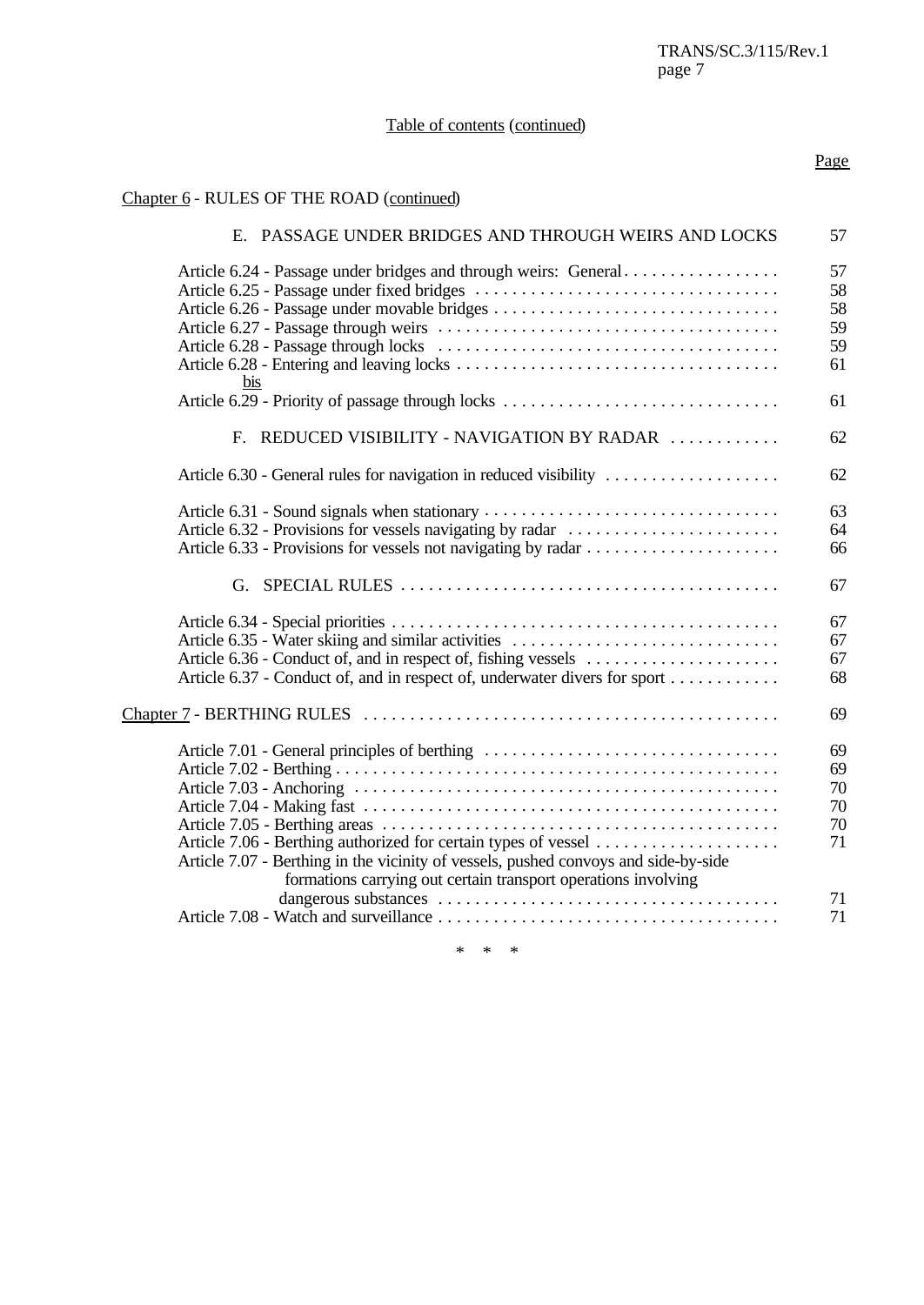| ٧ |
|---|

| Annex 1:     | Distinguishing letter or group of letters indicating country or vessel's                          | 73  |
|--------------|---------------------------------------------------------------------------------------------------|-----|
| Annex 2:     |                                                                                                   | 75  |
| Annex 3:     |                                                                                                   | 77  |
| Annex 4:     |                                                                                                   | 123 |
| Annex 5:     | Luminous intensity and range for lights on vessels $\dots \dots \dots \dots \dots \dots$          | 127 |
| Annex 6:     |                                                                                                   | 129 |
| Annex 7:     |                                                                                                   | 137 |
| Annex 8:     | Buoyage and marking of waterways, lakes and broad waterways                                       | 157 |
| Annex 9:     |                                                                                                   | 177 |
| Annex 10:    |                                                                                                   | 179 |
| Annex $11$ : | (To be added after revision of ADN) $\dots \dots \dots \dots \dots \dots \dots \dots \dots \dots$ | 181 |

 $\overline{a}$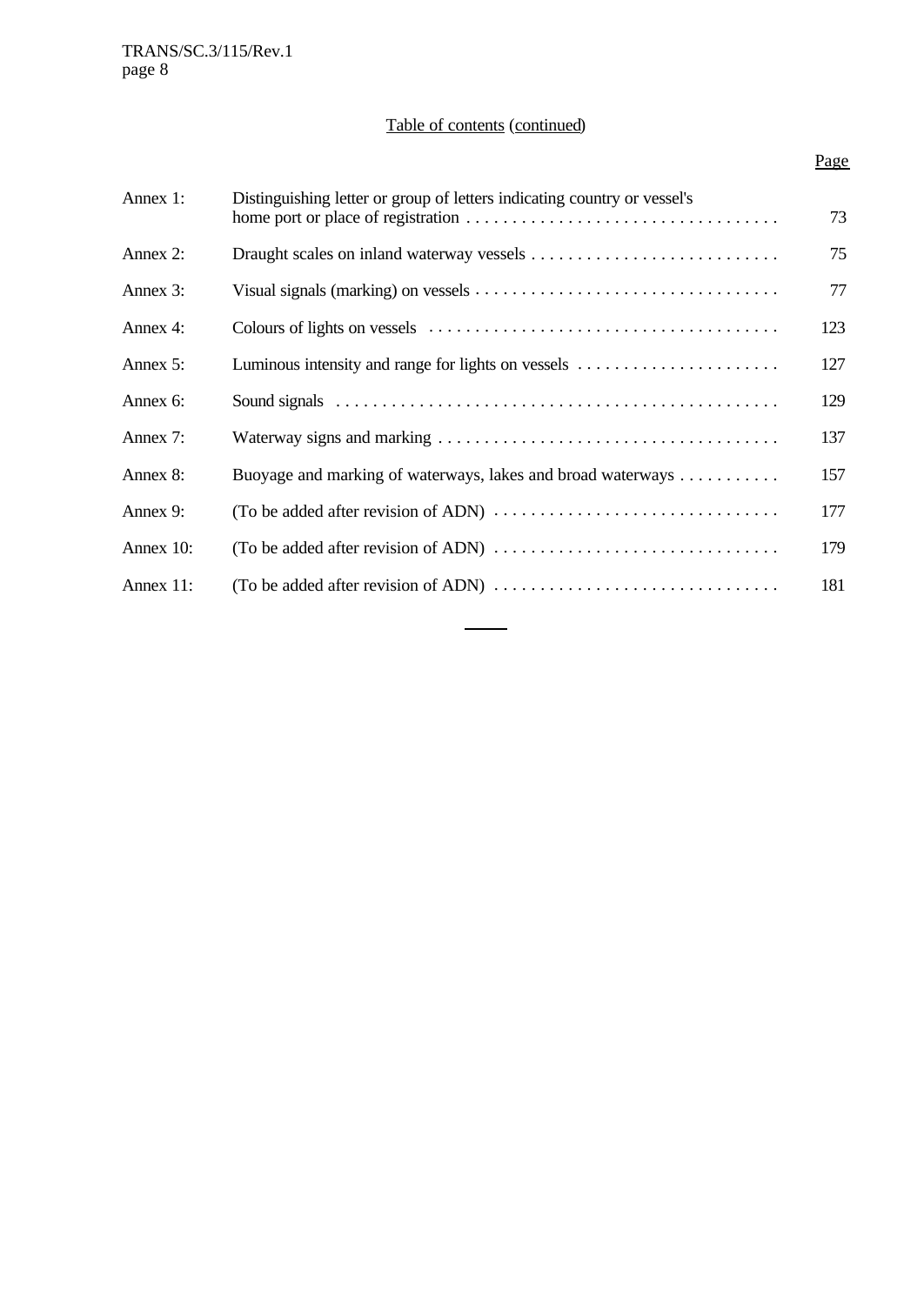TRANS/SC.3/115/Rev.1 page 9

#### Chapter 1

#### GENERAL PROVISIONS

#### Article 1.01 - Meaning of certain terms

In these regulations:

(a) The term "vessel" means any inland waterway craft, including small craft and ferry-boats, as well as floating equipment and seagoing vessels; <sup>1</sup>

(b) The term "motorized vessel" means any craft using its own mechanical means of propulsion, except craft whose engines are used only to cover short distances (in harbours or at loading and unloading points) or to make them easier to handle while being towed or pushed;

(c) The term "sailing vessel" means any vessel proceeding under sail only; a vessel proceeding under sail and making use at the same time of its own mechanical means of propulsion shall be considered as a motorized vessel;

(d) The term "small craft" means any vessel with a hull less than 20 m long, <sup>2</sup> except vessels built or equipped to tow, push or propel in side-by-side formation vessels other than small craft, craft authorized to carry more than 12 passengers and ferry-boats;

(e) The term "floating equipment" means floating structures carrying machinery used for work on waterways or in harbours (dredgers, elevators, derricks, cranes, etc.);

(f) The term "floating establishment" means any floating installation that is normally a fixture, e.g. swimming baths, docks, wharves or boat-sheds;

(g) The term "assembly of floating material" means a raft or any construction, assembly or object capable of navigation, other than a vessel or floating establishment;

(h) The term "ferry-boat" means any vessel providing a transport service across a waterway, that is classed as a ferry-boat by the competent authorities; <sup>3</sup>

(i) The term "pushed barge" means any vessel designed or specially equipped to be pushed;

(j) The term "shipborne barge" means a pushed barge designed to be carried on board seagoing vessels and to navigate on inland waterways;

3/ The competent authorities shall in any case class as "ferry-boats" all vessels providing such a service which do not move independently.

 $1/$  The competent authorities may, on certain waterways much used by seagoing ships, exempt such vessels from compliance with some of the provisions of these regulations.

<sup>2/</sup> The competent authorities may in the application of the provisions of CEVNI and for particular waterways limit the category of small craft to vessels of 15 m long.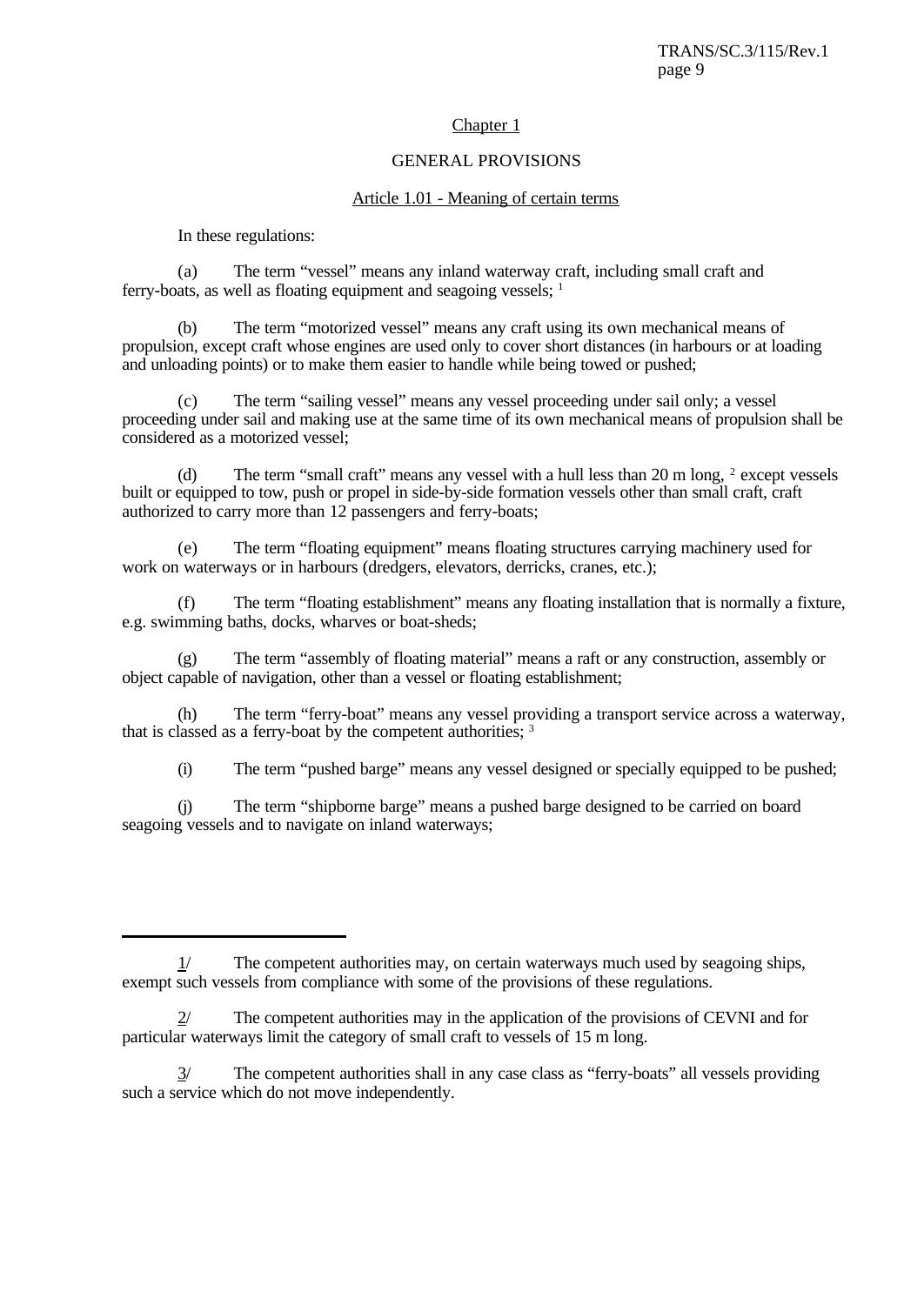(k) The term "convoy" means a towed convoy, a pushed convoy or a side-by-side formation;

(l) The term "towed convoy" means any group consisting of one or more vessels, floating establishments or assemblies of floating material towed by one or more motorized vessels, the later forming part of the convoy and being known as tugs;

 $(m)$  The term "pushed convoy" means a rigid  $\frac{1}{2}$  group of vessels, one at least of which is placed in front of the motorized vessel propelling the convoy and is known as a pusher;

(n) The term "side-by-side formation" means a group consisting of vessels coupled side by side, none of which is placed in front of the motorized vessel propelling the formation;

(o) A vessel, an assembly of floating material or a floating establishment is "stationary" when it is, directly or indirectly, anchored or made fast to the shore;

(p) A vessel, an assembly of floating material or a floating establishment is "under way" or "proceeding" when it is neither directly nor indirectly at anchor, made fast to the shore or grounded. For such vessels, floating equipment or floating establishments under way, the term "stop" applies with respect to the land;

(q) The term "vessel engaged in fishing" means any vessel fishing with nets, lines, trawls or other fishing apparatus that restrict manoeuvrability, but does not apply to a vessel fishing with trolling lines or other fishing apparatus that does not restrict manoeuvrability;

(r) The terms "white light", "red light", "green light", "yellow light" and "blue light" mean lights of colours conforming to the provisions of annex 4 to these regulations;

(s) The terms "strong light", "bright light" and "ordinary light" mean lights of intensities conforming to the provisions of annex 5 to these regulations;

(t) The term "scintillating light" means a rhythmic light flashing 50-60 times per minute;

(u) The term "short blast" means a blast lasting approximately one second, and the term "long blast" means a blast lasting approximately four seconds, the interval between two consecutive blasts being about one second;

1/ The competent authorities may class some non-rigid groups as "pushed convoys".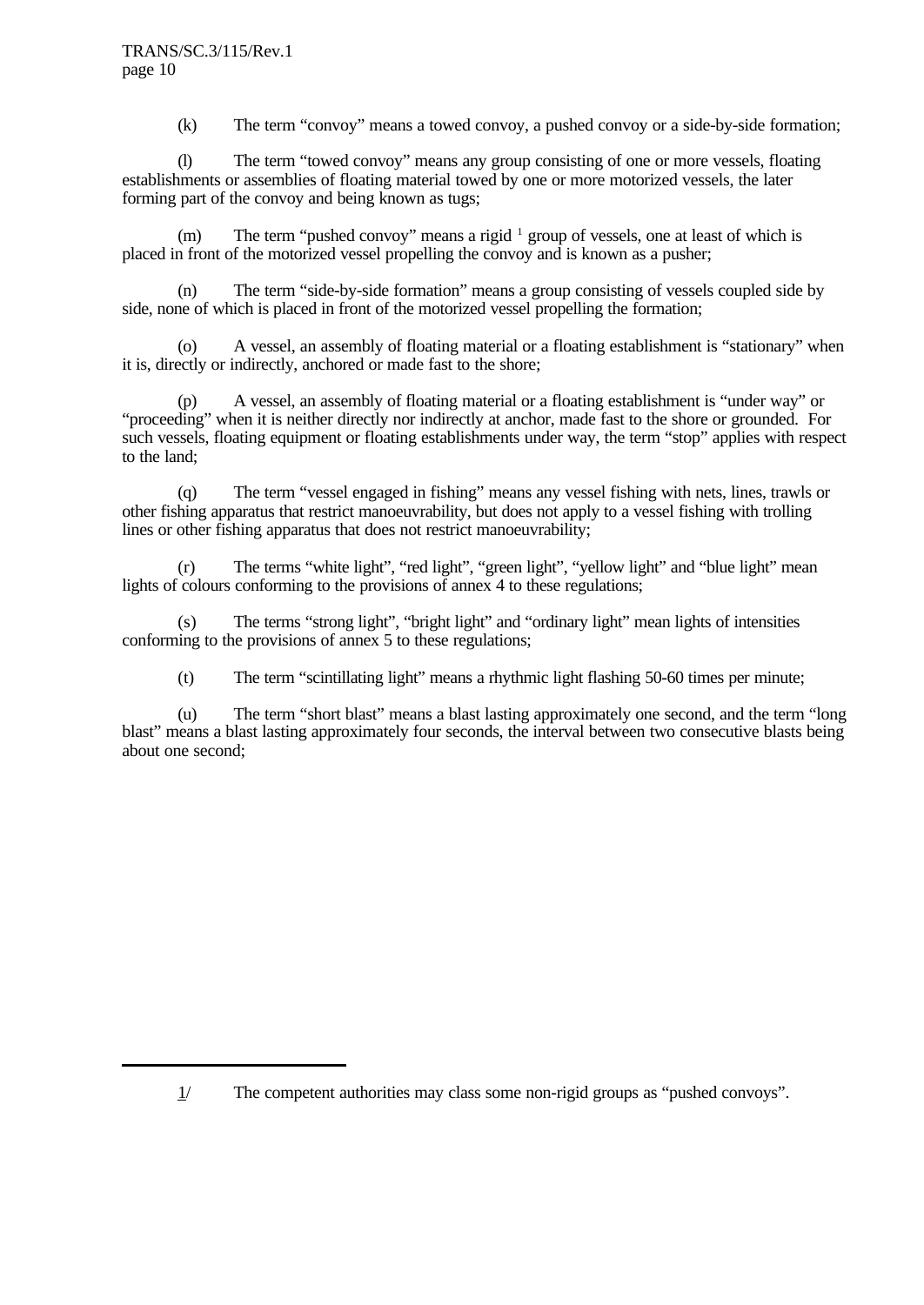(v) The term "series of very short blasts" means a series of at least six blasts lasting approximately ¼ second each, separated by intervals of approximately ¼ second;

(w) The term "three-tone signal" means a signal repeated three times, of three blasts of different pitch with no interval between them lasting about two seconds in all. The frequency of the blasts shall be within the range 165 to 297 Hertz and the difference between the highest and the lowest blasts shall be at least two full notes. Each series of three blasts shall begin with the lowest and end with the highest note;

(x) The term "night" means the period between sunset and sunrise;

(y) The term "day" means the period between sunrise and sunset;

(z) The term "state of fatigue" means a state occurring as the result of insufficient rest or of sickness, and expressed in deviations from the norm in behaviour and reaction speed;

(aa) The term "state of intoxication" means a state occurring as a result of the use of alcohol, narcotics, medicines or other similar substances and determined from the results of laboratory examination or from clinical symptoms in accordance with national legislation and practice;

(bb) The term "water bike" means any small craft using its own mechanical means of propulsion, which is able to carry one or more persons and built or designed to be used for skiing over the water or performing figures, for example, waterbobs, waterscooters, jetbikes, jetski and other similar craft.  $1$ 

# Article 1.02 - Boatmaster <sup>2</sup>

1. Every vessel or assembly of floating material, except vessels in a pushed convoy other than the pusher, shall be placed under the authority of a person having the necessary qualifications.<sup>34</sup> This person is hereinafter referred to as the boatmaster.

2. Every convoy shall likewise be placed under the authority of a person having the necessary qualifications. 4/ This boatmaster shall be appointed as follows:

(a) In the case of a convoy with only one motorized vessel, the boatmaster of the convoy shall be the boatmaster of the motorized vessel;

The competent authorities may waive this provision in the case of certain assemblies of floating material and non-motorized vessels in certain side-by-side formations.

4/ The competent authorities may lay down requirements regarding these qualifications.

 $1/$  The competent authority may define a water bike as an assembly of floating material instead of a small craft.

<sup>2/</sup> The competent authorities may use the term "chef de bord" instead of the term "conducteur" currently used in the French text of CEVNI as long as it means a person exercising a nautical responsibility on board a vessel. The question of the use of one or the other term in the French text of CEVNI is under the consideration by the Principal Working Party.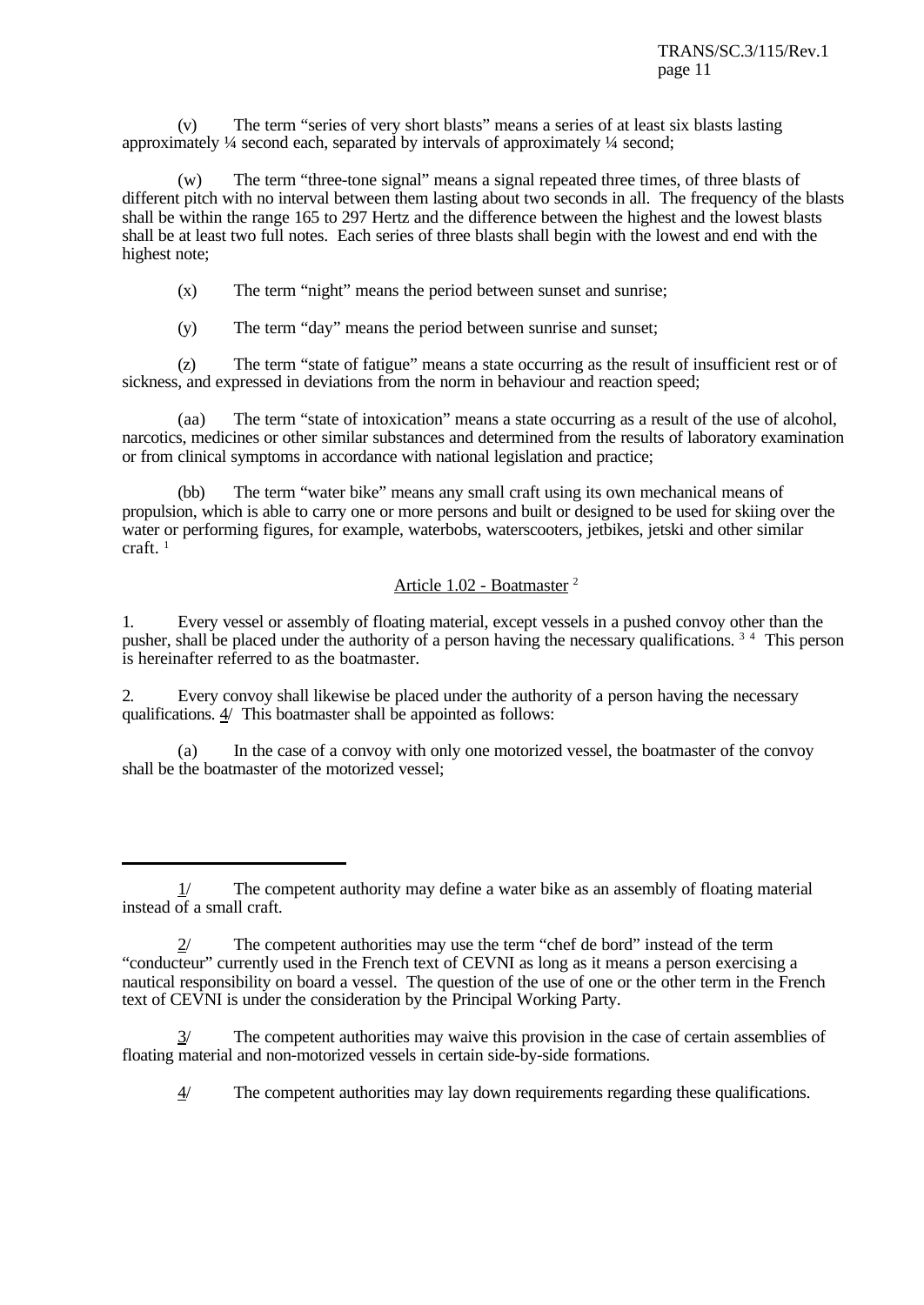TRANS/SC.3/115/Rev.1 page 12

(b) In the case of a towed convoy led by two or more motorized vessels in line, the boatmaster of the convoy shall be the boatmaster of the leading vessel, unless that vessel is a temporary auxiliary tug, in which case the boatmaster of the convoy shall be the boatmaster of the second vessel;

(c) In the case of a towed convoy led by two or more motorized vessels not in line, one of which provides the main traction, the boatmaster of the convoy shall be the boatmaster of the vessel providing the main traction;

(d) In other cases, the boatmaster of the convoy shall be appointed when required.

3. When a vessel is under way the boatmaster shall be on board; in addition, the boatmaster of floating equipment shall always be on board when the equipment is in operation.

4. The boatmaster is responsible for compliance with these regulations on his vessel, convoy or assembly of floating material. In a towed convoy, the boatmasters of the towed vessels shall obey the orders of the boatmaster of the convoy; however, even without such orders, they shall take all steps required by the circumstances for the proper handling of their vessels. The same provisions apply to boatmasters of vessels in a side-by-side formation who are not the steersman of the formation.

5. Every floating establishment shall be placed under the authority of a person. This person shall be responsible for the observance of the provisions of these regulations on the floating establishment.

6. The faculties of the boatmaster shall not be impaired as a result of a state of fatigue or intoxication.

#### Article 1.03 - Duties of crew and other persons on board

1. Crew members shall carry out the orders given them by the boatmaster in the performance of his duties. They shall assist in complying with the requirements of these regulations and of any other provisions applicable.

2. All other persons on board are required to comply with the orders given them by the boatmaster in the interest of safe navigation or of good order on board.

#### Article 1.04 - General obligation to exercise vigilance

1. Even where no special rules are laid down in these regulations, boatmasters shall take all the precautions required by the general obligation to exercise vigilance and good navigational practice in order to avoid, in particular:

Danger to human life;

Damage to vessels or assemblies of floating material, banks, works or installations of any kind on or adjacent to the waterway; and

Causing obstructions to shipping.

<sup>1/</sup> When circumstances make it necessary for two or more vessels and/or convoys to sail together (for example with the support of an ice-breaker), the relationships between the boatmasters are determined by the competent authority.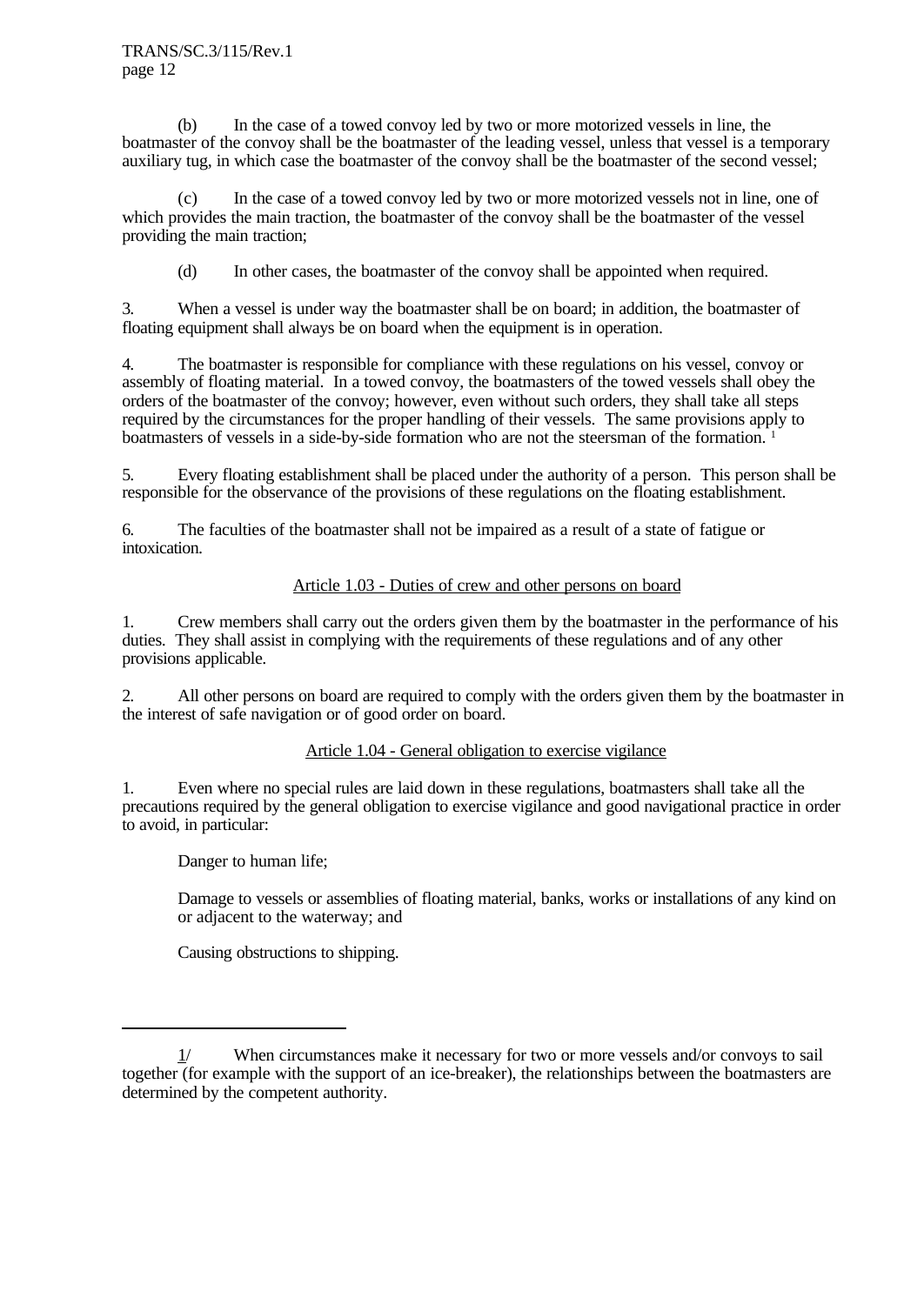2. The above provisions shall also apply to persons in charge of floating establishments.

### Article 1.05 - Conduct in special circumstances

To avoid imminent danger, boatmasters shall take all the steps required by the situation, even if this entails departing from these regulations.

# Article 1.06 - Use of the waterway

The length, width, height, draught and speed of vessels, convoys and assemblies of floating material shall be suited to the characteristics of the waterway and its installations.<sup>1</sup>

# Article 1.07 - Maximum load and maximum number of passengers

1. Vessels shall not be loaded beyond their maximum draught markings.

2. The load shall not endanger the vessel's stability or the strength of the hull. The load shall not restrict the direct or indirect view at a distance of more than 350 m in front of the vessel or convoy under way.

3. Passenger vessels shall not have on board more passengers than the number authorized by the competent authorities.

# Article 1.08 - Crews of vessels and of assemblies of floating material

All vessels and assemblies of floating material, except vessels in a pushed convoy other than the pusher, shall have a crew sufficient in number and sufficiently skilled to ensure the safety of those on board and safe navigation. However, non-motorized vessels in a side-by-side formation and some of the towed vessels in a rigid group are not required to have a crew when the crew of the other vessels in the side-by-side formation or rigid group is sufficiently large and skilled to ensure the safety of those on board and safe navigation.

# Article 1.09 - Steering

1. When under way, a vessel shall be steered by at least one qualified person of not less than 16 years of age. <sup>2</sup>

2. In order to ensure proper control of the vessel, the helmsman shall be able to receive and give all information and all orders reaching or proceeding from the wheelhouse. In particular, he shall be able to hear sound signals and have a sufficiently clear view in all directions. If a sufficiently clear view is not possible, he has to have a possibility to use an optical means giving a clear and undistorted image over an adequate field.

3. When particular circumstances so require, a look-out or listening-post shall be set up to keep the boatmaster informed.

 $1/$  The competent authorities may lay down rules on this matter, taking traffic density into account if necessary.

 $2$  The competent authorities may prescribe other provisions concerning age.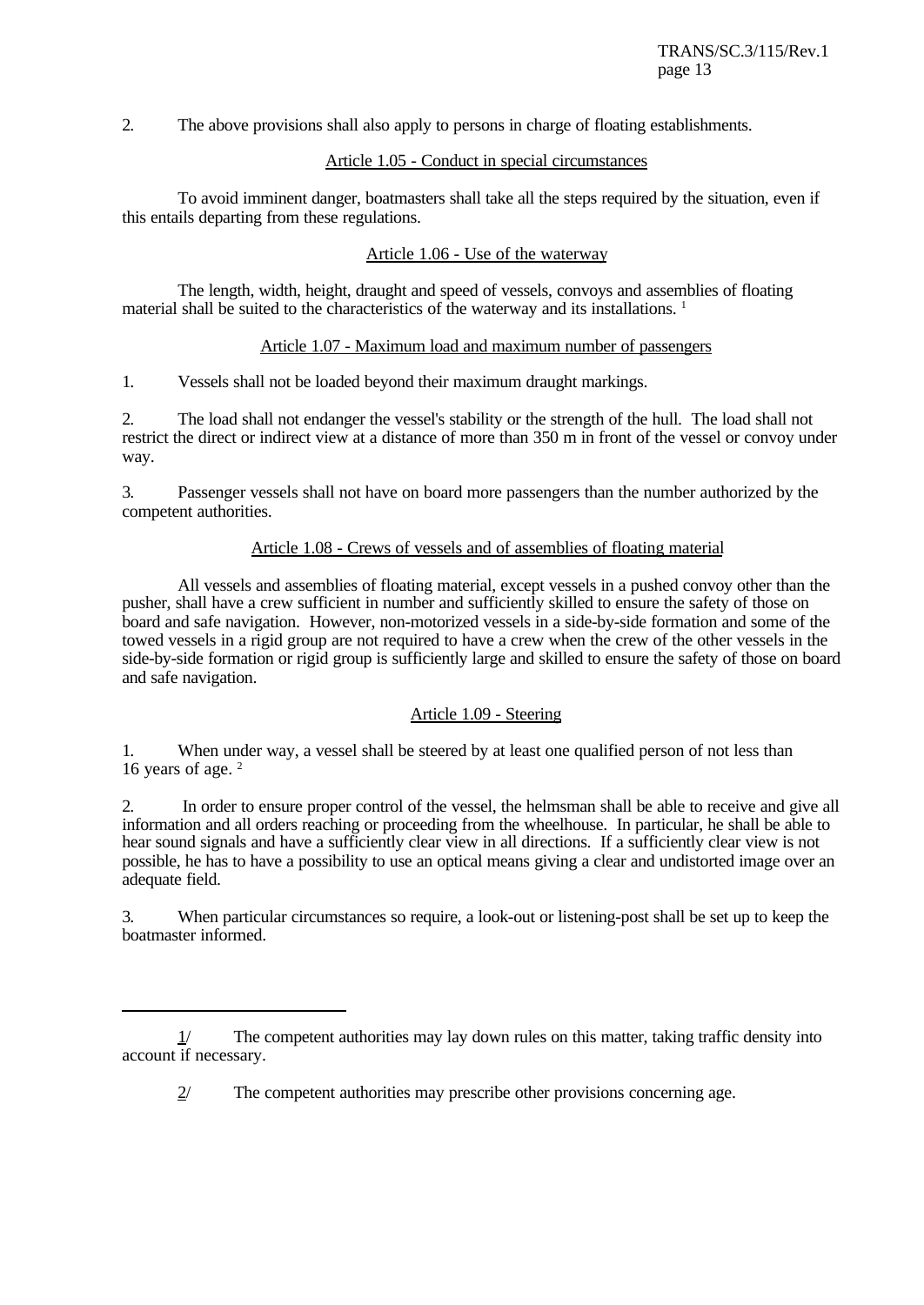# Article 1.10 - Ship's papers

- 1. Every vessel shall carry:
	- (a) A certificate of registry;
	- (b) A tonnage certificate (cargo vessels only);
	- (c) Ship's articles or crew list;
	- (d) A ship's  $log: 1$

and any other documents relating to navigation required under international conventions or agreements.

2. By derogation from paragraph 1 above, small craft are not required to carry the documents referred to in subparagraphs (b) and (d); moreover, in the case of small pleasure craft, the document referred to in subparagraph (c) is not required, and that referred to in subparagraph (a) may be replaced by a national navigation permit.

3. Assemblies of floating material shall carry a national navigation permit. <sup>2</sup>

4. The documents required to be carried on board under these regulations or any other provisions applicable shall be produced whenever requested by officials of the competent authorities.

5. However, the certificate of registry and the tonnage certificate need not be carried on board a pushed barge to which is affixed a metal plate conforming to the following model:

| Official No.:                |  |
|------------------------------|--|
| Certificate of registry No.: |  |
| Competent authority:<br>.    |  |
| Expiry date:                 |  |

These particulars shall be engraved or stamped in easily legible characters not less than 6 mm high. The metal plate shall be not less than 60 mm high and 120 mm long; it shall be permanently affixed in a prominent place towards the stern of the barge on the starboard side.

 $1/$  The competent authorities may waive the requirement to carry this document. If they do require it, they shall exempt from producing it vessels registered in countries where it is not required.

<sup>2/</sup> The competent authorities may waive this provision.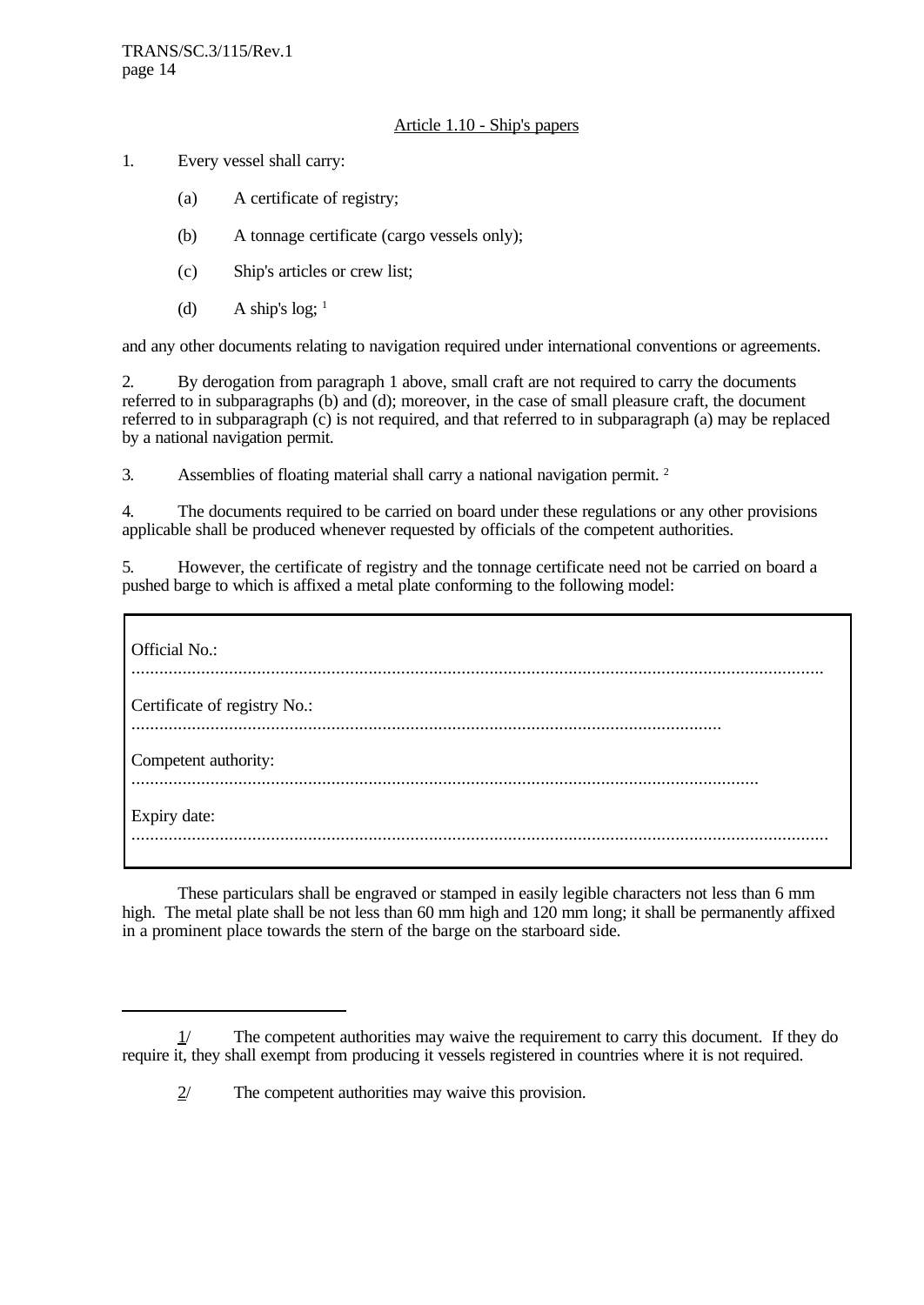The conformity of the particulars given on the plate to those in the barge's certificate of registry shall be certified by the competent authority, whose stamp shall be applied to the plate. The certificate of registry and tonnage certificate shall be kept by the owner of the barge.<sup>1</sup>

# Article 1.11 - Navigation regulations

A copy of the navigation regulations applicable to the waterway shall be carried on board every vessel, except vessels in a pushed convoy other than the pusher, and on every assembly of floating material.<sup>2</sup>

### Article 1.12 - Dangerous objects on board; loss of objects; obstacles

1. It is prohibited to allow objects that would constitute a danger to vessels, assemblies of floating material, floating establishments or installations on or adjacent to the waterway to project beyond the sides of vessels or of assemblies of floating material.

2. When anchors are weighed, they shall not hang below the bottom or keel of a vessel or the bottom of an assembly of floating material.

3. When a vessel, an assembly of floating material or a floating establishment loses an object and this may cause an obstruction or danger to navigation, the boatmaster or the person responsible for the floating establishment shall at once inform the nearest competent authorities, specifying as accurately as possible the place where the object was lost. If possible, he shall also place a marker at the spot.

4. When a vessel encounters an unknown obstacle on a waterway, the boatmaster shall at once inform the nearest competent authority, specifying as accurately as possible the place where the obstacle was encountered.

# Article 1.13 - Protection of waterway signs and marking

1. It is prohibited to use waterway signs or marking (boards, buoys, floats, beacons, etc.) for mooring or warping vessels or assemblies of floating material, to damage them or to render them unfit for use.

2. When a vessel or an assembly of floating material has displaced or damaged any device or installation which is part of the system of waterway signs and marking, the boatmaster shall at once inform the nearest competent authority.

3. Every boatmaster has a general duty immediately to inform the nearest competent authority of any incident or accident affecting waterway signs or marking (failure of a light, displacement of a buoy, destruction of a sign, etc.).

<sup>1/</sup> The competent authorities may allow photocopies of the certificate of registry and the tonnage certificate, certified as true copies by a competent authority, to be carried on board the pusher.

<sup>2/</sup> The competent authorities may exempt certain classes of small craft and of assemblies of floating material from this regulation.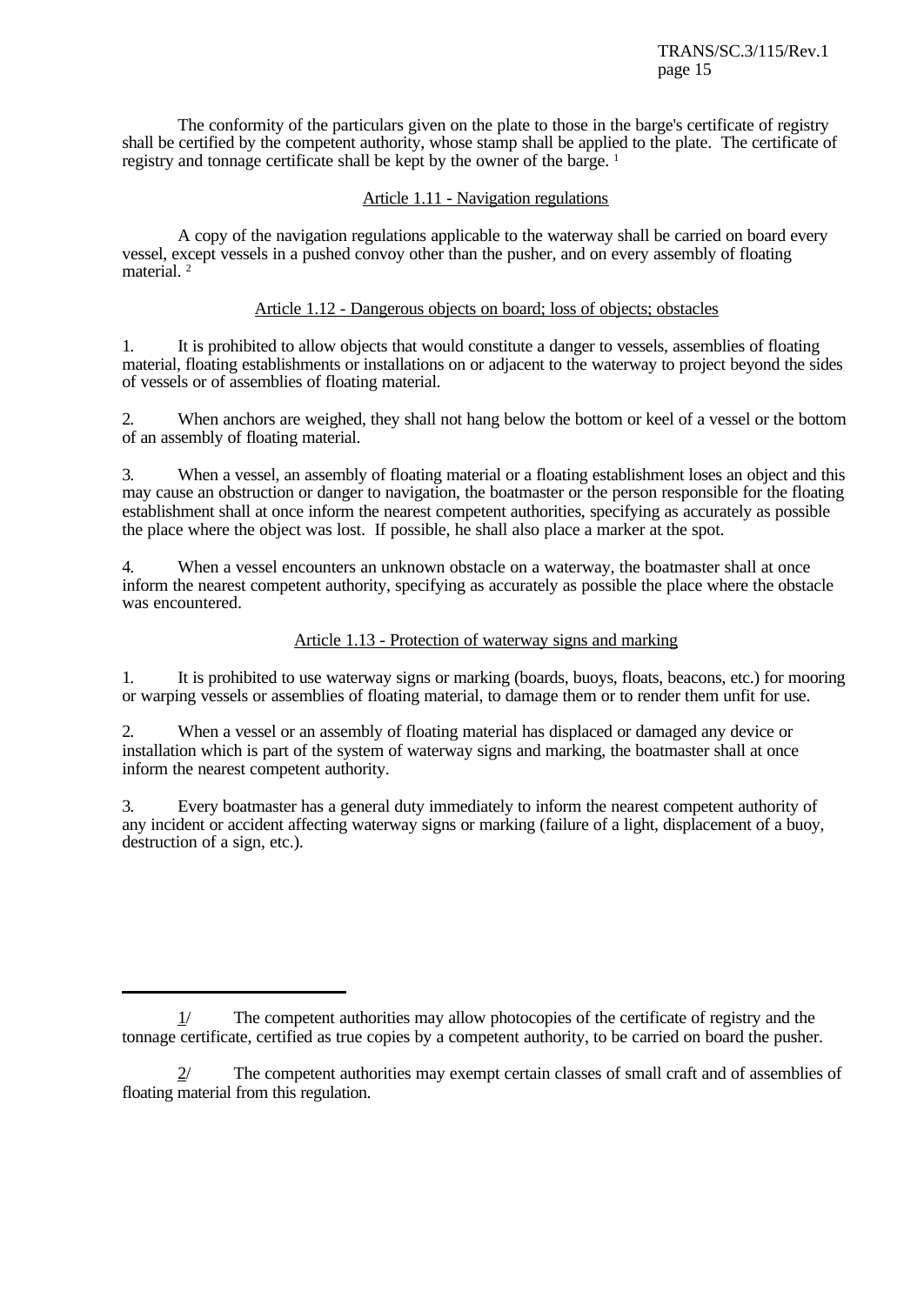### Article 1.14 - Damage to permanent structures

When a vessel or assembly of floating material has damaged a permanent structure (lock, bridge, etc.), the boatmaster shall at once inform the nearest competent authority.

### Article 1.15 - Prohibition of discharge into waterways

1. It is forbidden to throw, pour or allow to fall or flow into a waterway any objects or substances likely to cause an obstruction or danger to navigation or to other users of the waterway.

2. It is in particular forbidden to throw, pour or discharge into a waterway any form of petroleum waste or mixtures of such waste with water.

3. In the event of accidental spillage of a substance covered by paragraph 1 or paragraph 2 or of any risk of such spillage, the boatmaster shall immediately inform the nearest competent authority, specifying as accurately as possible the nature and site of the spillage.

# Article 1.16 - Salvage and assistance

1. In the event of an accident endangering those on board, the boatmaster shall use every means at his disposal to save them.

2. Every boatmaster who is close to a vessel or assembly of floating material which has suffered an accident endangering persons or threatening to obstruct the channel is required to give immediate assistance insofar as is consistent with the safety of his own vessel.

# Article 1.17 - Grounded or sunken vessels

1. The boatmaster of a grounded or sunken vessel or of a grounded or broken assembly of floating material shall arrange for the nearest competent authority to be informed as soon as possible. In the case of a grounded or sunken vessel, the boatmaster or a member of the crew shall remain on board or near the site of the accident until the competent authority has authorized him to leave.

2. When a vessel is grounded or sunk, or an assembly of floating material is grounded, in or near the channel, its boatmaster shall, unless it is obviously unnecessary, as soon as possible and without prejudice to the obligation to display the marking referred to in article 3.27 and 3.41, give warning to approaching vessels and assemblies of floating material at suitable points far enough from the site of the accident to enable them to take the necessary action in good time.

3. Should an accident occur while a vessel is passing through a lock, the boatmaster shall immediately inform the service in charge of the lock in question.

# Article 1.18 - Obligation to clear the channel

1. When a grounded or sunken vessel, a grounded assembly of floating material or an object lost by a vessel or assembly of floating material causes or threatens to cause total or partial obstruction of the channel, the boatmaster of the vessel or assembly of floating material shall endeavour to get the channel cleared as soon as possible.

2. A boatmaster whose vessel is in danger of sinking or becomes impossible to control is under the same obligation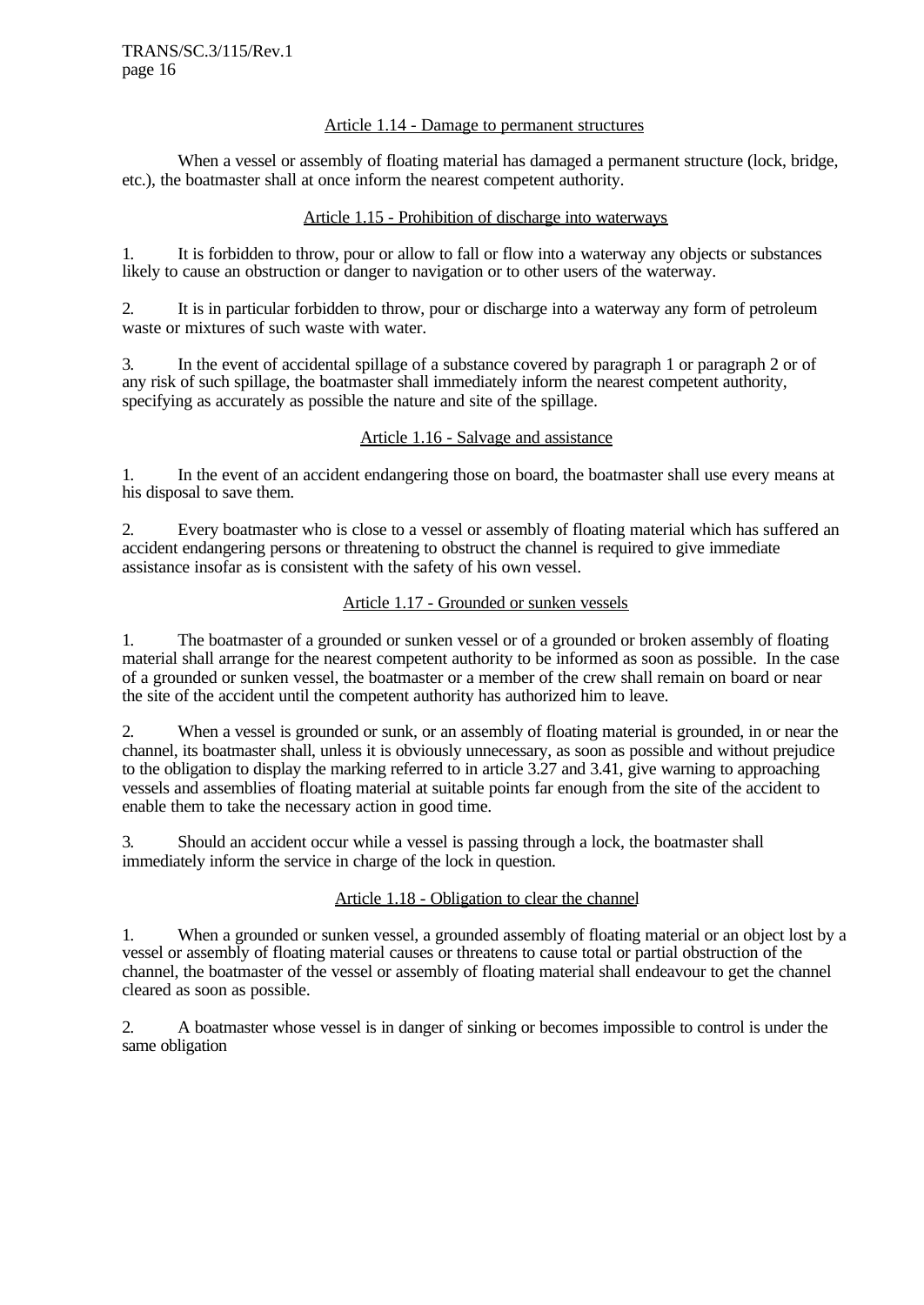TRANS/SC.3/115/Rev.1 page 17

#### Article 1.19 - Special instructions

Boatmasters and persons in charge of floating establishments shall comply with any special instructions given them by officials of the competent authorities in order to ensure safe and orderly navigation.

#### Article 1.20 - Inspection

Boatmasters and persons in charge of floating establishments shall give officials of the competent authorities the necessary facilities for verifying compliance with these regulations and any other provisions applicable.

#### Article 1.21 - Special transport operations

1. Movements on inland waterways are deemed to be special transport operations if they are movements of:

(a) Vessels or convoys which do not comply with the requirements of articles 1.06 and 1.08;

(b) Floating establishments or assemblies of floating material, unless it is evident that their movement cannot cause any hindrance or danger to navigation or any damage to permanent structures.

2. Such a transport operation shall be allowed only under a special authorization issued by the competent authorities of the sector or sectors over which it is to take place.

3. It shall be subject to such conditions as those authorities may determine in each case.

4. A boatmaster shall be appointed for each transport operation, account being taken of the provisions of article 1.02.

#### Article 1.22 - Special temporary requirements

Boatmasters shall comply with any temporary requirements issued by a competent authority in special circumstances and published as notices to ensure safe and orderly navigation.

#### Article 1.23 - Authorization of public events

Sporting events, regattas or other public events which may endanger safe and orderly navigation shall be subject to authorization by the competent authorities.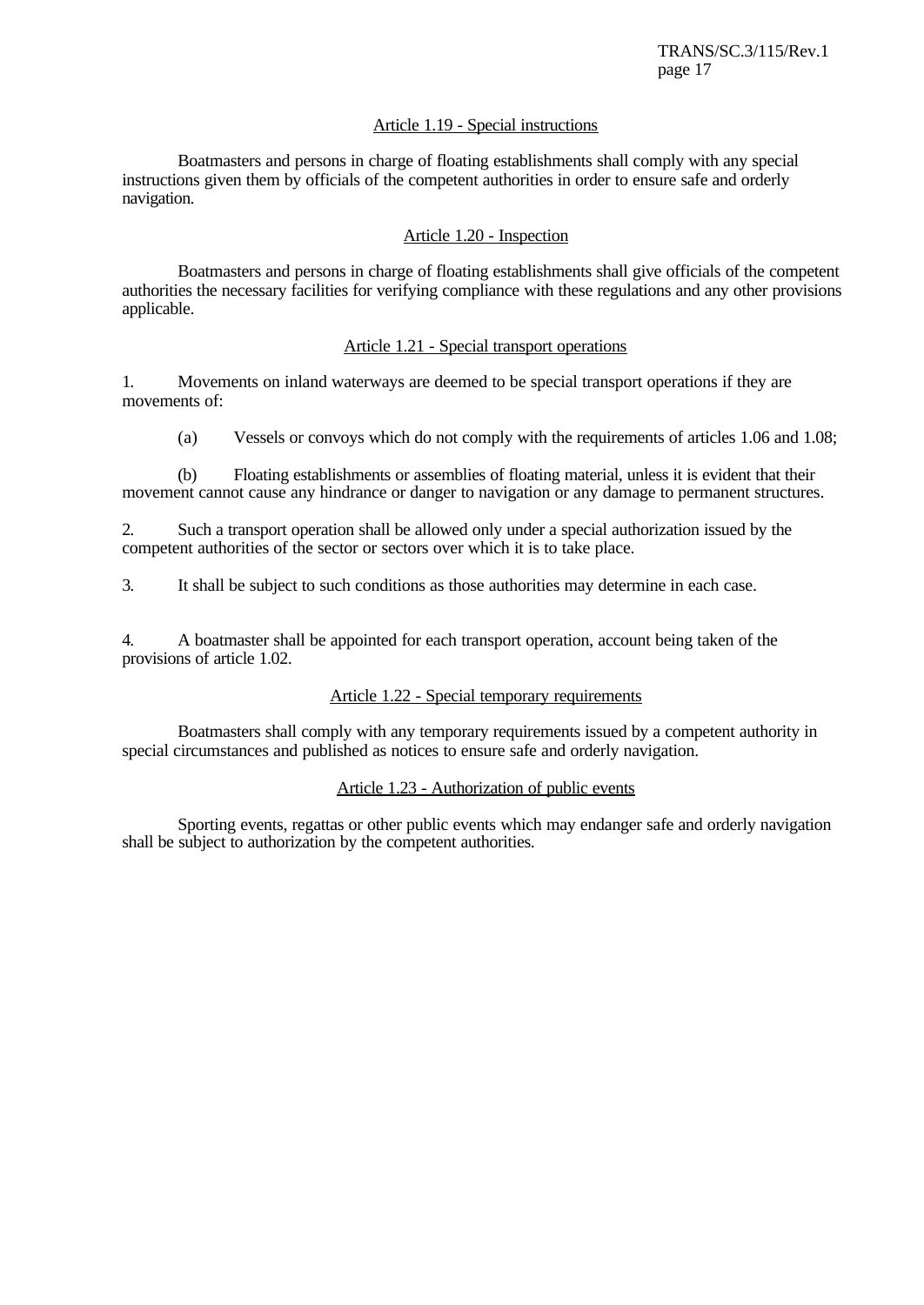# Chapter 2

### MARKS AND DRAUGHT SCALES ON VESSELS; TONNAGE MEASUREMENT

### Article 2.01 - Identification marks on vessels other than small craft

1. Every vessel, except small craft, shall bear the following identification marks on its hull or on fixed boards or plates:

(a) Its name or emblem.

The name shall be inscribed on both sides of the vessel; in the case of motorized vessels, it shall also be inscribed in a position visible from astern. If, in a side-by-side formation or pushed convoy, one or more of the inscriptions of the propelling vessel's name are hidden, the name shall be reproduced on boards so placed as to be clearly visible from the directions from which those inscriptions are hidden. If the vessel has no name or emblem, it shall bear either the name (or its usual abbreviation) of the organization to which it belongs followed, where applicable, by a number, or the registration number followed, in order to show the country of the vessel's home port or place of registry, by the letter or letters assigned to that country in annex 1 to these regulations.

(b) Its home port or place of registry.

The name of the home port or place of registry shall be inscribed either on both sides of the vessel or on its stern and shall be followed by the letter or letters indicating the country of that home port or place of registry.

2. In addition, except for small craft,

(a) Every cargo vessel shall have its dead-weight tonnage inscribed on both sides, on the hull or on fixed boards;

(b) Every passenger vessel shall display the maximum permissible number of passengers in a conspicuous position on board.

3. The above-mentioned identification marks shall be inscribed in easily legible and indelible Latin characters, their inscription in oil paint being considered indelible. The height of the characters shall be not less than 20 cm for the name and not less than 15 cm for other marks. The width of the characters and the thickness of strokes shall be in proportion to the height. The characters shall be of a light colour against a dark background or vice versa.

4. As an exception to the preceding paragraphs, seagoing vessels may maintain their identification marks.

# Article  $2.02$  - Identification marks on small craft<sup>1</sup>

1. Small craft shall bear the official registration marks; if those marks are not prescribed, they shall bear

(a) Their name or emblem;

1/ The competent authorities may prescribe other provisions for small craft which are neither motorized nor sailing craft and for sailboards or small sailing craft less than 7 m long.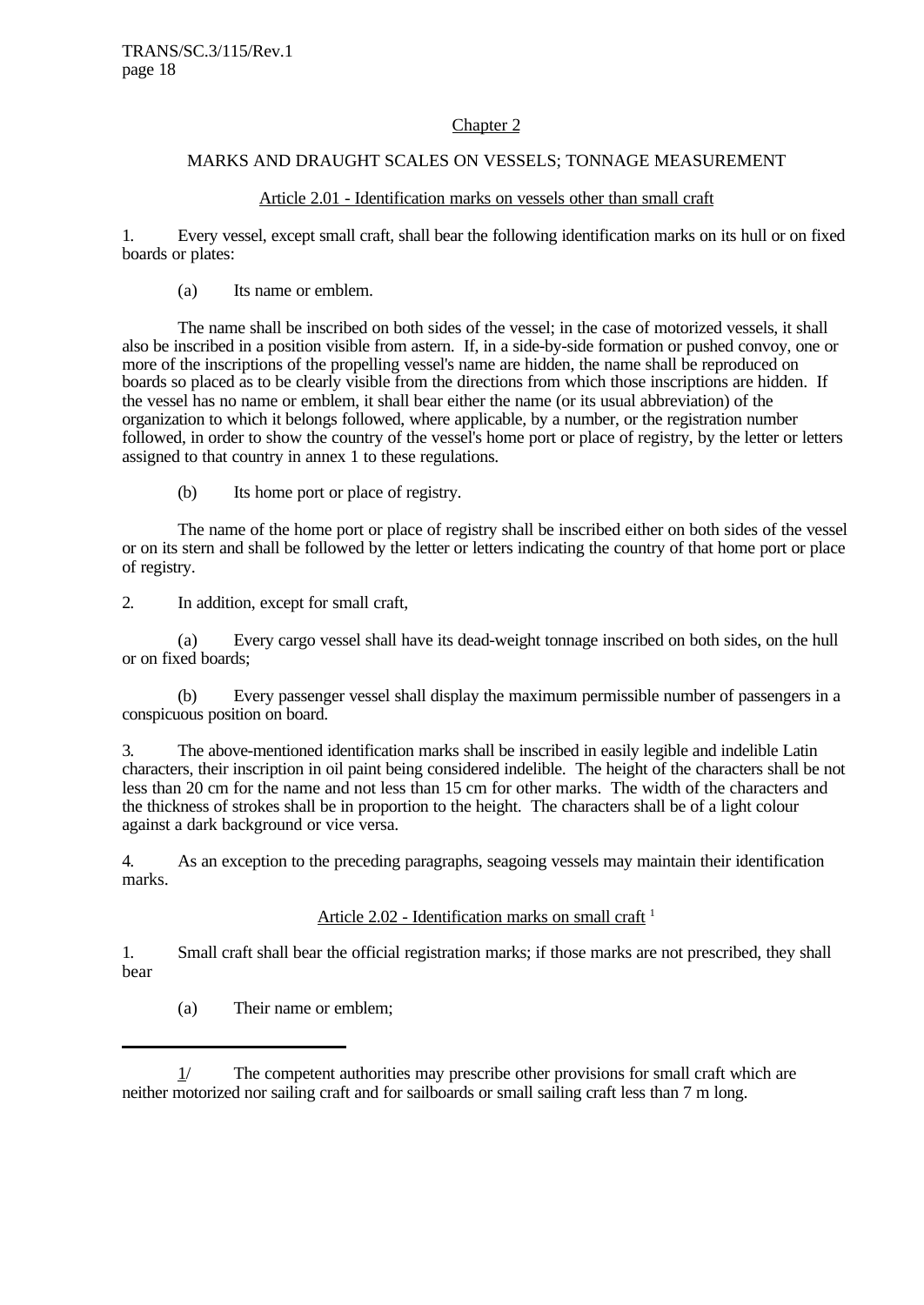TRANS/SC.3/115/Rev.1 page 19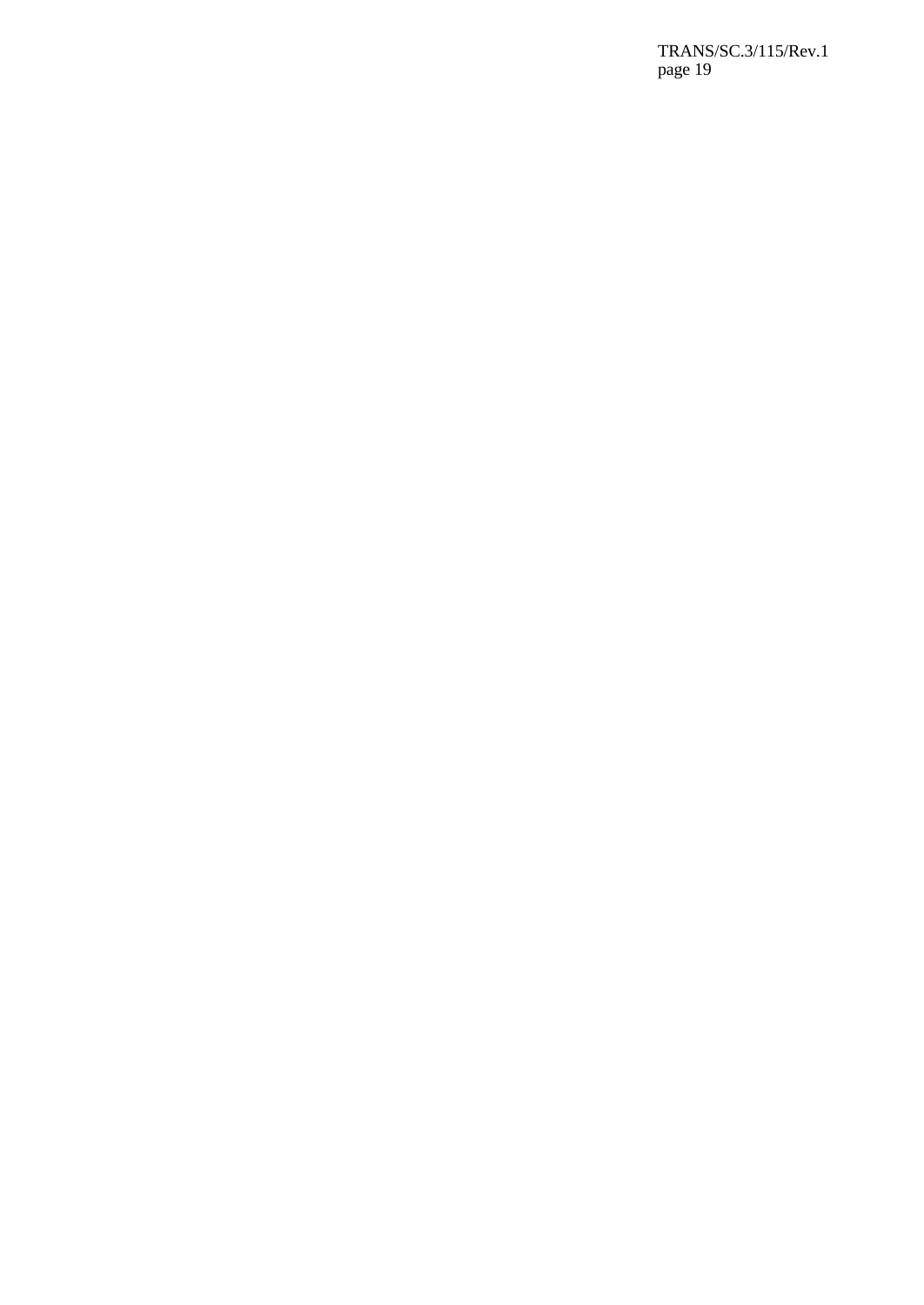(b) The name and domicile of the owner.

2. The registration or identification marks mentioned under paragraph 1 (a) shall be inscribed on the outside of the craft in Latin characters not less than 10 cm high, easily legible and indelible, their inscription in oil paint being considered indelible. If the craft has no name or emblem, it shall bear the name (or its usual abbreviation) of the organization to which it belongs, followed, where applicable, by a number.

3. The name and domicile of the owner shall be displayed in a conspicuous position inside or outside the craft.

4. However, vessels' service boats need only bear, inside or outside, the name of the vessel to which they belong and any other particulars needed to identify the owner.

# Article 2.03 - Tonnage measurement

Every inland waterway cargo vessel, except small craft, shall have its tonnage capacity measured.

# Article 2.04 - Draught and draught scales <sup>1</sup>

1. All vessels, except small craft, shall bear marks showing the maximum draught level. In the case of inland waterway vessels, the methods by which the maximum draught is determined and the conditions to be observed in affixing the draught marks shall be laid down in the rules concerning technical requirements which correspond to the Recommendations on Technical Requirements for Inland Navigation Vessels (annex to Resolution No. 17, revised) (TRANS/SC3/104). In the case of seagoing vessels, the summer fresh-water line shall serve in place of draught marks.

2. Every vessel which may draw as much as 1 m of water shall be provided with draught scales. In the case of inland waterway vessels, annex 2 to these regulations lays down the conditions to be observed in affixing the draught scales.

# Article 2.05 - Identification marks on anchors

1. The anchors of vessels shall bear identification marks in indelible characters.

If an anchor is used on another vessel belonging to the same owner, the original marking may be kept.

2. The obligation contained in paragraph 1 shall not apply to the anchors of seagoing vessels or of small craft.

 $1/$  The competent authorities may waive the requirement for these marks and scales.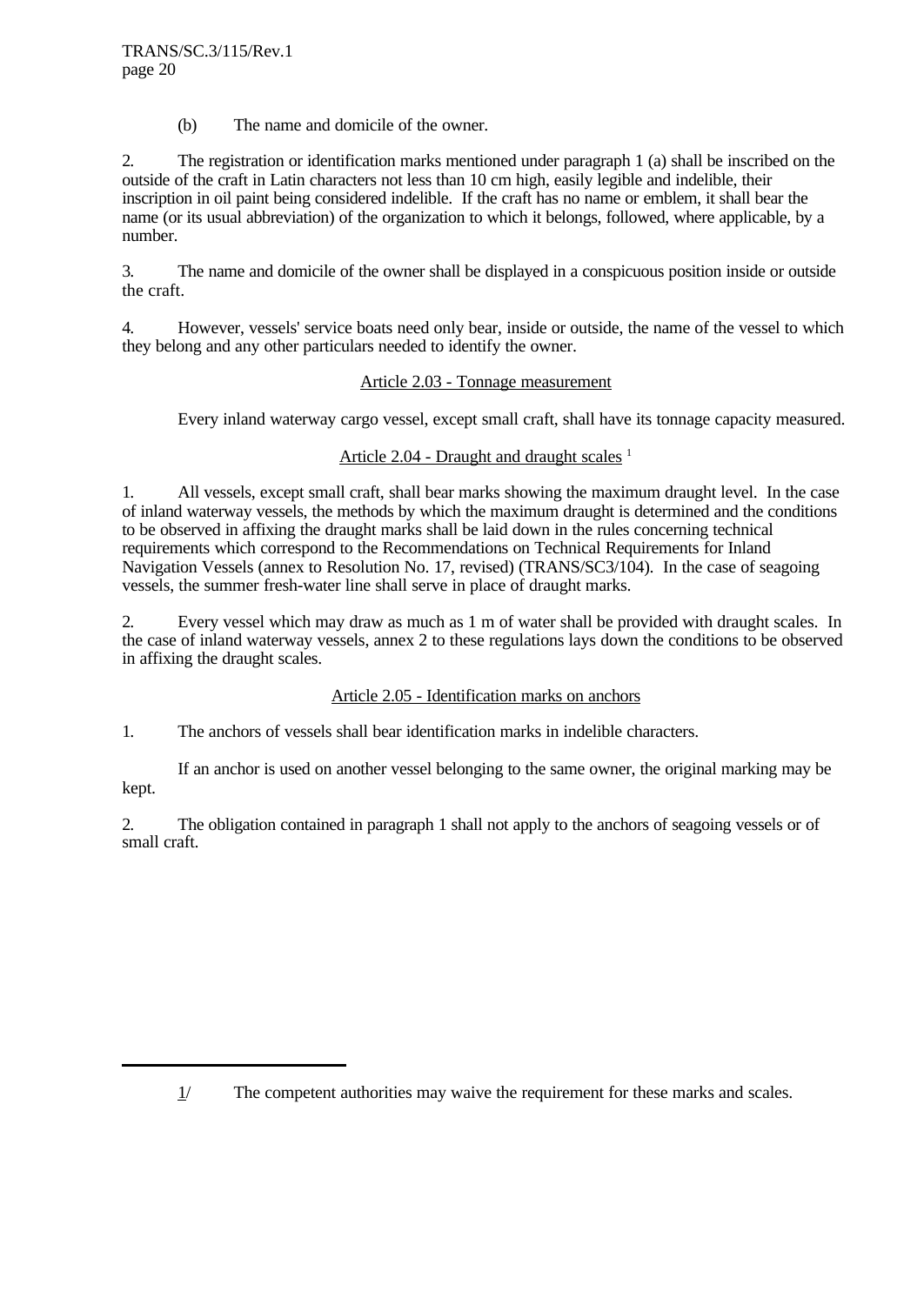#### Chapter 3

### VISUAL SIGNALS (MARKING) ON VESSELS

### I. GENERAL

#### Article 3.01 - Application and definitions

1. By night, articles 3.08 to 3.19 shall apply to vessels, assemblies of floating material or floating establishments under way and articles 3.20 to 3.28 to stationary vessels, assemblies of floating material or floating establishments.

By day, articles 3.29 to 3.36 shall apply to vessels, assemblies of floating material or floating establishments under way and articles 3.36 bis to 3.42 to stationary vessels, assemblies of floating material or floating establishments.

Articles 3.21, 3.25, 3.28, 3.37 and 3.42 shall apply also to vessels, assemblies of floating material or floating establishments, when they are grounded.

When visibility conditions so require, the visual signals prescribed for use at night shall also be displayed by day.

3. For the application of this chapter, pushed convoys whose maximum dimensions do not exceed 110 m by 12 m are regarded as single motorized vessels.

4. Sketches of the signals prescribed in this chapter are contained in annex 3 to these regulations.

5. In this chapter:

(a) The term "mast-head light" means a strong white light projecting an uninterrupted beam throughout a horizontal arc of  $225^{\circ}$  and placed so as to project that beam from the bow to  $22^{\circ}30'$  abaft the beam on each side;

(b) The term "side lights" means a bright green light to starboard and a bright red light to port, each of these lights projecting an uninterrupted beam throughout a horizontal arc of 112°30' and placed so as to project that beam from the bow to 22°30' abaft the beam on its side;

(c) The term "stern light" means an ordinary or bright white light projecting an uninterrupted beam throughout a horizontal arc of 135° and placed so as to project this beam throughout an arc of 67°30' along each side from the stern;

(d) The term "light visible from all directions" means a light projecting an uninterrupted beam throughout a horizontal arc of 360°;

(e) The term "height" means the height above the level of the draught marks or, for vessels without draught marks, above the hull.

#### Article 3.02 - Lights

Unless otherwise provided, the lights prescribed in these regulations shall show a continuous and uniform beam.

Article 3.03 - Boards and flags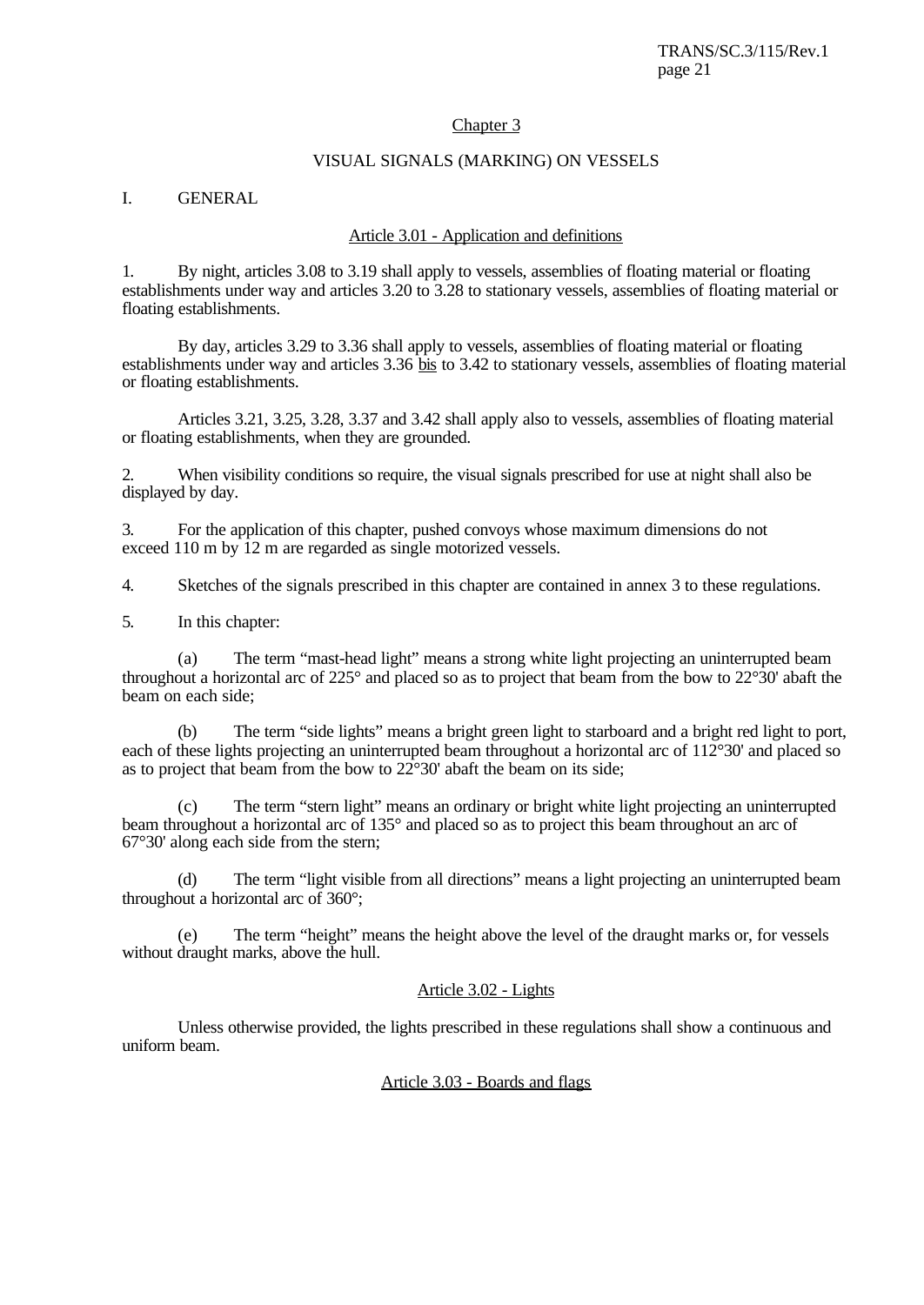TRANS/SC.3/115/Rev.1 page 22

1. Unless otherwise provided, the boards and flags prescribed in these regulations shall be rectangular.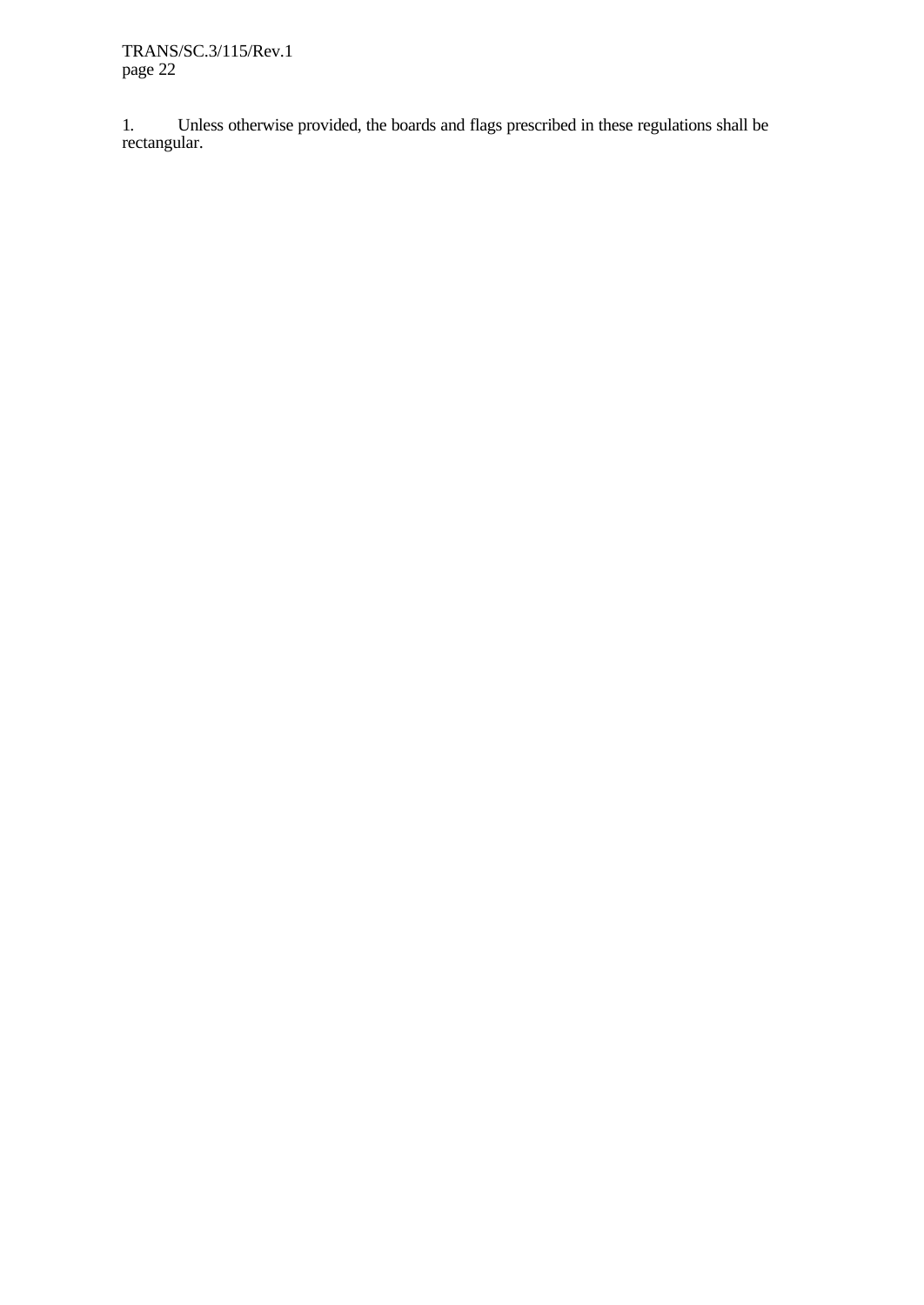2. Their colours shall not be faded or dirty.

3. They shall be large enough to be easily visible; this condition shall be considered to be satisfied in all cases if neither the length nor the breadth is less than 1 m or, in the case of small craft, less than 0.60 m.

#### Article 3.04 - Cylinders, balls, cones and bicones

1. The cylinders, balls, cones and bicones prescribed in these regulations may be replaced by devices having the same appearance when seen from a distance.

2. Their colours shall not be faded or dirty.

3. They shall be large enough to be easily visible; this condition shall be considered to be satisfied in all cases:

- (a) For cylinders, if the height is not less than 0.80 m and the diameter not less than 0.50 m;
- (b) For balls, if the diameter is not less than 0.60 m;

(c) For cones, if the height is not less than 0.60 m and the diameter at the base not less than 0.60 m;

(d) For bicones, if the height is not less than 0.80 m and the diameter at the base not less than 0.50 m.

#### Article 3.05 - Prohibited lights and signals

1. The use of any lights or signals other than those mentioned in these regulations or the use of those mentioned otherwise than as prescribed or permitted by these regulations is prohibited.

2. However, for communication between vessels or between a vessel and the shore, the use of other lights or signals is permitted provided they are not liable to be confused with those mentioned in these regulations.

#### Article 3.06 - Emergency lights

When signal lights prescribed by these regulations cease to function, they shall be replaced by emergency lights without delay. However, where the prescribed light is strong, the emergency light may be bright and, where the prescribed light is bright, the emergency light may be ordinary. Lights of the prescribed power shall be brought into operation again as soon as possible.

#### Article 3.07 - Prohibited use of lamps, searchlights, boards, flags, etc.

1. The use of lamps or searchlights or of boards, flags or other objects in such a way that they may be confused with the lights or signals mentioned in these regulations or impair their visibility or complicate their identification is prohibited.

2. The use of lamps or searchlights in such a way that they cause dazzle constituting a danger or inconvenience to navigation or to traffic on the banks of the waterway is prohibited.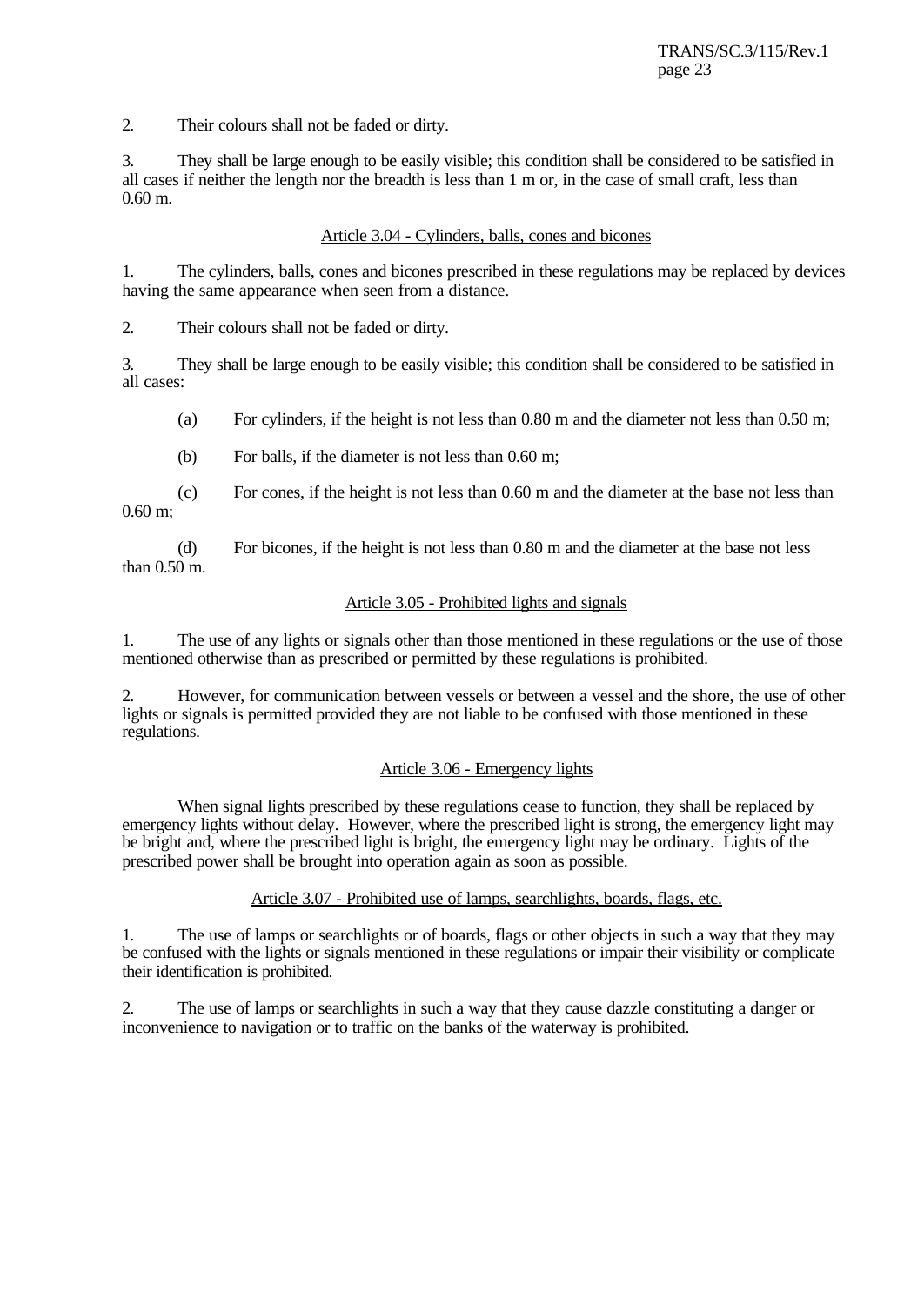### II. NIGHT MARKING

# II.A. NIGHT MARKING WHEN UNDER WAY

#### Article 3.08 - Night marking for motorized vessels proceeding alone

1. Single motorized vessels shall carry:

(a) A mast-head light forward and in the axis of the vessel, at a height not less than 6 m;  $<sup>1</sup>$ </sup>

(b) Side lights, each placed at the same height and on the same perpendicular to the axis of the vessel, at least 1 m lower than the mast-head light and not forward of it; they shall be screened inboard so that the green light cannot be seen from the port side and the red light cannot be seen from the starboard side;

(c) A stern light, placed aft and in the axis of the vessel high enough to be clearly visible to an overtaking vessel.

2. A single motorized vessel may in addition carry at the stern a second mast-head light placed in the axis of the vessel and at least 3 m higher than the forward light, in such a way that the horizontal distance between these lights is at least three times the vertical distance. A single motorized vessel more than 110 m long shall be required to carry this second mast-head light.

3. A single motorized vessel temporarily preceded by an auxiliary motorized vessel shall continue to show the lights referred to in paragraphs 1 and 2 above.

4. When passing through the opening of a fixed or closed bridge or weir, or when passing through locks, vessels may carry the mast-head lights provided for in paragraphs 1 and 2 above at a reduced height so that passage may be effected without difficulty.

5. The provisions of this article shall not apply to small craft or ferry-boats.

# Article 3.09 - Night marking for towed convoys under way

1. A motorized vessel leading a towed convoy, and a motorized vessel used as an auxiliary in front of another motorized vessel, a pushed convoy or a side-by-side formation shall carry:

(a) Two mast-head lights one above the other about 1 m apart, placed forward and in the axis of the vessel, the upper light being at least 6 m<sup>2</sup> higher and the lower light, so far as possible, at least 1 m higher than the side lights;

(b) The side lights prescribed in article 3.08, paragraph 1 (b);

(c) A yellow instead of a white stern light, placed in the axis of the vessel and high enough to be clearly visible from the towed unit following the vessel or the motorized vessel, pushed convoy or side-by-side formation in front of which the vessel is used as an auxiliary.

<sup>1/</sup> The competent authorities may prescribe a height of less than 6 m.

<sup>2/</sup> The competent authorities may prescribe a height of less than 6 m.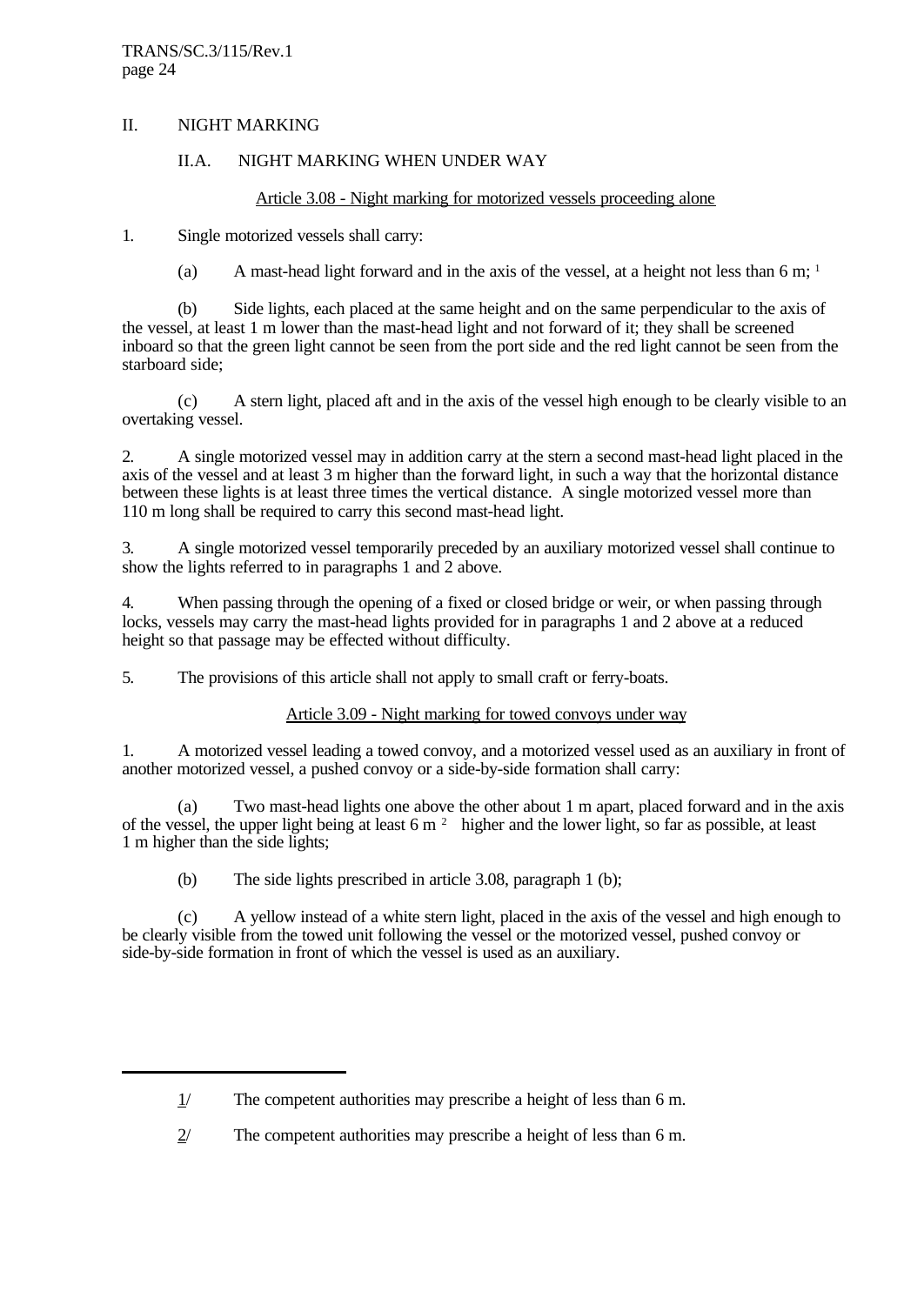2. Where a towed convoy is led by several motorized vessels, or where a motorized vessel, pushed convoy or side-by-side formation is preceded by several auxiliary motorized vessels proceeding side by side, whether coupled or not, each of those vessels shall carry:

Instead of the mast-head lights prescribed in 1 (a) above, three mast-head lights one above the other about 1 m apart, placed forward in the axis of the vessel, the top and bottom lights being at the same height as those prescribed in paragraph 1 (a).

Where a vessel, an assembly of floating material or a floating establishment is being manoeuvred by more than one motorized vessel, this requirement shall apply to each of them.

3. Vessels in a towed convoy following the motorized vessel or vessels referred to in paragraphs 1 and 2 above shall carry:

A bright white light visible from all directions, placed at a height of at least  $6 \text{ m}$ .<sup>1</sup>

However,

(a) If a section of the convoy is more than 110 m long, that section shall carry two such lights, one forward and one aft;

(b) If a section of the convoy comprises a row of more than two vessels coupled side by side, only the two outside vessels of the row shall carry such lights.

The lights of all towed vessels in a convoy shall so far as possible be carried at the same height above the water level.

4. The vessel or vessels forming the last section of a towed convoy shall carry, in addition to the marking prescribed in paragraph 3 above:

the stern light prescribed in article 3.08, paragraph 1 (c).

However, if the convoy ends with a row of more than two vessels coupled side by side, only the two outside vessels of the row shall carry such lights. If the rear of the convoy is made up of small craft, those craft shall not be taken into account for the provisions of this paragraph.

5. When passing through the opening of a fixed or closed bridge or weir, or when passing through locks, the vessels of a towed convoy may carry the lights prescribed in paragraphs 1 (a), 2 and 3 of this article at a reduced height so that passage may be effected without difficulty.

6. Where the vessels referred to in paragraph 3 above are seagoing vessels coming directly from or leaving for the sea, they may carry, instead of the white light, the side lights prescribed in article 3.08, paragraph 1 (b).

7. The provisions of this article shall not apply to small craft towing only other small craft or to small craft in tow.

<sup>1/</sup> The competent authorities may prescribe a height of less than 6 m.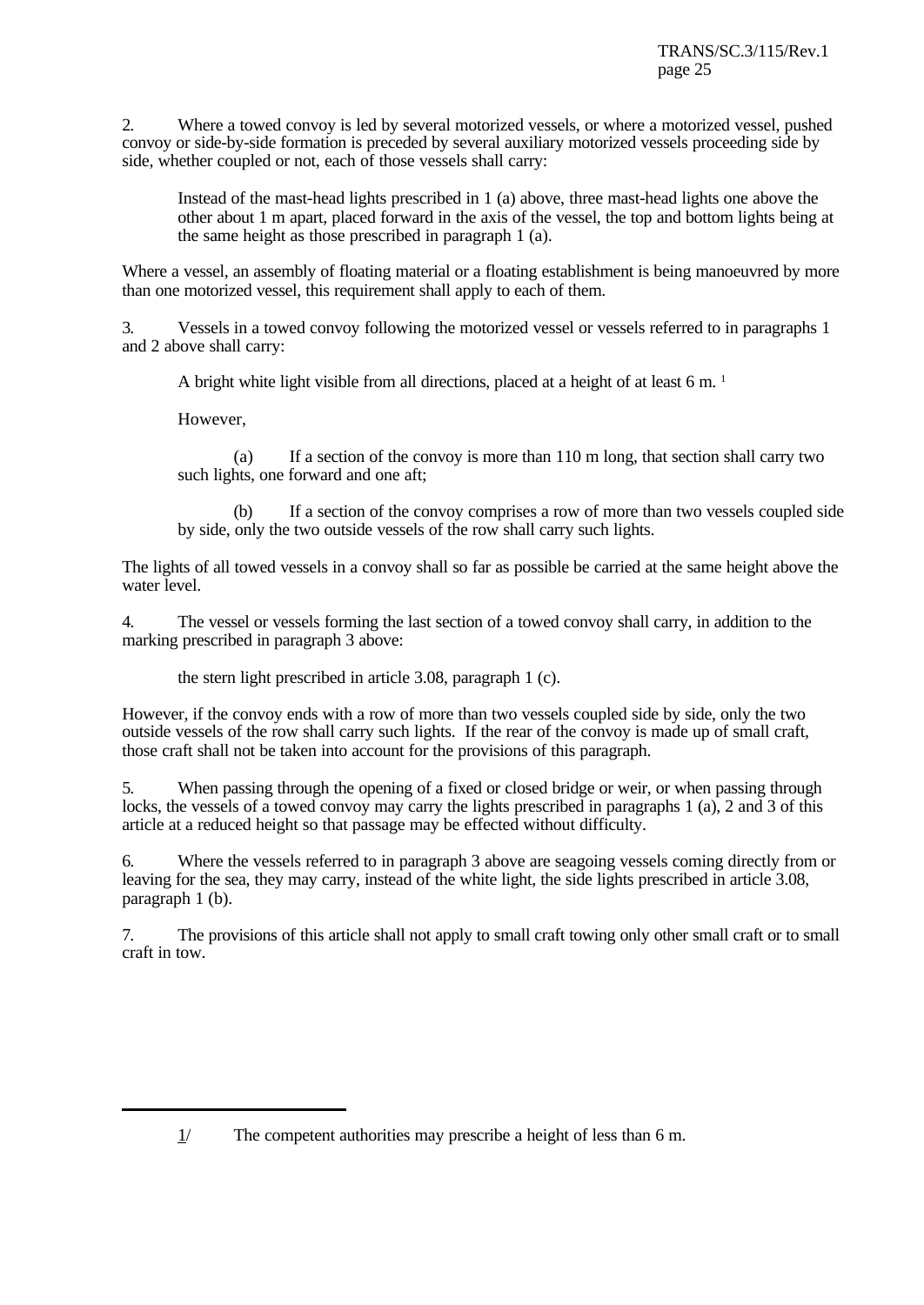### Article 3.10 - Night marking for pushed convoys under way

- 1. Pushed convoys shall carry: <sup>1</sup>
	- (a) (i) Three mast-head lights at the bow of the leading vessel or the vessel on the port side at the head of the convoy. These lights shall be arranged in an equilateral triangle with a horizontal base, in a plane perpendicular to the longitudinal axis of the convoy. The top light shall be at a height of not less than 6 m. <sup>2</sup> The two lower lights shall be about 1.25 m apart and about 1.10 m below the top light.
		- (ii) A mast-head light at the bow of any other vessel whose full width is visible from ahead. This light shall so far as possible be 3 m below the top light referred to under (i).

The masts carrying these lights shall be in the longitudinal axis of the vessel in which they are carried;

(b) The side lights prescribed in article 3.08, paragraph 1 (b); these lights shall be placed on the widest part of the convoy, as near the pusher as possible, not more than 1 m from the sides of the convoy and at a height of not less than 2 m;

- (c) (i) Three stern lights as prescribed in article 3.08, paragraph 1 (c), on the pusher, placed in a line perpendicular to its longitudinal axis, about 1.25 m apart and high enough not to be hidden by another vessel in the convoy;
	- (ii) A stern light on every vessel whose full width is visible from astern; however, when more than two vessels other than the pusher are visible from astern, this light shall be carried only by the two vessels on the outside of the convoy.

2. The provisions of paragraph 1 above shall also apply to pushed convoys preceded by one or more auxiliary motorized vessels; however, the stern lights referred to in paragraph 1 (c) (i) shall be yellow instead of white.

3. When a pushed convoy is passing through the opening of a fixed or closed bridge or weir, or when passing through locks, the mast-head lights prescribed in paragraph 1 (a) above may be carried at a reduced height so that passage may be effected without difficulty.

# Article 3.11 - Night marking for side-by-side formations under way

1. Side-by-side formations shall carry:

(a) The mast-head light prescribed in article 3.08, paragraph 1 (a), on each vessel; however, each non-motorized vessel may, instead of the mast-head light, carry the white light

<sup>1/</sup> The competent authorities may prescribe the use of bright lights on waterways of limited width.

<sup>2/</sup> The competent authorities may prescribe a height of less than 6 m.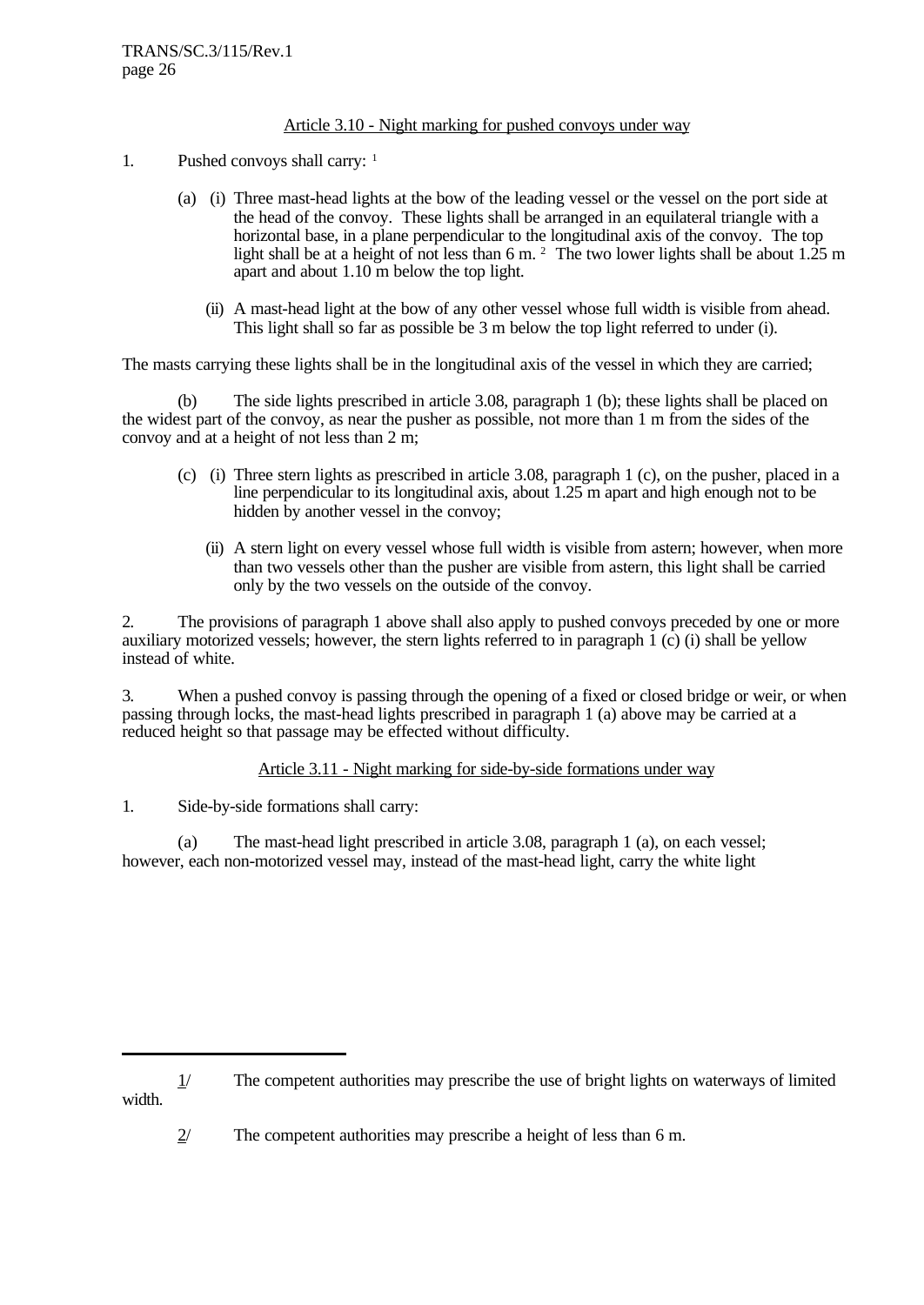prescribed in article 3.09, paragraph 3, visible from all directions, in a suitable position but not higher than the mast-head light of the motorized vessel or vessels;

(b) The side lights prescribed in article 3.08, paragraph 1 (b); these lights shall be placed on the outside of the formation, so far as possible at the same height and at least 1 m below the lowest mast-head light;

(c) The stern light prescribed in article 3.08, paragraph 1 (c), on each vessel.

2. The provisions of paragraph 1 above shall also apply to side-by-side formations preceded by one or more auxiliary motorized vessels.

3. When a side-by-side formation is passing through the opening of a fixed or closed bridge or of a weir, or when passing through locks, the lights prescribed in paragraph 1 (a) above may be carried at a reduced height so that passage may be effected without difficulty.

4. The provisions of this article shall not apply to small craft propelling only small craft in a side-by-side formation, or to small craft so propelled.

# Article 3.12 - Night marking for sailing vessels under way

1. Sailing vessels under way shall carry:

(a) The side lights prescribed in article 3.08, paragraph 1 (b); however these lights may be ordinary, instead of bright;

(b) The stern light prescribed in article 3.08, paragraph 1 (c).

2. In addition to the lights prescribed in paragraph 1 of this article, a sailing vessel may carry:

Two ordinary or bright lights one above the other, visible from all directions, the upper light being red and the lower green; these lights shall be in a suitable position at the top or on the upper part of the mast and not less than 1 m apart.

3. The provisions of this article shall not apply to small craft. The provisions of paragraph 2 shall not apply to the vessels referred to in article 3.51.

#### Article 3.13 - Night marking for small craft under way

1. Small motorized craft proceeding alone shall carry:

(a) A mast-head light; this light shall be in the axis of the craft, at least 1 m higher than the side lights, and shall be bright instead of strong; <sup>1</sup>

- (b) Side lights; these lights may be ordinary instead of bright and shall be placed either
	- (i) as prescribed in article 3.08, paragraph 1 (b); or
	- (ii) side by side or in the same lamp, in the axis of the craft, at or near the bow;

<sup>1/</sup> The competent authorities may also prescribe a mast-head light placed at the same height as the side lights and at least 1 m forward of them.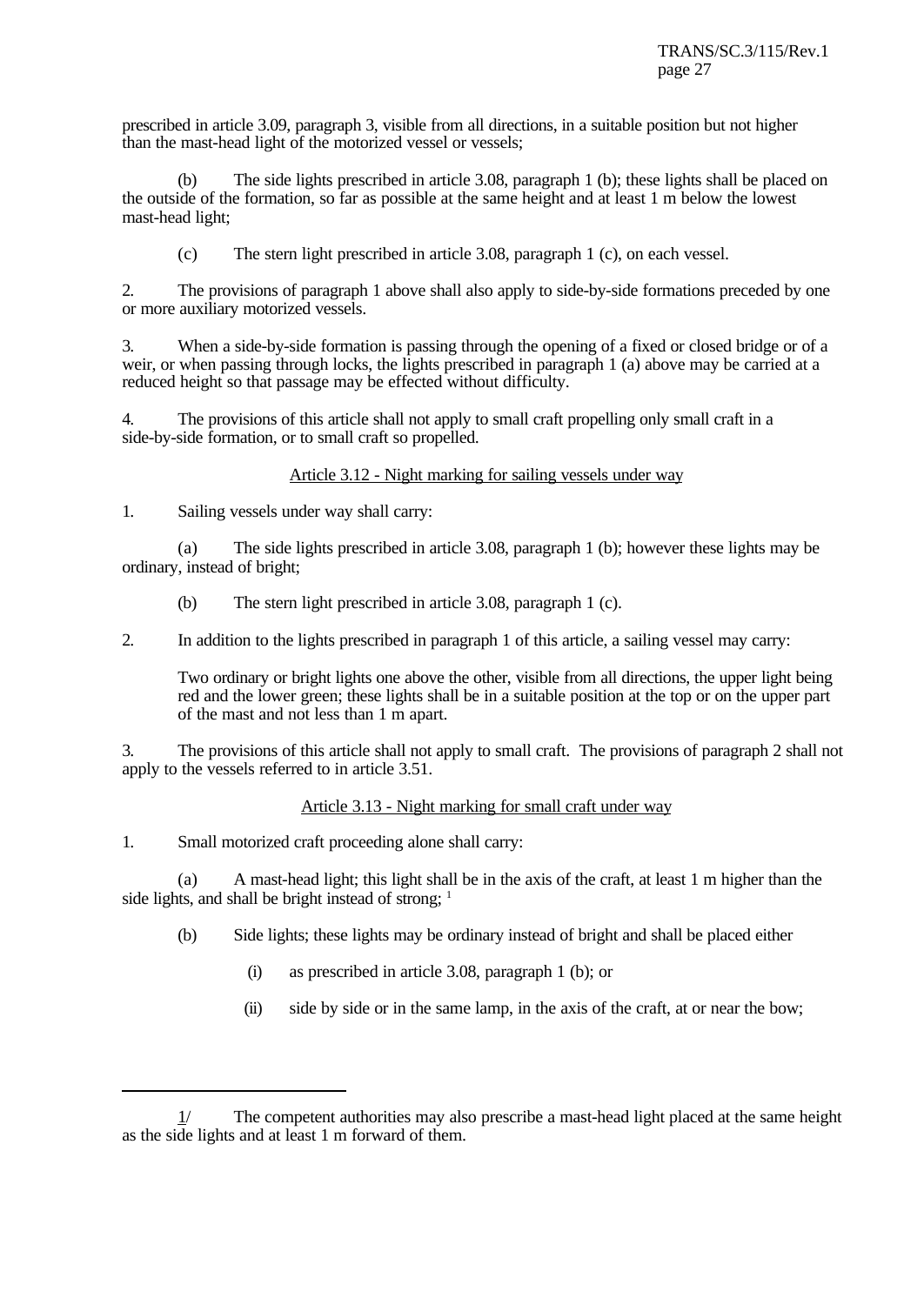(c) The stern light prescribed in article 3.08, paragraph 1 (c). However, the requirement to carry this light may be waived; but in such case, the mast-head light referred to in (a) above shall be a bright white light visible from all directions.

2. Motorized small craft less than 7 m long proceeding alone may carry, instead of the lights prescribed in paragraph 1, an ordinary white light in a suitable position and high enough to be visible from all directions.<sup>1</sup>

3. When a small craft is towing or propelling in side-by-side formation only other small craft, it shall carry the lights prescribed in paragraph 1 above.

4. Small craft in tow or propelled in side-by-side formation shall carry an ordinary white light visible from all directions. This provision shall not apply to ships' boats.

5. Small sailing craft under way shall carry:

Side lights and stern light, the side lights being placed side by side or in the same lamp in the axis of the craft, at or near the bow, and the stern light being placed in the after part of the craft; however, these lights may be ordinary lights; or

Side lights and a stern light in the same lamp placed in a suitable position at the top or on the upper part of that mast; this light may be an ordinary light; or

In the case of craft less than 7 m long, an ordinary white light visible from all directions. On the approach of other vessels, such craft shall in addition display a second ordinary white light.

6. Small craft proceeding alone which are neither motorized nor under sail shall carry:

An ordinary white light visible from all directions.

However, ships' boats under these conditions need not display this light except on the approach of other vessels.

7. When passing through the opening of a fixed or closed bridge or weir or when passing through locks, the mast-head lights prescribed in this article may be carried at a reduced height so that passage may be effected without difficulty.

> Article 3.14 - Additional night marking for vessels carrying out certain transport operations involving dangerous substances<sup>2</sup>

1. Vessels carrying out transport operations involving dangerous substances that are referred to in annex 9 or which, having carried such substances, are not free from dangerous gases shall carry, in addition to the lights prescribed elsewhere in these regulations:

<sup>1/</sup> The competent authorities may limit the scope of this provision to slow-moving or low-powered craft.

The competent authorities may authorize seagoing vessels temporarily operating in an inland navigation zone to use the lights prescribed in the "International Code of Signals for vessels carrying dangerous goods" instead of the lights prescribed in paragraphs 1, 2 and 3 of this article.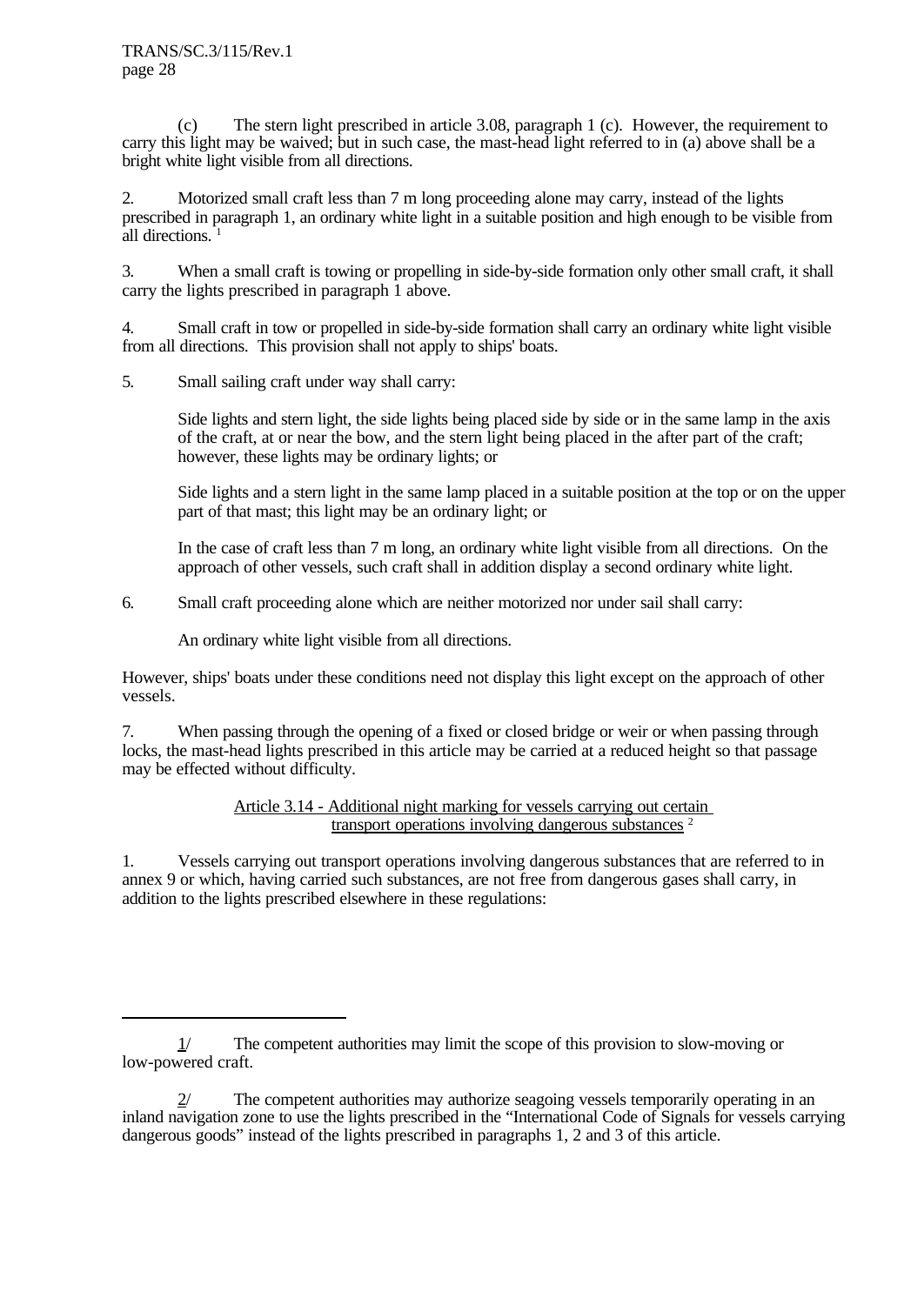# A blue light.

The light shall be in a suitable position and high enough to be visible from all directions.

2. Vessels carrying out transport operations involving dangerous substances that are referred to in annex 10 or which, having carried such substances, are not free from dangerous gases shall carry, in addition to the lights prescribed elsewhere in these regulations:

Two blue lights.

The lights shall be one about 1 m above the other, in a suitable position and high enough to be visible from all directions.

3. Vessels carrying out transport operations involving dangerous substances that are referred to in annex 11 shall carry, in addition to the lights prescribed elsewhere in these regulations:

Three blue lights.

The lights shall be one about 1 m above another, in a suitable position and high enough to be visible from all directions.

4. When a pushed convoy or side-by-side formation includes one or more of the vessels referred to in paragraphs 1, 2 or 3 above, the light or lights prescribed in paragraphs 1, 2 or 3 above shall be carried by the vessel propelling the pushed convoy or side-by-side formation.

5. Any vessel, pushed convoy or side-by-side formation carrying out a transport operation involving dangerous substances that is referred to in more than one of annexes 9, 10 and 11 shall carry the marking corresponding to the transport that, in accordance with paragraphs 1, 2 and 3 above, requires the greatest number of blue lights.

6. The intensity of the blue lights prescribed in this article shall be at least equal to that of ordinary blue lights.

Article 3.15 - (inapplicable)

Article 3.16 - Night marking for ferry-boats under way <sup>1</sup>

1. Ferry-boats not moving independently shall carry:

(a) A bright white light visible from all directions, at a height of not less than 5 m; this height may, however, be reduced if the ferry-boat is not more than 15 m long;

(b) A bright green light visible from all directions, about 1 m above the light referred to in (a) above.

2. The leading boat or float of a longitudinal-cable ferry-boat shall carry not less than 3 m above the water level a bright white light visible from all directions.

3. Ferry-boats moving independently shall carry:

<sup>1/</sup> For lakes and isolated waterways, the competent authorities may prescribe that vessels in regular service carry, in addition to the lights prescribed in article 3.08, the green light or the green lights, referred to in this article.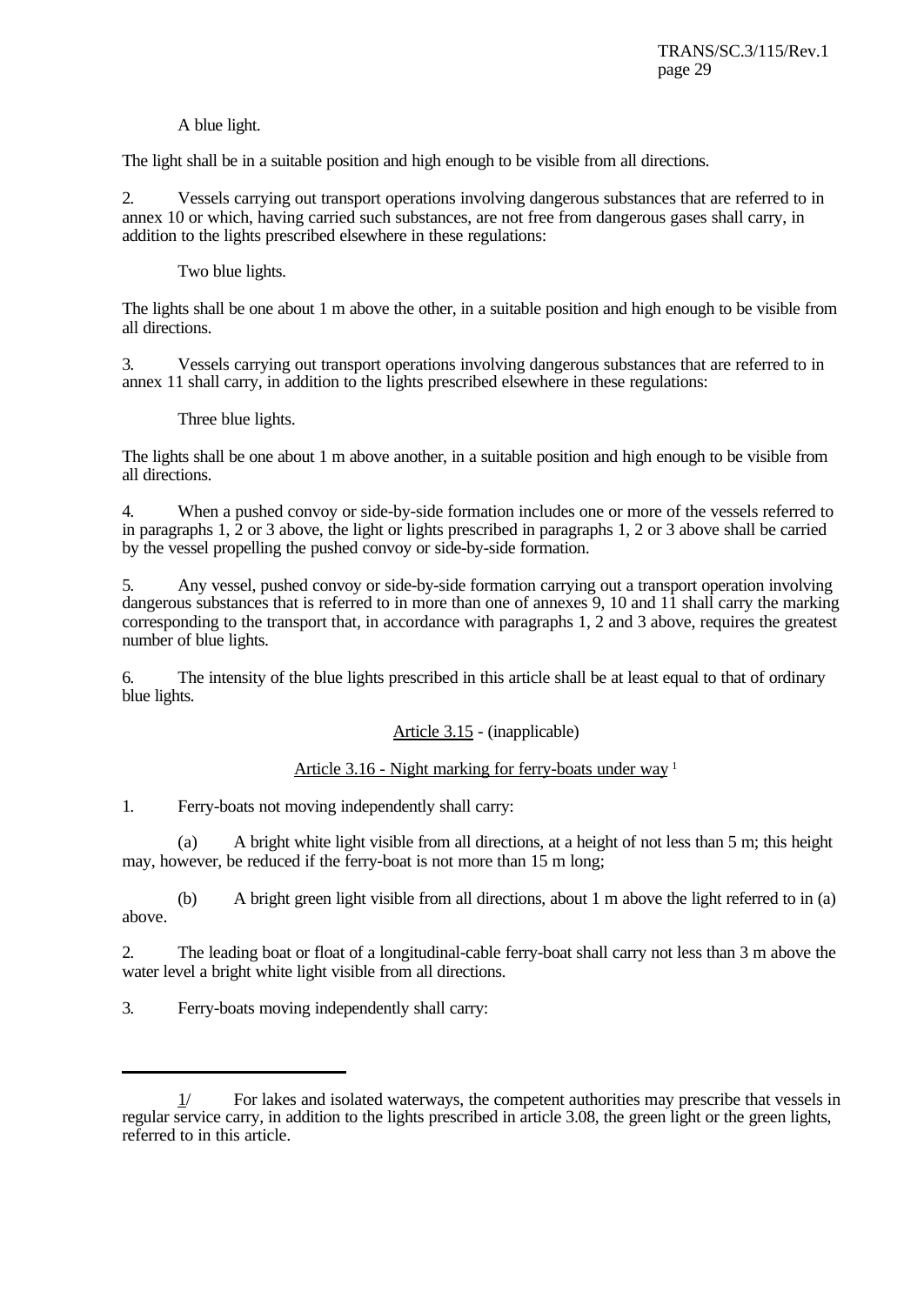- (a) A bright white light visible from all directions, as prescribed in paragraph 1 (a) above;
- (b) A bright green light visible from all directions, as prescribed in paragraph 1 (b) above;
- (c) The side lights and stern light prescribed in article 3.08, paragraphs 1 (b) and (c).
- 4. Ferry-boats moving independently and enjoying priority shall carry:
	- (a) A bright white light visible from all directions, as prescribed in paragraph 1 (a) above;
	- (b) A bright green light visible from all directions, as prescribed in paragraph 1 (b) above;
- (c) A second bright green light visible from all directions, about 1 m above that prescribed in (b) above;
	- (d) The side lights and stern light prescribed in article 3.08, paragraphs 1 (b) and 1 (c).

# Article 3.17 - (inapplicable)

#### Article 3.18 - Additional night marking for vessels unable to manoeuvre

1. A vessel which is unable to manoeuvre shall, if necessary, display, in addition to the lights prescribed elsewhere in these regulations:

A swinging red light; in the case of small craft, this light may be white instead of red; or

Two red lights, one about 1 m above the other, visible from all directions, and placed in a suitable position at a sufficient height.

2. If necessary, such vessels shall in addition give the regulation sound signal.

#### Article 3.19 - Night marking for assemblies of floating material and floating establishments under way

Without prejudice to any special conditions which may be imposed under article 1.21, assemblies of floating material and floating establishments shall carry:

A sufficient number of ordinary white lights visible from all directions to show their outline.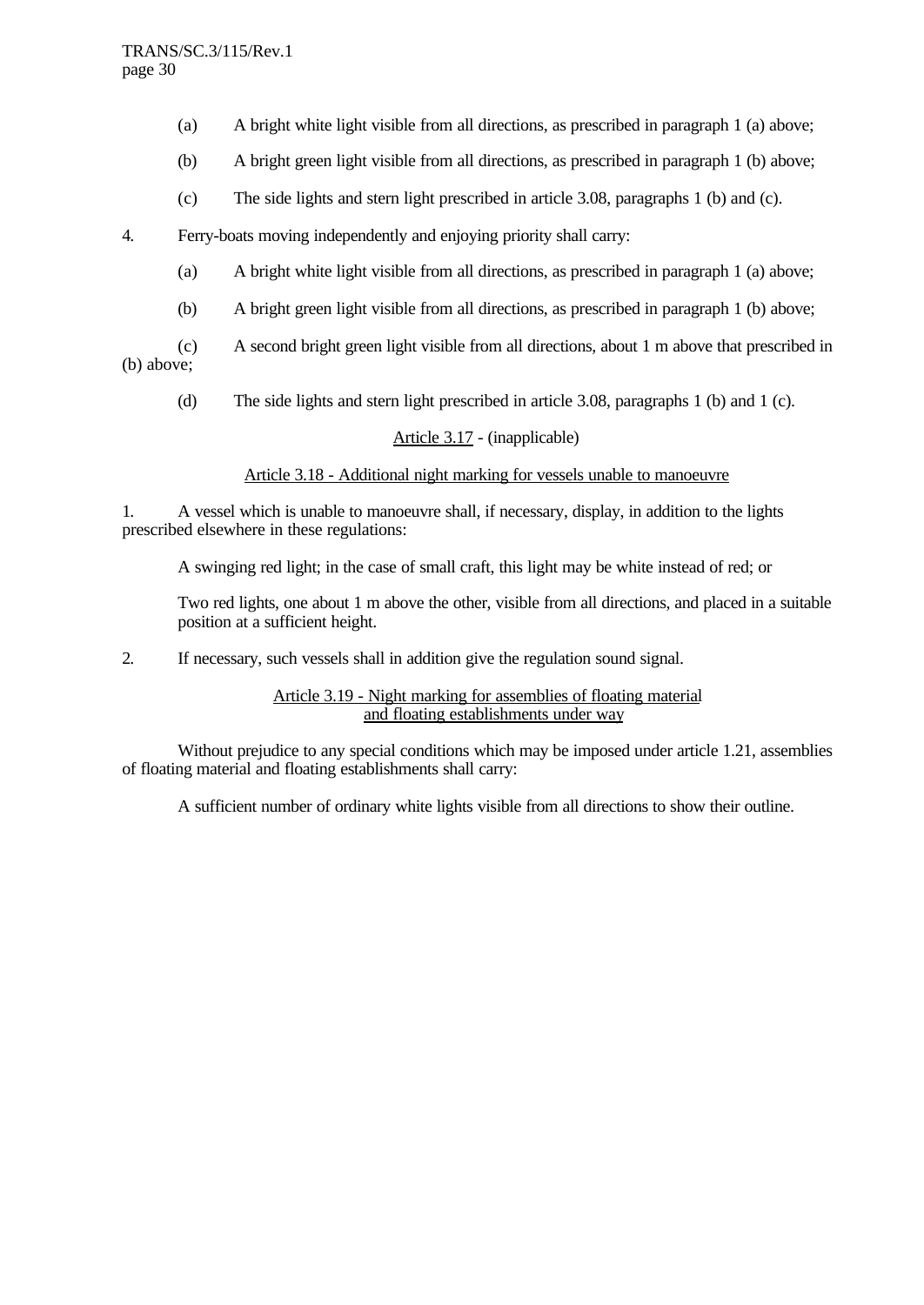# II.B. NIGHT MARKING WHEN STATIONARY

# Article 3.20 - Night marking for stationary vessels <sup>1</sup>

1. A vessel directly or indirectly made fast to the bank shall carry, on the channel side and at a height of at least 3 m, an ordinary white light visible from all directions.

2. A vessel stationary offshore (without direct or indirect access to the bank) shall carry two ordinary white lights visible from all directions and in suitable positions, one forward at a height of at least 4 m and the other aft at a height of at least 2 m and at least 2 m lower than the other.

3. A pushed convoy stationary offshore (without direct or indirect access to the shore) shall carry on each vessel of the formation an ordinary white light visible from all directions, in a suitable position at a height of at least 4 m. The total number of lights marking the barges shall not exceed four, provided that the outlines of the convoy are clearly marked.

4. Stationary small craft other than the service boats of vessels may carry, instead of the lights prescribed in paragraphs 1 and 2 above, an ordinary white light in a suitable position and high enough to be visible from all directions.

5. The marking prescribed in this article shall not be mandatory:

(a) When the vessel is stationary in a waterway on which navigation is temporarily impossible or prohibited;

(b) When the vessel is stationary alongside the bank and is sufficiently well lit from the bank;

(c) When the vessel is stationary outside the channel in a clearly safe situation.

6. This article shall not apply to the vessels referred to in articles 3.23, 3.27, 3.50, paragraph 2, and 3.51.

#### Article 3.21 - Additional night marking for stationary vessels carrying out certain transport operations involving dangerous substances

The requirements of article 3.14 shall also apply to the vessels referred to in that article when those vessels are stationary.

# Article 3.22 - (inapplicable)

# Article 3.23 - Night marking for ferry-boats made fast at their landing-stage

1. Ferry-boats not moving independently shall, when made fast at their landing-stage, carry the lights prescribed in article 3.16, paragraph 1. In addition, the lead boat or float of a longitudinal-cable ferry-boat shall carry the light prescribed in article 3.16, paragraph 2.

<sup>1/</sup> When vessels, in particular small craft, are stationary in circumstances such that marking is not considered necessary by the competent authorities, the latter may exempt them from the obligation to carry the lights prescribed in this article.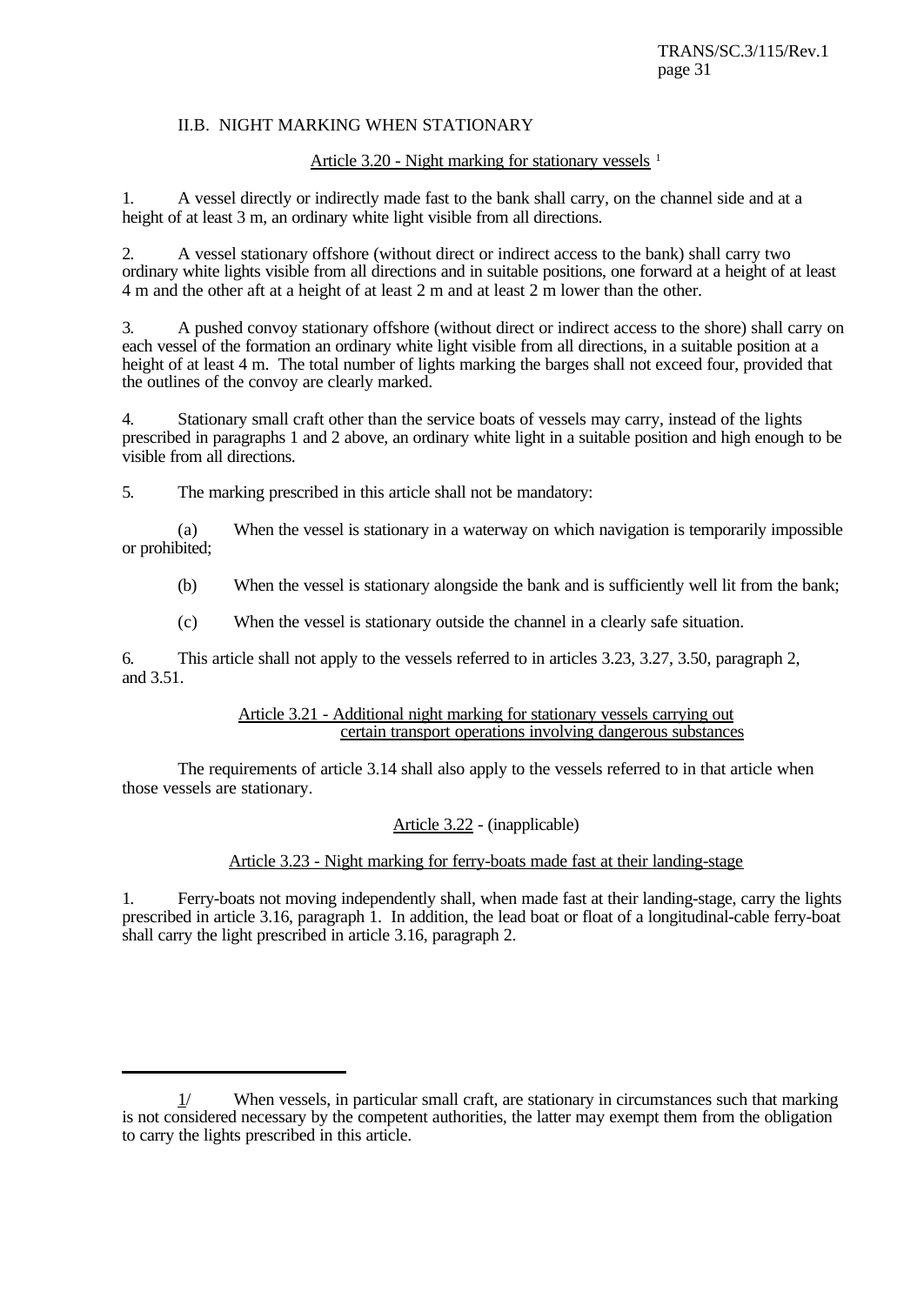2. Ferry-boats moving independently in service shall, when made fast at their landing-stage, carry the lights prescribed in article 3.16, paragraph 1. When made fast for a short time, they may also keep the lights prescribed in article 3.08, paragraph 1 (b) and (c). The green light referred to in article 3.16, paragraph 3 (b) shall be extinguished as soon as the ferry-boat is no longer in service.

#### Article 3.24 - (inapplicable)

#### Article 3.25 - Night marking for assemblies of floating material and floating establishments when stationary

Without prejudice to any special conditions which may be imposed under article 1.21, assemblies of floating material and floating establishments shall carry a sufficient number of ordinary white lights visible from all directions to show their outlines on the channel side.

The provisions of article 3.20, paragraph 5, are applicable.

#### Article 3.26 - Night marking for nets or poles of stationary vessels

When vessels have nets or poles extending into the channel or near to it, such nets or poles shall be marked by ordinary white lights visible from all directions in sufficient number to show their position.

#### Article 3.27 - Night marking for floating equipment at work and for grounded or sunken vessels

1. Floating equipment at work and stationary vessels carrying out work or sounding or measuring operations shall carry:

(a) On the side or sides on which the channel is clear,

Two ordinary green lights or two bright green lights, one placed about 1 m above the other;

and, as appropriate,

(b) On the side on which the channel is not clear,

An ordinary red light or a bright red light, placed at the same height as the higher of the two green lights prescribed in (a) above, and of the same intensity;

or, if the vessels have to be protected against wash,

(c) On the side or sides on which the channel is clear,

An ordinary red light and an ordinary white light, or a bright red light and bright white light, placed one about 1 m above the other, with the red light at the top;

and, as appropriate,

(d) On the side on which the channel is not clear,

A red light at the same height and of the same intensity as the red light prescribed in (c) above.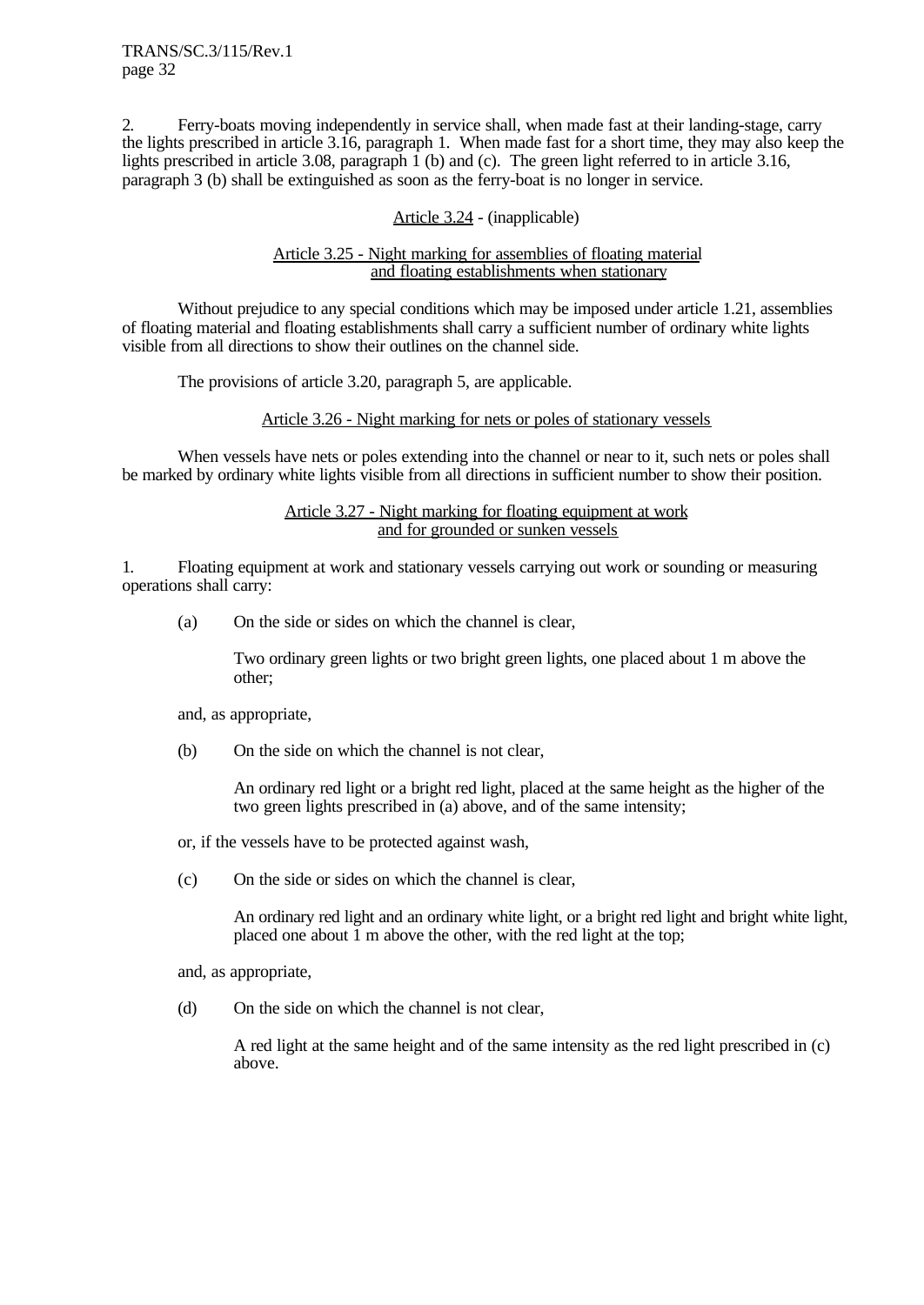These lights shall be placed high enough to be visible from all directions.

2. Grounded or sunken vessels shall carry the lights prescribed in paragraph 1 (c) and (d) above. If the position of a sunken vessel prevents the signals from being placed on the vessel, they shall be placed on boats or buoys or displayed in any other appropriate manner.

3. The competent authorities may waive the obligation to carry the lights prescribed in paragraph 1 (a) and (b) above.

### Article 3.28 - Night marking for anchors that may be a danger to navigation

1. When, in the cases referred to in articles 3.20 and 3.25, the anchors of vessels, assemblies of floating material or floating establishments are so placed that they, or their cables or chains, may be a danger to navigation, the "stationary vessel" light nearest to such anchors shall be replaced by two ordinary white lights visible from all directions, one about 1 m above the other.

2. The vessels, assemblies of floating material and floating establishments shall mark each of their anchors which might be a danger to navigation by a float with a radar reflector and, visible from all directions, an ordinary white light.<sup>1</sup>

# III. DAY MARKING

# III.A. DAY MARKING WHEN UNDER WAY

# Article 3.29 - Day marking for towed convoys under way

1. A motorized vessel leading a towed convoy or a motorized vessel used as an auxiliary in front of another motorized vessel, a pushed convoy or a side-by-side formation shall carry:

A yellow cylinder bordered at the top and the bottom with two bands, black and white, with the white at the outer edges.

This cylinder shall be placed vertically, forward and high enough to be visible from all directions.

2. Where a towed convoy is led by several motorized vessels, or where a motorized vessel or pushed convoy or side-by-side formation is preceded by several auxiliary motorized vessels proceeding side by side, whether coupled or not, each of those vessels shall carry the cylinder prescribed in paragraph 1 above.

Where a vessel or an assembly of floating material or a floating establishment is being manoeuvred by more than one motorized vessel, this requirement shall apply to each of them.

3. Vessels in a towed convoy following the motorized vessel or vessels referred to in paragraphs 1 and 2 above shall carry:

<sup>1/</sup> The competent authorities may waive the requirement for a white light or prescribe such a light only for floating equipment.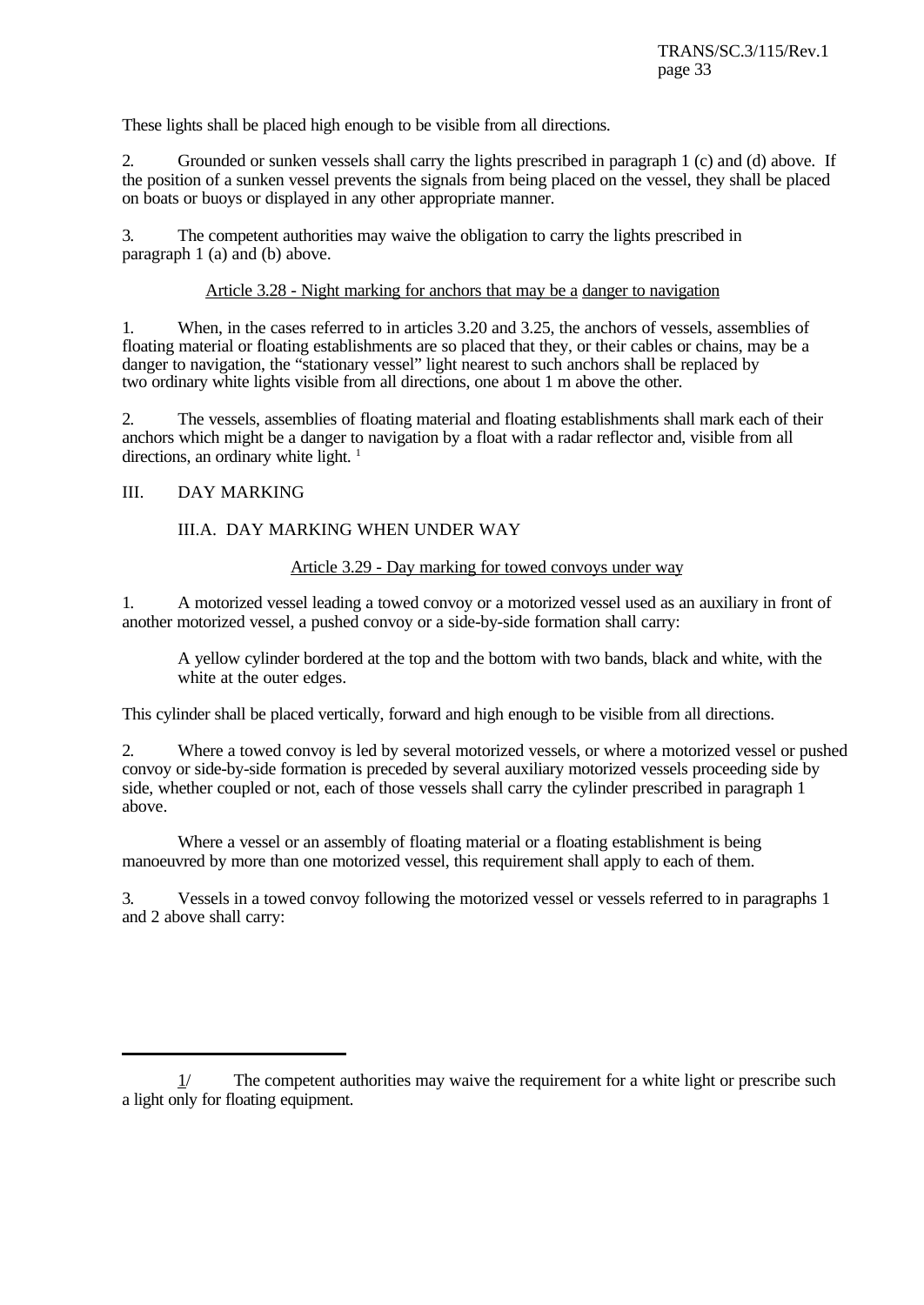A yellow ball in such a position and at such a height as to be visible from all directions.

If a section of the convoy comprises a row of more than two vessels coupled side by side, only the two outside vessels of the row shall carry such a ball.

The balls of all towed vessels in a convoy shall so far as possible be carried at the same height above the water level.

4. Where a motorized vessel or side-by-side formation is preceded by one or more auxiliary motorized vessels, such vessel and each vessel in the side-by-side formation also shall carry the yellow ball referred to in paragraph 3 above. Where a pushed convoy is preceded by one or more auxiliary motorized vessels, the pusher shall also carry the yellow ball referred to in paragraph 3 above.

5. When passing through the opening of a fixed or closed bridge or weir, or when passing through locks, the vessels of a towed convoy may carry the cylinder prescribed in paragraphs 1 and 2 and the ball prescribed in paragraphs 3 and 4 above at a reduced height so that passage may be effected without difficulty.

6. Where the vessels referred to in paragraph 3 above are seagoing vessels coming directly from or leaving for the sea, such vessels may carry the yellow ball.

7. The provisions of this article shall not apply to small craft towing only other small craft or to small craft in tow.

> Article 3.30 - Day marking for vessels proceeding under sail and making use at the same time of their own mechanical means of propulsion

A vessel proceeding under sail and making use at the same time of its own mechanical means of propulsion shall carry:

A black cone with its point downwards.

The cone shall be placed as high as possible where it can most easily be seen.<sup>1</sup>

#### Article 3.31 - Day marking for vessels licensed for the carriage of more than 12 passengers and less than 20 m long  $2^{\frac{3}{3}}$

Vessels licensed for the carriage of more than 12 passengers and less than 20 m long shall carry:

A yellow bicone in a suitable position and high enough to be seen from all directions.

<sup>1/</sup> The competent authorities may waive this provision for isolated waterways.

<sup>2/</sup> The competent authorities may prescribe this marking for vessels less than 15 m long.

<sup>3/</sup> The competent authorities may waive this requirement when they consider the vessels in question to be small craft.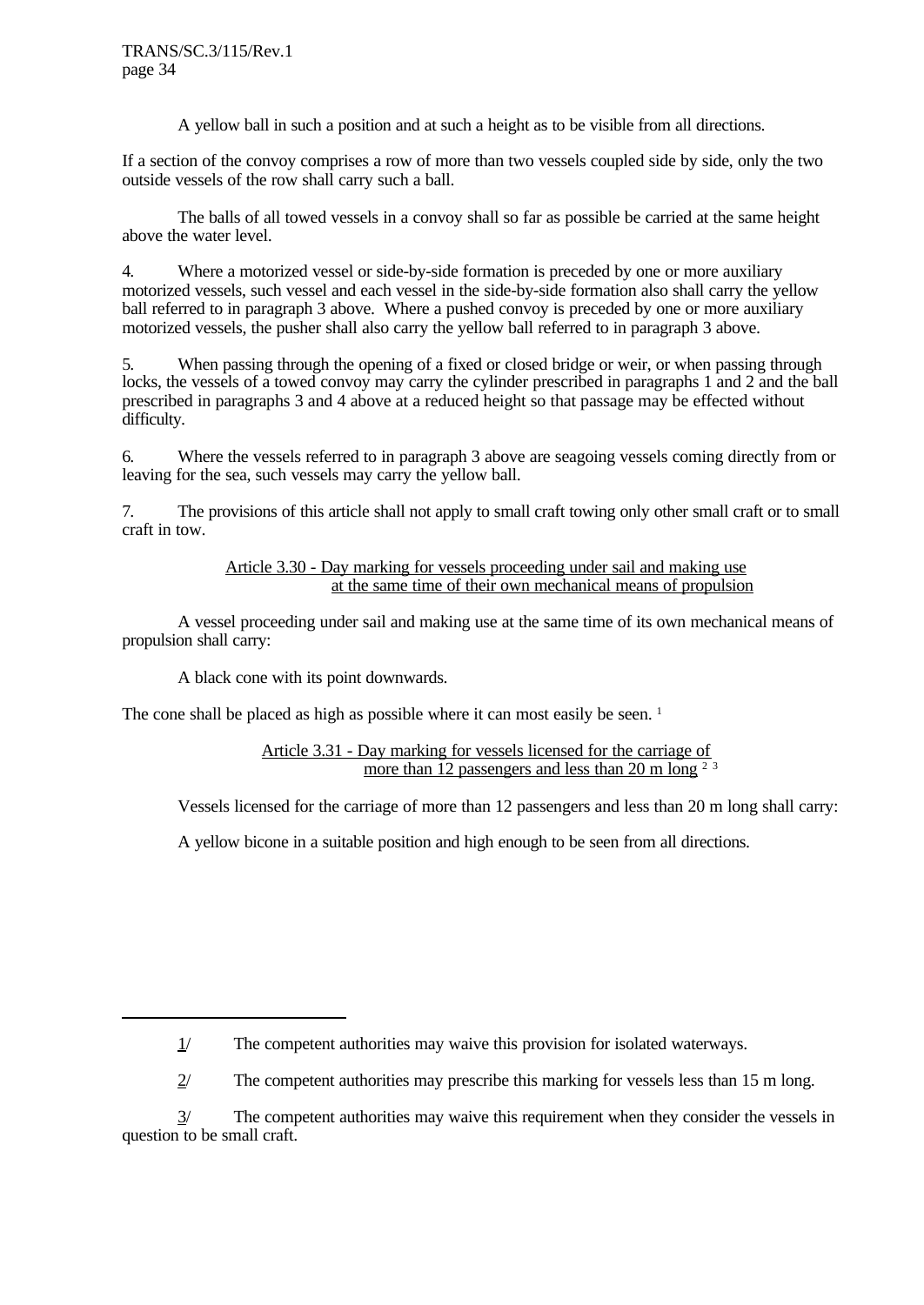### Article 3.32 - Additional day marking for vessels carrying out certain transport operations involving dangerous substances <sup>1</sup>

1. Vessels carrying out transport operations involving dangerous substances that are referred to in annex 9 or which, having carried such substances, are not free from dangerous gases, shall carry, in addition to the marking prescribed elsewhere in these regulations:

A blue cone, point downwards.

The cone shall be in a suitable position and high enough to be visible from all directions.

2. Vessels carrying out transport operations involving dangerous substances that are referred to in annex 10 or which, having carried such substances, are not free from dangerous gases, shall carry, in addition to the marking prescribed elsewhere in these regulations:

Two blue cones, point downwards.

The cones shall be one about 1 m above the other, in a suitable position and high enough to be visible from all directions.

3. Vessels carrying out transport operations involving dangerous substances that are referred to in annex 11 shall carry, in addition to the marking prescribed elsewhere in these regulations:

Three blue cones, point downwards.

The cones shall be one about 1 m above another, in a suitable position and high enough to be visible from all directions.

4. When a pushed convoy or side-by-side formation includes one or more of the vessels referred to in paragraphs 1, 2 or 3 above, the marking prescribed in paragraphs 1, 2 or 3 above shall be carried by the vessel propelling the pushed convoy or side-by-side formation.

5. A vessel, pushed convoy or side-by-side formation carrying out a transport operation involving dangerous substances that is referred to in more than one of annexes 9, 10 and 11 shall carry the marking corresponding to the transport which, in accordance with paragraphs 1, 2 and 3 above, requires the greatest number of blue cones.

Article 3.33 - (inapplicable)

Article 3.34 - Day marking for ferry-boats under way <sup>2</sup>

1. Ferry-boats shall carry:

A green ball at a height of not less than 6 m. 3

The competent authorities may authorize vessels in regular service, and other vessels, to carry this marking on certain waterways.

3/ The competent authorities may waive this requirement for day marking or prescribe a height of less than 6 m.

<sup>1/</sup> The competent authorities may authorize seagoing vessels temporarily operating in an inland navigation zone to use the markings prescribed in the "International Code of Signals for vessels carrying dangerous goods" instead of the markings prescribed in paragraphs 1, 2 and 3 of this article.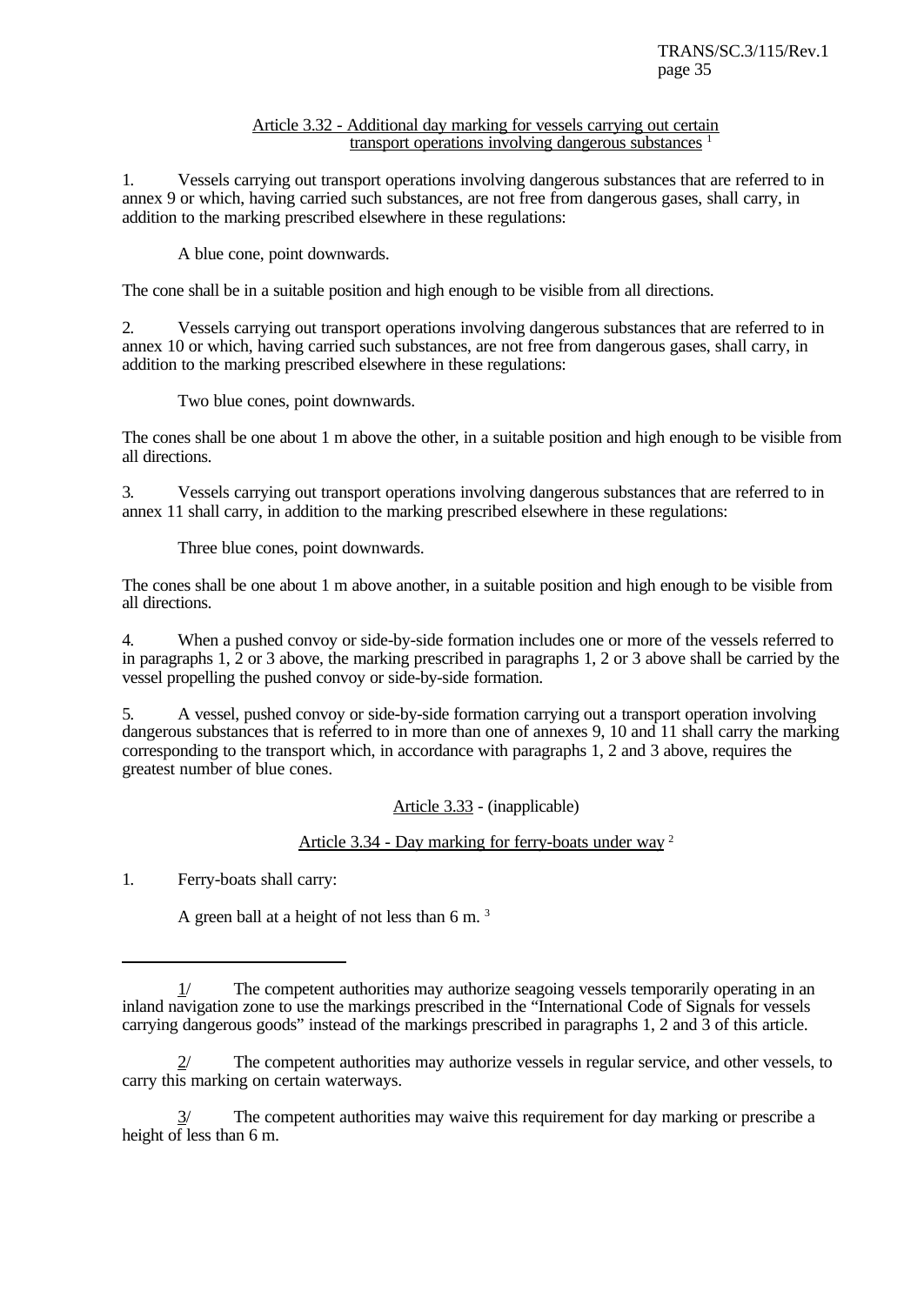2. Ferry-boats moving independently and enjoying priority shall carry:

A white cylinder about 1 m below the green ball prescribed in paragraph 1 above.

# Article 3.35 - Additional day marking for vessels unable to manoeuvre

1. A vessel which is unable to manoeuvre shall if necessary display, in addition to the marking prescribed elsewhere in these regulations:

A swinging red flag; or

Two black balls, one about 1 m above the other, in a suitable position and high enough to be visible from all directions.

2. If necessary, such vessels shall in addition give the regulation sound signal.

Article 3.36 - Additional day marking for vessels enjoying priority of passage

Vessels for which the competent authority has authorized priority of passage at points where it regulates the order of passage may carry, in addition to the marking prescribed in other provisions of these regulations:

A red pennant not less than 1 m long and not less than 0.5 m wide at its broadest part, at the bow and high enough to be clearly visible.

# III.B. DAY MARKING WHEN STATIONARY

Article 3.36 bis - Day marking for stationary vessels  $<sup>1</sup>$ </sup>

1. A vessel stationary offshore (without direct or indirect access to the bank) shall carry:

A black ball in a suitable position forward and high enough to be visible from all directions.

1 bis. A pushed convoy stationary offshore (without direct or indirect access to the bank) shall carry the ball on the pusher (or on each pusher) and on the leading vessel of the convoy or on the external vessels leading the convoy.

2. The marking prescribed in this article shall not be mandatory:

(a) When the vessel is stationary in a waterway on which navigation is temporarily impossible or prohibited;

- (b) When the vessel is stationary outside the channel in an obviously safe situation.
- 3. This article shall not apply to the vessels referred to in articles 3.41, 3.50, paragraph 2, and 3.51.

<sup>1/</sup> When vessels, in particular small craft, are stationary in circumstances such that marking is not considered necessary by the competent authorities, the latter may exempt them from the obligation to carry the marking prescribed in this article.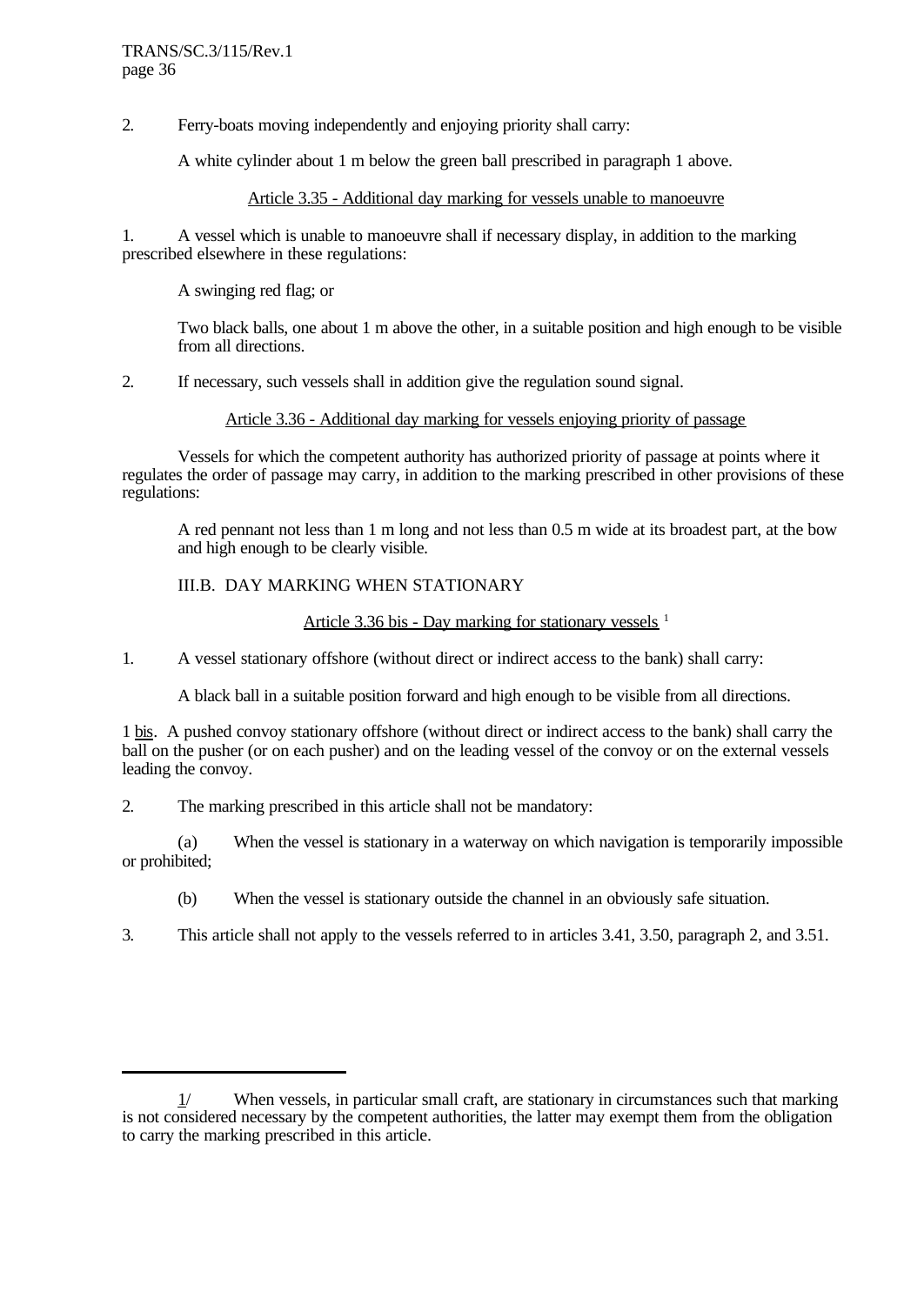#### Article 3.37 - Additional day marking for stationary vessels carrying out certain transport operations involving dangerous substances

The requirements of article 3.32 shall also apply to the vessels referred to in that article when they are stationary.

Article 3.38 - (inapplicable)

Article 3.39 - (inapplicable)

# Article 3.40 - Day marking for nets or poles of stationary vessels

When vessels have nets or poles extending into the channel or near to it, such nets or poles shall be marked by yellow floats or yellow flags in sufficient number to show their position.

# Article 3.41 - Day marking for floating equipment at work and for grounded or sunken vessels

1. Floating equipment at work and stationary vessels carrying out work or sounding or measuring operations shall carry:

(a) On the side or sides on which the channel is clear,

Two green bicones, one placed about 1 m above the other,

and, as appropriate,

(b) On the side on which the channel is not clear,

One red ball, placed at the same height as the higher of the two green bicones prescribed in (a) above;

or, if the vessels have to be protected against wash,

(c) On the side or sides on which the channel is clear,

A flag with a red upper half and a white lower half, or two flags flown one above the other, the upper flag being red and the lower flag white,

and, as appropriate,

(d) On the side on which the channel is not clear,

A red flag at the same height as the red and white flag or red flag flown on the other side.

- 2. The marking prescribed in paragraph 1 (a) and (b) above may be replaced by the following signs:
	- (a) On the side or sides on which the channel is clear,

The "entry permitted" board E.1 (annex 7);

and, as appropriate,

(b) On the side on which the channel is not clear,

The "no entry" board A.1 (annex 7), placed at the same height as the board prescribed in (a) above.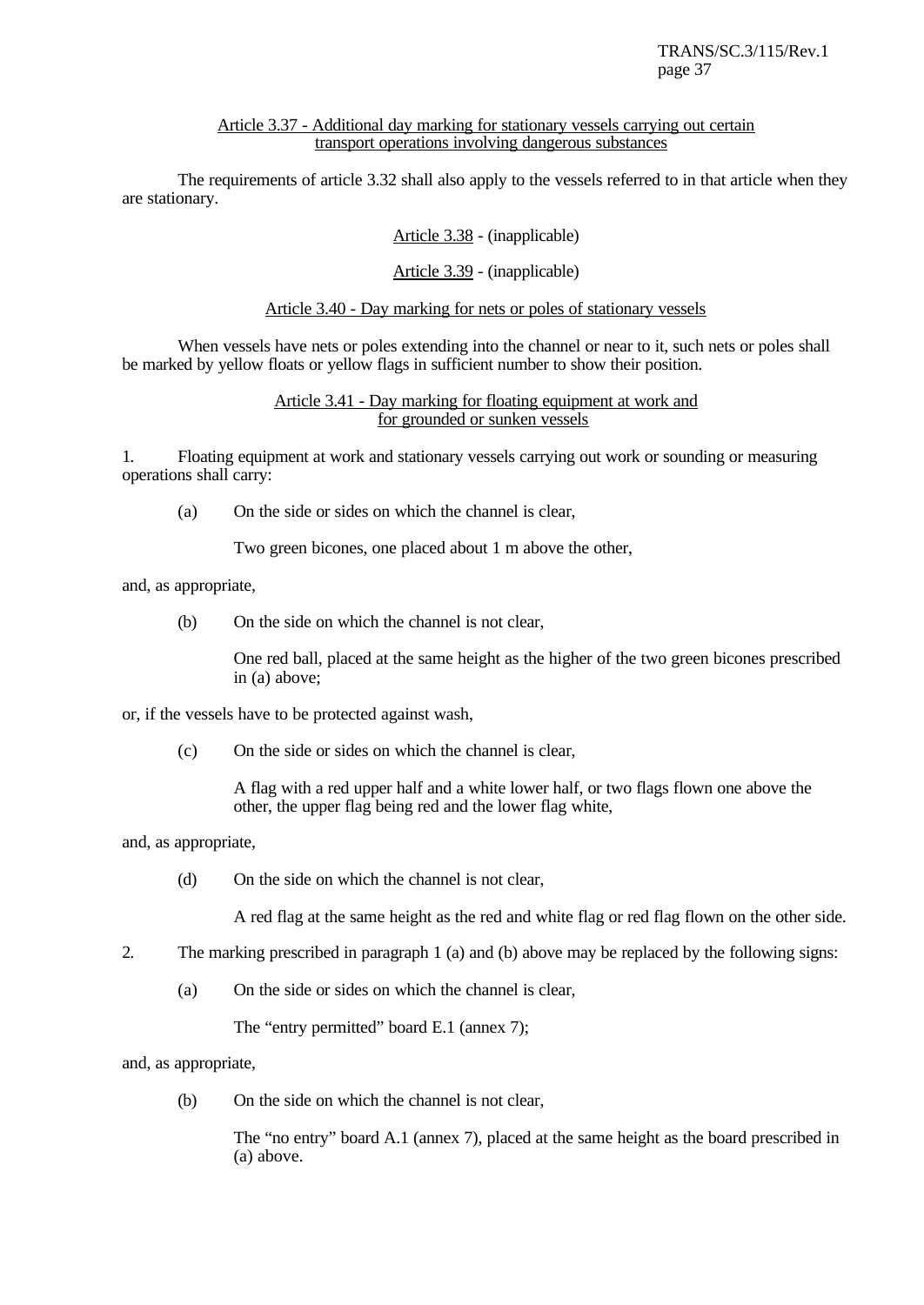3. The boards, bicones, balls or flags shall be placed high enough to be visible from all directions.

The flags may be replaced by boards of the same colour.

4. Grounded or sunken vessels shall carry by day the marking prescribed in paragraph 1 (c) and (d) above. If the position of a sunken vessel prevents the marking from being placed on the vessel, it shall be placed on boats or buoys, or displayed in any other appropriate manner.

5. The competent authorities may waive the obligation to carry the marking prescribed in paragraphs 1 and 2 above under (a) and (b).

# Article 3.42 - Day marking for anchors that may be a danger to navigation

Vessels, assemblies of floating material or floating establishments with anchors so placed that they may be a danger to navigation shall mark each of their anchors by:

A yellow float with a radar reflector.

IV. SPECIAL MARKING

# Article 3.43 - Prohibition of boarding

1. If there are regulations prohibiting unauthorized persons from going on board, the prohibition shall be indicated by:

Circular white boards bordered with red, with a red diagonal and the figure of a pedestrian in black.

The boards shall be placed on the vessel or on the gangway, as circumstances require.

By derogation from article 3.03, paragraph 3, they shall be about 60 cm in diameter.

2. The boards shall be illuminated, as required, so as to be clearly visible at night.

# Article 3.44 - Prohibition of smoking

1. If there are regulations prohibiting smoking on board, the prohibition shall be indicated by:

Circular white boards bordered with red, with a red diagonal and a picture of a cigarette emitting smoke.

The boards shall be placed on the vessel or on the gangway, as circumstances require.

By derogation from article 3.03, paragraph 3, they shall be about 60 cm in diameter.

2. The boards shall be illuminated, as required, so as to be clearly visible at night.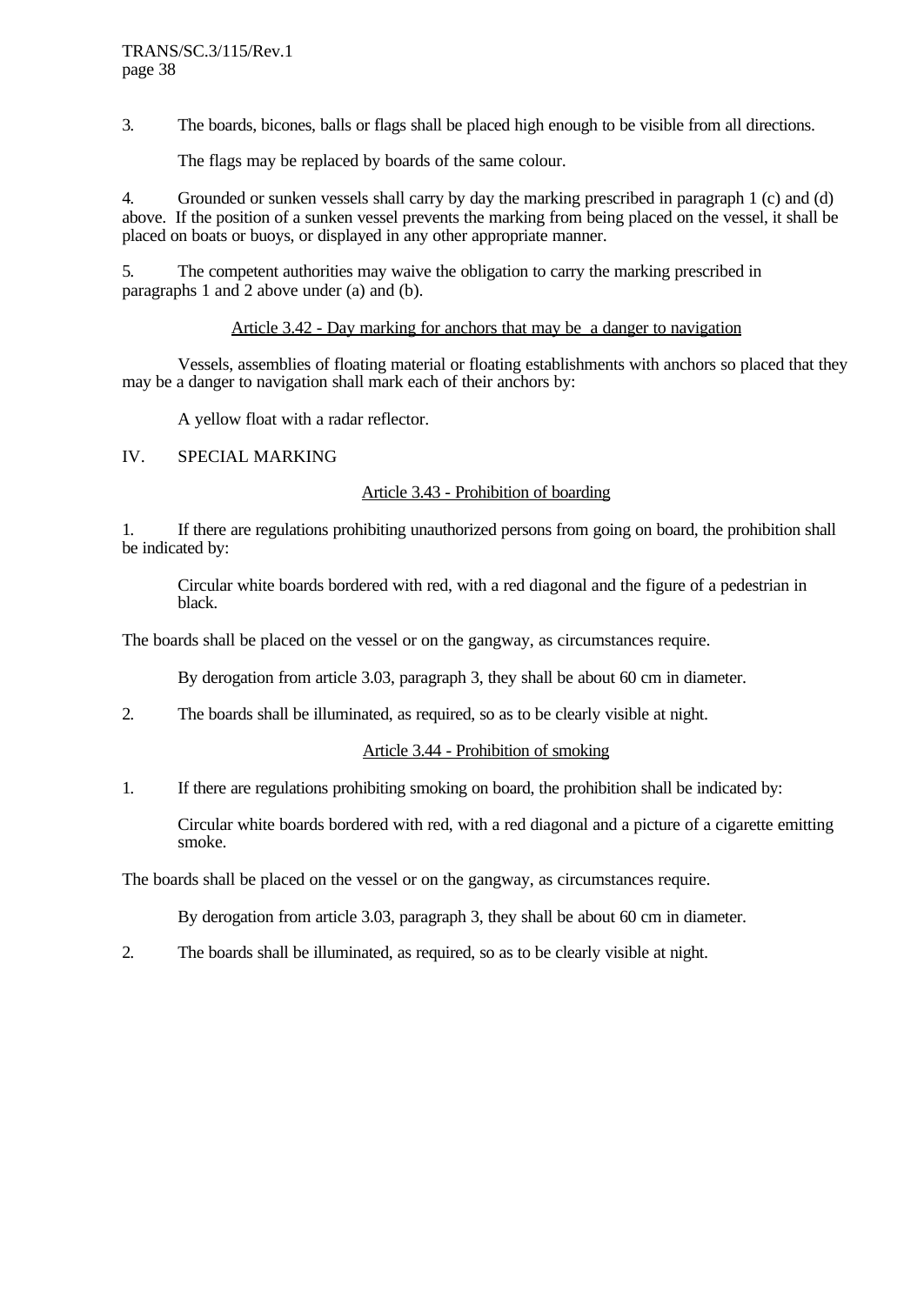# Article 3.45 - Additional marking for vessels of the supervising authorities and fire-fighting services

Vessels of the supervising authorities may, without prejudice to the marking applicable to them under the other provisions of these regulations, display:

By day and by night: An ordinary blue scintillating light visible from all directions.

This shall apply also to fire-fighting vessels when on their way to bring assistance.<sup>1</sup>

# Article 3.46 - Distress signals

- 1. When a vessel in distress needs assistance, it may display:
	- (a) A flag or any other suitable object waved in a circle;
	- (b) A flag having above or below it a ball or anything resembling a ball;
	- (c) A light waved in a circle;
	- (d) Rockets or shells throwing red stars, fired one at a time at short intervals;
	- (e) A luminous signal consisting of the group ... --- ... (SOS) in Morse Code;
	- (f) Flames such as may be produced by burning tar, oil, etc.;
	- (g) Parachute flares or hand-held flares emitting a red light;
	- (h) Slow, repeated up-and-down movements of the arms extended on each side.
- 2. These signals replace or supplement the sound signals referred to in article 4.01, paragraph 4.

# Article 3.47 - Prohibition of lateral berthing

1. If regulations or special requirements laid down by the competent authorities prohibit lateral berthing near a vessel (for instance because of the nature of its cargo) that vessel shall carry on deck, in the longitudinal axis:

A square board with a triangle below.

Both faces of the square board shall be white with a red border, and have a red diagonal from the top left to the bottom right with the letter "P" in black in the centre.

Both faces of the triangle shall be white and show in black figures the distance in metres over which berthing is prohibited.

2. By night, the boards shall be illuminated so as to be clearly visible on both sides of the vessel.

<sup>1/</sup> The competent authorities may also prescribe such a light for rescue vessels.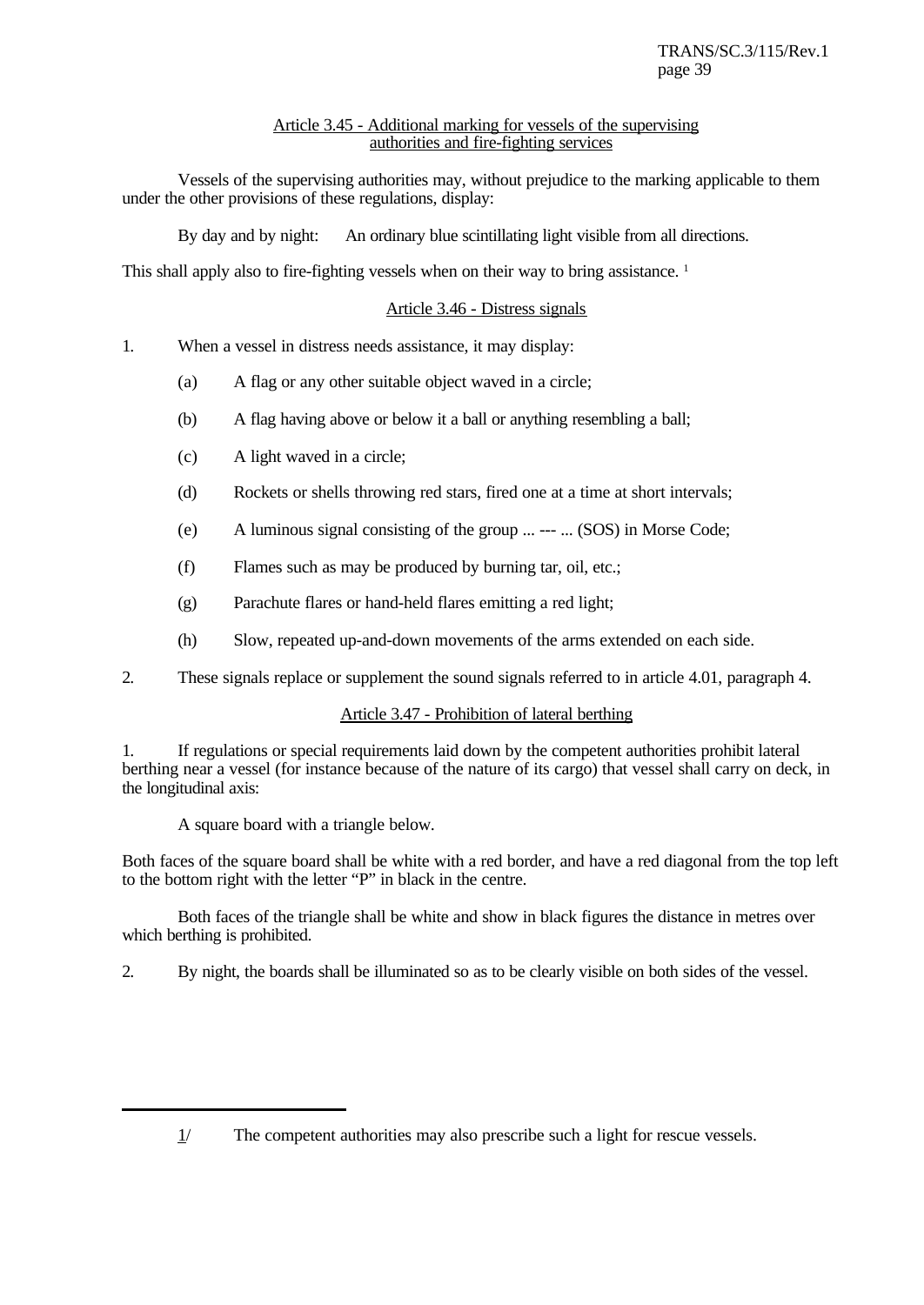3. This article shall not apply to the vessels, pushed convoys or side-by-side formations referred to in articles 3.21 and 3.37.

## Article 3.48 - Additional marking for protection against wash

1. Vessels, assemblies of floating material and floating establishments under way or stationary (other than those specified in articles 3.27 and 3.41) requiring protection against wash caused by the passage of other vessels or assemblies of floating material may carry, without prejudice to the marking applicable to them under the provisions of the other articles of this chapter:

- By night: An ordinary red light and an ordinary white light, or a bright red light and a bright white light, one about 1 m above the other with the red light above, and in such a position that they are clearly visible and cannot be confused with other lights;
- By day: A flag with a red upper half and the lower half white, in a suitable position and high enough to be visible from all directions. This flag may be replaced by two flags one above the other, the upper flag red and the lower flag white. These flags may be replaced by boards of the same colour.

2. Without prejudice to the provisions of articles 3.27 and 3.41, only the following may use the marking mentioned in paragraph 1 above:

(a) Vessels, assemblies of floating material and floating establishments which are seriously damaged or are engaged in rescue work, and vessels unable to manoeuvre;

(b) Vessels, assemblies of floating material and floating establishments having written authorization from the competent authorities.

# Article 3.49 - Additional marking for vessels under way carrying out work in the waterway<sup>1</sup>

Vessels under way carrying out work in the waterway or engaged in sounding or measuring operations may, without prejudice to the marking applicable to them under the other provisions of these regulations, display:

By day and by night: A bright or ordinary yellow scintillating light visible from all directions.

The use of this marking shall be restricted to vessels having written authorization from the competent authorities.

# Article 3.50 - Additional marking for vessels whose ability to manoeuvre is limited

1. A vessel whose capacity to give way in accordance with the requirements of these regulations is limited when it is carrying out work or underwater operations such as dredging or cable or buoy laying, and whose position may hinder navigation shall carry, in addition to the marking prescribed elsewhere in these regulations:

<sup>1/</sup> The competent authorities may waive this provision.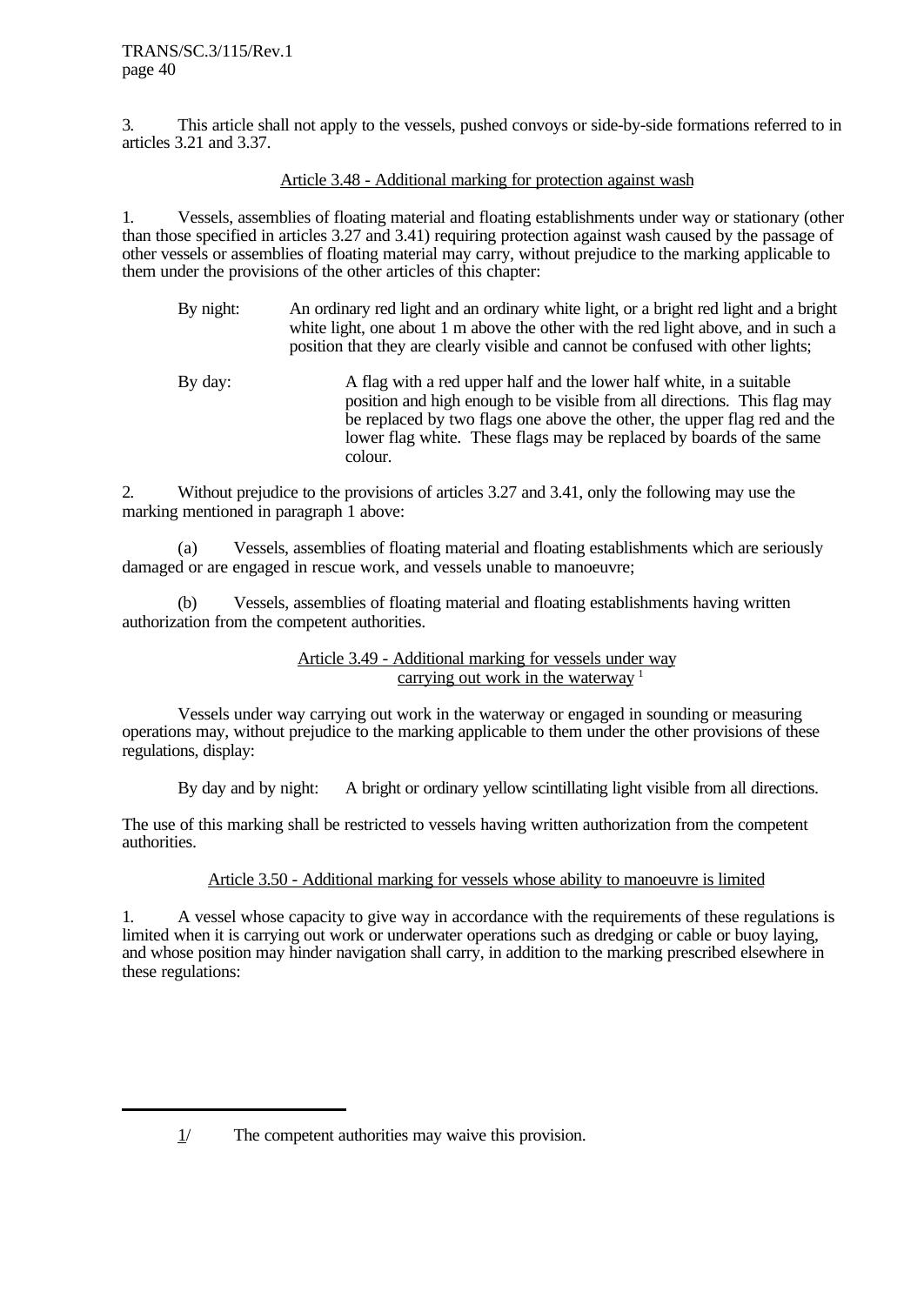- By night: Three bright or ordinary lights, the top and bottom lights red and the middle light white, one above the other not less than 1 m apart and high enough to be visible from all directions;
- By day: A black ball, a black bicone and a black ball, the bicone in the middle, one above the other not less than 1 m apart and high enough to be visible from all directions.

2. When the operation in which they are engaged causes an obstruction, the vessels referred to in paragraph 1 shall carry, in addition to the marking prescribed in paragraph 1:

- By night: (a) Two bright or ordinary red lights, one above the other not less than 1 m apart, on the side or sides on which the obstruction occurs;
	- (b) Two bright or ordinary green lights, one above the other not less than 1 m apart, on the side or sides on which the channel is clear;

- By day: (a) Two black balls, one above the other not less than 1 m apart, on the side or sides on which the obstruction occurs;
	- (b) Two black bicones, one above the other not less than 1 m apart, on the side or sides on which the channel is clear.

The lights, balls and bicones referred to in this paragraph shall be placed not less than 2 m from, and in no case higher than, the lower light or ball referred to in paragraph 1 of this article.

3. The provisions of this article shall not apply to floating equipment at work when stationary.

## Article 3.51 - Additional marking for vessels engaged in fishing <sup>1</sup>

1. A vessel engaged in drawing a trawl or other fishing gear through the water (trawler) shall carry, in addition to the marking prescribed elsewhere in these regulations:

- By night: Two bright or ordinary lights, the upper light green and the lower light white, one above the other, not less than 1 m apart and high enough to be visible from all directions, forward of the light prescribed in article 3.08, paragraph 1 (a), the upper light lower than that light and the lower light at a height above the light prescribed in article 3.08, paragraph 1 (b) at least twice the vertical distance referred to above; however, vessels less than 50 m long shall not in this case be required to carry the light prescribed in article 3.08, paragraph 1 (a);
- By day: Two black cones, point to point, one above the other and high enough to be visible from all directions.

<sup>1/</sup> When applying the marking provided for in this article, the competent authorities should avoid confusion with the marking provided for in articles 3.16 and 3.34.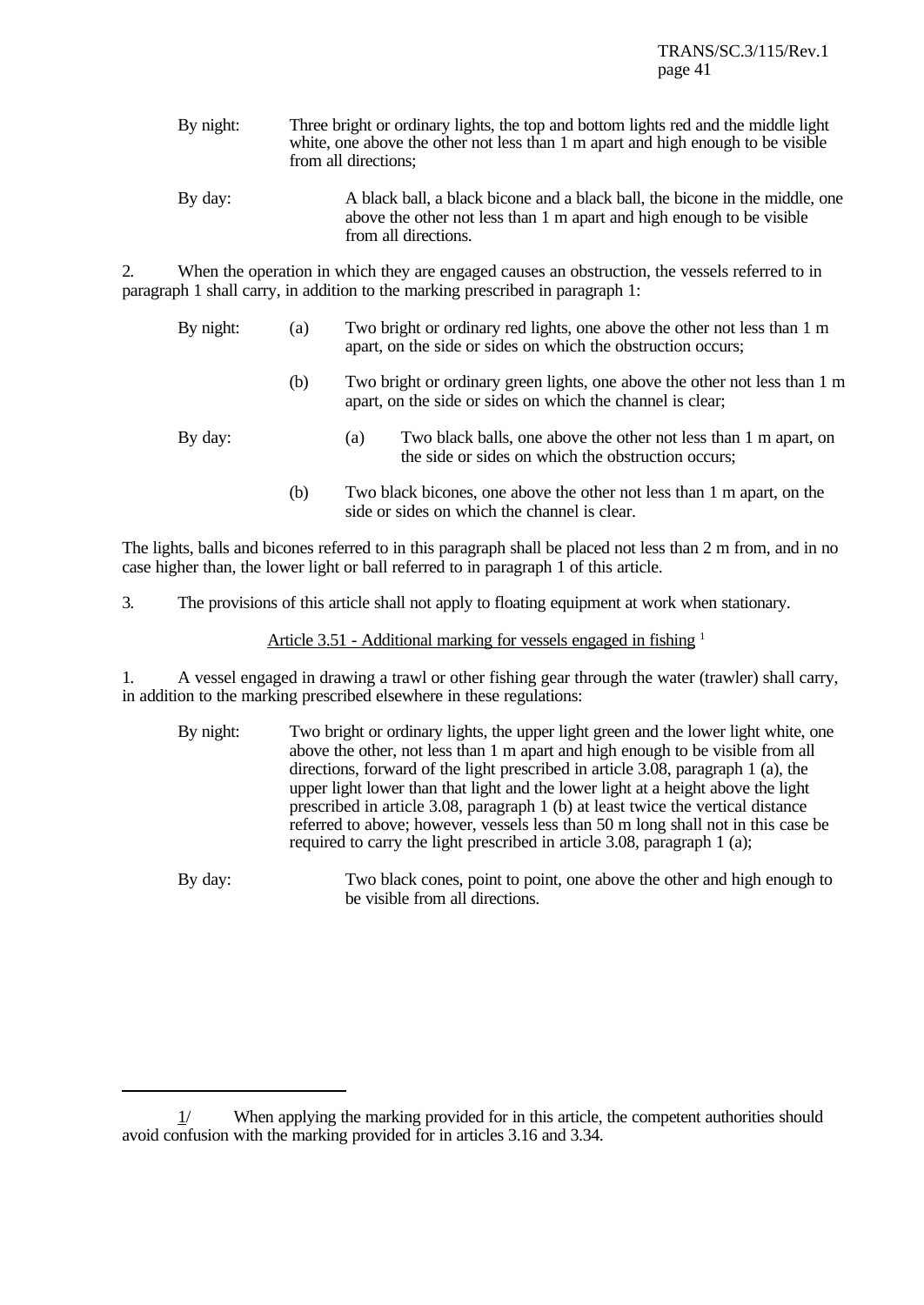2. Vessels engaged in fishing other than the vessels referred to in paragraph 1 shall carry the marking prescribed in that paragraph except for the light prescribed in article 3.08, paragraph 1 (a) and, in place of the green light:

By night: A bright or ordinary red light;

and in addition, if the fishing tackle extends more than 150 m horizontally from the vessel, in line with the tackle:

- By night: A bright or ordinary white light, at a horizontal distance not less than 2 m and not more than 6 m from the two red and white lights prescribed above and at such a height as to be neither above the white light nor lower than the lights prescribed in article 3.08, paragraph 1 (b);
- By day: A black cone, point upwards.

3. A vessel less than 20 m long may, in place of the two cones one above the other prescribed in paragraphs 1 and 2 above, display a basket.

## Article 3.52 - Additional marking for vessels used for underwater diving

1. A vessel being used for underwater diving shall carry, in addition to the marking prescribed elsewhere in these regulations:

A rigid reproduction at least 1 m high of the "A" flag of the International Code of Signals, in a suitable position and high enough to be visible, by day and by night, from all directions.

2. Where appropriate, such vessels may carry the marking referred to in article 3.50, paragraph 1, instead of the marking provided in paragraph 1 above.

# Article 3.53 - Additional marking for vessels engaged in minesweeping

A vessel engaged in minesweeping shall carry, in addition to the marking prescribed elsewhere in these regulations:

- By night: Three bright or ordinary green lights visible from all directions, arranged in a triangle with a horizontal base in a plane perpendicular to the axis of the vessel, the top light at or near the top of the foremast and the other lights at each end of the foremast yard;
- By day: Three black balls arranged in the manner prescribed for the lights.

Article 3.54 - Additional marking for vessels on pilotage service

A vessel on pilotage service shall carry, in addition to the marking prescribed elsewhere in these regulations:

Instead of the light prescribed in article 3.08, paragraph 1 (a), two bright or ordinary lights one above the other and visible from all directions, the top light white and the lower light red, at or near the top of the mast.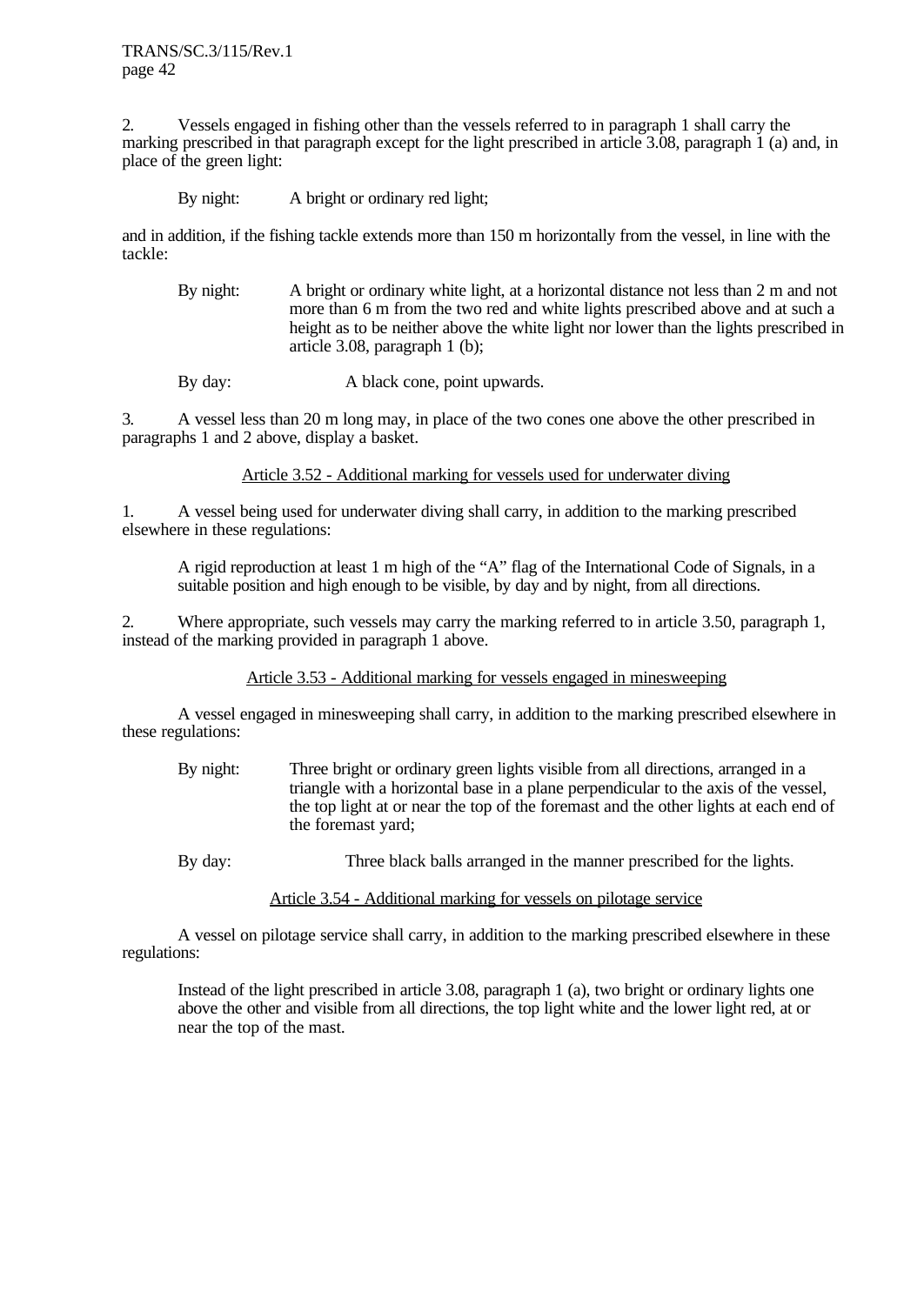# Chapter 4

# SOUND SIGNALS ON VESSELS - RADIOTELEPHONY

# Article 4.01 - General

1. When sound signals other than bells are prescribed in these regulations or any other provisions applicable, they shall be given:

(a) On motorized vessels, except certain small craft unless these are vessels with radar equipment, by means of mechanically operated sound signalling devices, placed sufficiently high that the sound signals can spread freely to the front and if possible also to the back; the signalling devices shall conform to the requirements laid down in chapter I of annex 6 of these regulations.

(b) On non-motorized vessels and motorized small craft whose equipment does not include a sound signalling device, by means of a suitable trumpet or horn; such sound signals shall conform to the requirements of chapter I, paragraphs 1 (b) and 2 (b), of annex 6 to these regulations.

2. The sound signals given by motorized vessels shall be accompanied by light signals synchronized with them, such light signals shall be yellow, bright and visible from all directions. This provision shall not apply to small craft or to the signal prescribed in article 6.32, paragraph 4 (a) (Class I), to be given by vessels proceeding downstream and navigating by radar, or to be ringing or pealing of a bell.  $\frac{1}{2}$ 

3. Unless specifically provided to the contrary, in the case of a convoy, prescribed sound signals need be given, only by the vessel carrying the boatmaster of the convoy. <sup>3</sup>

4. When a vessel in distress needs assistance, it may ring a bell or sound repeated long blasts. Such signals may replace or supplement the visual signals referred to in article 3.46.

5. To ensure the audibility of sound signals, the weighted sound pressure level in the wheelhouse in the area of the helmsman's head shall not exceed 70dB(A) when the vessel is proceeding under normal conditions. 4

4/ The competent authorities may authorize a sound-pressure level of 75dB(A).

<sup>1/</sup> The competent authorities may make this provision compulsory; but, if they avail themselves of that right, they shall exempt vessels registered in States where the same rule does not apply.

 $2$  The competent authorities may waive this requirement on certain waterways where Rule 34 (b) and (d) of the International Regulations for Preventing Collisions at Sea is applicable.

 $3/$  The competent authorities may prescribe that, if a temporary auxiliary tug is at the head of the convoy, the signals shall be given, or shall also be given, by that tug.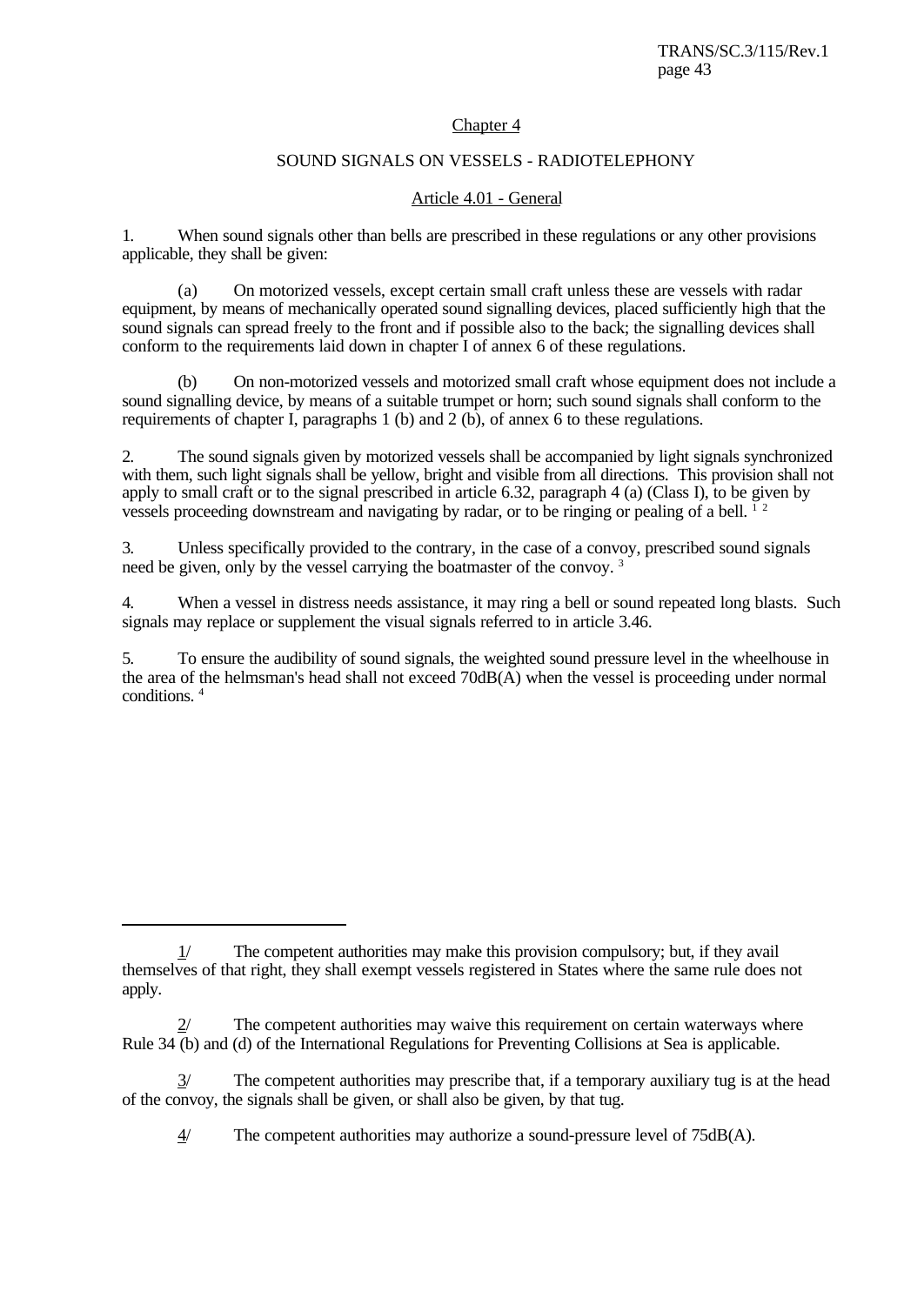6. A bell peal shall last about four seconds. It may be replaced by the repeated striking of metal on metal over the same duration.

# Article 4.02 - Use of sound signals

1. Without prejudice to the other provisions of these regulations, all vessels except the small craft referred to in paragraph 2 of this article shall, when necessary, use the signals specified in chapter III of annex 6 to these regulations.

2. Small craft proceeding alone or towing or propelling in side-by-side formation only small craft may, if necessary, give the general signals specified in chapter III A of annex 6 to these regulations.

# Article 4.03 - Prohibited sound signals

1. The use of sound signals other than those mentioned in these regulations, or the use of the signals mentioned otherwise than as prescribed or permitted by these regulations, is prohibited.

2. However, for communication between vessels or between the vessel and the shore, the use of other sound signals is permitted provided that they are not liable to be confused with those mentioned in these regulations.

# Article 4.04 - Radiotelephony

1. Every radiotelephone set carried on board a vessel or floating establishment shall conform to the requirements of the competent authorities.

2. Use of the radiotelehpone on the public, ship-to-ship, nautical information or ship-to-port authority networks for communications not prescribed or permitted by these regulations or authorized under the requirements of the competent authorities is prohibited.

3. Vessels of certain categories designated by the competent authorities shall be equipped with a radiotelephone set, as referred to in paragraph 1.

4. If they are equipped with a radiotelephone, such vessels should use this set in the cases indicated by the competent authorities and on the channel prescribed by them.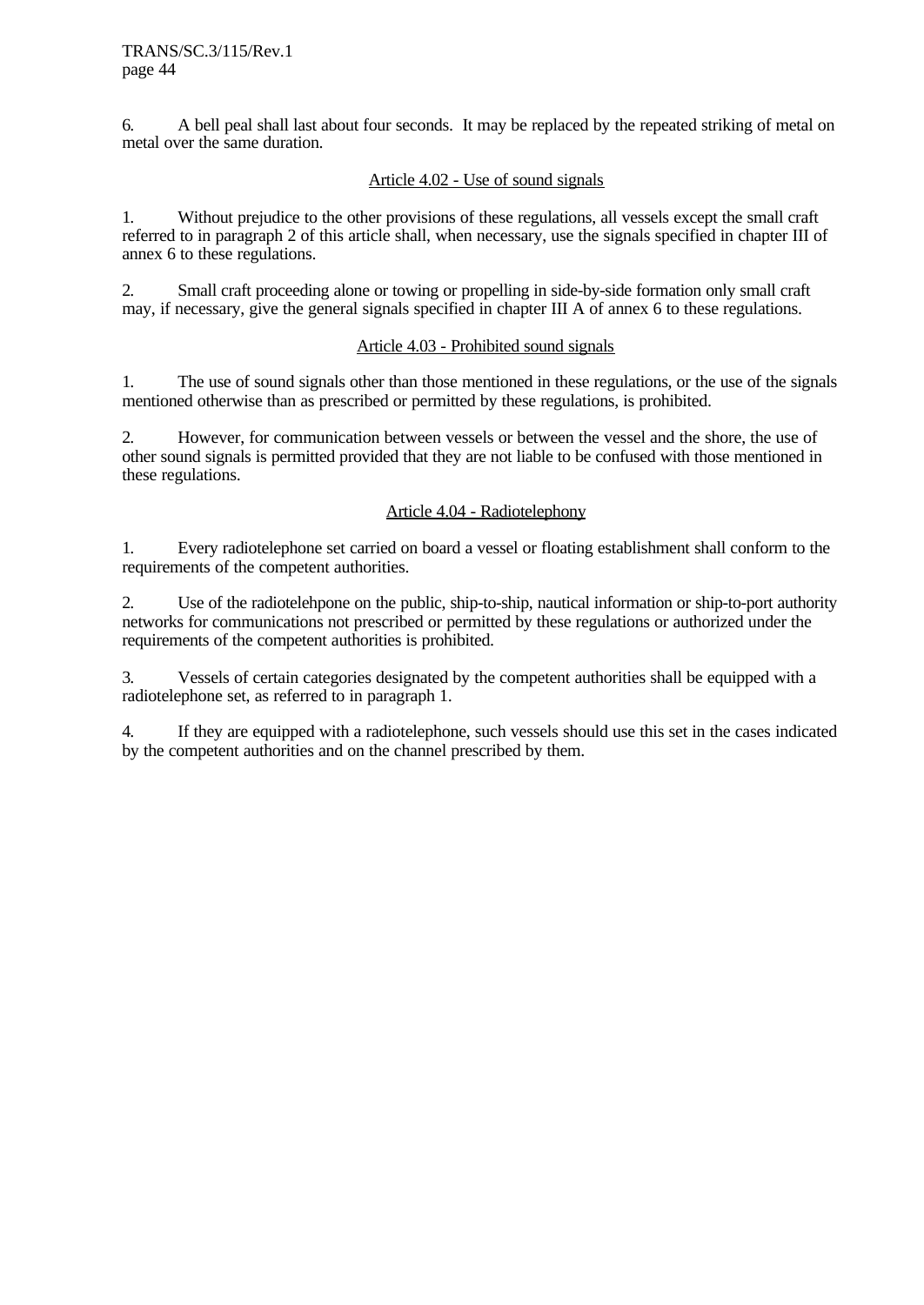# Chapter 5

# WATERWAY SIGNS AND MARKING

# Article 5.01 - Signs

1. Annex 7 to these regulations sets out the prohibitory, mandatory, restrictive, recommendatory and informative signs and auxiliary signs for inland waterways.<sup>1</sup>

2. Without prejudice to the other provisions of these regulations or to any other provisions applicable, <sup>2</sup> including the special instructions referred to in article 1.19, boatmen shall obey the rules and take account of the recommendations and information conveyed to them by the signs referred to in paragraph 1 above on the waterway or its banks.

# Article 5.02 - Marking

Annex 8 to these regulations defines the marking which may be used to facilitate navigation. It also specifies the circumstances in which the various marks are to be used.

 $1/$  The competent authorities may omit from their regulations those signs in annex 7 which they do not install on the waterways to which those regulations apply.

 $2/$  In particular, the competent authorities may, where necessary, regulate navigation on certain sections by also using special signs at control posts.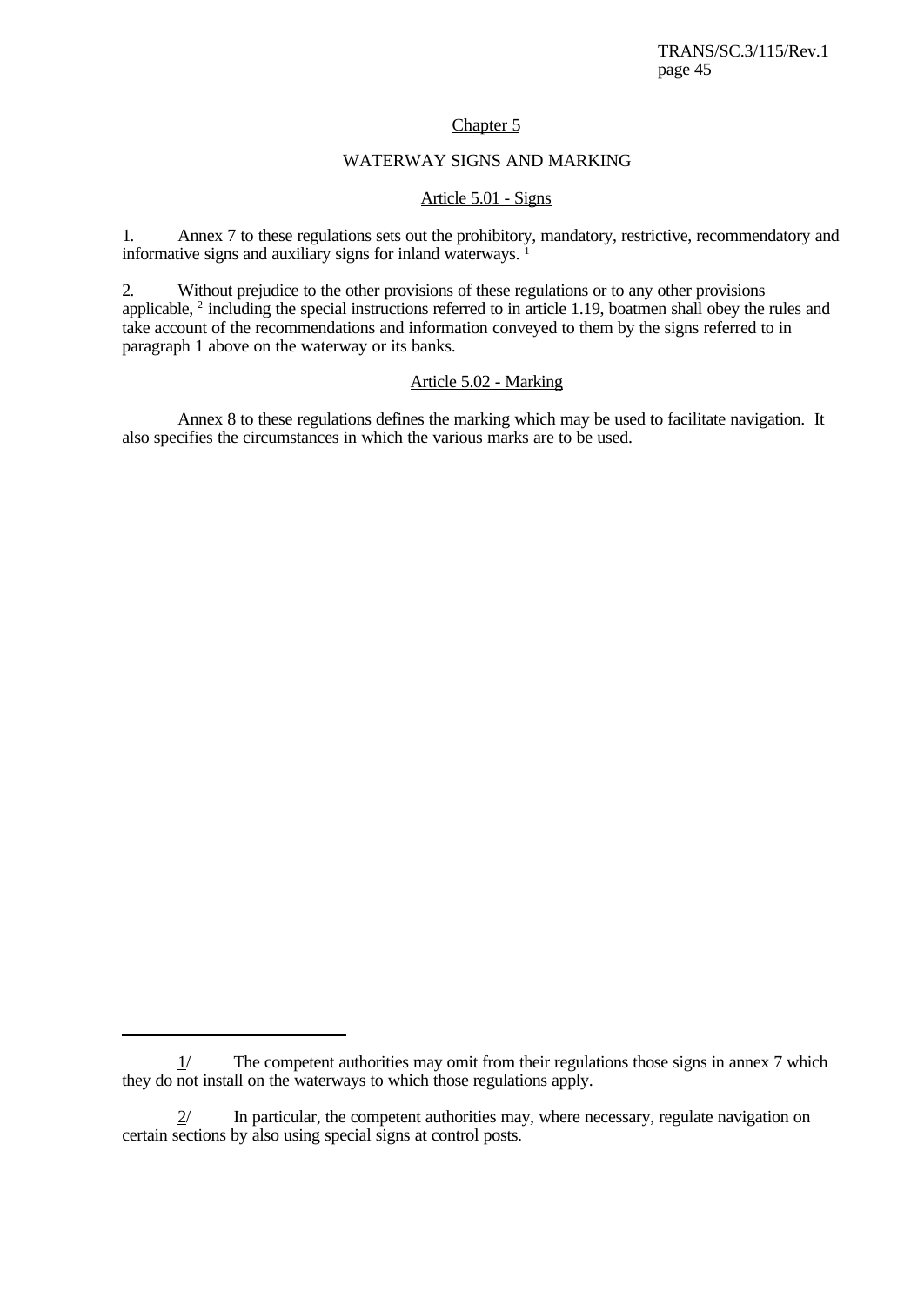## Chapter 6

# RULES OF THE ROAD

# A. GENERAL

### Article 6.01 - Definitions

1. For the purposes of this chapter, the following waterways are in Class  $I<sup>1</sup>$ 

............................................................................................................................................................

All other waterways are in Class II.

....................

2. For the purposes of this chapter, "upstream" on a navigational channel means the direction towards the source of the river, including sections where the current changes with the tide.

On canals, the direction shall be determined by the competent authorities and the term "in the direction from point A to point B" shall be used.<sup>2</sup>

3. For the purposes of this chapter, the following terms are used:

(a) "Meeting": where two vessels are proceeding on courses directly or almost directly opposite;

(b) "Overtaking": where a vessel (the overtaking vessel) comes up to another vessel (the vessel being overtaken) from a direction more than 22.5E abaft the latter vessel's beam and overtakes it;

(c) "Crossing": where two vessels are approaching in a situation other than the cases referred to under (a) and (b).

1/ Class I normally comprises rivers, and Class II canals, lakes and broad waterways.

2/ The competent authorities may group the particulars given in paragraphs 1 and 2 above in a single table such as the following:

1. The following are Class I waterways:

| <u>Waterways</u> | "Upstream"                                                   |
|------------------|--------------------------------------------------------------|
| River A          | Towards source                                               |
| River B          | Towards source; but downstream from<br>against tidal current |
| Canal C-D        | Towards C                                                    |

All other waterways are in Class II.

2. On the following Class II waterways, the upstream direction for the purposes of articles 6.08, paragraph 1 and 6.12 is as follows:

> River A Towards source<br>
> Canal B-C (canal with From B and C to From B and C towards ... lock on<br>summit level section summit-level section)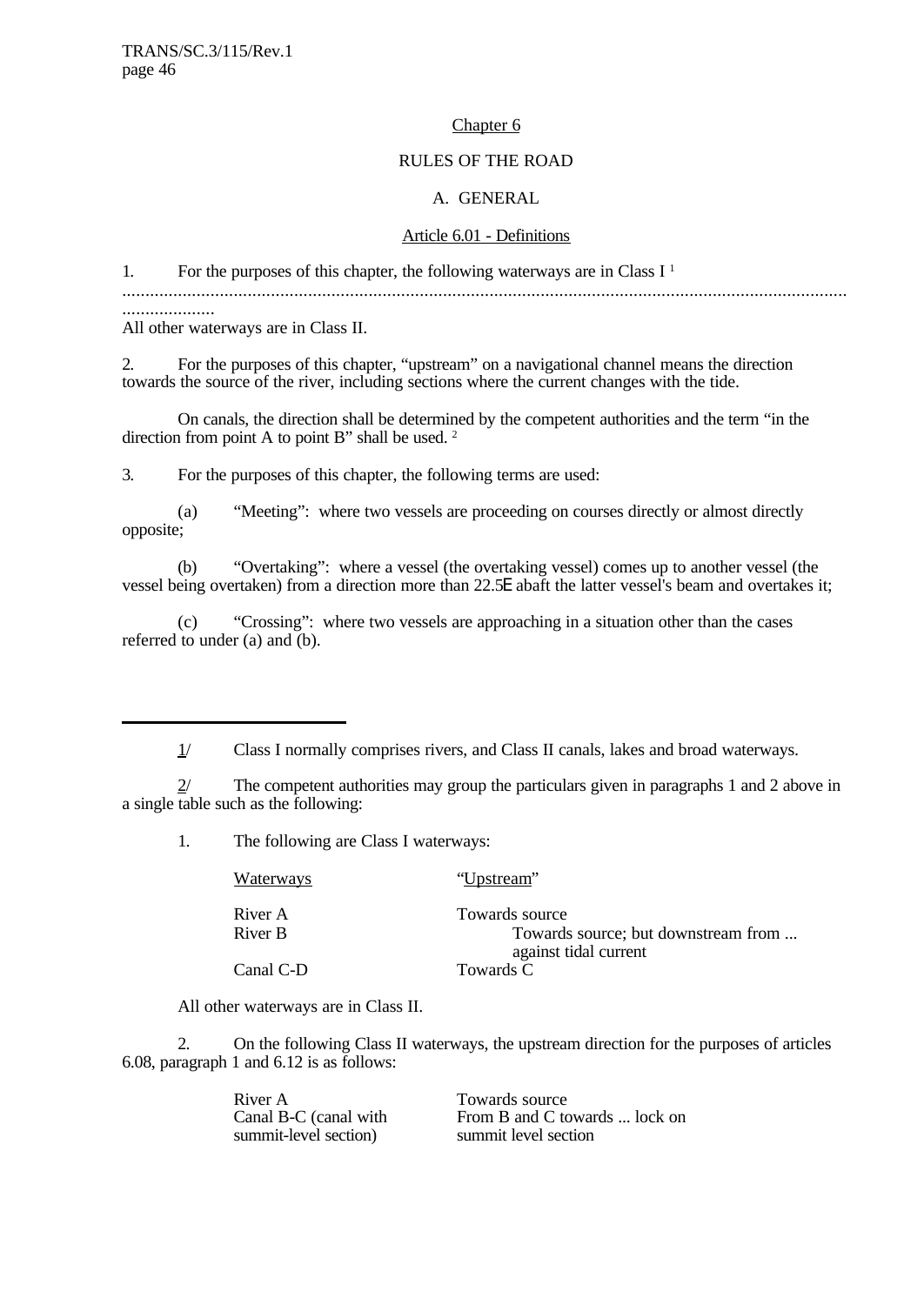# Article 6.01 bis - High-speed vessels

Hydrofoils and hovercraft are required to leave all other vessels enough room to hold their course and to manoeuvre; they may not require such vessels to give way to them.  $1\overline{2}$ 

## Article 6.02 - Small craft: General rule

1. For the purposes of this chapter, the term "small craft" means small craft navigating alone or convoys consisting only of small craft.

2. Where the provisions of this chapter provide that a particular rule of the road shall not apply to small craft in relation to other vessels, it shall be incumbent on small craft to leave all other vessels, except the vessels referred to in article 6.01 bis, enough room to hold their course and to manoeuvre; small craft may not require other vessels to give way to them.

# B. MEETING, CROSSING AND OVERTAKING

## Article 6.03 - General principles

1. Crossing or overtaking is permitted only when the channel is unquestionably wide enough for simultaneous passage, taking all the local circumstances and movements of other vessels into account.

2. When vessels are proceeding in convoy, the signals prescribed in articles 6.04, 6.05 and 6.29 below shall be shown or emitted by the vessel carrying the boatmaster of the convoy. If the first vessel is a temporary auxiliary tug, the visual signals prescribed in articles 6.04, 6.05 and 6.29 shall be also shown by that vessel.

3. Vessels on courses which preclude all danger of collision shall not change their course or their speed in a manner which might give rise to danger of collision.

4. When, on meeting or crossing, one vessel is required to give way to another, that other vessel shall maintain its course and speed. When, for any reason, the vessel which is required to maintain its course and speed finds itself so near the other vessel that a collision cannot be avoided solely by a manoeuvre on the part of the vessel required to give way, it shall manoeuvre in the manner that can best help to avoid a collision. 3

<sup>1/</sup> The competent authorities may apply this provision for other categories of vessel navigating at high speed.

<sup>2/</sup> The competent authorities may require vessels navigating at high speed to indicate in good time by appropriate signals on what side they intend to pass.

<sup>3/</sup> The competent authorities may waive this provision.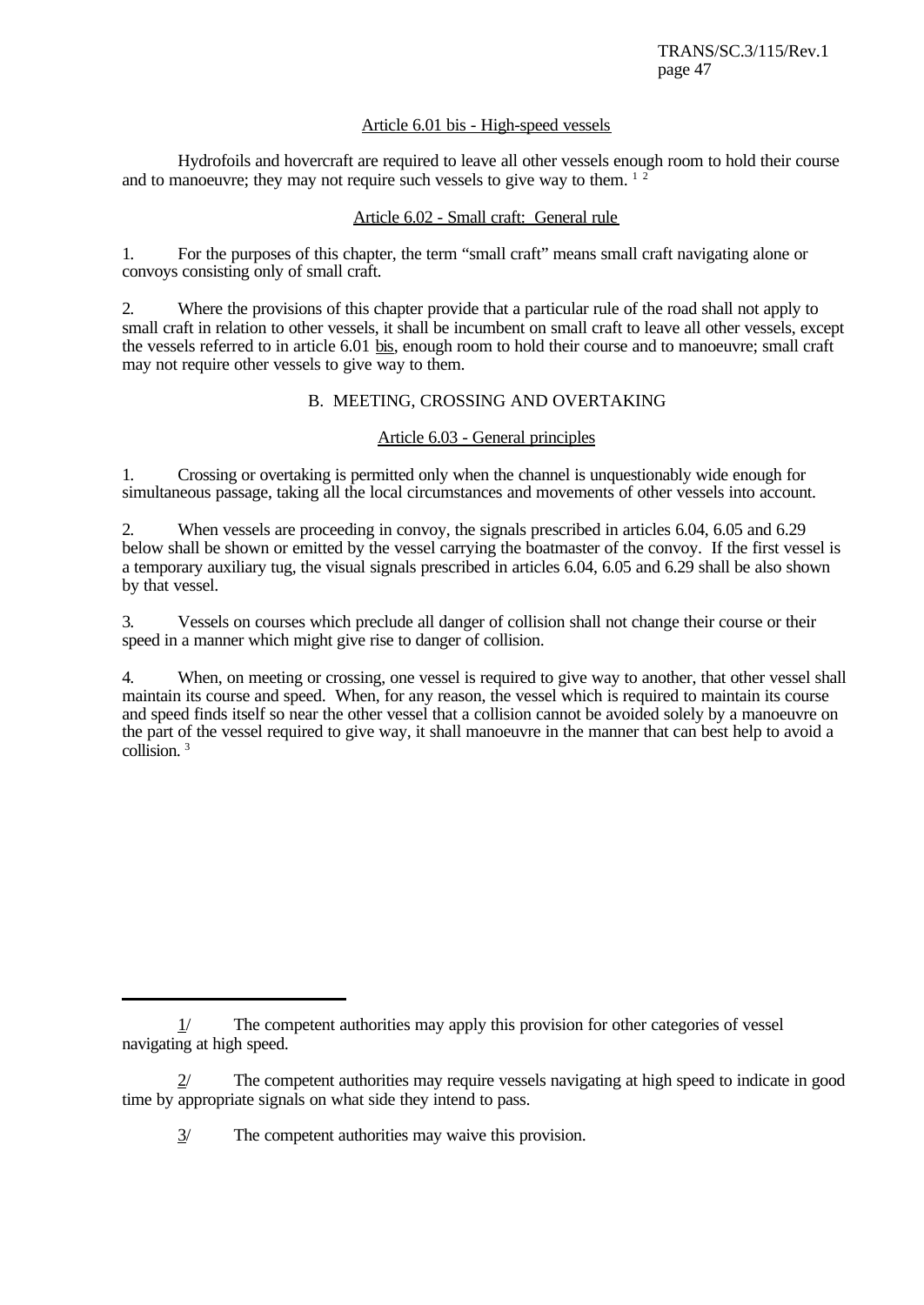# Article 6.03 bis - Crossing

1. When two vessels are crossing in such manner that there is a risk of collision, the vessel which has the other vessel to starboard shall give way to it and, if circumstances permit, avoid crossing ahead of it. However, the vessel which is on the starboard side of a marked channel, shall maintain its course. This rule shall not apply to small craft in relation to other vessels.

2. The provision in paragraph 1 shall not apply when any one of articles 6.13, 6.14 or 6.16 is applicable.

3. Notwithstanding anything to the contrary in paragraph 1 above, when, in the case of small craft of different categories, two small craft are crossing in such a manner that there is a risk of collision, motorized small craft shall give way to all other small craft and small craft neither motorized nor under sail shall give way to small craft under sail.

However, the craft which is on the starboard side of the channel shall maintain its course.

4. Notwithstanding anything to the contrary in paragraph 1 above, when, in the case of vessels under sail, two vessels are crossing in such a manner that there is a risk of collision, one of them shall give way to the other as follows:

(a) When each vessel has the wind on a different side, the vessel with the wind on the port side shall give way to the other;

(b) When both vessels have the wind on the same side, the vessel which is to windward shall give way to the vessel to leeward;

(c) If a vessel which has the wind on the port side sees another vessel to windward and cannot determine with certainty whether the other vessel has the wind on the port or on the starboard side, the first shall give way to the other.

However, the vessel which is on the starboard side of the channel shall maintain its course.

This paragraph does not apply to small craft in relation to other vessels.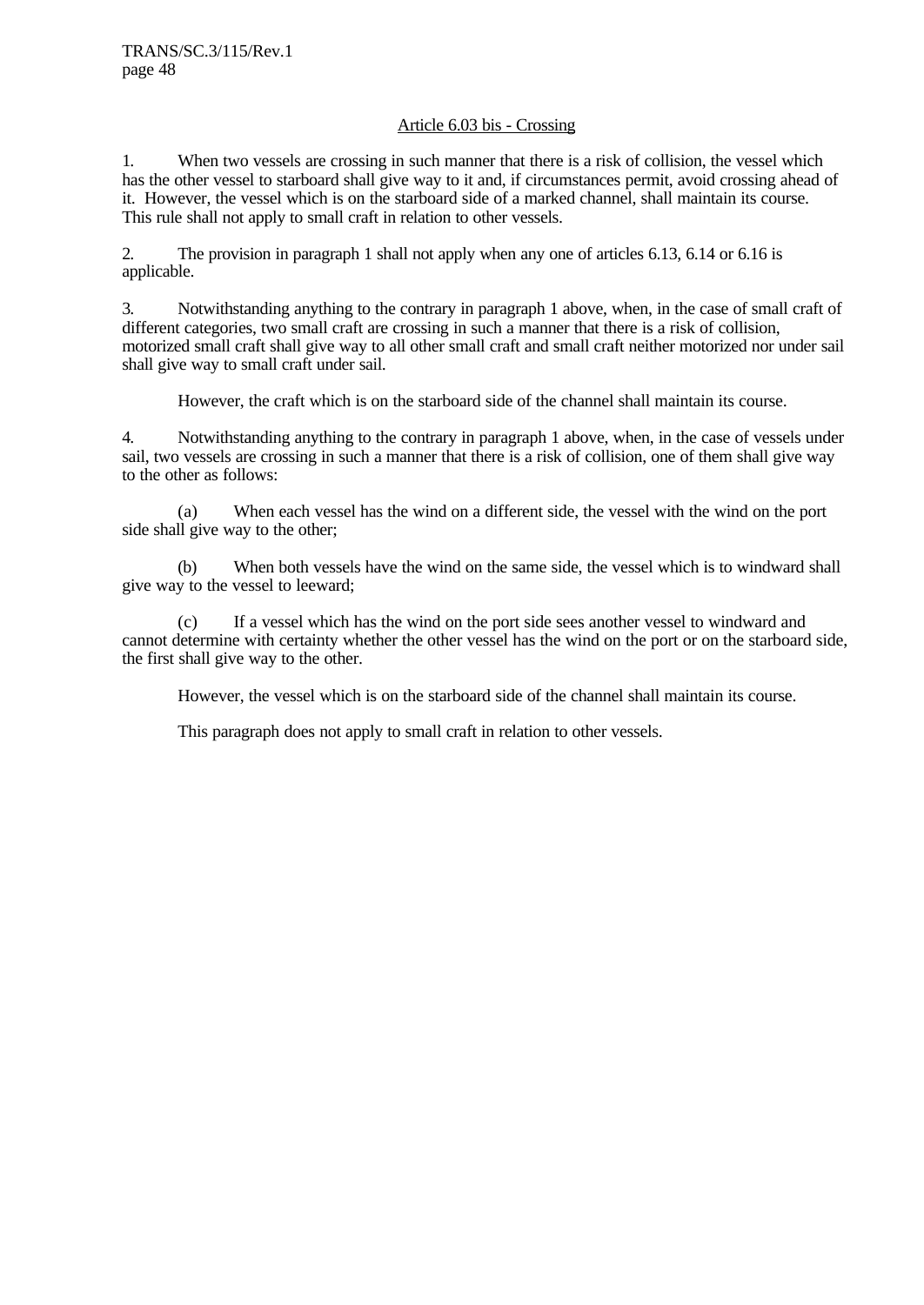# Article 6.04 - Meeting: Normal rules

1. When meeting, vessels proceeding upstream shall, with due regard for local circumstances and the movements of other vessels, give way to vessels proceeding downstream.

2. Vessels proceeding upstream which leave the course of those proceeding downstream on their port side give no signal.

3. Vessels proceeding upstream which leave the course of those proceeding downstream on their starboard side shall in good time and to starboard:

(a) By day:

Display a strong scintillating white light or wave a light blue flag or board; or

Display a light blue board in conjunction with a bright scintillating white light;

(b) By night:

Display a bright scintillating white light in conjunction, if desired, with a light blue board.

These signals shall be visible from ahead and from astern and be displayed until passing is completed. Their continued display after passing is completed is prohibited unless it is desired to indicate an intention to continue allowing vessels proceeding downstream to pass to starboard. The light blue board shall have a white border not less that 5 cm wide; the frame and lath structure and the lantern of the scintillating light shall be dark in colour.

4. As soon as it appears that the intentions of a vessel proceeding upstream may not have been understood by a vessel proceeding downstream, the vessel proceeding upstream shall sound:

> One short blast when the meeting is to be to port; and

Two short blasts when the meeting is to be to starboard.

# Class I Class II

1. When two vessels are meeting and there may be a risk of collision, each vessel shall veer to starboard so as to pass on the port side of the other.

This rule does not apply to small craft in relation to other vessels.

2. Notwithstanding anything to the contrary in paragraph 1 above, in the case of small craft of different categories meeting, article 6.03 bis, paragraph 3, shall apply.

3. Notwithstanding anything to the contrary in paragraph 1 above, in the case of sailing vessels meeting, article 6.03 bis, paragraph 4, shall apply.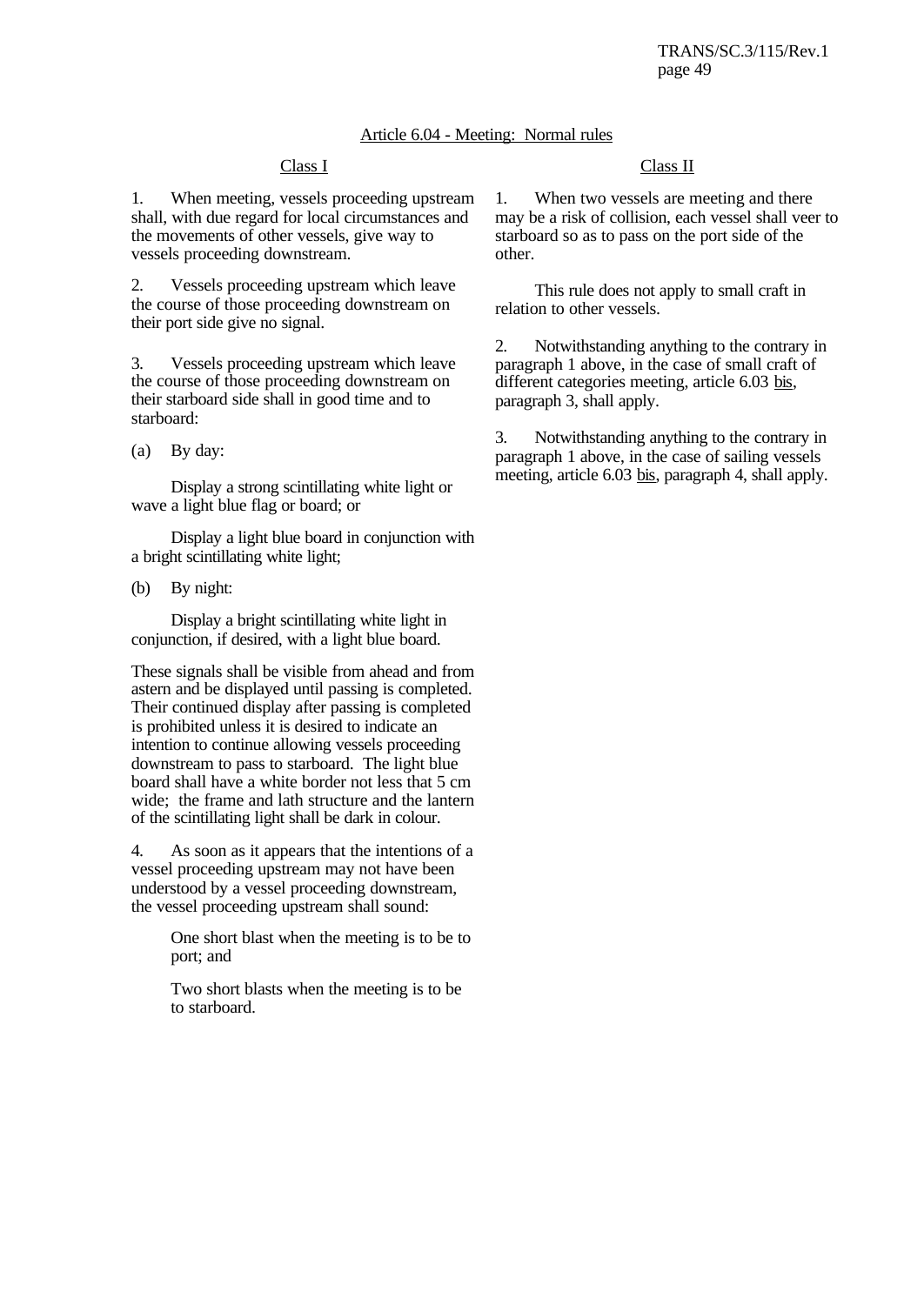5. Without prejudice to the provisions of article 6.05 below, vessels proceeding downstream shall follow the course indicated by those proceeding upstream in accordance with the above provisions; they shall repeat the visual signals referred to in paragraph 3 above or the sound signals referred to in paragraph 4 above made to them by vessels proceeding upstream.

6. Paragraphs 1 to 5 above shall not apply to small craft in relation to other vessels or to small craft meeting other small craft.

7. In the case of two small craft meeting, article 6.04, Class II, shall apply.

#### Article 6.05 - Meeting: Departures from normal rules

 $\overline{a}$ 

1. By derogation from the provisions of article 6.04, vessels or towed convoys in one of the following categories:

(a) Passenger vessels providing a regular service and whose authorized maximum passenger capacity is not below a number prescribed by the competent authority, when proceeding downstream and wishing to call at a landing-stage on the side used by vessels proceeding upstream; and

(b) Towed convoys proceeding downstream which wish to keep close to a particular bank in order to turn upstream

have the right to ask vessels proceeding upstream to change the course left clear for them in accordance with article 6.04 above if that course does not suit them.

#### Class I Class II

1. By derogation from the normal rule set out in article 6.04, vessels may in exceptional cases, and if certain that their request can be safely met, ask to pass starboard to starboard. 1/

1/ The competent authorities may explicitly limit these exceptional cases, for example, to:

> Light vessels which, owing to a side wind, cannot keep to the right;

> Vessels which have to stop at the bank on their left;

Vessels which have to enter a port, a tributary waterway, a lock or the opening of a bridge on the left.

Class I Class II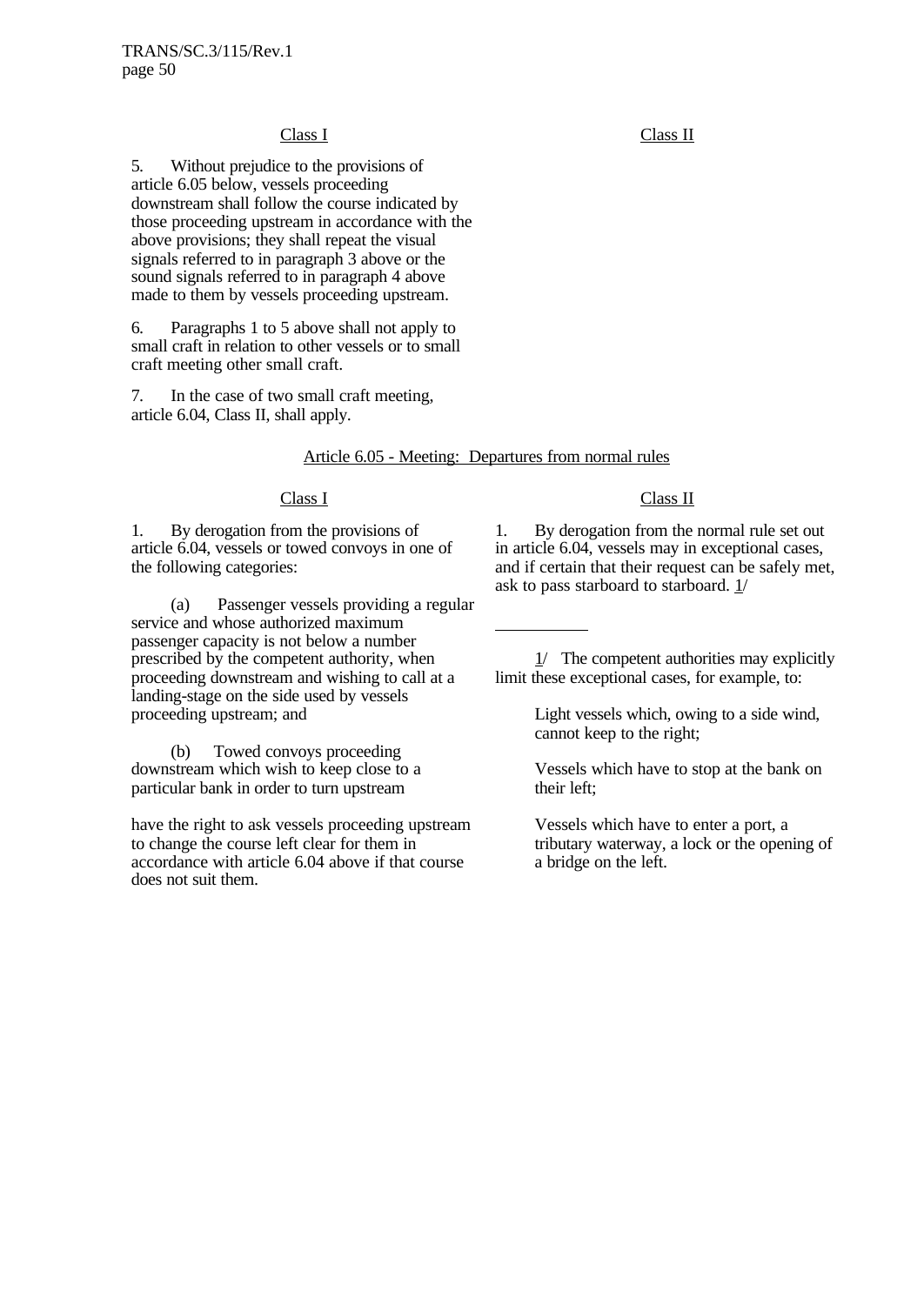#### Class I Class II

However, they may not so ask unless certain that their request can be safely met.

2. In such cases, the vessels proceeding downstream shall give the following signals in good time:

If they wish to pass to port, one short blast;

If they wish to pass to starboard, two short blasts and, in addition, the visual signals referred to in article 6.04, paragraph 3.

3. Vessels proceeding upstream shall then grant the request of those proceeding downstream and confirm the fact as follows:

> If they are to pass to port, by sounding one short blast and, in addition, removing the visual signals referred to in article 6.04, paragraph 3;

If they are to pass to starboard, by sounding two short blasts and, in addition, displaying the visual signals referred to in article 6.04, paragraph 3.

4. As soon as it appears that the intentions of a vessel proceeding downstream may not have been understood by a vessel proceeding upstream, the vessel proceeding downstream shall repeat the sound signals referred to in paragraph  $\overline{3}$  of this article.

5. If a vessel proceeding upstream sees that the course requested by one proceeding downstream is unsuitable and will cause a danger of collision, it shall sound a series of very short blasts. The steersmen shall then take all the steps required by the situation to obviate the danger.

2. In such cases, they shall sound two short blasts and, in addition, display the visual signals prescribed in article 6.04, paragraph 3 (a) and (b) (Class I). These signals shall be visible from ahead and from astern and be displayed until passing is completed. Their continued display after passing is completed is prohibited unless it is desired to indicate an intention to continue allowing vessels to pass to starboard.  $1/$ 

3. The vessels met shall then also sound two short blasts and leave the necessary space to starboard. They shall at the same time show the visual signals referred to in article 6.04, paragraph 3 (Class I) above. 1/

4. If the vessel met sees that the course requested is unsuitable and that there is a danger of collision, it shall sound a series of very short blasts. The steersmen shall then take all the steps required by the situation to obviate the danger.

1/ The competent authorities may decide not to prescribe these visual signals.

 $\overline{a}$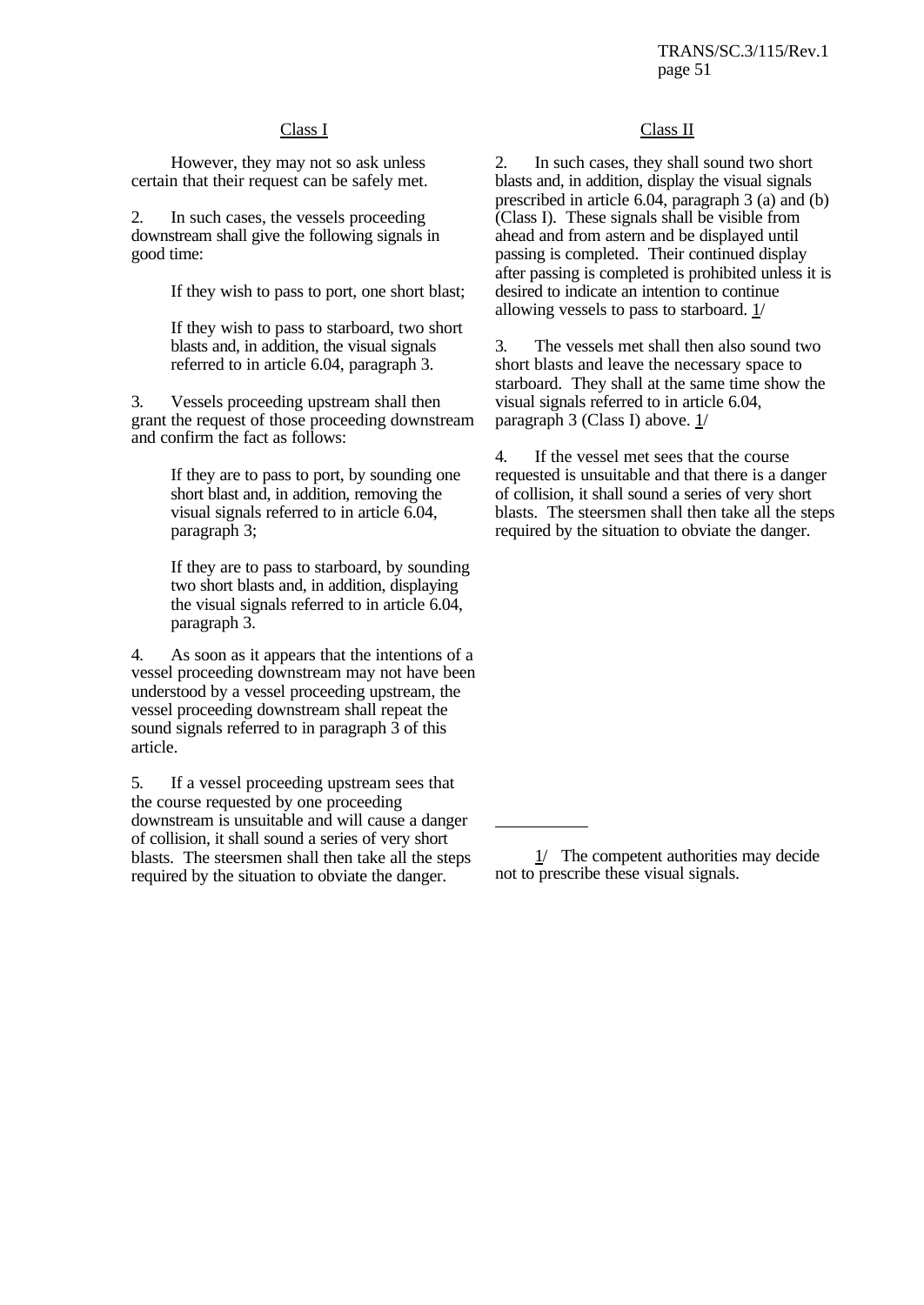6. Paragraphs 1 to 5 above shall not apply to small craft in relation to other vessels or to small craft meeting other small craft.

## Article 6.06 - Meeting boats towed from the bank

In the event of a meeting between a vessel being towed from the bank and a vessel not being so towed, the latter shall, by derogation from articles 6.04 and 6.05, always leave the towing side to the former.

## Article 6.07 - Meeting in narrow channels

1. In order to avoid so far as possible meetings on sections or at points where the channel is not unquestionably wide enough for vessels to pass (narrow channels), the following rules shall apply:

(a) All vessels shall proceed through narrow channels as quickly as possible;

(b) Where the view is restricted, vessels shall sound one long blast before entering a narrow channel; if necessary, especially when the narrow channel is long, they shall repeat this signal while passing through it.

- (c) On waterways for which "downstream" and "upstream" are defined:
	- (i) A vessel proceeding upstream, on becoming aware that a vessel proceeding downstream is about to enter a narrow channel, shall stop below the channel until the vessel proceeding downstream has passed through it;
	- (ii) When a convoy proceeding upstream has already entered a narrow channel, vessels proceeding downstream shall, so far as possible, stop above the channel until the convoy has passed through it; the same requirement shall apply to single vessels proceeding downstream with respect to a single vessel proceeding upstream;
- (d) On waterways for which "downstream" and "upstream" are not defined:
	- (i) Vessels having no obstacle to starboard and those which in a curved narrow channel have the outside of the curve to starboard shall hold their course and other vessels shall wait until they have passed through the narrow channel; however, this provision shall not apply between small craft and other vessels;
	- (ii) In the case of a meeting between a small craft under sail and a small craft of another category, the small craft under sail shall maintain its course and the other shall wait until the small craft under sail has passed through the narrow channel;
	- (iii) In the case of two sailing vessels meeting, the vessel to windward or, if both are navigating with the wind, the vessel which has the wind on the starboard side shall maintain its course and the other vessel shall wait until it has passed through the narrow channel. This provision does not apply to small sailing craft in relation to other vessels.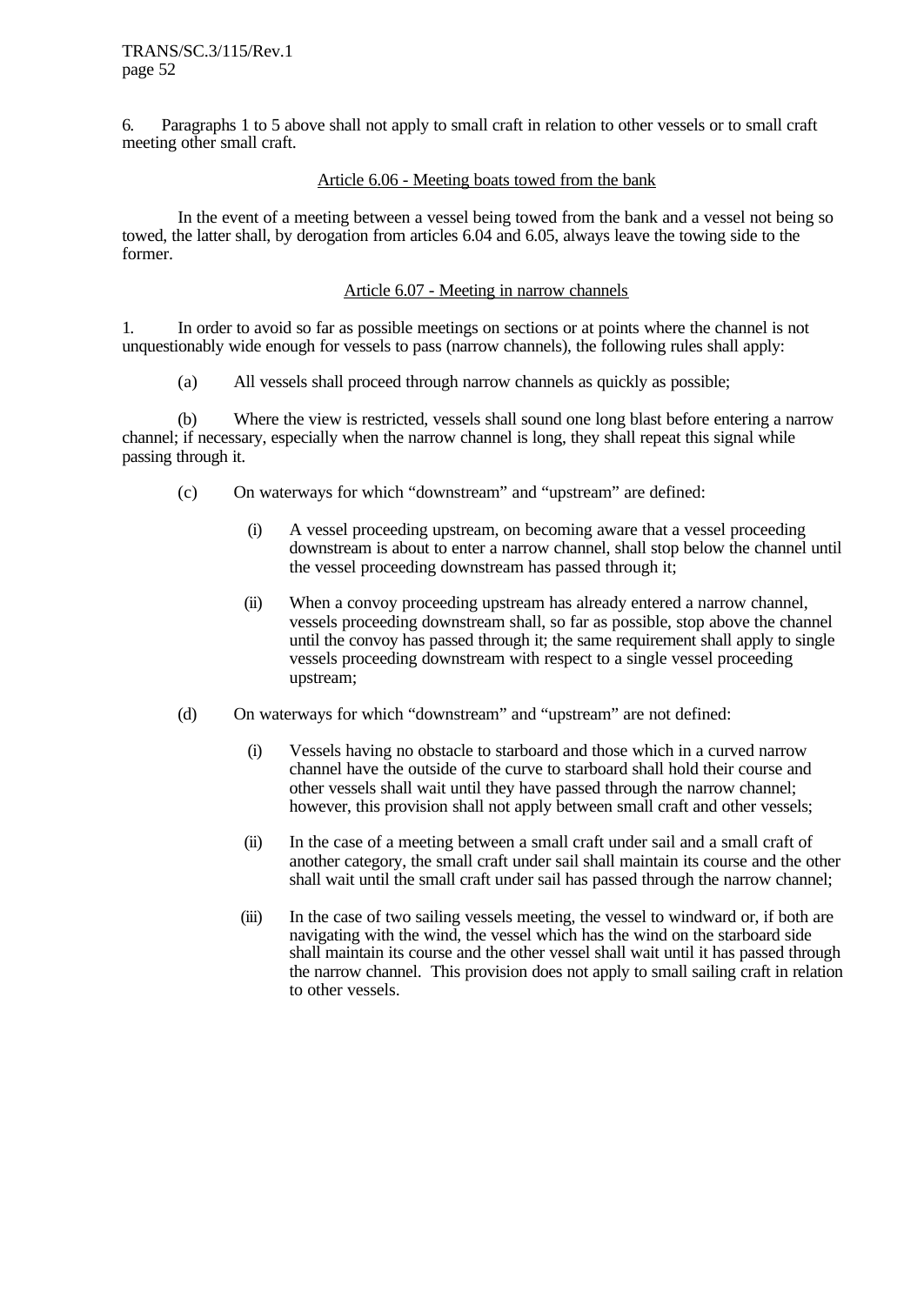2. When a meeting in a narrow channel has become inevitable, the vessels concerned shall take every possible precaution to ensure that they pass at a point and under conditions involving the minimum danger. A boatmaster seeing any danger of collision shall sound a series of very short blasts.

# Article 6.08 - Meeting prohibited by waterway signs

- 1. On approaching a section marked with the prohibitory sign A.4 (annex 7),
	- (a) On waterways for which "downstream" and "upstream" are defined,

Vessels proceeding upstream shall stop at the approach of vessels proceeding downstream and wait until they have passed through the section;

(b) On waterways for which "downstream" and "upstream" are not defined,

The corresponding rules in article 6.07 apply.

2. If, in order to prevent any meeting, the competent authorities prescribe alternate one-way traffic:

Prohibition of passage shall be indicated by a general prohibitory sign  $(A.1, \text{annex } 7)$ ;

Authorization of passage shall be indicated by a general "entry permitted" sign (E.1, annex 7).

Depending on local circumstances, warning of the sign prohibiting passage may be given by the mandatory sign B.8 (annex 7) used as an advance sign.

3. If the signs referred to in paragraph 2 above cannot be displayed, vessels shall stop and wait until authorization to proceed is given by representatives of the competent authorities. <sup>1</sup>

# Article 6.09 - Overtaking: General provisions

1. Overtaking is permitted only if the overtaking vessel has made certain that it can be accomplished without danger.

2. The vessel being overtaken shall facilitate overtaking insofar as it is necessary and possible. It shall slow down, if necessary, to permit overtaking to be accomplished without danger and quickly enough not to hamper the movements of other vessels.

This provision shall not apply to a small craft overtaking a vessel of another category.

# Article 6.10 - Overtaking

1. As a general rule, the overtaking vessel shall pass to port of the vessel being overtaken. Where the channel is unquestionably wide enough, the overtaking vessel may also overtake to starboard of the vessel being overtaken.

<sup>1/</sup> The competent authorities may waive this provision.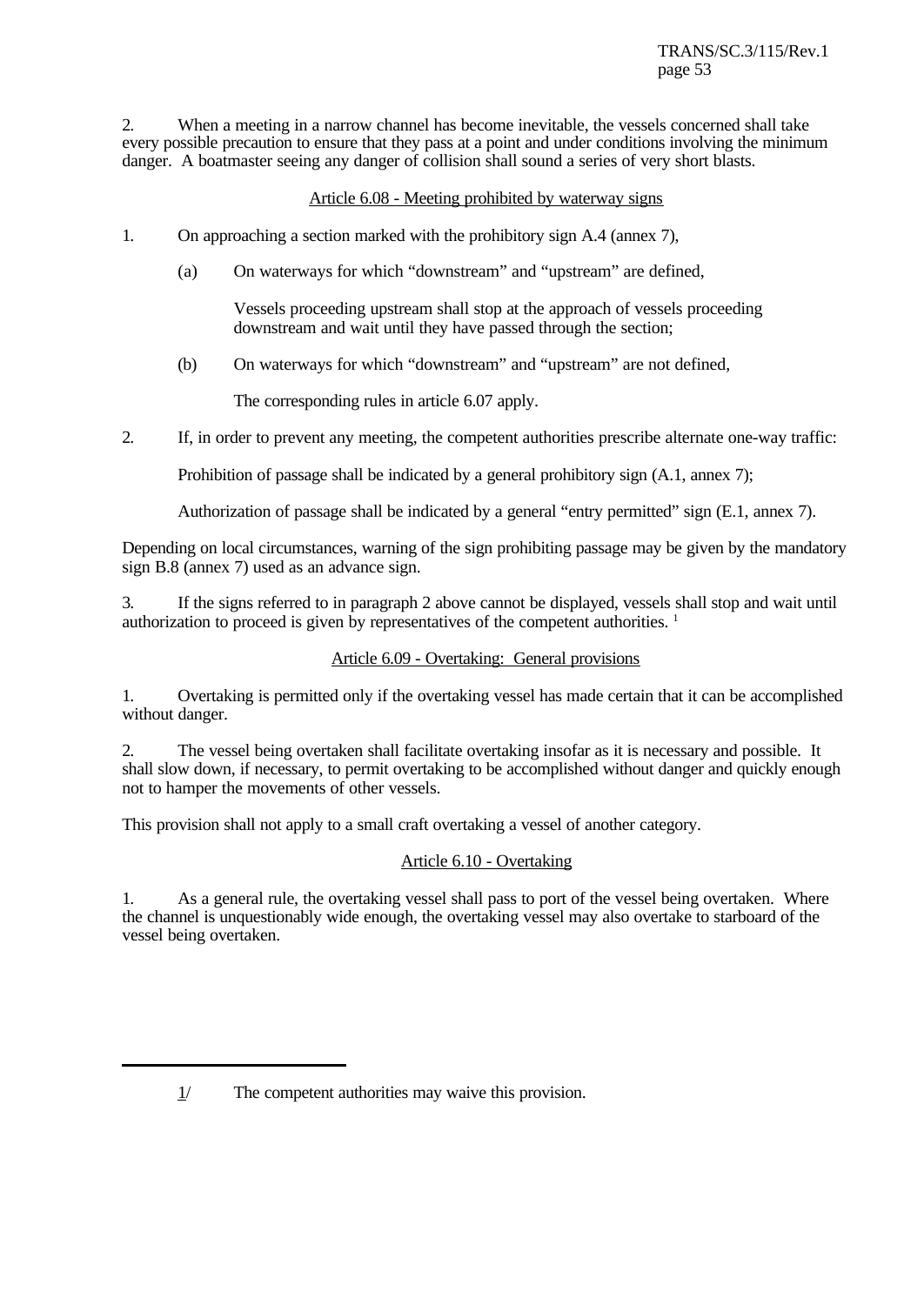2. In the case of two sailing vessels, the overtaking vessel shall as a general rule pass on the side on which the vessel being overtaken has the wind. This provision shall not apply to a small sailing craft which is overtaken by another sailing vessel.

When a vessel is being overtaken by a sailing vessel, it shall facilitate overtaking on the side on which the overtaking craft has the wind. This provision shall not apply to a small sailing craft overtaking another vessel.

3. If overtaking is possible without the vessel being overtaken changing its course or speed, the overtaking vessel need give no sound signal.

4. When overtaking is impossible without the vessel being overtaken changing course, or when it appears that the vessel being overtaken may not have noticed the intention to overtake and that this may cause a danger of collision, the overtaking vessel shall sound:

(a) Two long blasts followed by two short blasts if it wishes to pass to port;

(b) Two long blasts followed by one short blast if it wishes to pass to starboard.

5. If the vessel being overtaken can grant this request by the overtaking vessel, it shall leave the necessary space on the side requested, moving over towards the other side if necessary, and sound:

- (a) One short blast when it is to be overtaken to port;
- (b) Two short blasts when it is to be overtaken to starboard.  $1$

6. When overtaking is not possible on the side requested by the overtaking vessel, but possible on the other side, the vessel being overtaken shall sound:

- (a) One short blast when overtaking is possible to port;
- (b) Two short blasts when overtaking is possible to starboard.

If the overtaking vessel still wishes to pass, it shall then sound two short blasts in case (a) or one short blast in case (b).

The vessel being overtaken shall then leave the necessary space on the side on which it is to be overtaken, moving over to the other side if necessary.

7. When overtaking is impossible without danger of a collision, the vessel being overtaken shall sound five short blasts.

8. Paragraphs 4 to 7 above shall not apply to small craft in relation to other vessels or to small craft overtaking other small craft.

 $1/$  The competent authorities may decide not to prescribe these signals.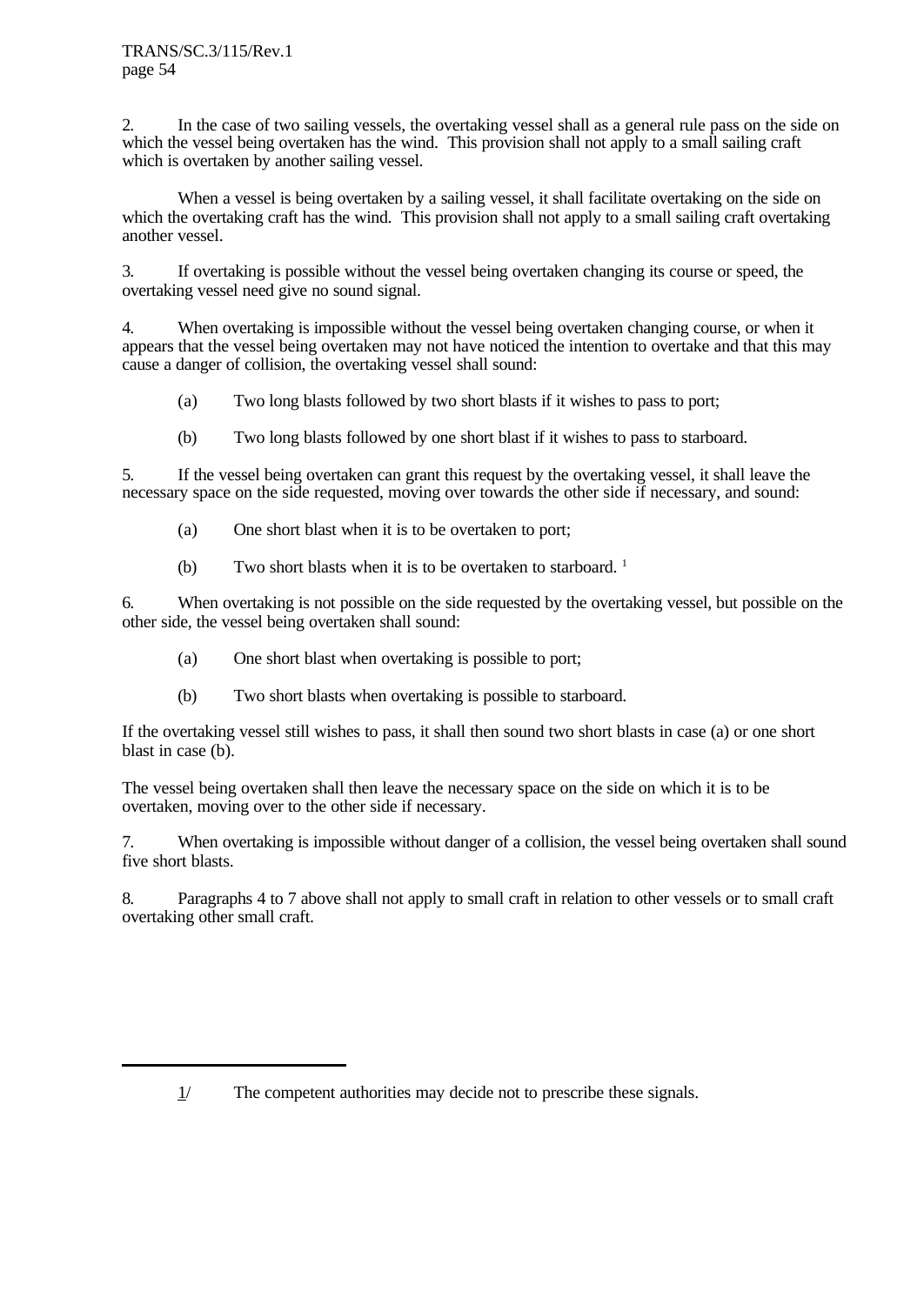## Article 6.11 - Overtaking prohibited by waterway signs

Without prejudice to the provisions of article 6.08, paragraph 1, overtaking is prohibited:

(a) Generally on sections marked by the sign A.2 (annex 7);

(b) Between convoys in the areas marked by the sign A.3 (annex 7). However, this prohibition shall not apply when at least one of the convoys is a pushed convoy whose maximum dimensions do not exceed 110 m by 12 m.

# C. OTHER RULES OF THE ROAD

# Article 6.12 - Navigation on sections where the course is prescribed <sup>1</sup>

1. On sections where the course to be followed is prescribed, that course shall be marked by the mandatory signs B.1, B.2, B.3 or B.4 (annex 7). The end of the section may be indicated by the informative sign E.11 (annex 7).

2. On such a section, vessels proceeding upstream shall in no case impede the progress of those proceeding downstream; in particular, on approaching the mandatory sign B.4, they shall if necessary reduce speed or even stop to allow vessels proceeding downstream to manoeuvre.

# Article 6.13 - Turning

1. Vessels may turn only after making certain that the movements of other vessels will allow them to do so safely, and without obliging such other vessels to change their course or speed abruptly.

2. If the intended manoeuvre will oblige other vessels to change their course or speed, the vessel wishing to turn shall, before turning, announce its intention in good time by sounding:

(a) A long blast followed by a short blast if it wishes to turn to starboard; or

(b) A long blast followed by two short blasts if it wishes to turn to port.

3. The other vessels shall, so far as is necessary and possible, change their speed and course to allow the turn to be made safely. In particular, when vessels wish to turn in order to head against the current, the other vessels shall help to ensure that they can do so in good time.

4. The provisions of paragraphs 1 to 3 above shall not apply to small craft in relation to other vessels. For small craft among themselves, only paragraphs 1 and 3 shall apply.

5. All turning is prohibited on sections marked with the prohibitory sign A.8 (annex 7). On the other hand, if sections of a waterway are marked with the informative sign E.8 (annex 7), boatmasters are recommended to choose such sections for turning, to which manoeuvre the provisions of this article remain applicable.

 $1/$  The competent authorities may decide to waive the provisions of this article or to retain only paragraph 1.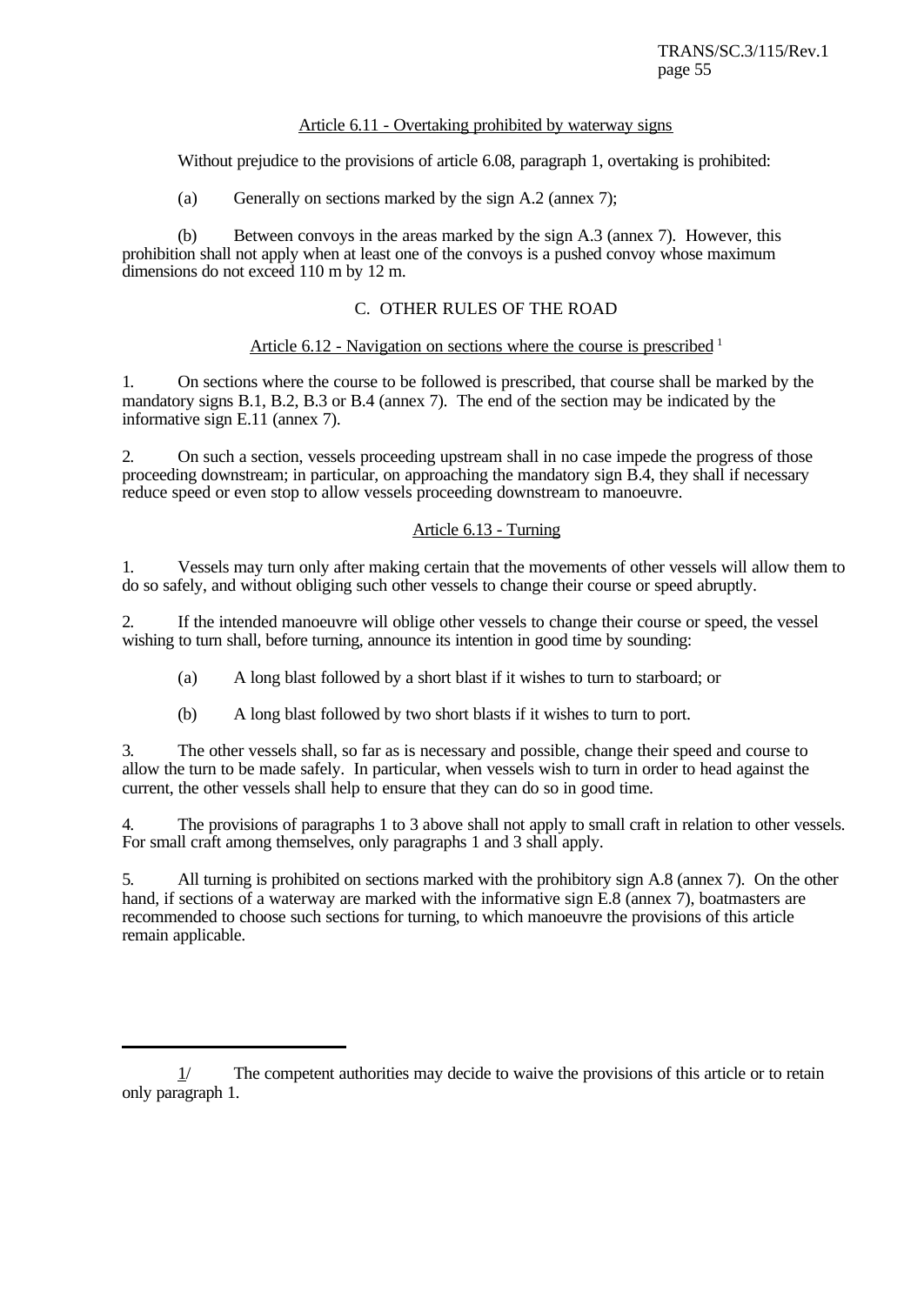# Article 6.14 - Procedure on departure

The provisions of article 6.13 above shall apply also to vessels, other than ferry-boats, when leaving their anchorage or berth without turning; however, the signals prescribed in paragraph 2 of that article shall be replaced by the following:

One short blast when the vessels are approaching on the starboard side;

Two short blasts when they are approaching on the port side.

## Article 6.15 - Prohibition of entering the spaces between vessels in a towed convoy

Entering the spaces between vessels in a towed convoy is prohibited.

#### Article 6.16 - Harbours and tributary waterways: entering and leaving; leaving followed by crossing the waterway

1. Vessels may enter or leave a harbour or a tributary waterway or enter or cross the waterway only after making certain that they can do so safely and without obliging other vessels to change their course or speed abruptly.

If a vessel proceeding downstream is obliged to turn upstream in order to enter a harbour or tributary waterway, it shall accord priority to any vessel proceeding upstream which also wishes to enter the harbour or tributary waterway.

In certain cases, waterways considered to be tributaries may be marked by one of the signs E.9 or E.10 (annex 7).

2. If the intended manoeuvre is likely or certain to oblige other vessels to change their course or speed, vessels carrying out any of the manoeuvres referred to in paragraph 1 above shall announce the manoeuvre by sounding in good time:

Three long blasts followed by one short blast when, to enter or after leaving, they have to turn to starboard;

Three long blasts followed by two short blasts when, to enter or after leaving, they have to turn to port;

Three long blasts when, after leaving, they wish to cross the waterway.

Before completing the crossing, they shall, if necessary, sound:

One long blast followed by one short blast if they wish to turn to starboard, or

One long blast followed by two short blasts if they wish to turn to port.

3. The other vessels shall change their course and speed if necessary.

This provision shall also apply when the sign B.10 (annex 7) is placed on the main waterway near the exit from a harbour or tributary waterway.

4. If the sign B.9 (a) or B.9 (b) (annex 7) is placed near the exit from a harbour or tributary waterway, vessels leaving that harbour or waterway may enter or cross the main waterway only if their doing so will not oblige vessels proceeding on it to change their course or speed.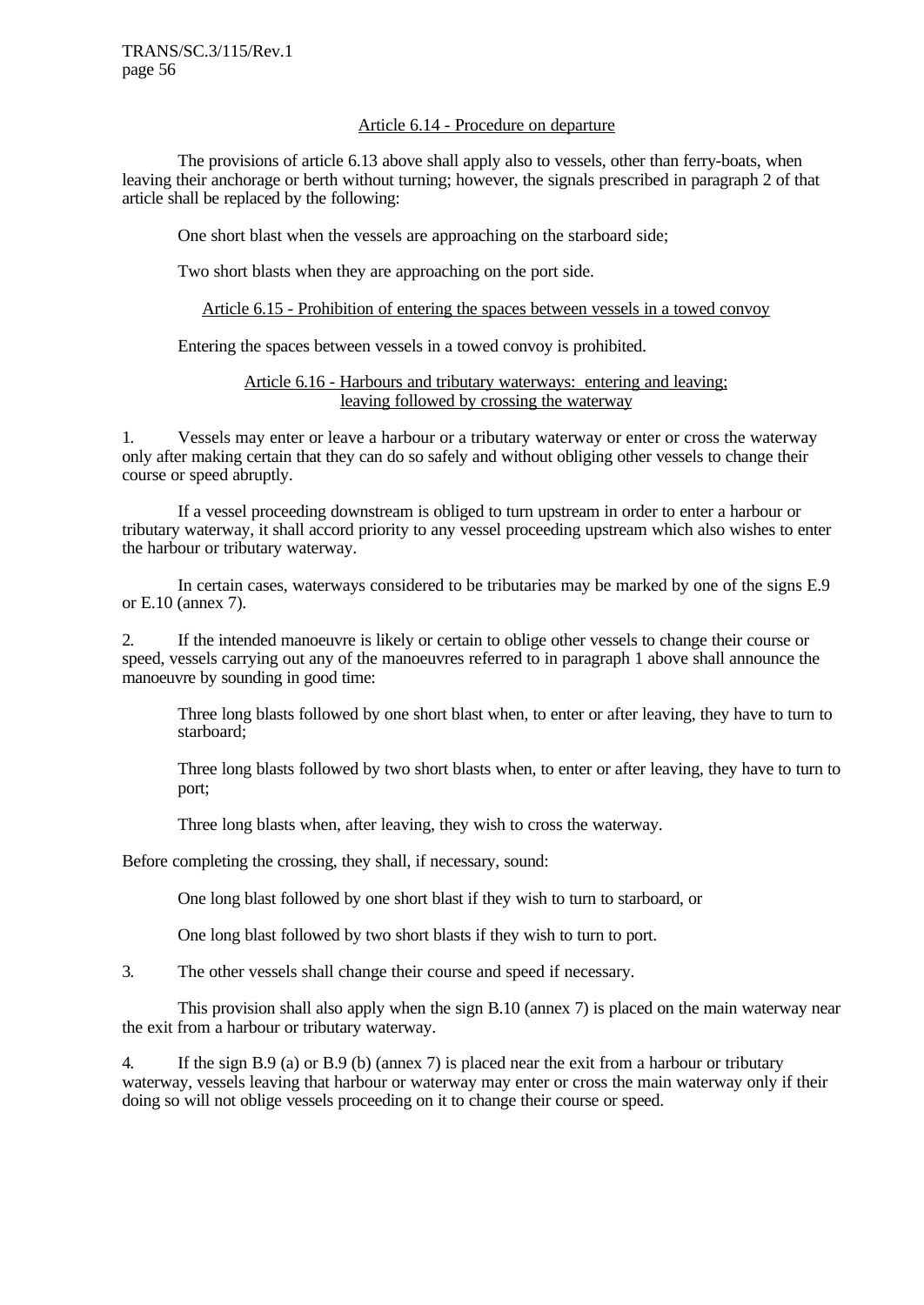5. Vessels may not enter a harbour or tributary waterway when the sign A.1, together with the additional sign shown in annex 7, section II, paragraph 2, is displayed on the main waterway.

Vessels may not leave a harbour or tributary waterway when the sign A.1, together with the additional sign shown in annex 7, section II, paragraph 2, is near the exit.

6. If the sign E.1 together with the additional sign shown in annex 7, section II, paragraph 2, is displayed on the main waterway, vessels may enter a harbour or tributary waterway even if their doing so might oblige vessels proceeding on the main waterway to change their course or speed. Vessels may leave if the sign E.1, together with the additional sign shown in annex 7, section II, paragraph 2, is displayed near the exit; in this case, the sign B.10 (annex 7) shall be displayed on the main waterway.

7. The provisions of paragraphs 1 to 3 shall not apply to small craft in relation to other vessels, nor shall those of paragraph 4 apply to vessels which are not small craft in relation to small craft. The provisions of paragraphs 2 and 3 shall not apply to small craft among themselves.

# Article 6.17 - Sailing abreast

1. Vessels may sail abreast only if there is enough room to do so without inconvenience or danger to shipping.

2. Except when overtaking or passing, it is prohibited to sail within 50 m of a vessel, pushed convoy or side-by-side formation carrying the two or three blue lights referred to in article 3.14, paragraphs 2 and 3, or the two or three blue cones referred to in article 3.32, paragraphs 2 and 3.

3. Without prejudice to the provisions of article 1.20, it is prohibited to go alongside a vessel or an assembly of floating material under way, to grapple it or to ride along in its wake, without the express permission of its boatmaster.

4. Water skiers and persons practising aquatic sports without the use of a vessel shall keep at a sufficient distance from vessels and assemblies of floating material under way and from floating equipment at work.

# Article 6.18 - Prohibition of trailing of anchors, cables or chains

1. The trailing of anchors, cables or chains is prohibited.

2. This prohibition shall not apply to small movements at stopping places or to manoeuvring; it shall, however, apply to movements and manoeuvring on sections marked, in accordance with article 7.03, paragraph  $\hat{1}$  (b), with the prohibitory sign A.6 (annex 7).

3. This prohibition shall not apply either on sections marked, in accordance with article 7.03, paragraph 2, with the informative sign E.6 (annex 7).

# Article 6.19 - Drifting

1. Drifting is prohibited. This prohibition shall not apply to small movements at places of stopping, loading or unloading.

2. Vessels drifting downstream while facing upstream with engines running "ahead" are considered to be going upstream, not drifting.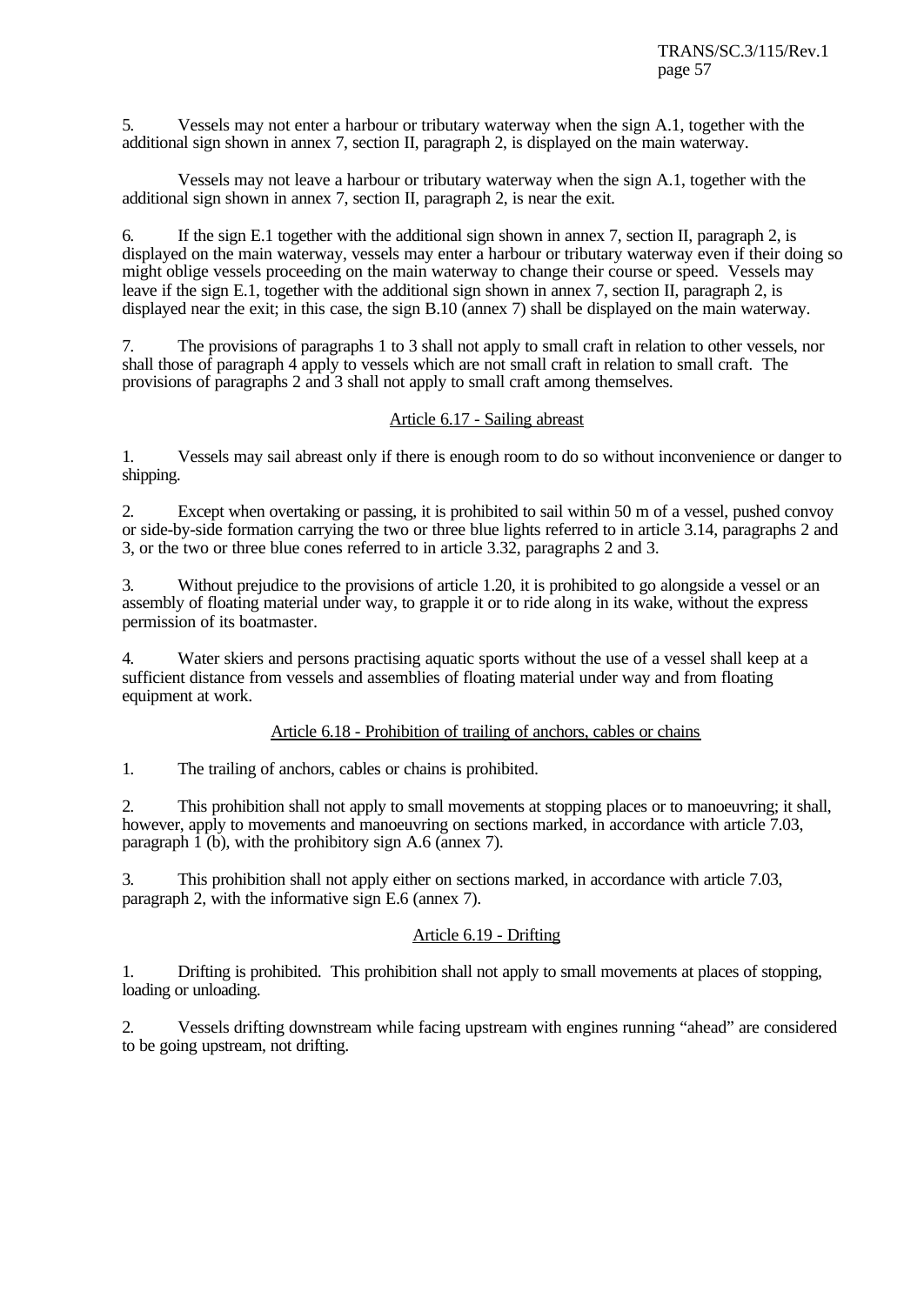# Article 6.20 - Wash

1. Vessels shall regulate their speed to avoid creating excessive wash or suction likely to cause damage to stationary or moving vessels or structures. In particular, they shall reduce speed in good time, but not to below the speed required to steer safely:

- (a) Outside harbour entrances;
- (b) Near vessels made fast to the bank or to a landing-stage, or loading or discharging cargo;
- (c) Near vessels lying at normal stopping places;
- (d) Near ferry-boats which are not moving independently;

(e) On sections of the waterway designated by the competent authorities; such sections may be marked by the sign A.9 (annex 7).

2. Subject to the provisions of article 1.04, vessels are not required to fulfil the obligations imposed by paragraph 1 (b) and (c) above in respect of small craft.

3. When passing vessels carrying the lights prescribed in article 3.27, paragraph 1 (c), or the flag or flags prescribed in article 3.41, paragraph 1 (c), or vessels, assemblies of floating material or floating establishments carrying the lights, the flag or flags prescribed in article 3.48, paragraph 1, other vessels shall reduce speed as prescribed in paragraph 1 above. They shall also keep as far off as possible.

# Article 6.21 - Convoys

1. Motorized vessels propelling a convoy shall have sufficient power to ensure proper control of the convoy.

2. The pusher of a pushed convoy shall be capable without turning of stopping the convoy in good time in such a way that the convoy remains under proper control.<sup>1</sup>

3. It is prohibited for motorized vessels towing or pushing other vessels or propelling them in side-by-side formation to leave them during making-fast or anchoring operations before the navigable channel has been cleared of such vessels and the boatmaster of the convoy has satisfied himself that they are in a secure position.

4. Ship-borne barges shall not be placed at the head of a pushed convoy unless anchors may be presented at the head of the convoy.

# Article 6.21 bis - Relocation of pushed barges outside a pushed convoy

Outside a pushed convoy, a pushed barge, may only be moved:

- (a) Being coupled side-by-side to a motorized vessel;
- (b) On short distances when a pushed convoy is being formed or broken up.

 $1/$  The competent authorities may, depending on navigating conditions on the waterway concerned, exempt pushed convoys under a certain length from this obligation and extend the obligation to single motorized vessels over a certain length.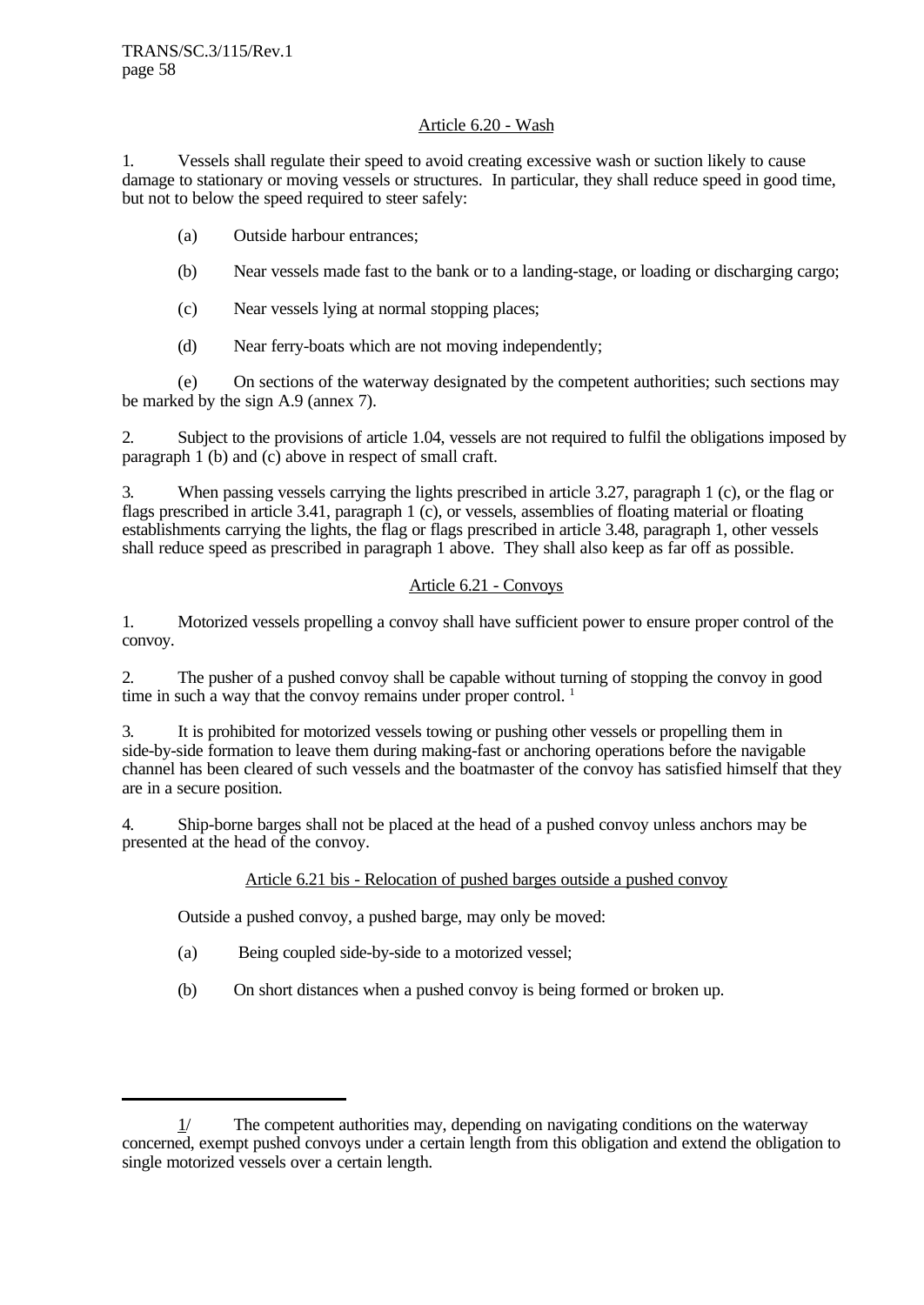## Article 6.22 - Suspension of navigation

When the competent authorities announce by the general prohibitory sign A.1 (annex 7) that navigation is suspended, all vessels shall stop short of that sign.

## Article 6.22 bis - Navigation when passing floating equipment at work or grounded or sunken vessels, and vessels whose ability to manoeuvre is limited

It is prohibited to pass the vessels referred to in articles 3.27 and 3.41 on the side of which they show:

The red light prescribed in article 3.27, paragraph 1 (b) and (d);

or

The red ball, the red flag or the board bearing the sign A.1 prescribed in article 3.41, paragraphs 1 (b) and (d) and 2 (b);

or to pass the vessels referred to in article 3.50 on the side on which they show:

The two red lights, or

The two black balls prescribed in article 3.50, paragraph 2 (a).

# D. FERRY-BOATS

# Article 6.23 - Rules applicable to ferry-boats

1. Ferry-boats may cross the waterway only after making certain that the movement of other vessels enables them to do so without risk and that the latter are not obliged to change their course or speed abruptly.

2. A ferry-boat which is not moving independently shall, in addition, comply with the following rules:

(a) When not operating, it shall lie at the berth assigned to it by the competent authority. If no berth has been assigned to it, it shall lie in such a position that the channel remains clear.

(b) When the longitudinal cable of a ferry-boat may block the navigable channel, the ferry-boat may stop on the side of the channel opposite the point at which the cable is made fast only as long as is strictly necessary for embarking and disembarking. During these operations, approaching vessels may request the clearing of the channel by sounding one long blast in good time.

(c) A ferry-boat shall not remain in the channel longer than is necessary for the service it provides.

E. PASSAGE UNDER BRIDGES AND THROUGH WEIRS AND LOCKS

# Article 6.24 - Passage under bridges and through weirs: General

1. At the opening of a bridge or weir, the rules of article 6.07 shall apply unless the channel is wide enough for simultaneous passage.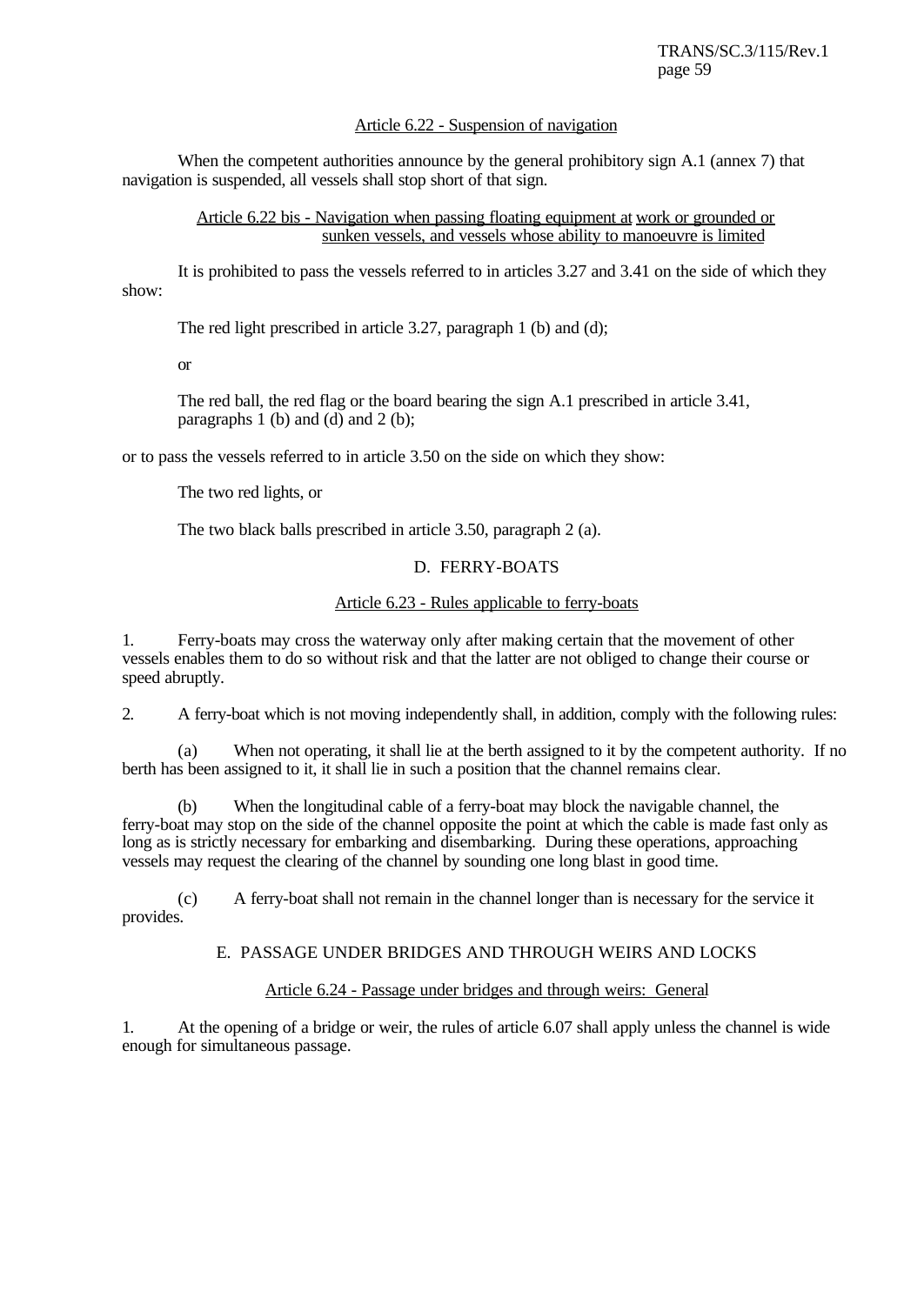- 2. When passage through the opening of a bridge or weir is authorized and the opening is marked by:
	- (a) The sign A.10 (annex 7),

navigation is prohibited outside the area between the two boards constituting this sign;

(b) The sign D.2 (annex 7),

vessels are recommended to keep within the area between the two boards or lights constituting this sign.

# Article 6.25 - Passage under fixed bridges

1. When certain openings of fixed bridges are marked by:

One or more red lights or red-white-red boards (sign A.1, annex 7), such bays are prohibited to shipping.

2. When certain openings of fixed bridges are marked by:

- (a) The sign D.1 (a) (annex 7), or
- (b) The sign D.1 (b) (annex 7),

placed above the opening, it is recommended that these openings should be given preference.

If the channel is marked with the sign referred to in (a) above, it is open to shipping in either direction.

If it is marked with the sign referred to in (b) above, it is closed to shipping coming from the other direction.

3. When certain openings of fixed bridges are marked as specified in paragraph 2 above, vessels may use the unmarked openings only at their own risk.

# Article 6.26 - Passage under movable bridges

1. Without prejudice to the other provisions of these regulations and to any other provisions applicable, boatmasters shall, on approaching and passing under movable bridges, obey any instructions given them by the bridge staff to ensure safe and orderly navigation or quick passage.

2. On approaching a movable bridge, vessels shall reduce speed.

If they cannot or do not wish to pass under the bridge, and if boards bearing the sign B.5 (annex 7) are placed on the bank, they shall stop short of those boards.

3. Overtaking when approaching movable bridges is prohibited unless special instructions are given by the bridge staff.

4. Passage under movable bridges may be regulated by the following signals: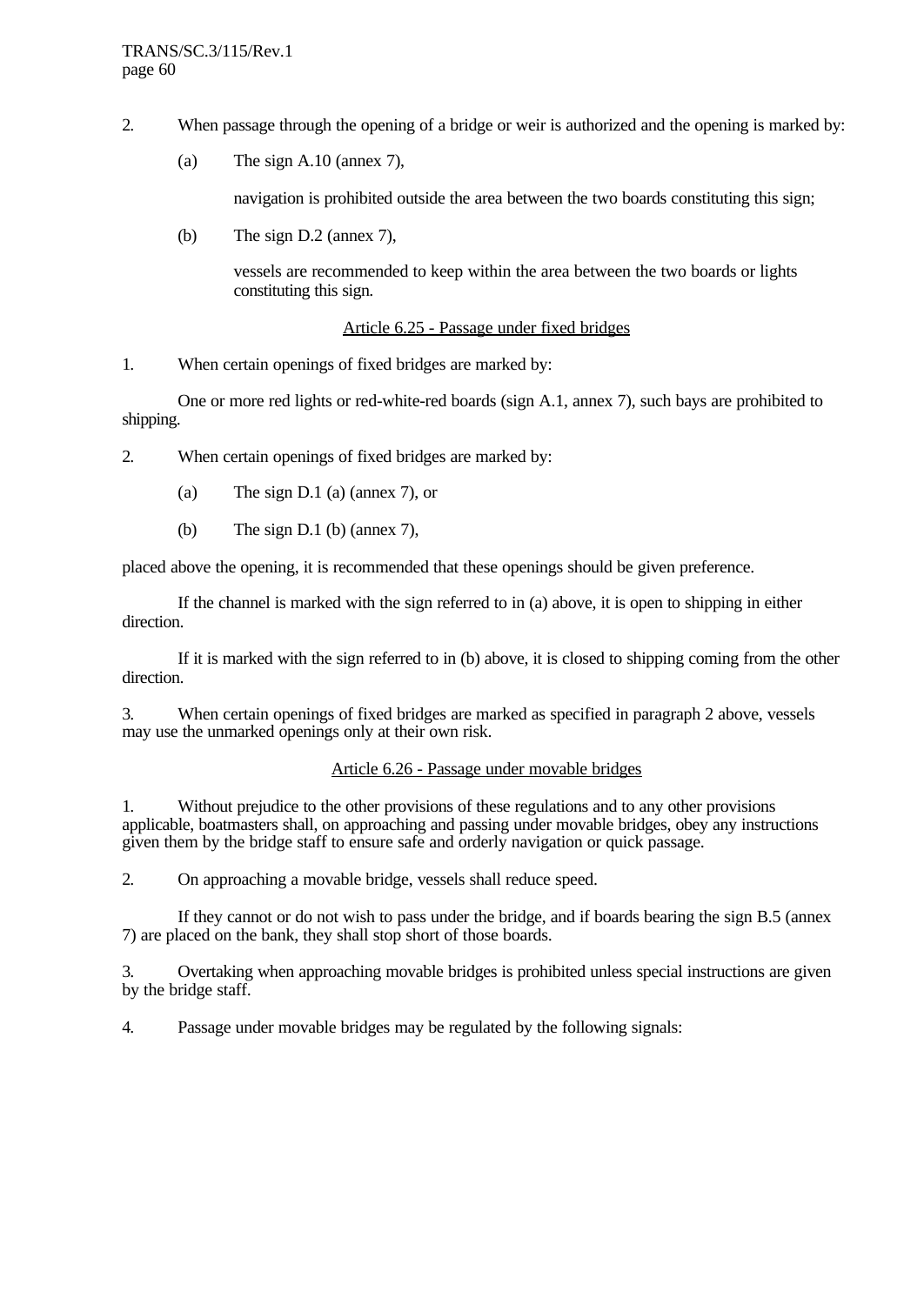(a) One or more red lights mean:

Passage prohibited;

(b) A red light and a green light at the same height or a red light above a green light mean:

Passage is still prohibited, but the bridge is being opened and vessels should prepare to get under way;

(c) One or more green lights mean:

Passage permitted;

(d) Two red lights one above the other mean:

The opening of the bridge for shipping is suspended;

(e) A yellow light placed on the bridge together with the marking referred to under (a) and (d) above means:

> Passage prohibited except for vessels of reduced height; passage authorized in both directions;

(f) Two yellow lights placed on the bridge together with the marking referred to under (a) and (d) above mean:

> Passage prohibited except for vessels of reduced height; passage prohibited in the other direction.

5. The red lights referred to in paragraph 4 above may be replaced by red-white-red boards (sign A.1, annex 7), the green lights by green-white-green boards (sign E.1, annex 7) and the yellow lights by yellow boards (sign D.1, annex 7).

# Article 6.27 - Passage through weirs

1. The trailing of anchors, cables or chains at or near a weir is prohibited.

2. Passage through an opening in a weir is permitted only when the opening is marked to the left and to the right by:

A sign E.1 (annex 7).

3. Prohibition of passage through an opening in a weir may be indicated by:

One or more red lights or red-white-red boards (sign A.1, annex 7).

4. By derogation from paragraph 2 above, in the case of weirs with an overhead bridge, passage through an opening may also be authorized by:

A sign D.1 (annex 7) placed on the bridge above the channel.

# Article 6.28 - Passage through locks

1. Vessels approaching lock basins shall reduce speed. If they cannot or do not wish to enter the lock immediately, and if a board bearing the sign B.5 (annex 7) is placed on the bank, they shall stop short of that board.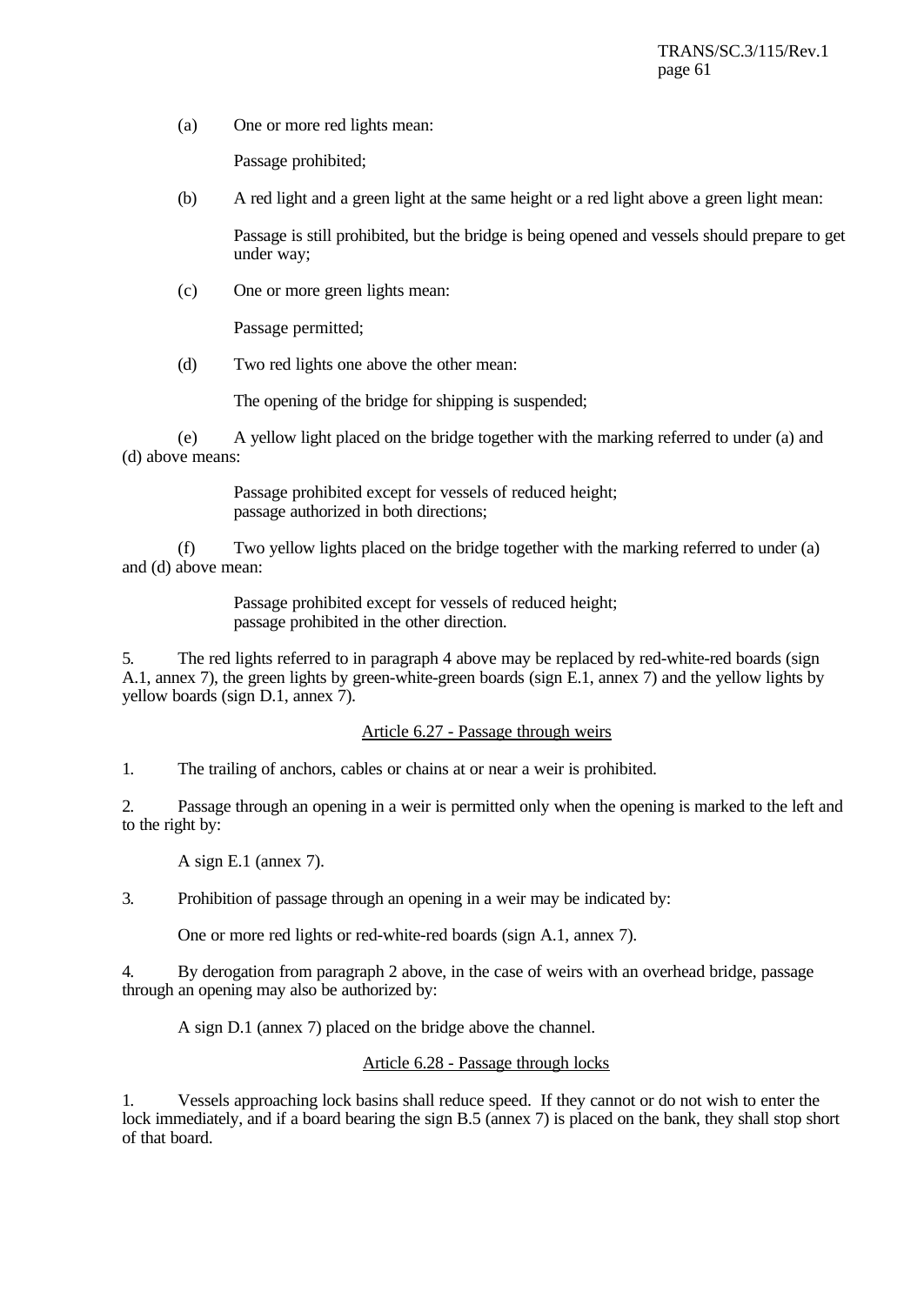2. In lock basins and locks, vessels equipped with a radiotelephone permitting communication on the nautical information network shall listen on the channel allotted to the lock.

3. Passage through locks shall be in the order of arrival in the lock basins. Small craft shall not be entitled to demand separate locking. They shall not enter the lock until invited to do so by the lock staff. Furthermore, when small craft are passing through at the same time as other vessels, they shall enter the lock only after the latter.

4. Overtaking in or near locks, and especially in lock basins, is prohibited.

5. In locks, anchors shall be in the fully raised position; the same shall apply in lock basins, unless the anchors are in use.

6. On entering locks, vessels shall reduce speed so as to avoid bumping against the gates or protective devices or against other vessels, assemblies of floating material or floating establishments.

7. In locks:

(a) If limits are marked on the side-walls, vessels shall keep within those limits;

(b) While the lock is being filled or emptied and until they are allowed to leave, vessels shall be made fast and the mooring ropes shall be so handled as to prevent bumping against the walls, gates or protective devices or against other vessels or assemblies of floating material;

(c) The use of fenders, which shall be floating fenders if movable, shall be compulsory;

(d) It is prohibited for vessels and assemblies of floating material to discharge or run off water onto the copings or onto other vessels or assemblies of floating material;

(e) The use of mechanical means of propulsion is prohibited from the time the vessel is made fast until it is allowed to leave;  $<sup>1</sup>$ </sup>

(f) Small craft shall keep away from other vessels.

8. The minimum lateral distance to be kept between two vessels, pushed convoys or side-by-side formations in locks and lock basins shall be 10 m if one of them carries the blue light referred to in article 3.14, paragraph 1, or the blue cone referred to in article 3.32, paragraph 1. However, if the two vessels, pushed convoys or side-by-side formations all carry this cone or this light, no minimum distance shall apply.

9. Any vessel or convoy carrying the two or three blue lights referred to in article 3.14, paragraphs 2 and 3, or the two or three blue cones referred to in article 3.32, paragraphs 2 and 3, shall be locked separately.

10. Vessels and convoys carrying the blue light referred to in article 3.14, paragraph 1, or the blue cone referred to in article 3.32, paragraph 1, shall not be locked with passenger vessels.

<sup>1/</sup> The competent authorities may waive this provision.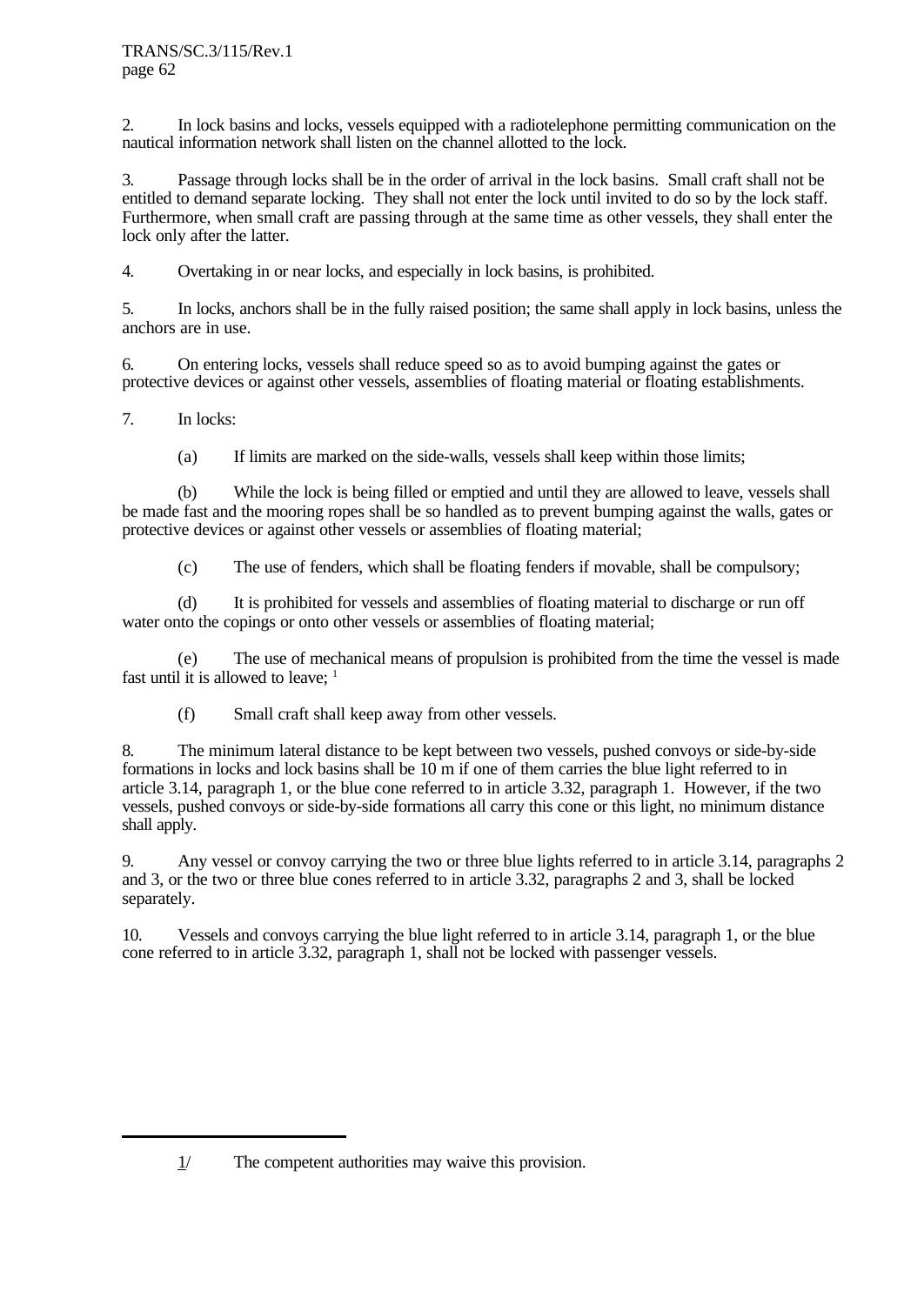11. In order to ensure safe and orderly navigation, quick passage through locks or their full use, the lock staff may give instructions supplementing or departing from the provisions of this article. Vessels in locks and lock basins shall comply with such instructions.

# Article 6.28 bis - Entering and leaving locks

1. Admittance to a lock shall be regulated both by day and by night by visual signals (marking) placed on one side or on both sides of the lock. Such signals shall have the following meaning:

(a) Two red lights one above the other:

No entry, lock out of service;

(b) A single red light or two red lights side by side:

No entry, lock closed;

(c) Extinction of one of the two red lights side by side or one red light and one green light side by side or a red light above a green light:

No entry, lock being prepared for opening;

(d) A single green light or two green lights side by side:

Entry permitted.

2. Exit from a lock shall be regulated both by day and by night by the following visual signals (marking):

- (a) One or two red lights: No exit;
- (b) One or two green lights: Exit permitted.

3. The red light or lights referred to in paragraphs 1 and 2 above may be replaced by a board bearing the sign A.1 (annex 7).

The green light or lights referred to in the same paragraphs may be replaced by a board bearing the sign E.1 (annex  $\tilde{7}$ ).

4. In the absence of lights and boards, it is prohibited to enter or leave locks except by express order of the lock staff.

# Article 6.29 - Priority of passage through locks

By derogation from article 6.28, paragraph 3, the following shall have priority of passage through locks:

(a) Vessels belonging to the competent authority or to the fire, police or customs services under way on urgent duty;

(b) Vessels to which the competent authority has expressly granted priority, and carrying the red pennant prescribed in article 3.36.

When these vessels approach lock basins or are made fast in them, other vessels shall facilitate as much as possible passage by such vessels.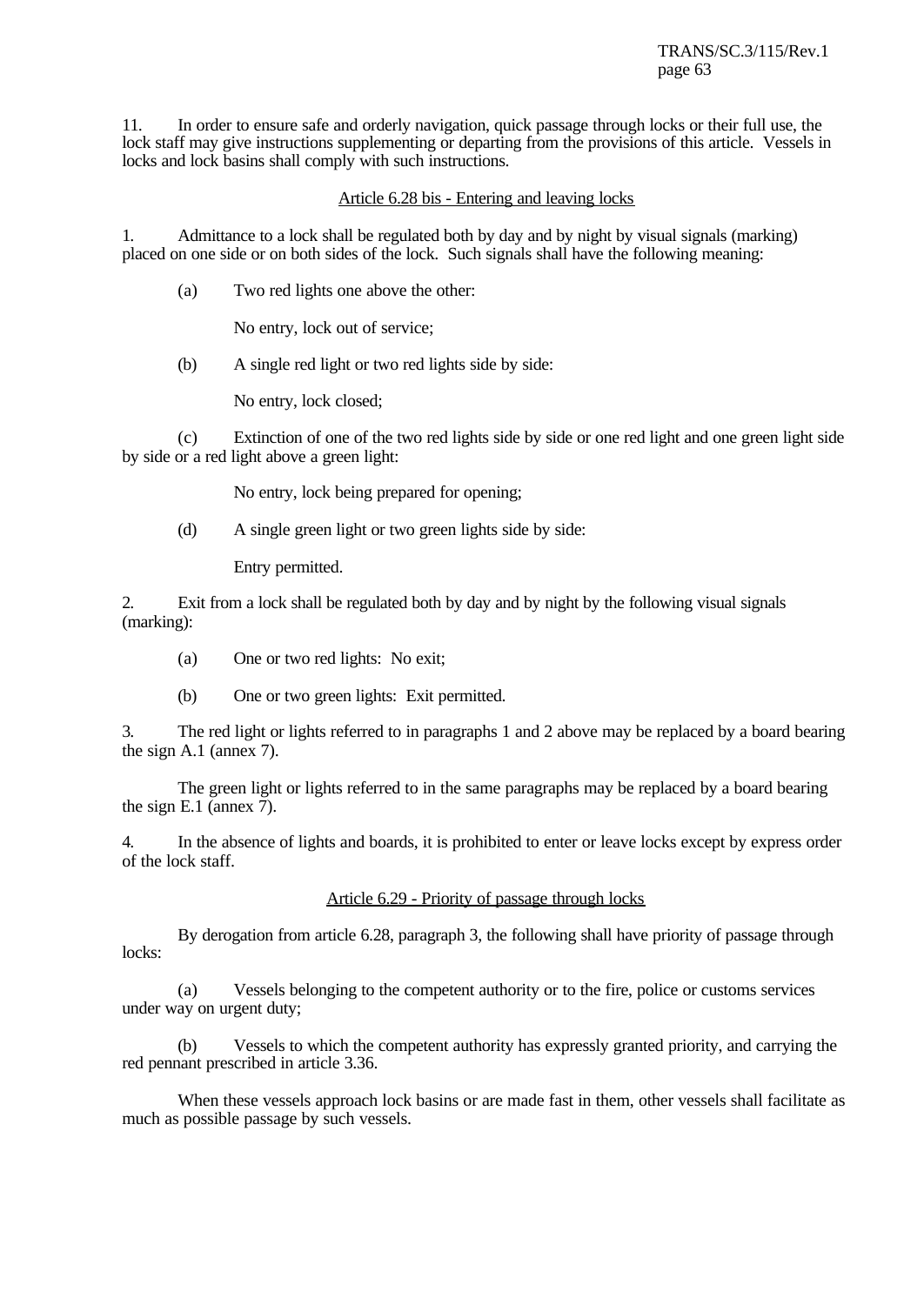# F. REDUCED VISIBILITY - NAVIGATION BY RADAR

# Article 6.30 - General rules for navigation in reduced visibility

1. Vessels under way in reduced visibility shall adjust their speed as required by these conditions and the presence and movements of other vessels and local circumstances. <sup>1</sup> They shall be equipped with a radiotelephone for vessel-to-vessel and vessel-to-shore communication in good working order and meeting the requirements of the competent authorities concerned. <sup>2</sup> They shall post a look-out at the bow. <sup>3</sup> In the case of convoys, however, a look-out is required on the leading vessel only. The look-out shall be within sight or hearing of, or in communication through a voice link with the boatmaster of the vessel or convoy. Vessels shall give the sound signals prescribed in articles 6.32 and 6.33 below and carry the lights prescribed for the night marking of vessels under way.

2. Vessels shall stop as soon as, by reason of reduced visibility, the presence and movements of other vessels and local conditions, they can no longer proceed without danger. In addition, when, in a towed convoy, visual communication is no longer possible between the towed vessels and the motorized vessel leading the convoy, the convoy shall stop at the nearest suitable place.

3. In deciding whether to stop or to proceed and in order to determine their speed, vessels using radar may take into account radar observations. They shall, however, take into account the reduced visibility for other vessels.

4. When stopping, vessels shall as far as possible keep clear of the channel.

5. When under way in reduced visibility, vessels equipped with a radiotelephone for the vessel-to-vessel network shall listen on the channel indicated by the competent authority and give other vessels any information needed for safe navigation.

6. Vessels proceeding on their course shall when meeting another vessel keep to the right as far as is necessary to allow passing port to port. The provisions of articles 6.04, paragraphs 3, 4 and 5 (Class I) and of article 6.05 shall not apply in reduced visibility. 4

4/ The competent authorities may waive this provision or apply it only on certain waterways.

<sup>1/</sup> The competent authority may also prohibit towed convoys proceeding downstream in reduced visibility on particular sections with a current.

<sup>2/</sup> The competent authorities may decide not to prescribe such a radiotelephone.

<sup>3/</sup> The competent authorities may, depending on navigating conditions on the waterway concerned, waive the look-out for a ferry-boat not moving independently.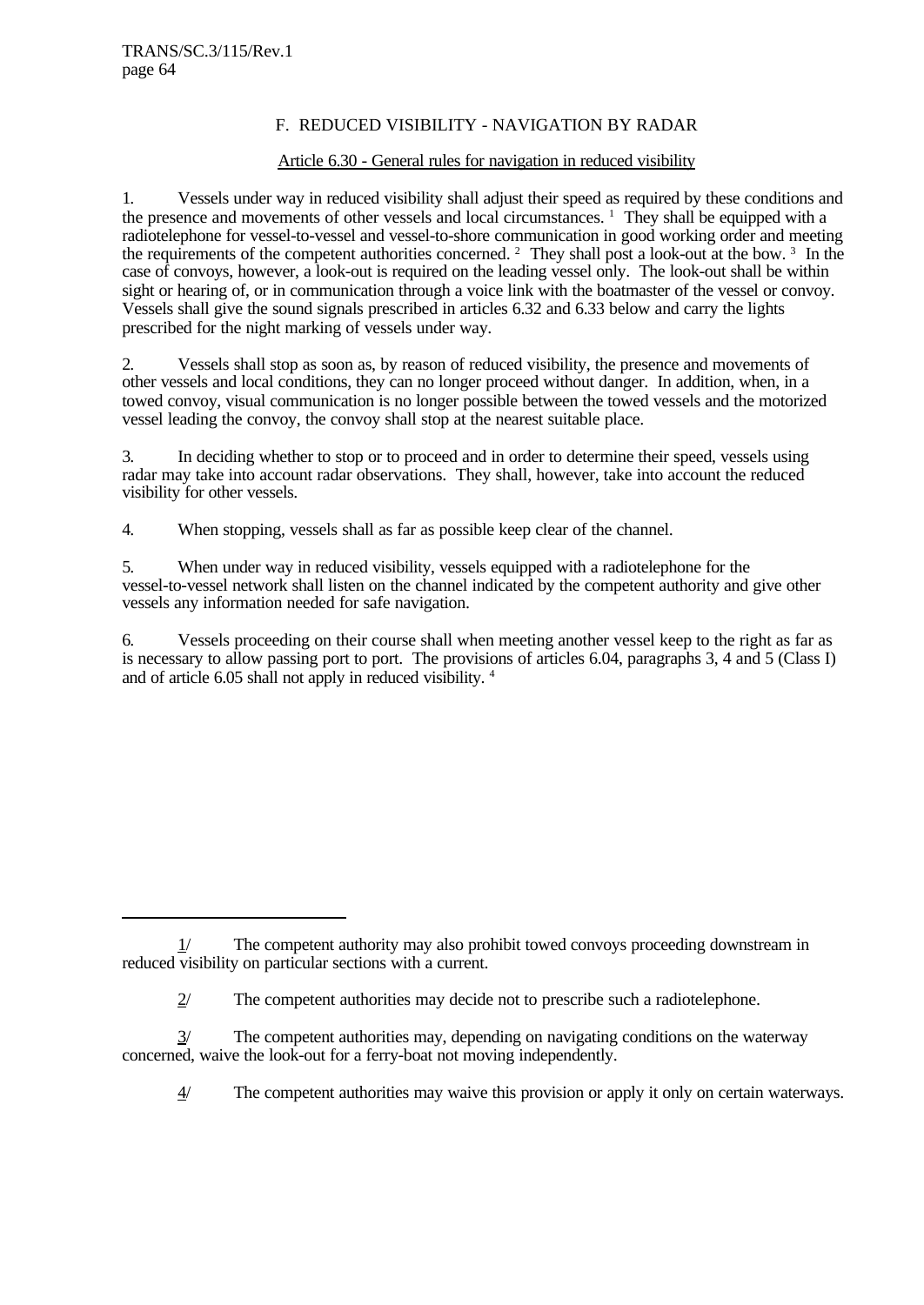# Article 6.31 - Sound signals when stationary

1. In reduced visibility, vessels and floating equipment stationary in or near the channel outside harbours or places specially designated by the competent authorities for berthing shall, as soon and as long as they hear from an approaching vessel one of the signals prescribed in article 6.32, paragraphs 4 (a) and 5 (a) or article 6.33, paragraph 2, give signals as follows:

When they are to the left of the channel (for an observer facing downstream): <sup>1</sup>

One peal of a bell;

(b) When they are to the right of the channel (for an observer facing downstream): 1/

Two peals of a bell;

(c) When their position is uncertain:

Three peals of a bell.

# Class I Class II

1. Vessels berthed in or near the channel outside harbours or places specially designated by the competent authorities for berthing shall, as soon and as long as they hear from an approaching vessel one of the signals prescribed in articles 6.32 and 6.33, give:

One peal of a bell.

However, vessels not parallel to the side of the channel, or positioned in such a way that they may be a danger to other vessels, shall give this signal even without hearing any of the signals referred to above.

2. These signals shall be repeated at intervals of not more than one minute.

3. The provisions of paragraphs 1 and 2 above shall not apply to vessels in a pushed convoy other than the pusher. In the case of a side-by-side formation, they shall apply only to one vessel in the formation. In the case of a towed convoy, they shall apply only to the towing vessel and the last vessel in the convoy.

> 4. The vessels referred to in paragraph 1, when stationary on certain waterways indicated by the competent authorities, may, instead of the signal prescribed in paragraph 1, sound:

> > One long blast between two short blasts.

5. This article shall also apply to vessels grounded in or near the channel which may present a danger to other vessels.

 $1/$  The competent authority may prescribe the signals provided for in (a) and (b) only by day.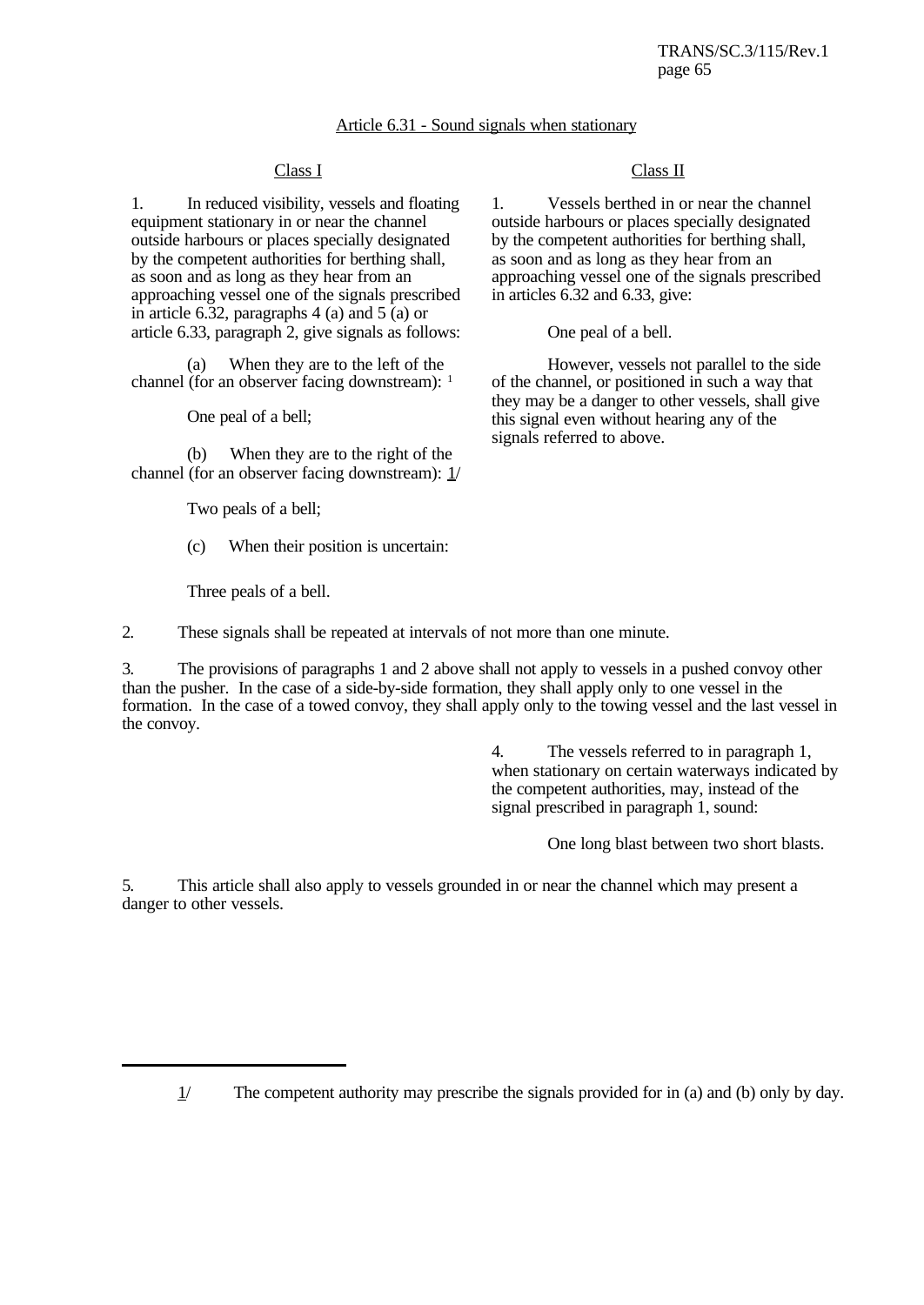# Article 6.32 - Provisions for vessels navigating by radar

1. A vessel is considered to be navigating by radar when, in conditions of reduced visibility, it navigates using the following equipment:

(a) A radar set and a device indicating the changes in the vessel's direction, in good working order and meeting the requirements of the competent authorities concerned; <sup>1</sup>

(b) A radiotelephone providing vessel-to-vessel and vessel-to-shore communication, <sup>2</sup> as referred to in article 6.30, paragraph 1, in good working order and meeting the requirements of the competent authorities concerned;

(c) A device for emitting the three-tone signal (article 1.01 (w)).  $\frac{1}{l}$ 

2. When a vessel is navigating by radar there shall at all times be one person fully conversant with navigation by radar<sup>3</sup> and a second person sufficiently conversant with this method of navigation  $3/$  in the wheelhouse.<sup>4</sup> However, if the wheelhouse is equipped with a centralized control post<sup>5</sup> it is sufficient that the second person can, if necessary, be summoned to the wheelhouse immediately.

3. Vessels navigating by radar shall be exempt from the obligation to post a look-out as prescribed in article 6.30, paragraph 1 if the boatmaster is able to hear the sound signals.

 $1/$  The competent authorities may permit the use of other radar sets and other means indicating the turning speed of the vessel in place of the equipment prescribed in this paragraph and they may dispense from the use of the latter devices ferry-boats not moving independently. They may also on certain waterways, on certain sections or for small craft permit the use of radar in the absence of the sound signal prescribed in paragraph 1 (c).

<sup>2/</sup> The competent authorities may prescribe a radiotelephone only for the vessel-to-vessel network.

<sup>3/</sup> The competent authorities may lay down requirements concerning these qualifications.

<sup>4/</sup> The competent authorities may, depending on navigating conditions on the waterway concerned, waive the look-out for a ferry-boat not moving independently.

<sup>5/</sup> As defined in the Recommendations on Technical Requirements for Inland Navigation Vessels (TRANS/SC3/104), chapter 11.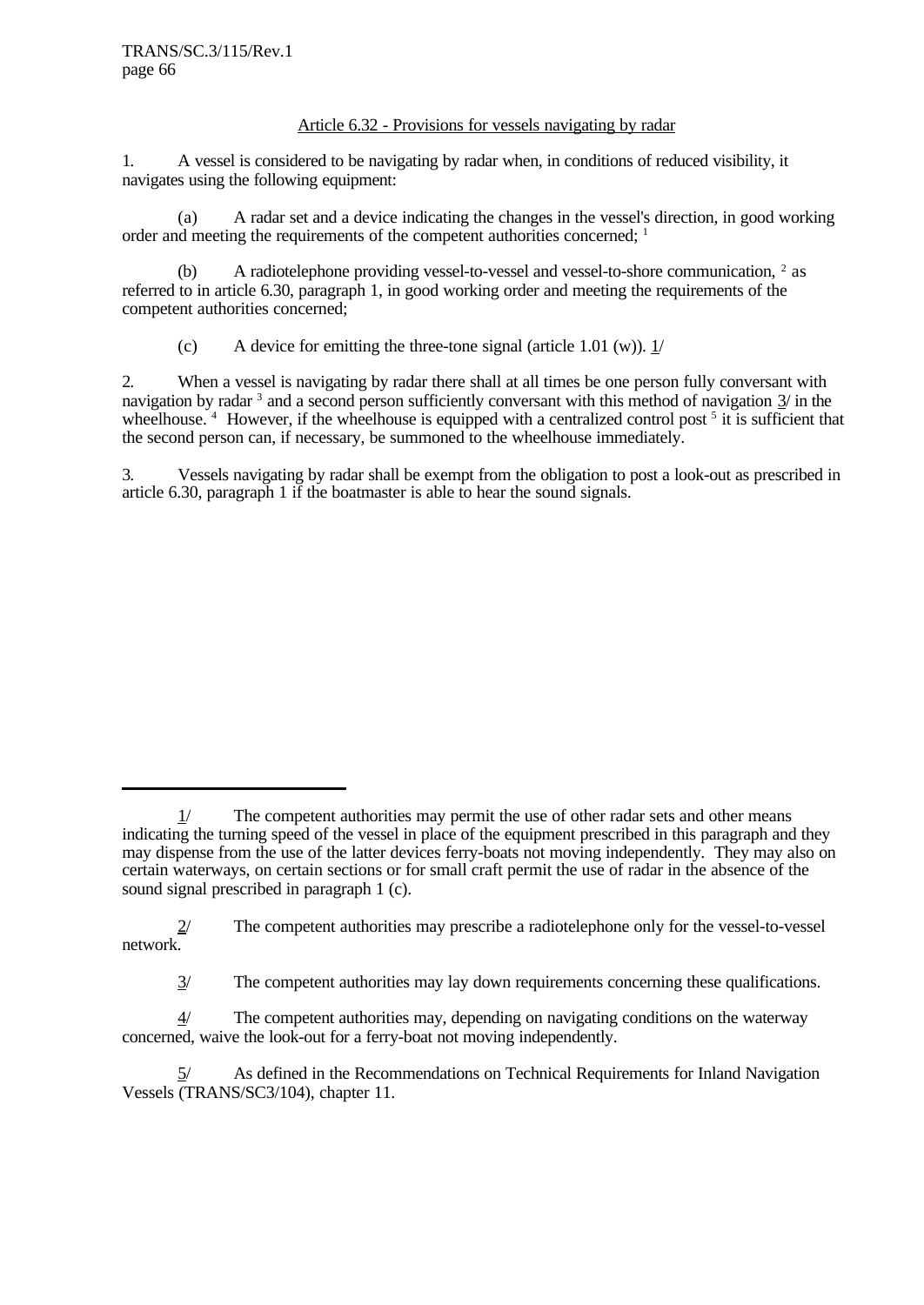4. A vessel proceeding downstream and navigating by radar shall, as soon as it sees on the radar screen vessels whose position or movements might cause a dangerous situation, or when it is approaching a section where there might be vessels not yet visible on the screen.

(a) Give the three-tone signal and repeat it as often as necessary; this provision does not apply to small craft;

(b) Reduce speed and, if necessary, stop.

5. A vessel proceeding upstream and navigating by radar shall, as soon as it hears the signals referred to in paragraph 4 (a) above or observes on the screen vessels whose position or movements might cause a dangerous situation, or when it is approaching a section where there might be vessels not yet visible on the screen:

(a) Give one long blast or, in the case of a convoy<sup>1</sup> two long blasts, and communicate by radiotelephone to the vessels proceeding downstream its category, name, position, direction and the side on which it is proposed to pass;

(b) Reduce speed and, if necessary, stop.

6. Vessels proceeding downstream and navigating by radar shall reply by radiotelephone to the vessels proceeding upstream and communicate their category, name, position and direction, and either confirm the side on which it is proposed to pass or indicate another side. However, a small craft shall give its category, name, position, direction and the side on which it is giving way.

# Class I Class II

4. Vessels navigating by radar, shall, as soon as they see on the radar screen vessels whose position or movements may cause a dangerous situation, or when they are approaching a section where there may be vessels not yet visible on the screen:

(a) Sound one long blast; this signal shall be repeated as often as necessary;

(b) Give oncoming vessels, by radiotelephone, the information necessary for safe navigation;

(c) Reduce speed and, if necessary, stop.

5. Vessels equipped with a radiotelephone and receiving the information referred to in paragraph 4 shall reply by radiotelephone with the necessary information.

Small craft giving the information prescribed in paragraph 4 above shall, in addition, state their category and the side on which they are giving way.

Ferry-boats when complying with the requirements of paragraph  $\overline{4}$  shall sound one long blast followed by four short blasts instead of one long blast and shall, in addition, state their category and the course they are taking in crossing the waterway.

<sup>1/</sup> The competent authority may prescribe only one long blast for a vessel having on board the boatmaster of a convoy.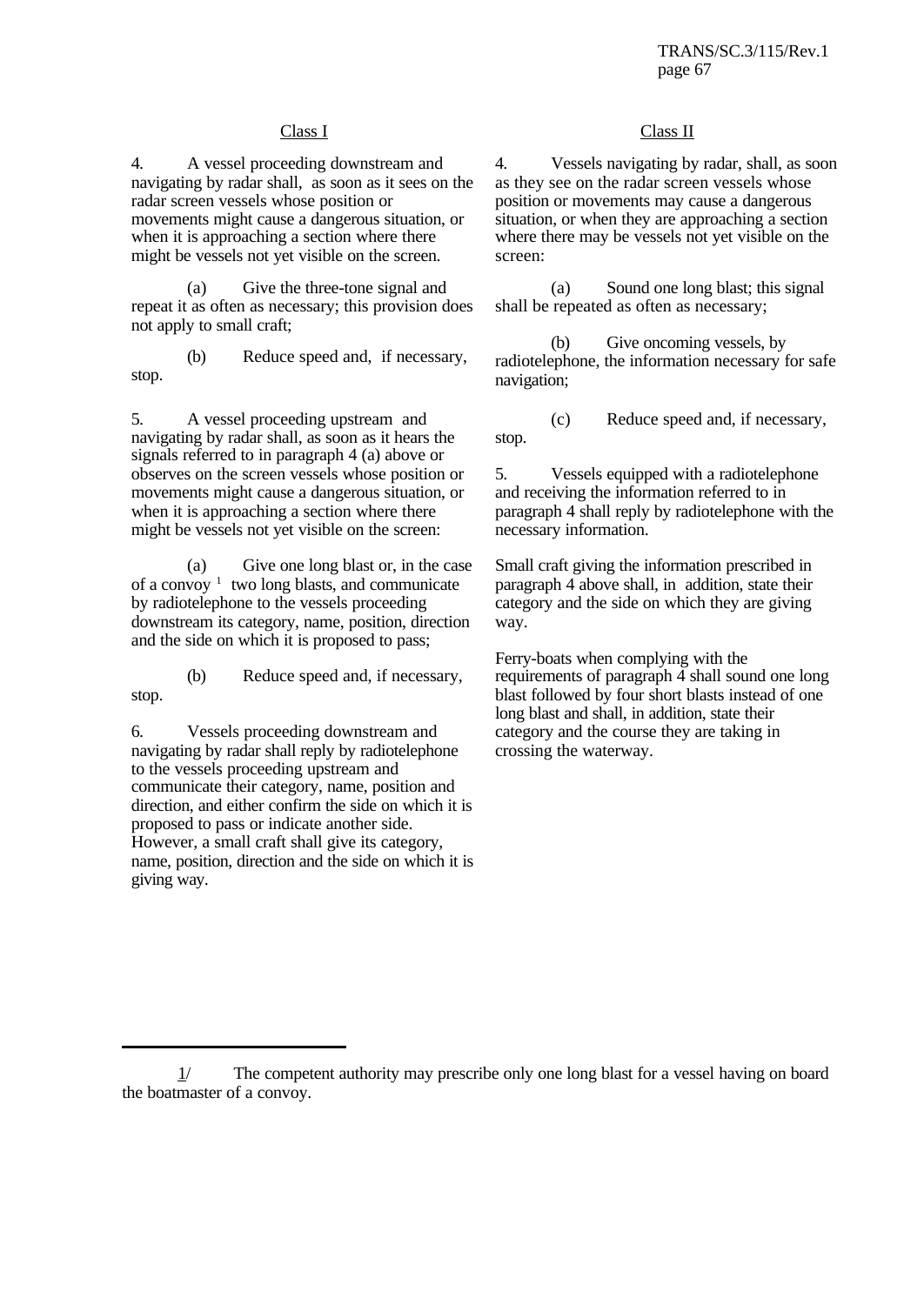7. Overtaking by vessels navigating by radar shall be permitted only after the side on which the vessels are to overtake has been agreed by radiotelephone and provided that the width of the channel is sufficient.

8. In the case of convoys, the requirements in paragraphs 2 and 4 to 7 above shall apply only to the vessel having on board the boatmaster of the convoy.

9. Vessels navigating by radar which see on the radar screen vessels whose position or movements may cause a dangerous situation and which do not reply by radiotelephone shall take steps in good time to avoid a collision.

## Article 6.33 - Provisions for vessels not navigating by radar

1. In reduced visibility, vessels not navigating by radar shall post a look-out and have a radiotelephone as prescribed in article 6.30.  $1^2$ 

2. In conditions of navigation in reduced visibility, a vessel proceeding alone shall sound one long blast and a vessel carrying the boatmaster of a convoy shall sound two long blasts; <sup>3</sup>

3. Small craft not navigating by radar may give the signal prescribed in paragraph 2 above; this signal may be repeated.

4. A vessel not navigating by radar in reduced visibility shall, as soon as it hears the three-tone signal referred to in article 6.32, paragraph 4 (a):

(a) If it is near to a bank: keep close to that bank and, if necessary, stop there until the other vessel has passed;

(b) If it is in the channel, and especially if it is crossing from one bank to another: clear the channel as fully and as quickly as possible.

# Class I Class II

4. Ferry-boats not navigating by radar shall, instead of the signal prescribed in paragraph 2 above, give as a fog-signal one long blast followed by four short blasts: this signal shall be repeated at intervals of not more than one minute.

The competent authorities may prescribe that such vessels shall be capable, if necessary, of stopping within a distance not exceeding half the range of visibility.

 $2$  The competent authorities may waive the requirement for a radiotelephone.

<sup>3/</sup> The competent authorities may prescribe only one long blast for a vessel having on board the boatmaster of a convoy.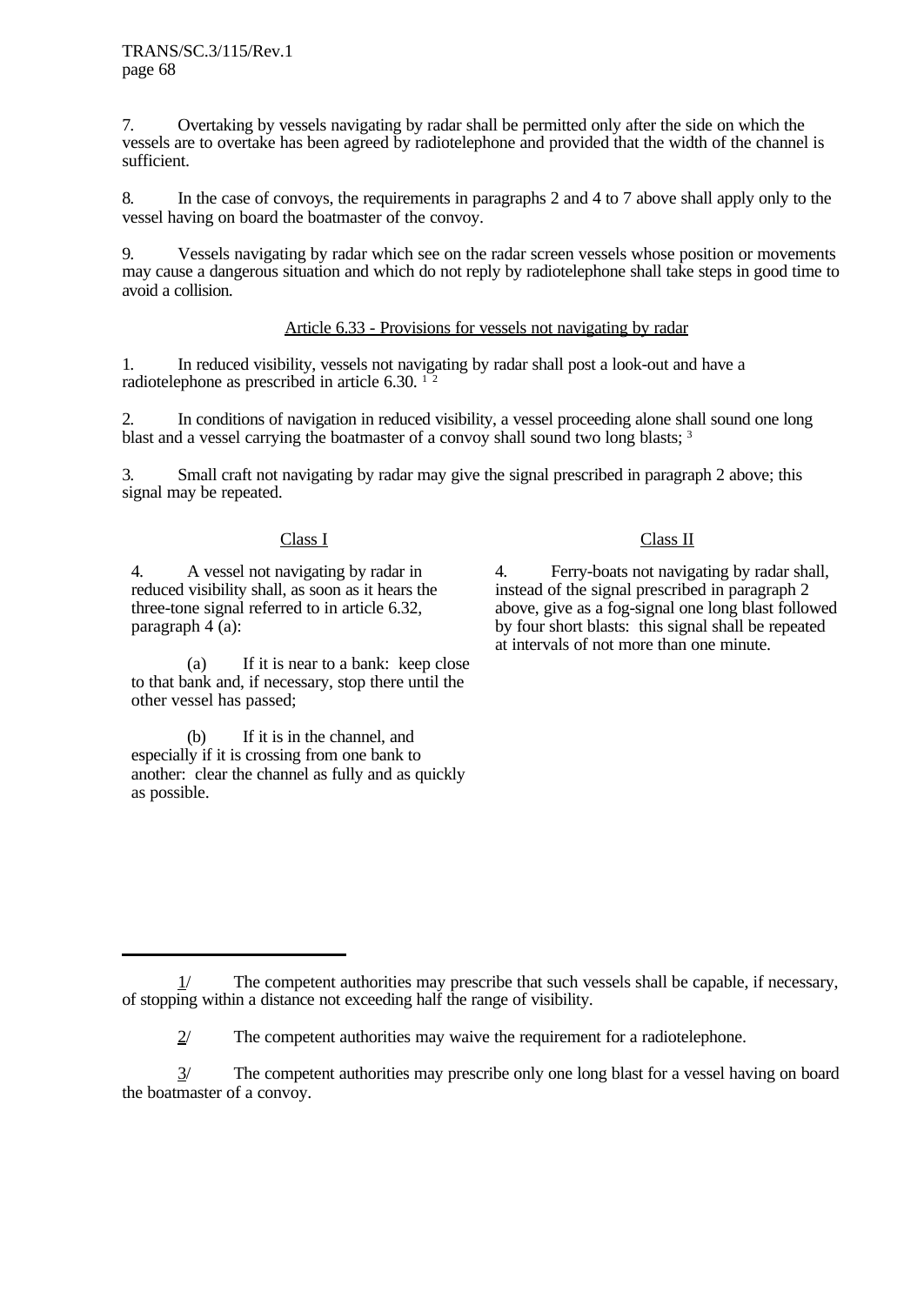5. Vessels not navigating by radar shall, as soon as they hear from another vessel apparently forward of their beam the fog-signal referred to in paragraph 2 of this article, reduce speed to the minimum at which they can hold their course and navigate with extreme caution or, if necessary, stop or turn.

# G. SPECIAL RULES

# Article 6.34 - Special priorities

1. When meeting or crossing the course of:

- (a) A vessel showing the marking referred to in article 3.50;
- (b) A vessel showing the marking referred to in article 3.51, other vessels shall give way.

2. Where a vessel of the category referred to in paragraph 1 (a) above meets or crosses the course of a vessel of the category referred to in paragraph 1 (b) above, the latter vessel give way to the former.

3. Vessels shall not approach within 1,000 m of the rear of a vessel showing the marking referred to in article 3.53.

# Article 6.35 - Water skiing and similar activities

1. Water skiing and similar activities are permitted only by day and in good visibility. <sup>1</sup>

2. The boatmaster of the towing vessel shall be accompanied by a person responsible for the tow and for supervision of the skier and competent for those purposes.

3. Except when navigating in a channel reserved for their exclusive use, towing vessels and water skiers shall keep at a sufficient <sup>2</sup> distance from all other vessels, from the bank and from bathers.

4. The tow rope shall not be trailed unheld.

Article 6.36 - Conduct of, and in respect of, fishing vessels

1. Trolling with several vessels abreast is not permitted. <sup>3</sup>

2. All vessels are prohibited from passing at a short distance behind a vessel engaged in fishing showing the marking prescribed in article 3.51.

<sup>1/</sup> The competent authorities shall designate areas where these activities are permitted or prohibited.

Distance to be determined by the competent authorities, who may extend this provision to other categories of equipment.

<sup>3/</sup> The competent authorities may decide to waive this provision.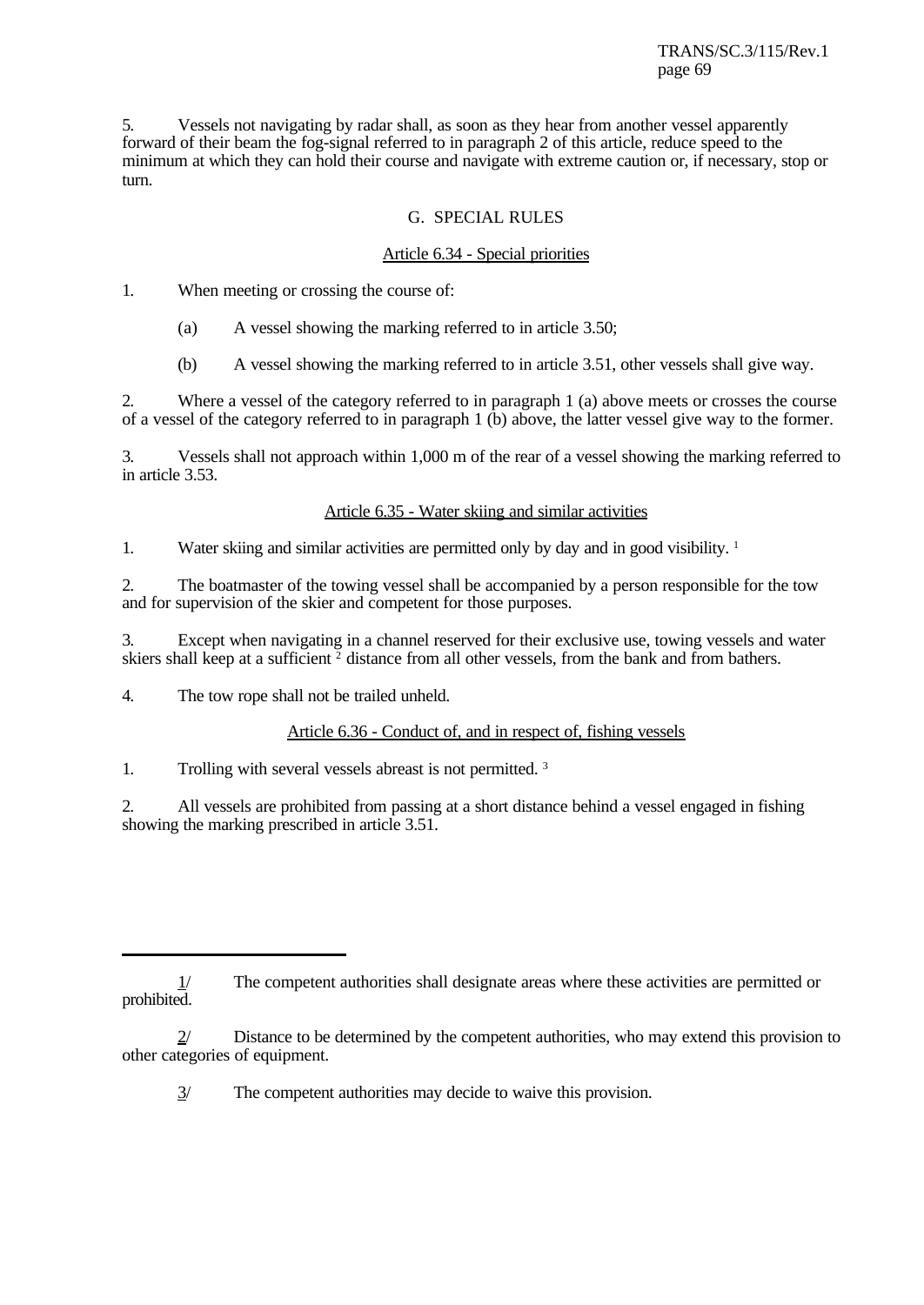# Article 6.37 - Conduct of, and in respect of, underwater divers for sport

1. Underwater diving for sport shall be prohibited in areas where navigation might be hindered, particularly:

(a) On the normal course of vessels showing the marking referred to in articles 3.16 and 3.34;

- (b) At entrances to harbours;
- (c) Near berthing areas;
- (d) In areas reserved for water skiing or similar activities.

2. All vessels shall keep at a sufficient <sup>1</sup> distance from a vessel showing the marking referred to in article 3.52.

<sup>1/</sup> Distance to be determined by the competent authorities.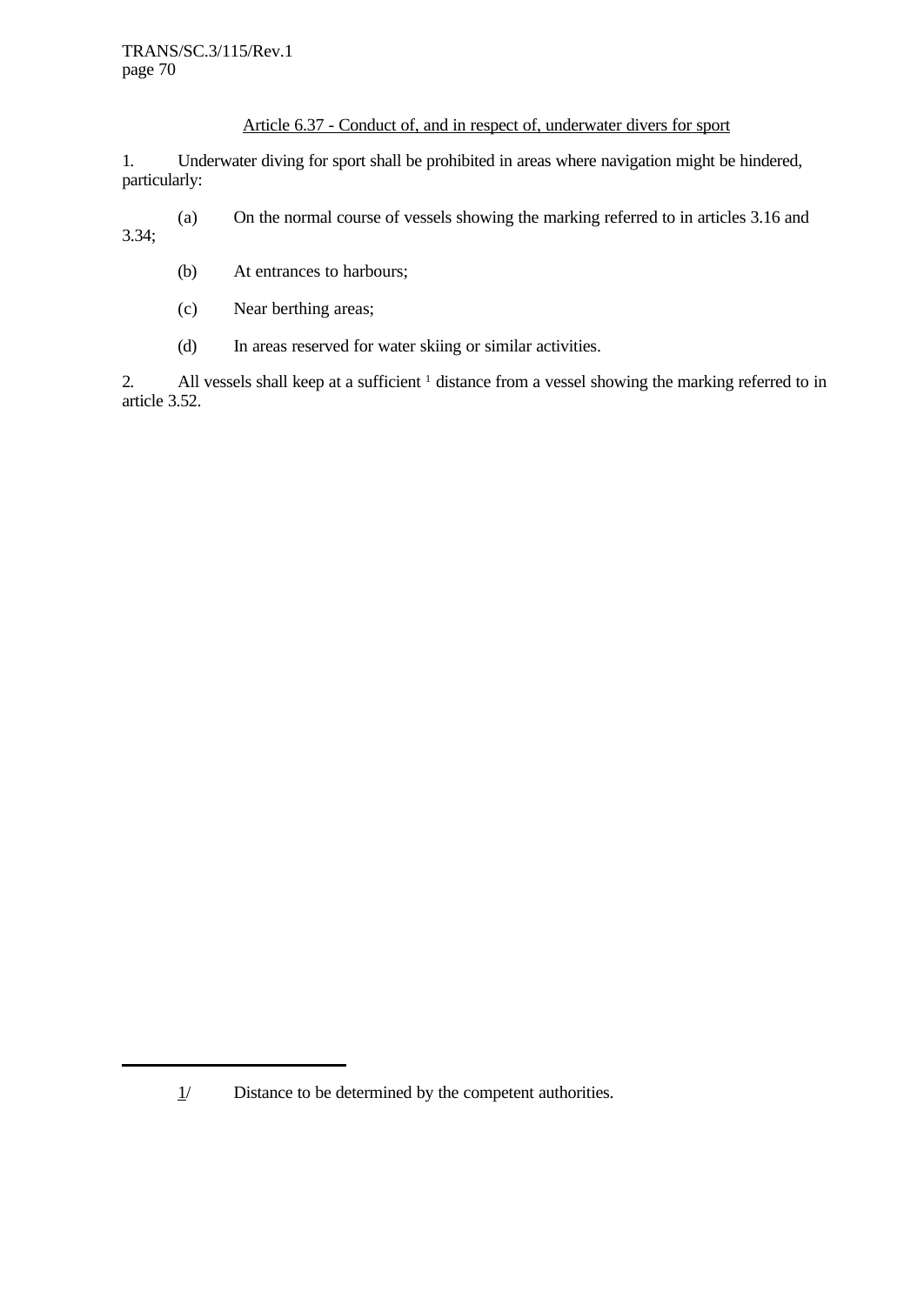## Chapter 7

## BERTHING RULES

### Article 7.01 - General principles of berthing

1. Without prejudice to the other provisions of these regulations, vessels and assemblies of floating material shall choose their berths as near the bank as their draught and local conditions permit and, in any case, so as not to obstruct shipping.

2. Except under special conditions laid down by the competent authorities, floating establishments shall be so placed as to leave the channel clear for shipping.

3. Vessels, assemblies of vessels and of floating material and floating establishments shall, when stationary, be anchored or made fast in such a way that they cannot change position and thus constitute a danger or obstruction to other vessels taking into account, in particular, the wind, changes in the water level, suction and wash.

### Article 7.02 - Berthing

1. Vessels, assemblies of floating material or floating establishments may not berth:

(a) In sections of the waterway where berthing is generally prohibited;

(b) In sectors designated by the competent authorities;

(c) In sectors marked by the sign A.5 (annex 7); the prohibition then applies on the side of the waterway on which the sign is placed;

(d) Under bridges and high-voltage electric lines;

(e) In or near narrow channels within the meaning of article 6.07 or in or near sectors which would become narrow channels if vessels berthed there;

- (f) At the entrances to or exits from tributary waterways;
- (g) On the course of ferry-boats;
- (h) On the course taken by vessels to come alongside or leave a landing stage;
- (i) In turning areas marked by the sign E.8 (annex 7);

(j) Laterally to a vessel carrying the sign prescribed in article 3.47 within the distance in metres indicated in the white triangle on that sign;

(k) On stretches of water marked by the sign A.5.1 (annex 7) whose breadth, measured from the sign, is shown in metres on the sign.

In sections where berthing is prohibited under the provisions of paragraph  $1$  (a) to (d) above, vessels, assemblies of floating material and floating establishments may berth only in berthing areas marked by one of the signs E.5 to E.7 (annex 7) and under the conditions laid down in articles 7.03 to 7.06 below.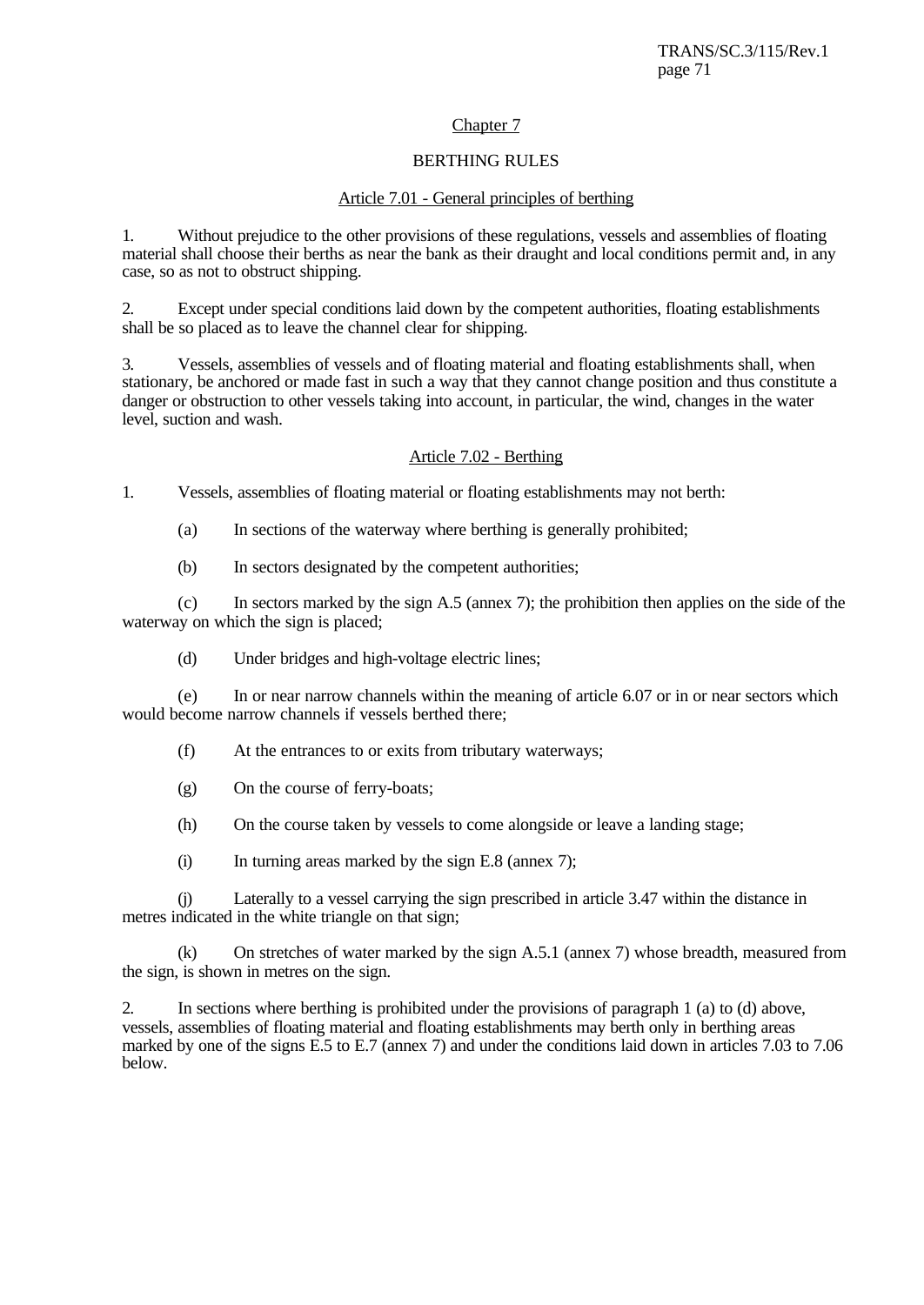## Article 7.03 - Anchoring

1. Vessels, assemblies of floating material or floating establishments may not anchor:

(a) In sections of the waterway where anchoring is generally prohibited;

(b) In sectors marked by the sign A.6 (annex 7); the prohibition then applies on the side of the waterway on which the sign is placed.

2. In sections where anchoring is prohibited under the provisions of paragraph 1 (a) above, vessels, assemblies of floating material and floating establishments may anchor only in sectors marked by the sign E.6 (annex 7) and only on the side of the waterway on which the sign is placed.

## Article 7.04 - Making fast

1. Vessels, assemblies of floating material or floating establishments may not make fast to the bank:

(a) In sections of the waterway where making fast is generally prohibited;

(b) In sectors marked by a sign A.7 (annex 7); the prohibition then applies on the side of the waterway on which the sign is placed.

2. In sections where making fast to the bank is prohibited under the provisions of paragraph 1 (a) above, vessels, assemblies of floating material and floating establishments may make fast only in sectors marked by the sign E.7 (annex 7) and only on the side of the waterway on which the sign is placed.

3. It is prohibited to use trees, railings, posts, marker stones, pillars, metal steps, handrails, etc., for making fast or warping.

## Article 7.05 - Berthing areas

1. In berthing areas marked by the sign E.5 (annex 7), vessels and assemblies of floating material may berth only on the side of the waterway on which the sign is placed.

2. In berthing areas marked by the sign E.5.1 (annex 7), vessels and assemblies of floating material may berth only on the stretch of water whose breadth, measured from the sign, is shown in metres on the sign.

3. In berthing areas marked by the sign E.5.2 (annex 7), vessels and assemblies of floating material may berth only on the stretch of water bounded by the two distances shown in metres on the sign. These distances shall be measured from the sign.

4. In berthing areas marked by the sign E.5.3 (annex 7), vessels and assemblies of floating material may not, on the side of the waterway on which the sign is placed, berth abreast in a number greater than that shown in Roman figures on the sign.

5. In berthing areas, vessels shall, in the absence of instructions to the contrary, berth abreast from the bank outwards, on the side of the waterway on which the sign is placed.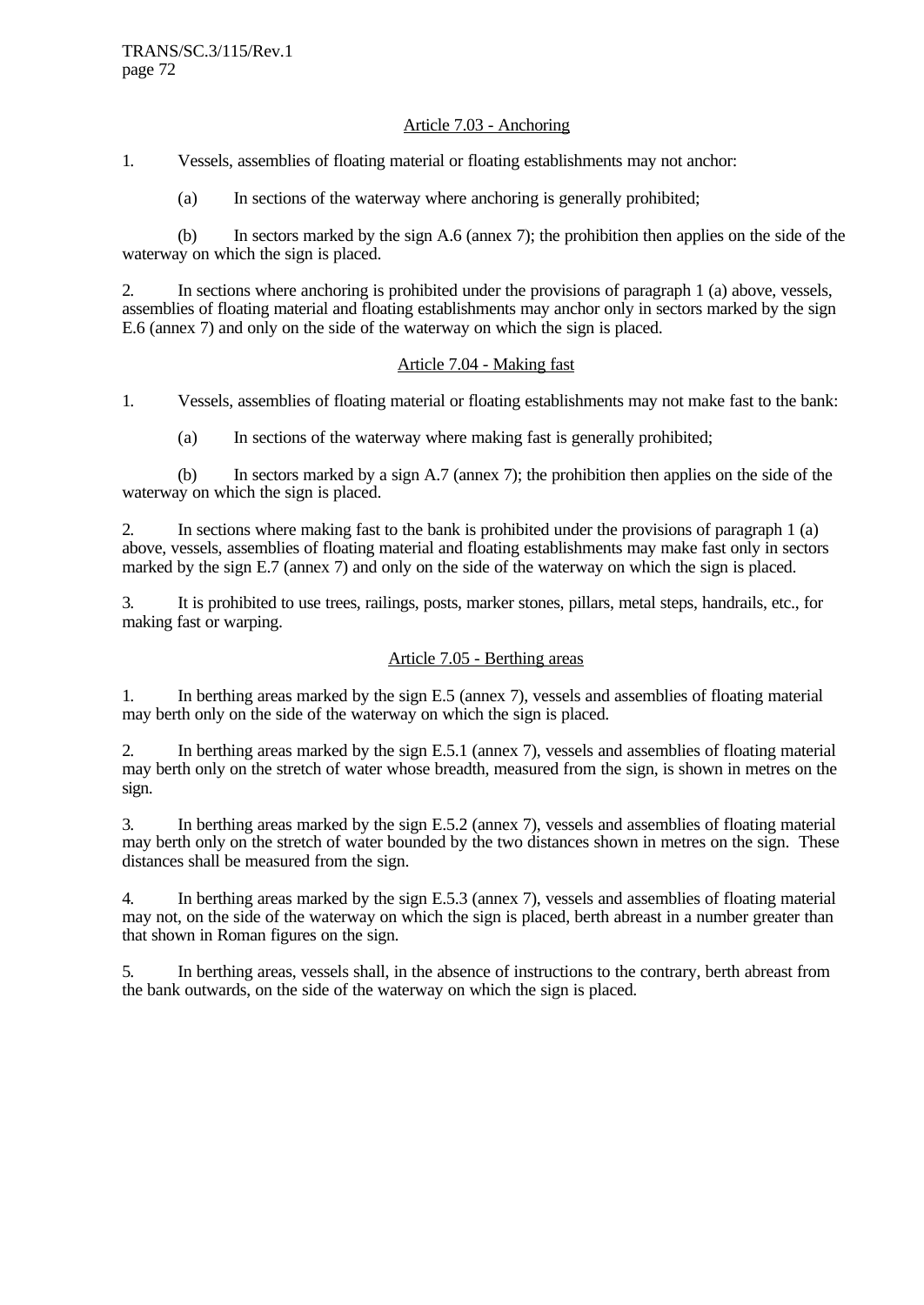### Article 7.06 - Berthing authorized for certain types of vessel

In berths displaying one of the signs E.5.4 to E.5.15 (annex 7), berthing shall be authorized only for the types of vessel for which the sign is valid, and only on the side of the waterway on which the sign is placed.

### Article 7.07 - Berthing in the vicinity of vessels, pushed convoys and side-by-side formations carrying out certain transport operations involving dangerous substances

1. The minimum distance to be left between two vessels, pushed convoys or side-by-side formations when berthed shall be:

10 m if one of them carries the blue light referred to in article 3.14, paragraph 1, or the blue cone referred to in article 3.32, paragraph 1;

50 m if one of them carries the two blue lights referred to in article 3.14, paragraph 2, or the two blue cones referred to in article 3.32, paragraph 2;

100 m if one of them carries the three blue lights referred to in article 3.14, paragraph 3, or the three blue cones referred to in article 3.32, paragraph 3.

If the two vessels, pushed convoys or side-by-side formations each carry one or more cones or lights, the higher number of cones or lights indicates the distance to be left clear. However, if each of the two vessels, pushed convoys or side-by-side formations carries a single cone or light, there is no minimum-distance requirement.

2. The competent authority may make exceptions with regard to berthing in particular cases.

## Article 7.08 - Watch and surveillance

1. An efficient watch shall be kept continuously on vessels lying in the channel.

2. All other berthed vessels shall be kept under surveillance by a person capable of acting quickly if the need arises where local conditions so require or the competent authorities so prescribe.

3. An efficient watch shall be kept continuously on board berthed vessels compelled to carry one, two or three blue lights under article 3.14 or one, two or three blue cones under article 3.32.<sup>1</sup>

<sup>1/</sup> The competent authorities may exempt vessels berthed in harbour basins and in certain berthing areas from this requirement.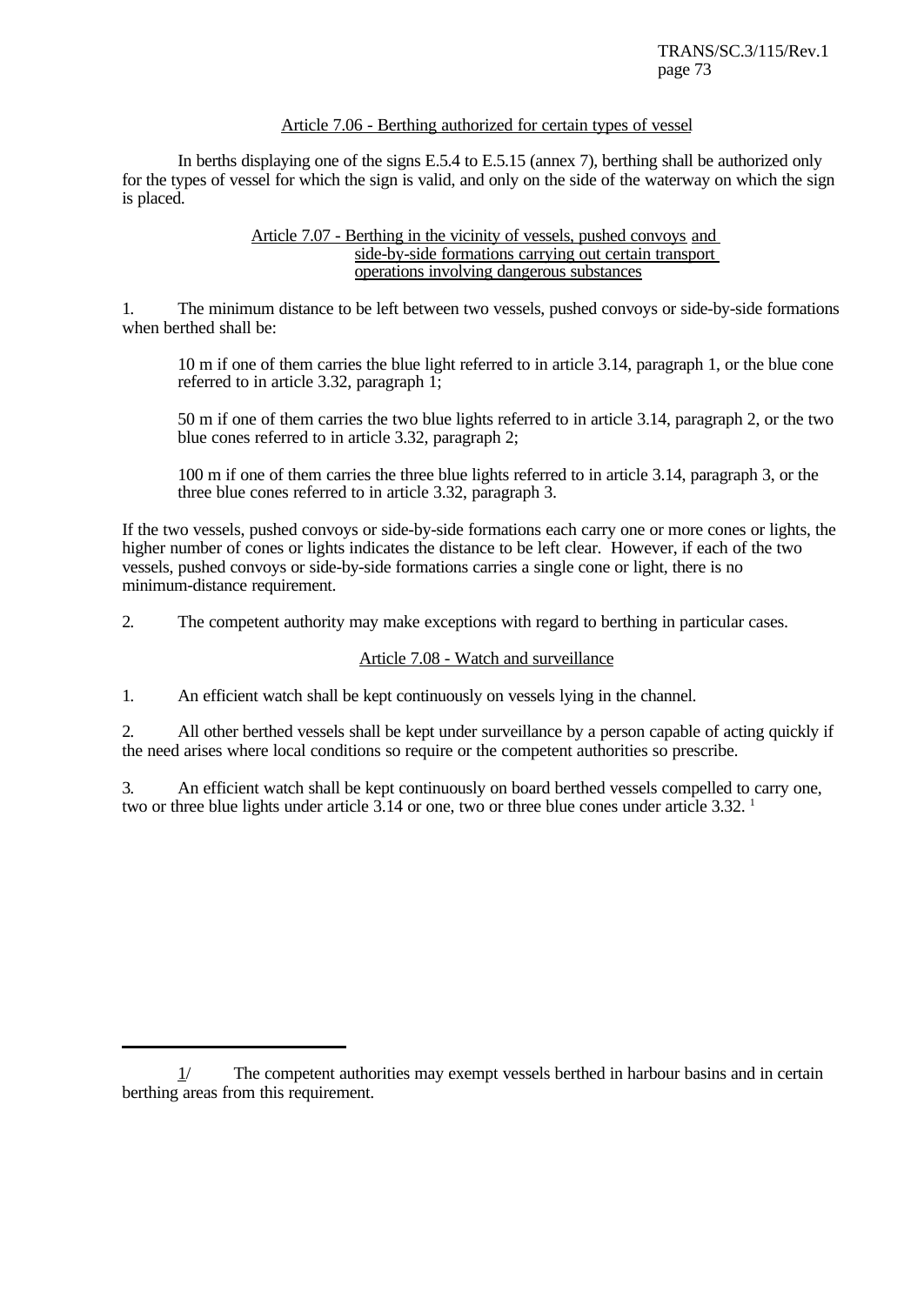$\overline{a}$ 

Annex 1 page 73

## Annex 1

## DISTINGUISHING LETTER OR GROUP OF LETTERS INDICATING COUNTRY OF VESSEL'S HOME PORT OR PLACE OF REGISTRATION

| <b>AUSTRIA</b>            | $\ddot{\cdot}$ | A              |
|---------------------------|----------------|----------------|
| <b>BELARUS</b>            |                | <b>BY</b>      |
| <b>BELGIUM</b>            |                | B              |
| <b>BULGARIA</b>           |                | <b>BG</b>      |
| <b>CROATIA</b>            |                | <b>HR</b>      |
| <b>CZECH REPUBLIC</b>     |                | CZ             |
| <b>FINLAND</b>            |                | F1             |
| <b>FRANCE</b>             |                | $\mathbf{F}$   |
| <b>GERMANY</b>            |                | D              |
| <b>HUNGARY</b>            |                | HU             |
| <b>ITALY</b>              |                | I              |
| <b>LITHUANIA</b>          |                | <b>LT</b>      |
| <b>LUXEMBOURG</b>         |                | L              |
| <b>NETHERLANDS</b>        |                | $\mathbf N$    |
| <b>NORWAY</b>             |                | N <sub>O</sub> |
| <b>POLAND</b>             |                | PL             |
| <b>PORTUGAL</b>           |                | $\mathbf{P}$   |
| REPUBLIC OF MOLDOVA       |                | <b>MD</b>      |
| <b>ROMANIA</b>            |                | R              |
| <b>RUSSIAN FEDERATION</b> |                | <b>RUS</b>     |
| <b>SLOVAKIA</b>           |                | <b>SK</b>      |
| <b>SWEDEN</b>             |                | <b>SE</b>      |
| <b>SWITZERLAND</b>        |                | <b>CH</b>      |
| <b>UKRAINE</b>            |                | $U$ A          |
| YUGOSLAVIA 1/             |                | YU             |
|                           |                |                |

 $\overline{a}$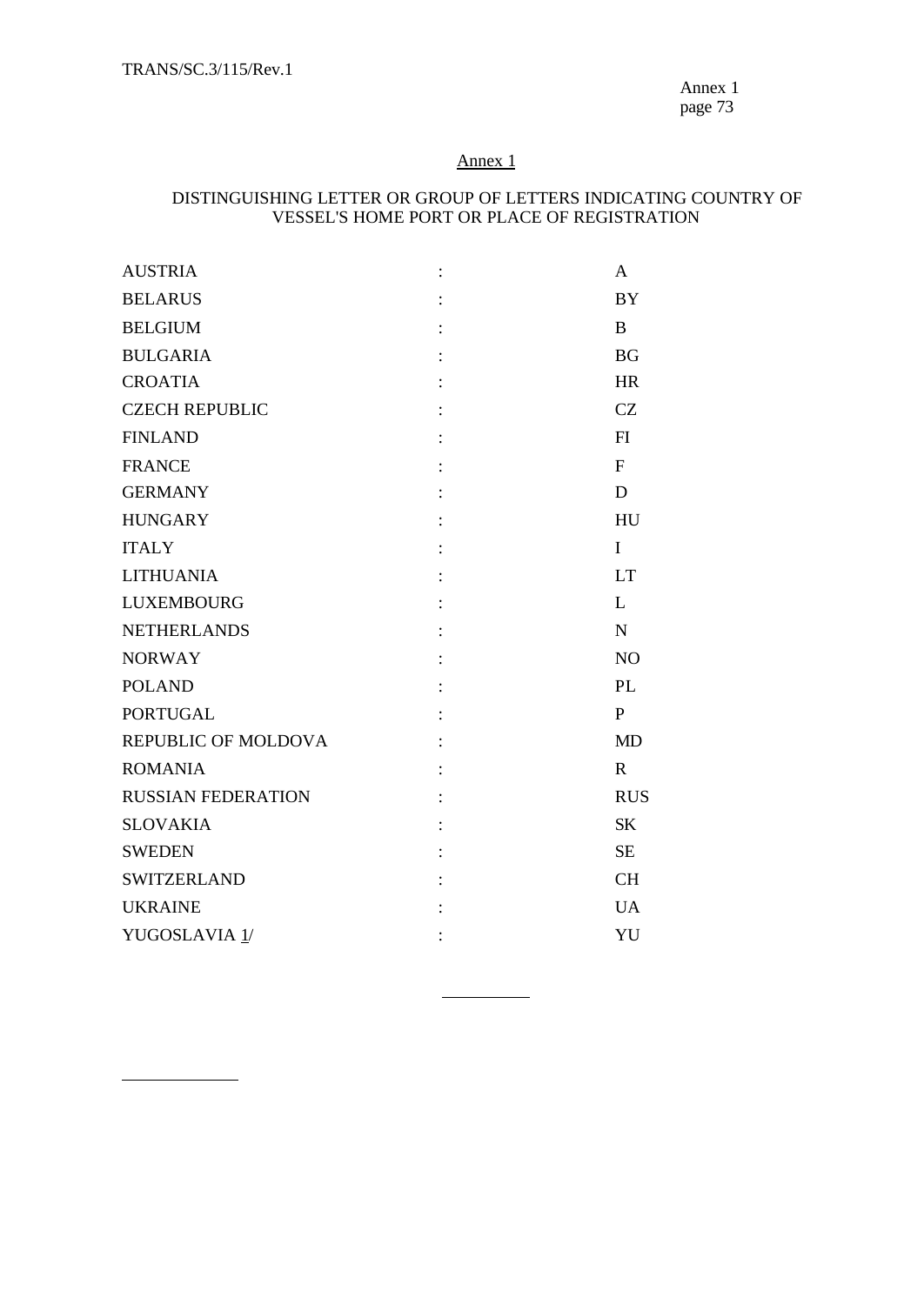TRANS/SC.3/115/Rev.1 page 74

1/ Any data provided under the heading "Yugoslavia" relate to the Federal Republic of Yugoslavia which, in accordance with General Assembly resolutions 47/1 and 47/229, cannot continue automatically the membership of the former Socialist Federal Republic of Yugoslavia.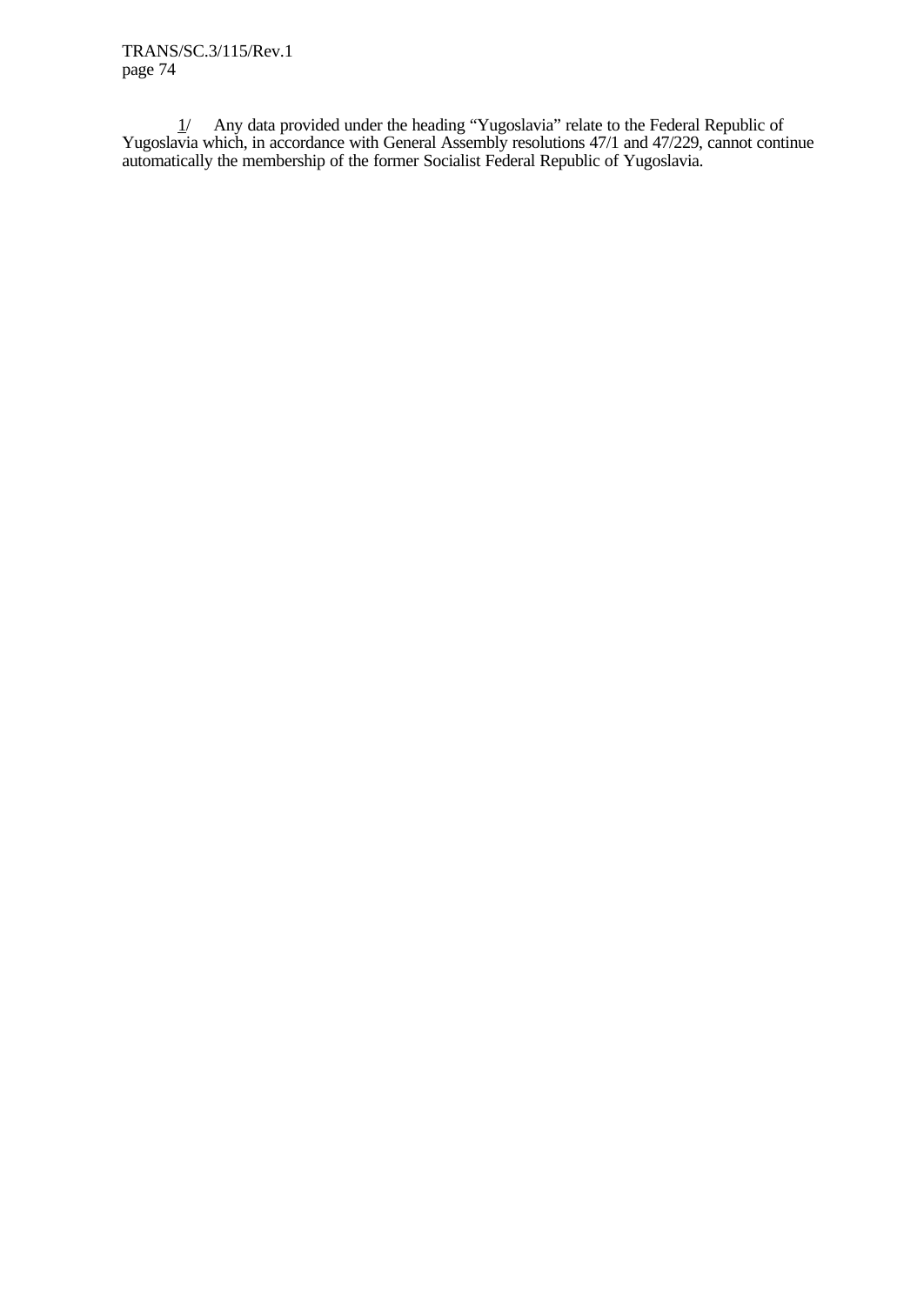## Annex 2

## DRAUGHT SCALES ON INLAND WATERWAY VESSELS

1. Draught scales shall be graduated in units not larger than 1 decimetre, from the light water-line to the maximum draught level, in the form of clearly visible bands painted alternately in two different colours. The graduation shall be indicated by figures painted beside the scale not more than 5 decimetres apart and at the top of the scale; and the position of the intervals shall be fixed and punched, incised or welded marks.

2. If the vessel bears tonnage scales meeting the requirements of paragraph 1 above, such tonnage scales may serve instead of draught scales.

 $\overline{a}$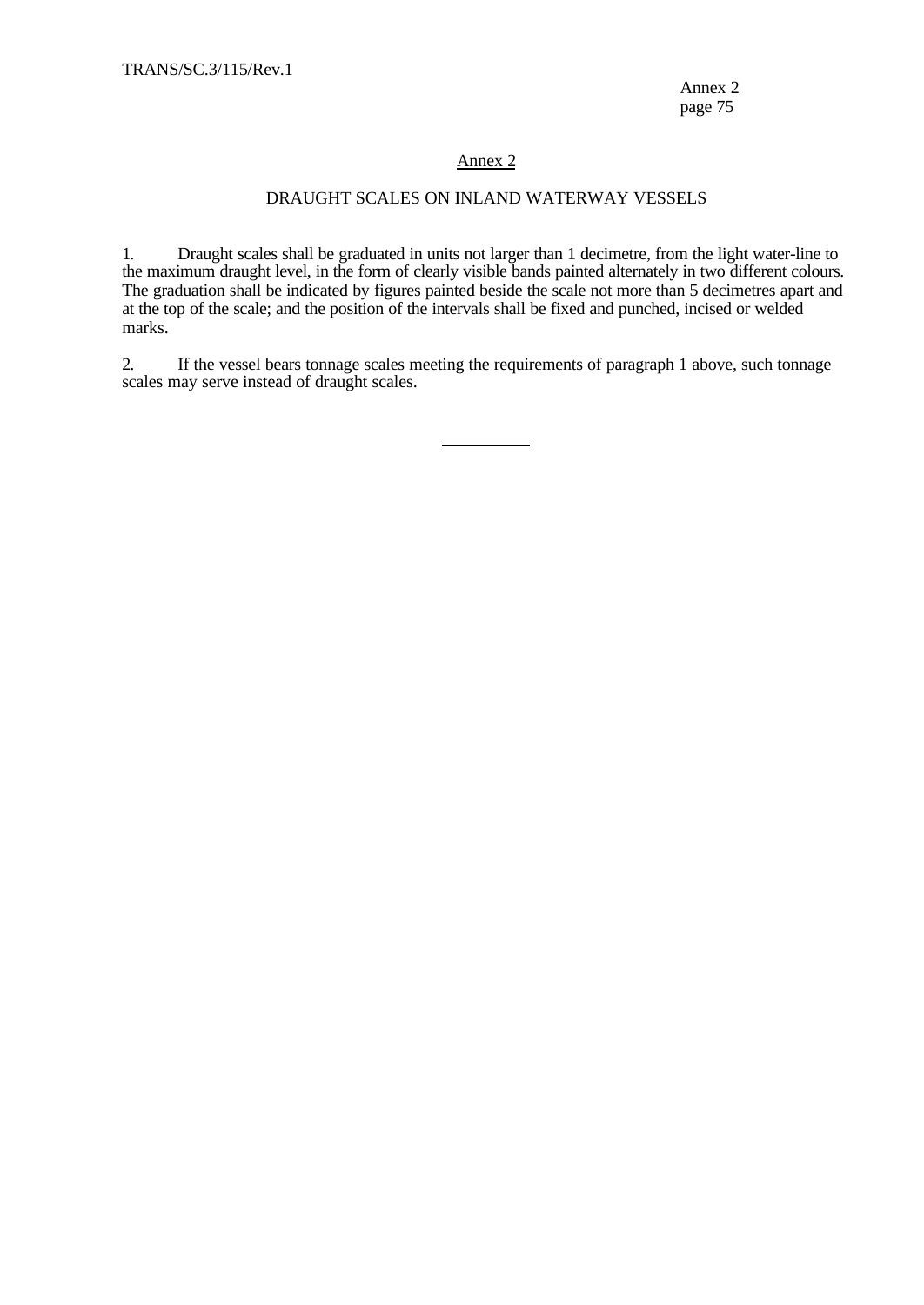## Annex 3

## VISUAL SIGNALS (MARKING) ON VESSELS

### 1. GENERAL

- 1.1. The sketches which follow relate to the signals (marking) provided for in the articles of chapter 3 of CEVNI, but not to those provided for in, or authorized by, the footnotes.
- 1.2. The sketches are for guidance only; reference should be made to the text of the regulations, which alone is authoritative.

In the case of additional markings which may be prescribed, the sketches illustrate:

Either the additional marking alone; or

Where necessary for clarity, both the basic marking (or one of the possible basic markings) and the additional marking.

Only the additional marking is described below the sketch.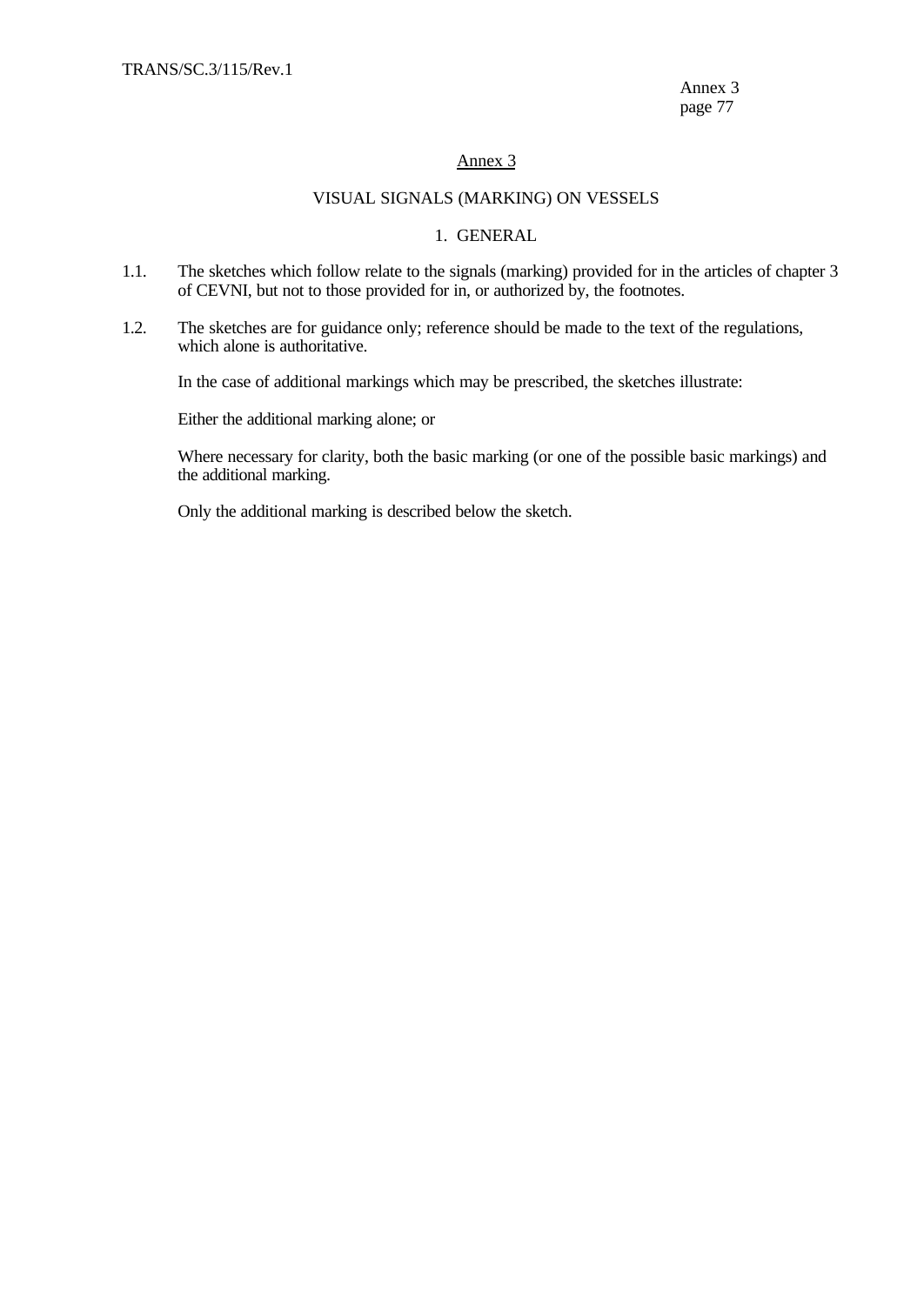## Annex 4

### COLOURS OF LIGHTS ON VESSELS

1. The colours of lights on vessels, which may be

"blue", "green", "white", "yellow" or "red",

represent a five-colour system. For such a system, the areas of chromaticities permitted for each colour are defined in the Official Recommendations of the International Commission on Illumination (CIE), "Colours of Light Signals", published in the CIE publication No. 2.2 (TC-1.6) 1975.

2. The areas of chromaticities for lights on vessels specified in these regulations lie within the general areas as defined by CIE but are narrower for some colours. They are given numerically in table 1 as xy coordinates of the intersection points of the lines marking the colour boundaries and are represented graphically in the CIE diagram in Figure 1.

3. The areas of chromaticities defined in table 1 apply for colours of lights emitted by the light equipment.

4. Considering the present CIE Recommendations (1975), the colour boundaries are the result of a compromise between reliable recognition of the colour of the light signal under varying conditions, adequate luminous range of the light signal, practical tolerances for the manufacture of the equipment including light source and colour medium, and the relation of the colour of the light signal to other coloured lights, either in the signalling system or extraneous to it.

5. The reasons for the choice of the colour boundaries as given in these regulations are in particular:

### Blue

CIE defined only a general area for blue light signals. Since a narrower area ensures a greater probability of colour recognition, a preferred area has been chosen.

### Green

To ensure greater probability of differentiation between green and blue, green and white, and green and yellow light signals, the appropriate restricted boundaries of the present CIE Recommendations have been chosen.

### White

For electric light, the yellow boundary of white should in general be restricted to  $x = 0.500$ . Only if non-electric lights, e.g. oil lamps, are used, may the boundary be shifted to  $x = 0.525$  as shown in the chromaticity diagram in Figure 1 by dashed lines.

It is unnecessary to shift the blue boundary of white towards blue as is done in the present CIE Recommendations because xenon lamps are not at present used for lights on vessels.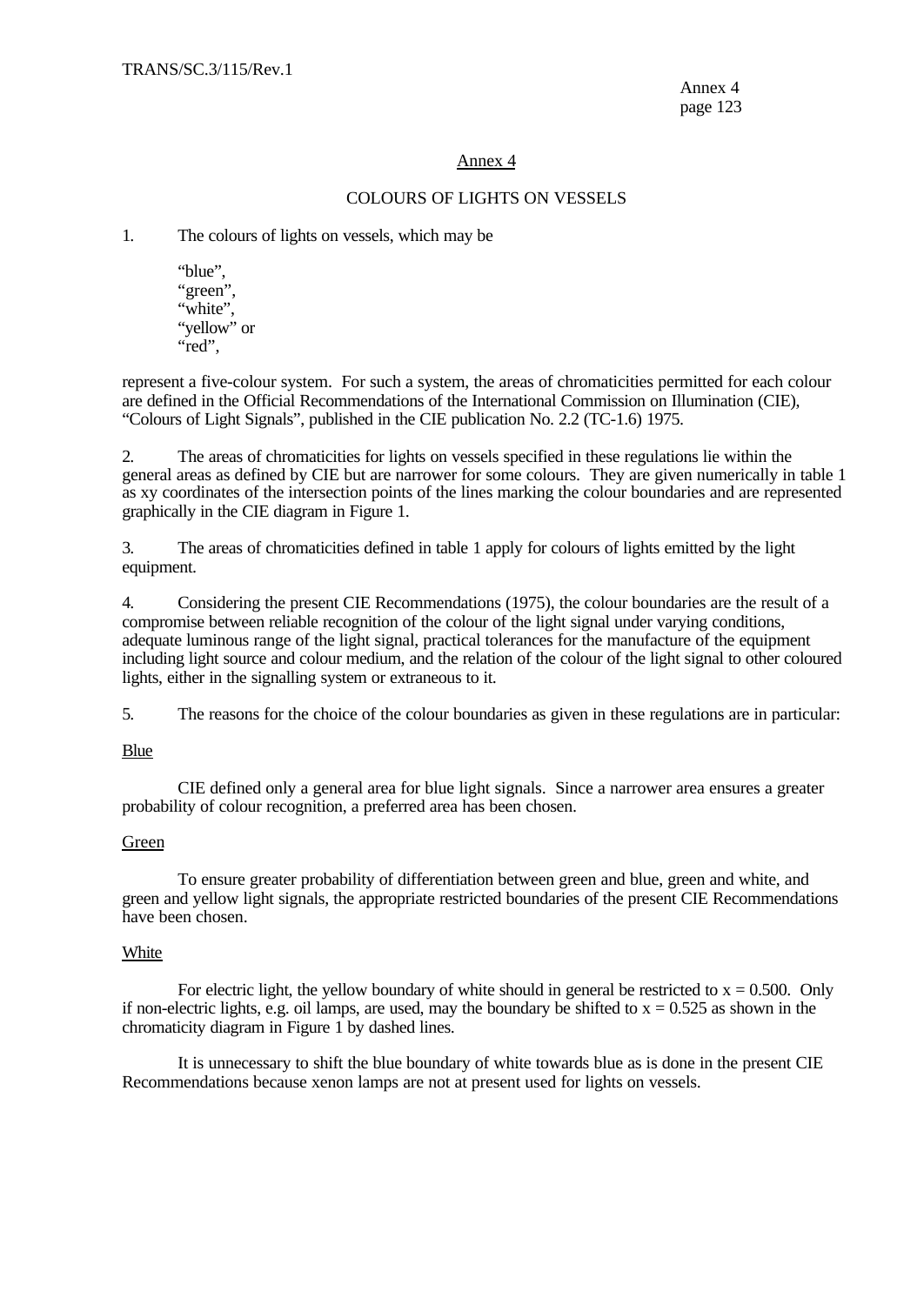TRANS/SC.3/115/Rev.1 Annex 4 page 124

### **Yellow**

Yellow and white lights call for special care in the use of these colours for signalling purposes. To distinguish a white and a yellow light from one another, an adequate difference in chromaticity, of at least  $x = 0.050$ , must be assured. Should oil lamps be used as signal lights, the white boundary of yellow shall be restricted to  $x = 0.575$ .

## Red

The area chosen for red lights is a compromise between the restricted area for greater probability of colour recognition and the restricted area of red/green confusers as given in the present CIE Recommendations.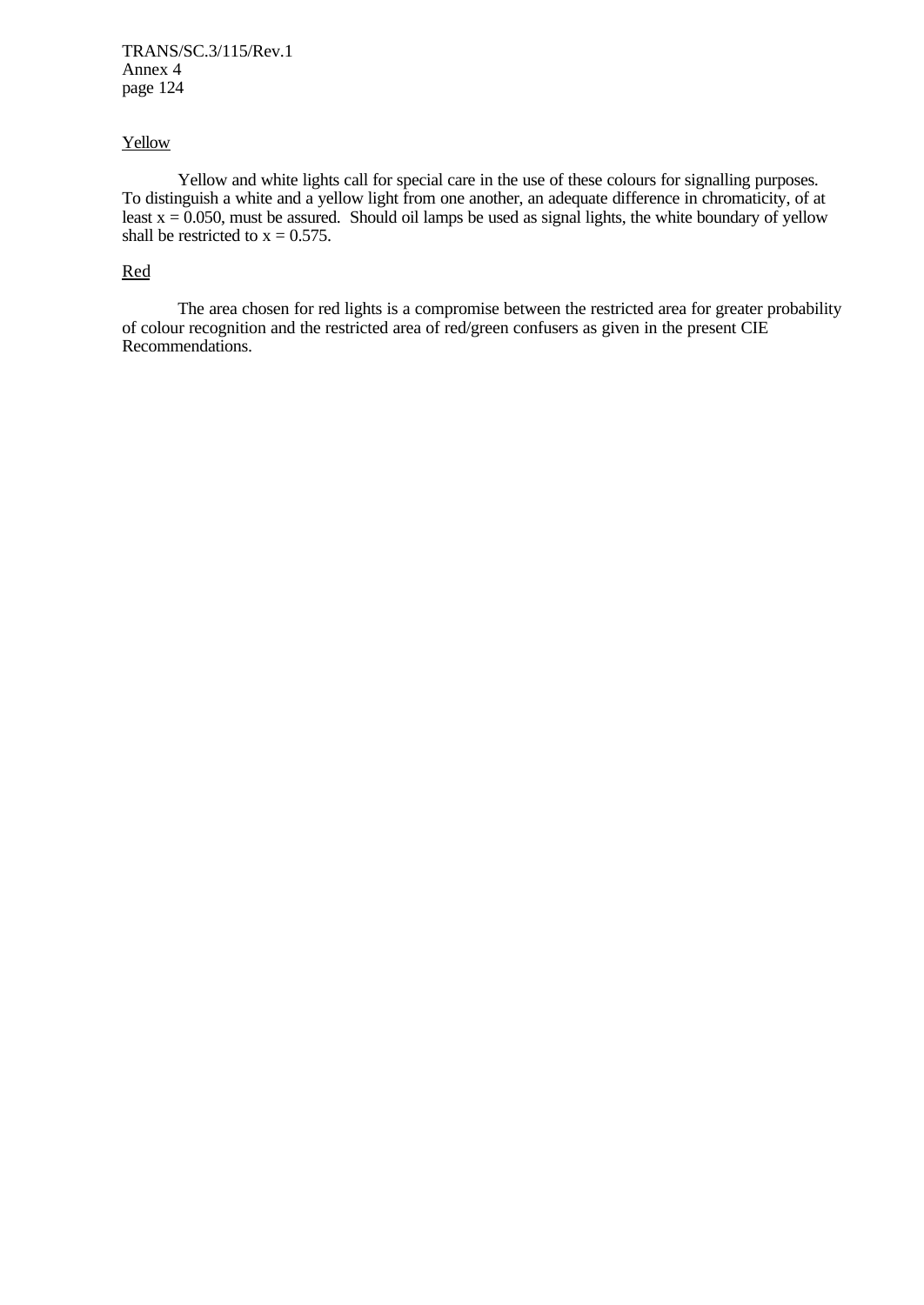## Table 1

# xy Coordinates of the intersection points of the lines marking the colour boundaries

|                                               | Chromaticity coordinates |       |                |       |                |       |                |       |       |       |       |       |
|-----------------------------------------------|--------------------------|-------|----------------|-------|----------------|-------|----------------|-------|-------|-------|-------|-------|
| Colour                                        |                          |       | $\overline{2}$ |       | 3              |       | 4              |       |       |       | 6     |       |
|                                               | X                        | y     | X              | y     | X              | y     | $\mathbf X$    | у     | X     | y     | X     | V     |
| Blue                                          | 0.102                    | 0.105 | 0.185          | 0.175 | 0.218          | 0.142 | 0.136          | 0.040 |       |       |       |       |
| Green                                         | 0.009                    | 0.720 | 0.284          | 0.520 | 0.207          | 0.397 | 0.013          | 0.494 |       |       |       |       |
| electric light<br>White<br>non-electric light | 0.310                    | 0.348 | 0.453          | 0.440 | 0.500<br>0.525 | 0.440 | 0.500<br>0.525 | 0.382 | 0.443 | 0.382 | 0.310 | 0.283 |
| Yellow                                        | 0.618                    | 0.382 | 0.612          | 0.382 | 0.575          | 0.406 | 0.575          | 0.425 |       |       |       |       |
| Red                                           | 0.710                    | 0.290 | 0.690          | 0.290 | 0.660          | 0.320 | 0.680          | 0.320 |       |       |       |       |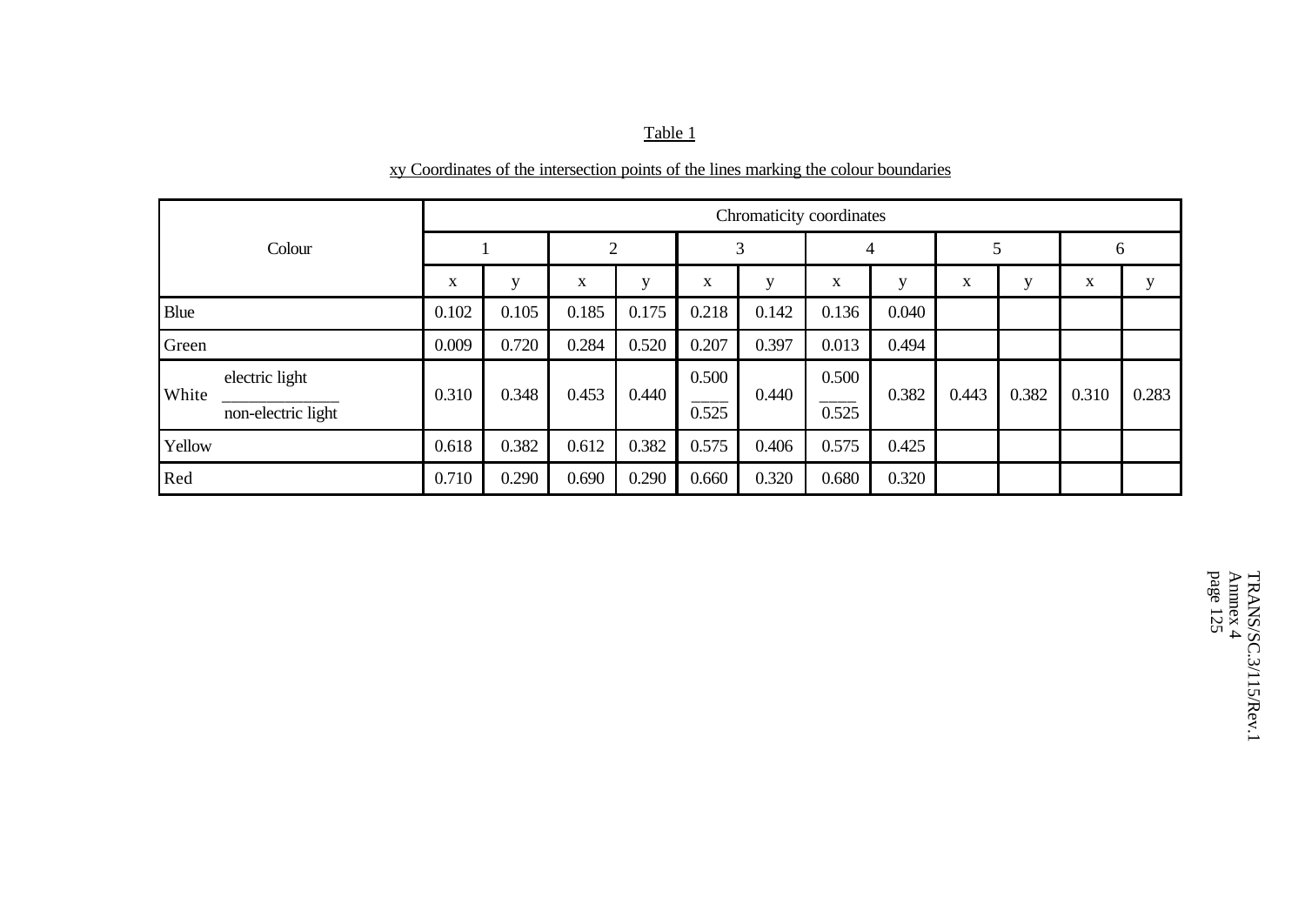TRANS/SC.3/115/Rev.1 Annex 5 page 127

#### Annex 5

### LUMINOUS INTENSITY AND RANGE FOR LIGHTS ON VESSELS

1. Depending on their luminous intensity, lights on vessels are classified in three types:

"ordinary", "bright", "strong".

2. Coloured lights are usually produced by the combination of a white light source with a colour filter or a coloured optic. The agreed chromaticity areas for these lights are specified in annex 4.

The colour filters or coloured optics are selective filters. Consequently, the values of their transmission coefficients depend on the spectral composition of the incident radiation, the illuminating light source. In practice, the following total transmission coefficients are accepted:

red or green:  $\hat{o}$  = from 0.10 to 0.20 yellow:  $\hat{o}$  = from 0.40 to 0.60 blue: ô \$ 0.02

3. The limits of luminous intensities for lights on vessels are listed in table 1. All values are operation luminous intensities  $I_B$  corresponding to 75% of the photometric luminous intensities  $I_O$ :

$$
I_B = 0.75 \cdot I_O
$$

The factor 0.75 includes effects resulting from ageing of the light source and a certain degree of dirtiness of the light source and optical system. The values in table 1 apply to all directions in the horizontal focal plane of the optical system within the useful sector of the signal light. At a vertical angle, of up to 7.5B to the horizontal focal plane, the value of the luminous intensity may not decrease by more than 5% per degree heeling.

4. The relationship between the operation luminous intensity  $I_B$  in cd and the luminous range t in km at night is given by the following equation:

$$
I_B = 0.2 \, . \, t^2 \, . \, q^{-t}
$$

where the factor 0.2 represents the international agreed threshold of illuminance of 0.2 microlux for observation of a light at night, metres have been converted into kilometres for values of t, and q is the atmospheric transmission coefficient for a distance of one kilometre.

For the determination of the luminous range of lights on vessels, q has been taken as 0.76, corresponding to a meteorological visibility of 14.3 kilometres. The corresponding luminous ranges are calculated using the above equation and the luminous intensities in table 1.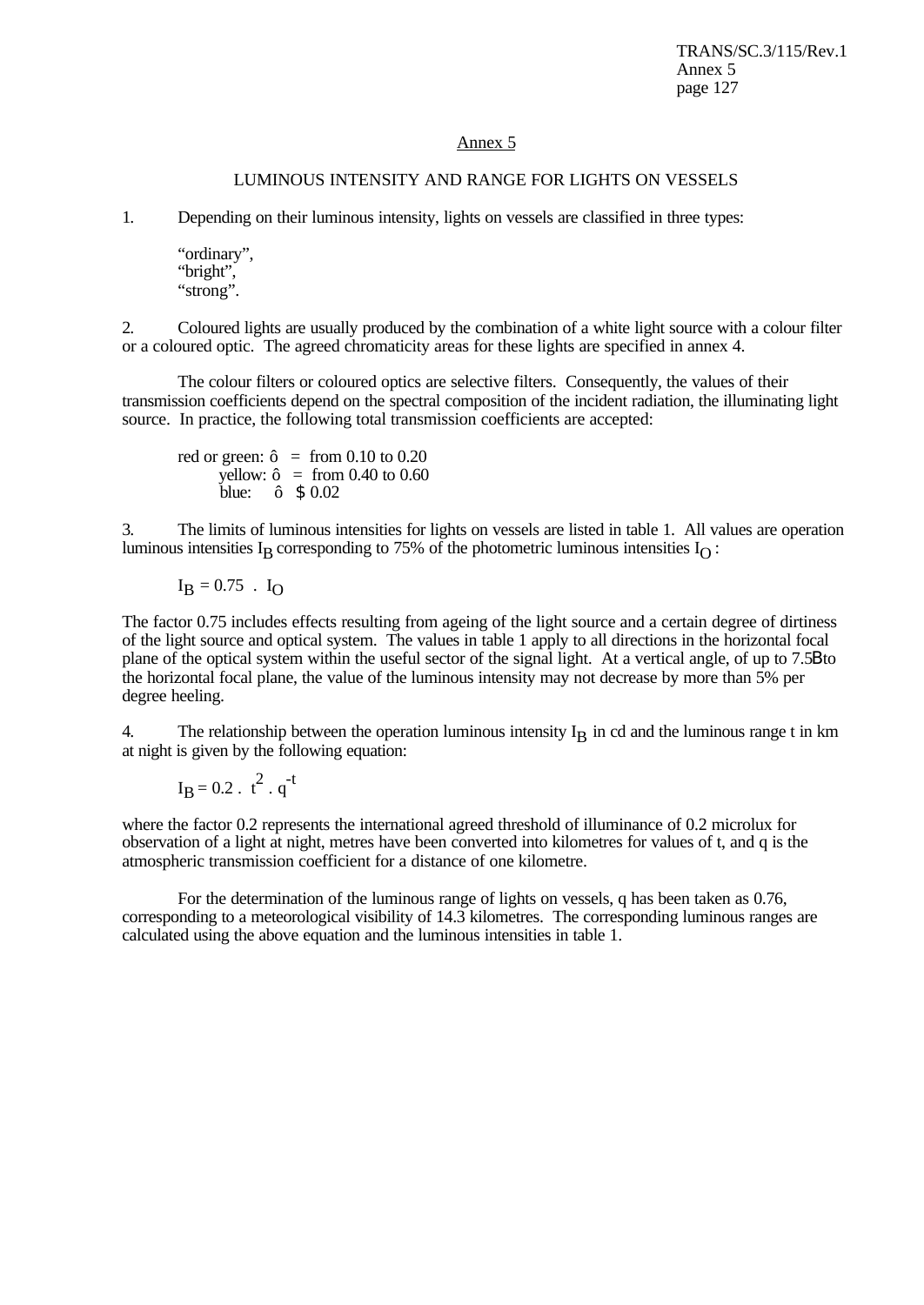TRANS/SC.3/115/Rev.1 Annex 5 page 128

## Table 1

| Colour of light | Type of light |              |             |             |             |         |  |  |  |
|-----------------|---------------|--------------|-------------|-------------|-------------|---------|--|--|--|
|                 |               | ordinary     | bright      |             | strong      |         |  |  |  |
|                 | $IB$ in cd    | t in km      | $I_R$ in cd | t in km     | $I_R$ in cd | t in km |  |  |  |
| white           | $2 - 4*$      | $2.3 - 3.0*$ | $9 - 25$    | $3.9 - 5.3$ | 35-100      | 5.9-7.7 |  |  |  |
| red or green    | $0.9 - 5$     | $1.7 - 3.2$  | $3.5 - 20$  | $2.8 - 5.0$ |             |         |  |  |  |
| yellow          | $0.8 - 2.4$   | $1.6 - 2.5$  | $3.6 - 15$  | $2.9 - 4.6$ |             |         |  |  |  |
| blue            | $\geq 1**$    | $\geq 1.8**$ |             |             |             |         |  |  |  |

# Operation luminous intensities  $I_R$  and luminous ranges t of lights on vessels

 \* For certain sections of a waterway, the competent authority may permit an operation luminous intensity of  $I<sub>B</sub> = 0.9$  cd, corresponding to a luminous range of  $t = 1.7$  km.

\*\* For certain vessels, the competent authority may permit an operation luminous intensity of  $I<sub>B</sub> = 0.3-0.5$  cd, corresponding to a luminous range of t = 1.0-1.3 km.

\_\_\_\_\_\_\_\_\_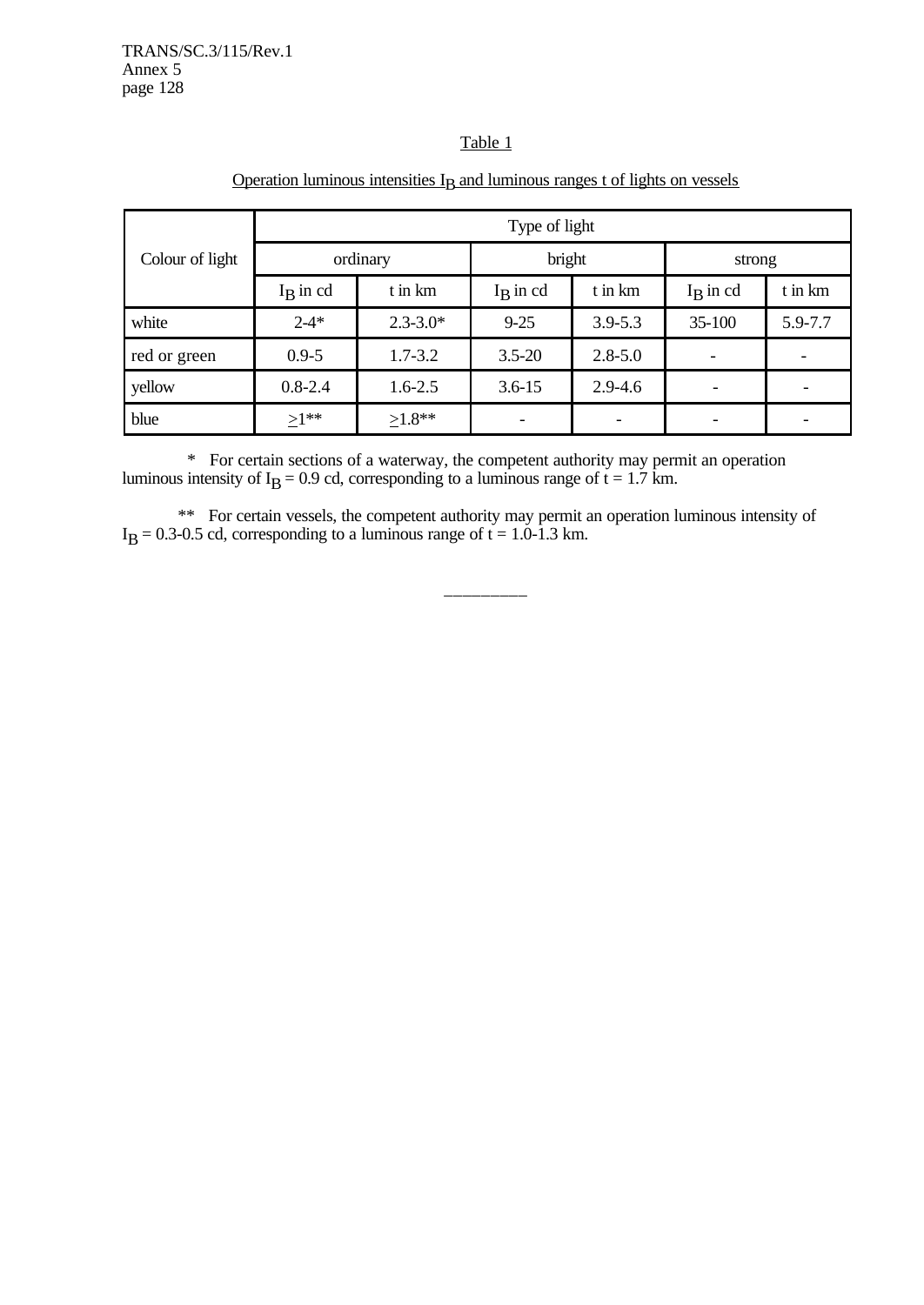TRANS/SC.3/115/Rev.1 Annex 6 page 129

### Annex 6

## SOUND SIGNALS

### I. SOUND INTENSITY OF SIGNALS

Mechanically-operated sound signalling devices used by inland waterway vessels shall be capable of producing sound signals with the following characteristics:

#### 1. Frequency

(a) For motorized vessels other than the small craft referred to in paragraph (b), the fundamental frequency shall be 200 Hz, with a tolerance of  $\pm$  20%;

(b) For non-motorized vessels and small craft which are not equipped or used to tow vessels other than small craft, the fundamental frequency shall be above 350 Hz;

(c) For the three-tone signals used by vessels navigating by radar under conditions of reduced visibility, the fundamental frequencies of the tones shall be between 165 and 297 Hz, with an interval of at least two full tones between the highest-pitched and the lowest-pitched sound.

### 2. Sound pressure level

The sound pressure levels given below shall be measured at, or referred to, a point one metre in front of the centre of the opening of the horn, the measurement being made, as far as possible, away from any sound-reflecting surfaces.

(a) For motorized vessels other than the small craft referred to in paragraph (b), the weighted sound pressure level shall be between 120 and 140 dB(A);

(b) For non-motorized vessels and small craft which are not equipped or used to tow vessels other than small craft, the weighted sound pressure level shall be between  $100$  and  $125$  dB(A);

(c) For the three-tone signals used by vessels navigating by radar under conditions of reduced visibility, the weighted sound pressure level of each tone shall be between 120 and 140 dB(A).

### II. MONITORING OF SOUND PRESSURE LEVEL

The sound pressure level shall be checked by the competent authorities by means of the sonometer standardized by the International Electrotechnical Commission (reference IEC.179) or by means of the ordinary sonometer standardized by IEC (reference IEC.123).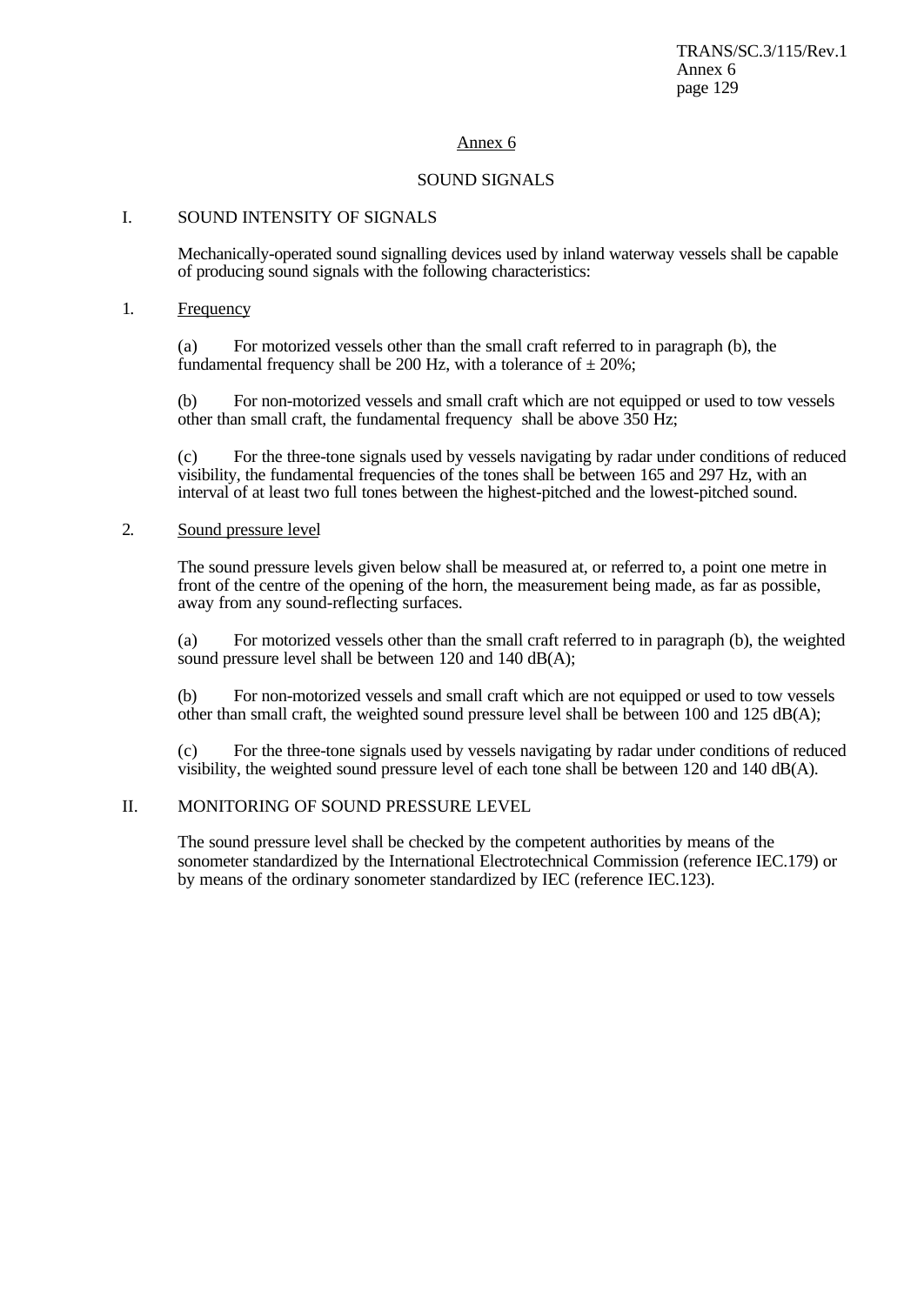#### III. SOUND SIGNALS TO BE USED BY VESSELS

Sound signals other than the ringing of a bell and the three-tone signal shall consist in the emission of one blast or of several successive blasts having the following characteristics:

Short blast: a blast lasting about one second; Long blast: a blast lasting about four seconds.

The interval between two successive blasts shall be about one second except for the signal "series of very short blasts" which shall comprise a series of not less than six blasts, each lasting about a quarter of a second, separated by silences of the same duration.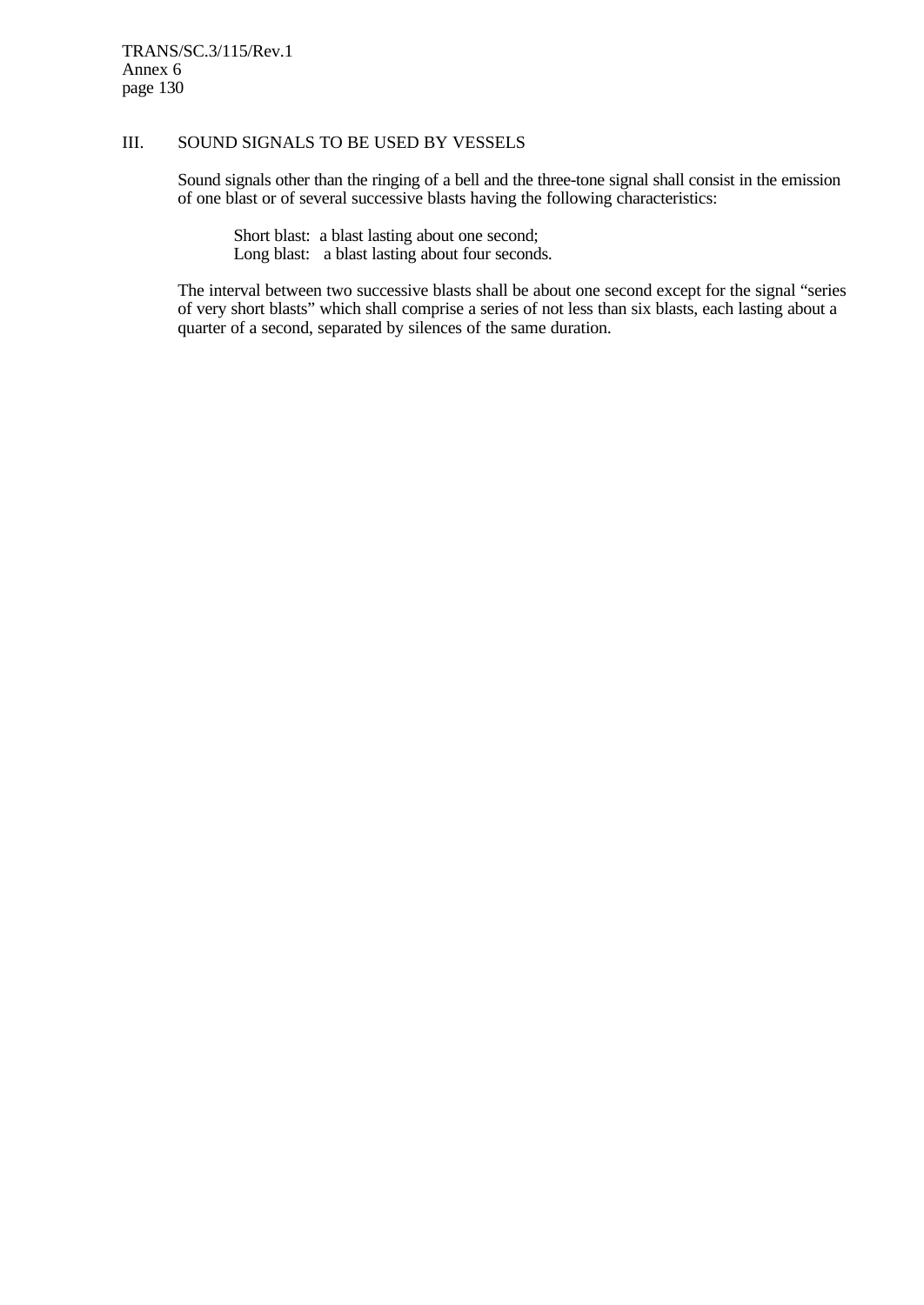TRANS/SC.3/115/Rev.1 Annex 8 page 169

### VI. ADDITIONAL BUOYAGE AND MARKING OF LAKES AND BROAD WATERWAYS

- A. Marking of danger points, obstacles and special features
	- 1. Cardinal marks

## Definition of cardinal quadrants and marks

The four quadrants (North, East, South and West) are bounded by the true bearings NW-NE, NE-SE, SE-SW, SW-NW taken from the point of interest.

A cardinal mark is named after the quadrant in which it is placed.

The name of a cardinal mark indicates that the mark should be passed on the side of the quadrant named.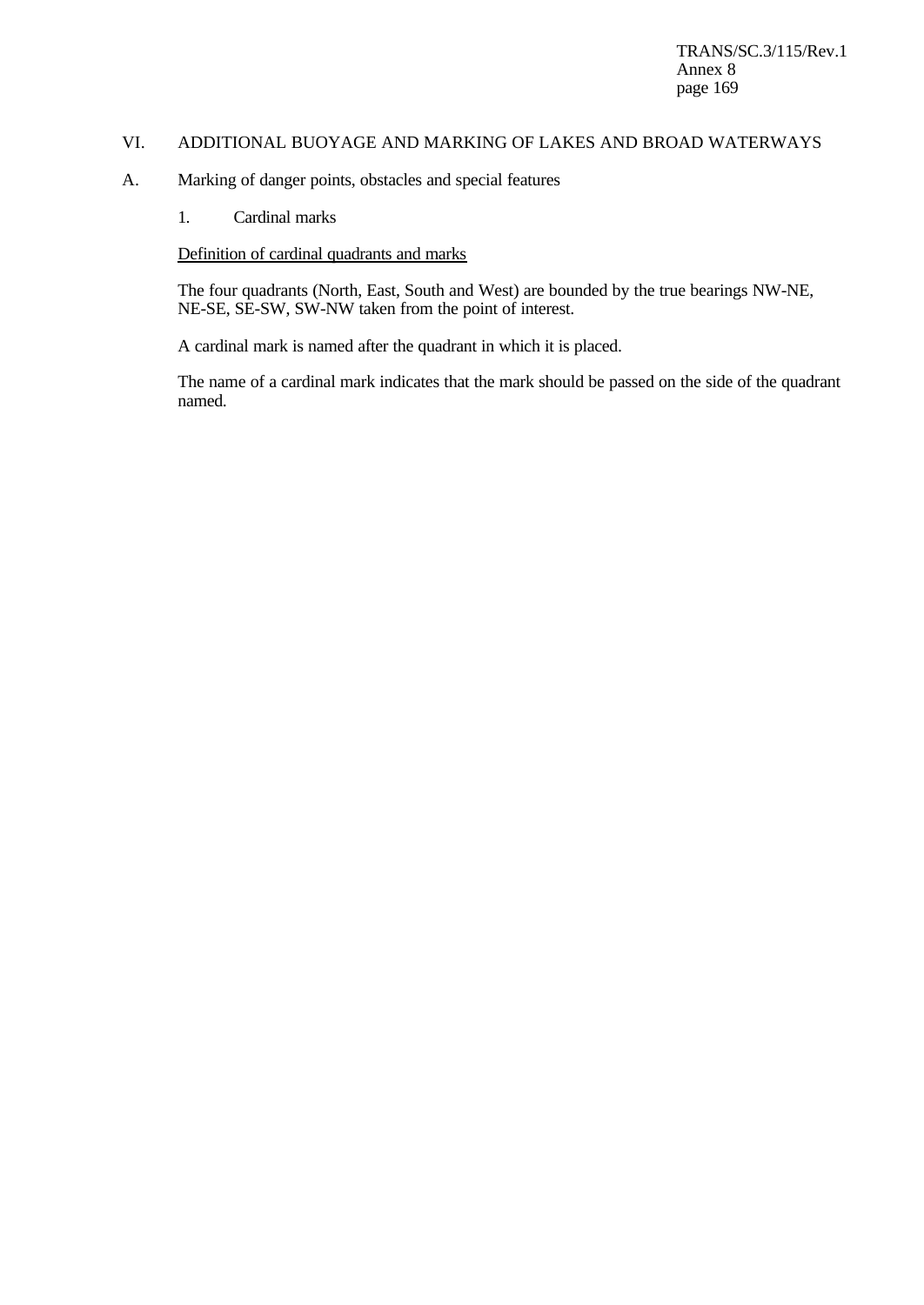## C. Weather signs and signals on lakes

*"Caution" warning*

A yellow light producing about 40 flashes per minute constitutes a "caution" warning.

The "caution" warning indicates the probable onset of a dangerous phenomenon without specifying the time thereof.

*"Danger" warning*

A yellow light producing about 90 flashes per minute constitutes a "danger" warning.

The danger warning indicates the imminent arrival of a dangerous phenomenon.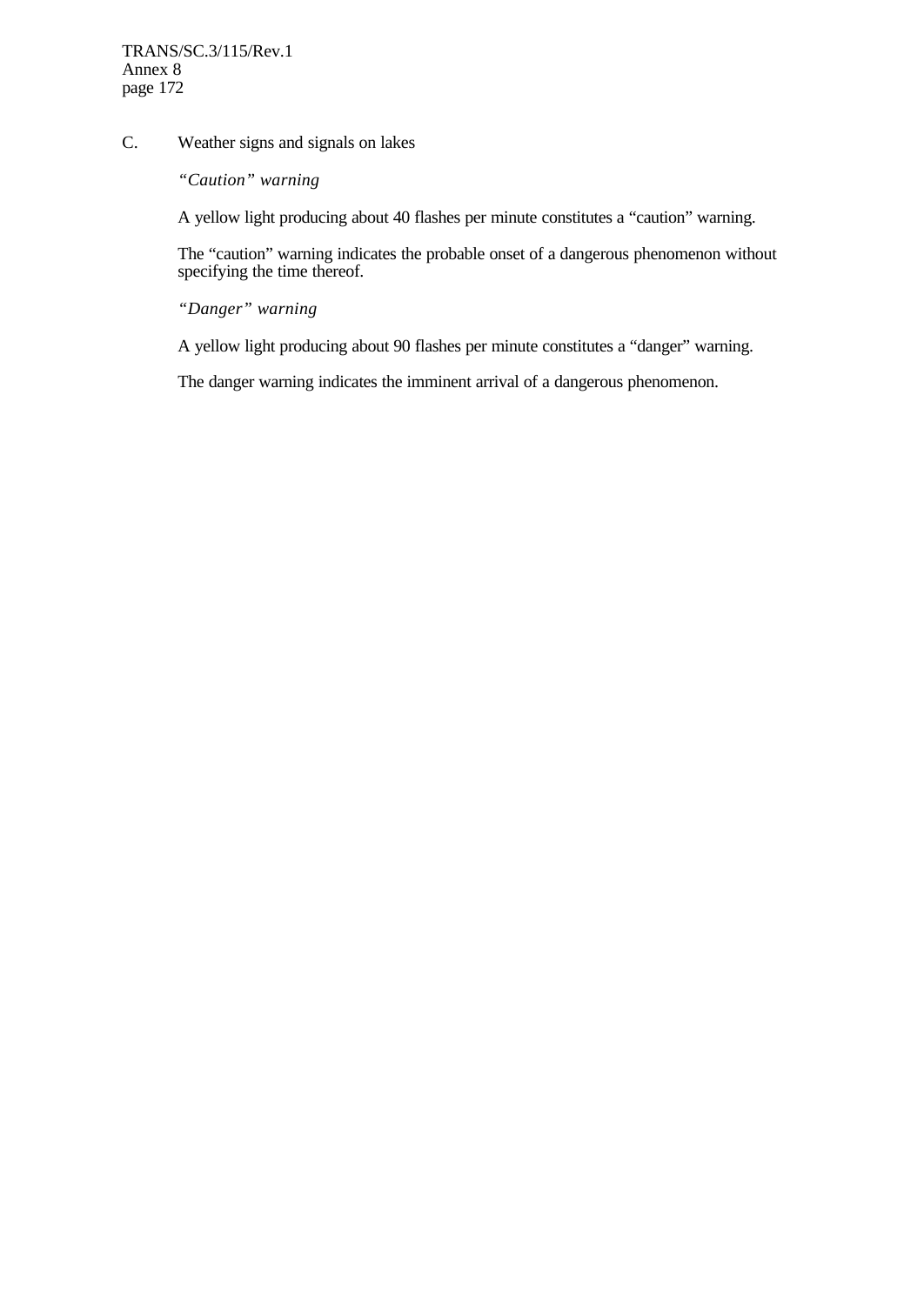TRANS/SC.3/115/Rev.1 Annex 8 page 173

## VII. MARKING OF PROHIBITED OR RESTRICTED AREAS

| Special marks        |                                                |
|----------------------|------------------------------------------------|
| Colour:              | yellow                                         |
| Form:                | any, but different from navigational marks     |
| Topmark (if any):    | single yellow "X" shape                        |
| Light (when fitted): |                                                |
| Colour:              | yellow                                         |
| Rhythm:              | any, other than those described in chapter VI. |

2. The nature of the prohibition or restriction shall, insofar as possible, be made clear in writing (for instance, in charts) and by local information.

Local information may be carried on yellow buoys. It may also be given by means of topmarks placed on such buoys in lieu of a topmark as prescribed above. For example, buoys at the edge of a zone where navigation is totally prohibited may carry a staff with a rigid, triangular red pennon.

Information may be given on boards placed on the bank and representing any of the prohibitory or informative signs prescribed in annex 7, sections I.A and I.E. Such boards may, if necessary, be supplemented by an arrow indicating the direction of the area to which the sign applies (see annex 7, section II.3).

3. If a shore zone in which one or more types of vessel or activity are prohibited or restricted is crossed by a channel in which one such type of vessel or activity is not prohibited or restricted (except as regards an entrance to a harbour to which section II applies), the sides of that channel may, again, be marked by yellow buoys. The upper parts of the two buoys at the entrance may, if necessary, be painted red on the right-hand side and green on the left-hand side for a boatmaster leaving the channel.

On the bank, boards as prescribed in annex 7, E.15 to E.20, may indicate the type of craft or activity permitted (e.g. the "water skiing" permission sign to indicate a water-skiing channel across an area where all navigation, or only water skiing, is prohibited); the markings may be supplemented by the arrow prescribed in annex 7, section II.3.

Where a zone open for more than one activity is crossed by a channel in which only one activity is permitted, the sides of that channel may be marked as in the above case. A board on the bank may indicate the activity permitted.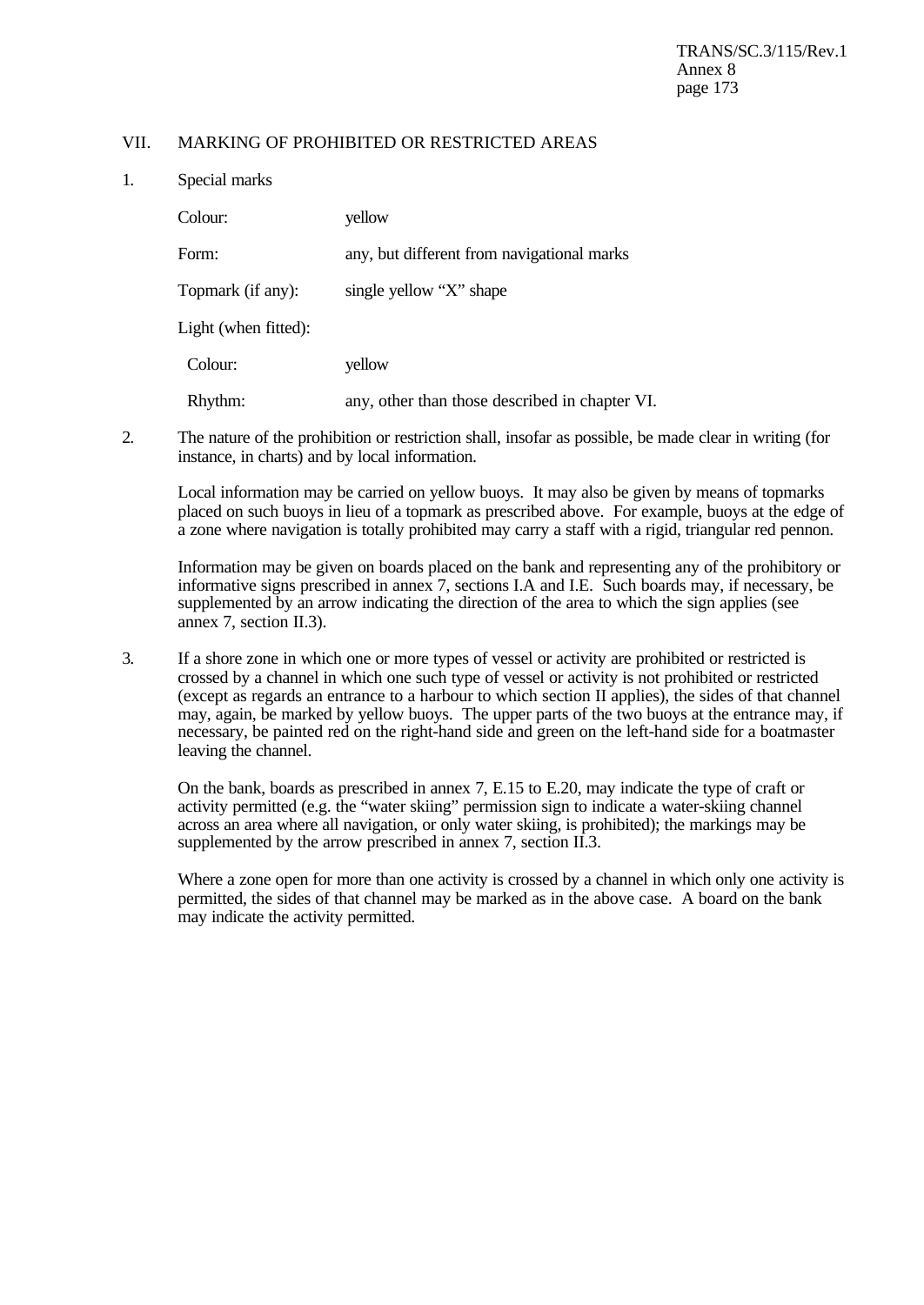TRANS/SC.3/115/Rev.1 Annex 8 page 174

### VIII. BUOYS FOR MISCELLANEOUS PURPOSES

If buoys are required for purposes other than those referred to above, they shall be predominantly white. They may carry pictograms.

### IX. ENTRANCES TO HARBOURS

1. Marking of the entrance

By day

To port of a vessel entering: red device, generally cylindrical; or a post with a cylindrical red topmark; or a red rectangle painted in the jetty;

To starboard of a vessel entering: green device, generally conical; or a post with a conical green topmark; or a green triangle, point upward, painted on the jetty.

At night

The day markings described above may be illuminated.

If lights are used:

To port of a vessel entering: a red light, generally rhythmic; To starboard of a vessel entering: a green light, generally rhythmic.

In certain cases, only one of these lights may be used.

2. This marking may be also used for entrances to tributary waterways, entrances to secondary arms of waterways and entrances to docks.

The following sketch illustrates the provisions of chapters VI, VII and IX.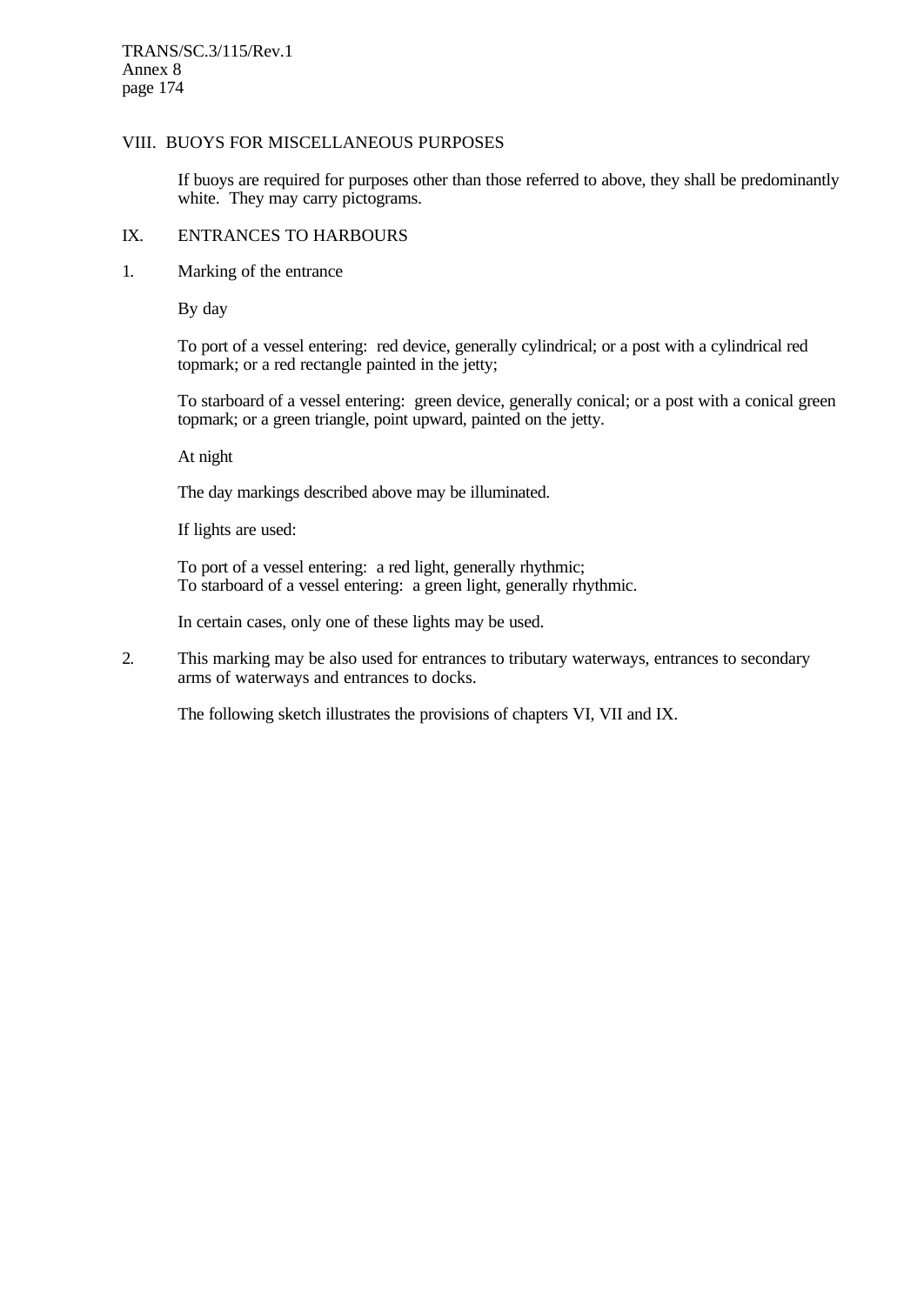TRANS/SC.3/115/Rev.1 Annex 9 page 177

Annex 9

 $\overline{a}$ 

To be added after revision of the ADN.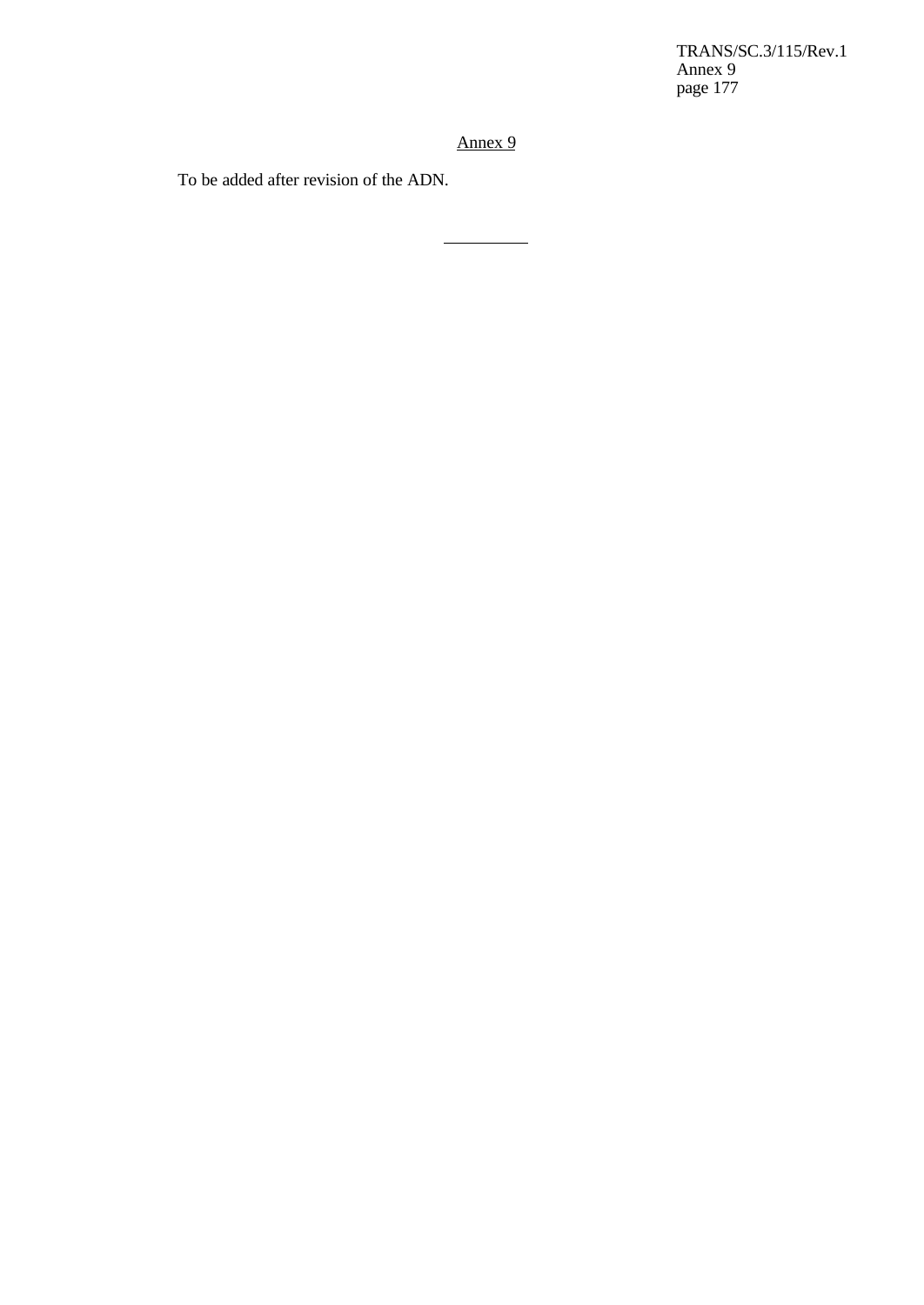TRANS/SC.3/115/Rev.1 Annex 10 page 179

Annex 10

To be added after revision of the ADN.